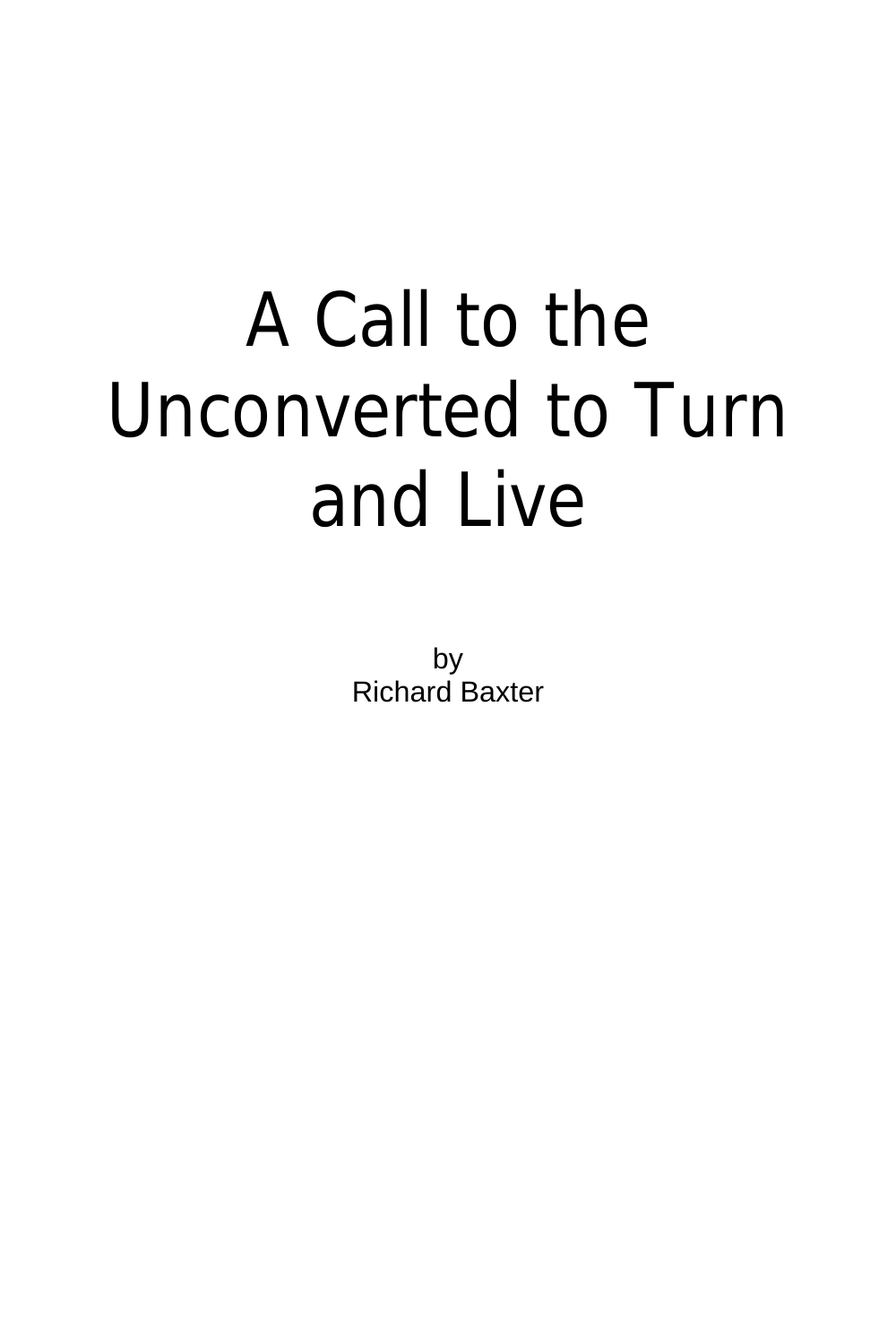## A CALL to the UNCONVERTED, TO TURN and LIVE;

And accept of MERCY, while MERCY may be had; as ever they will find MERCY, in the Day of their EXTREMITY from the Living God.

By the late Reverend and Pious Mr. RICHARD BAXTER.

YORK:Printed for WILSON, SPENCE, and MAWMAN. MDCCXCV.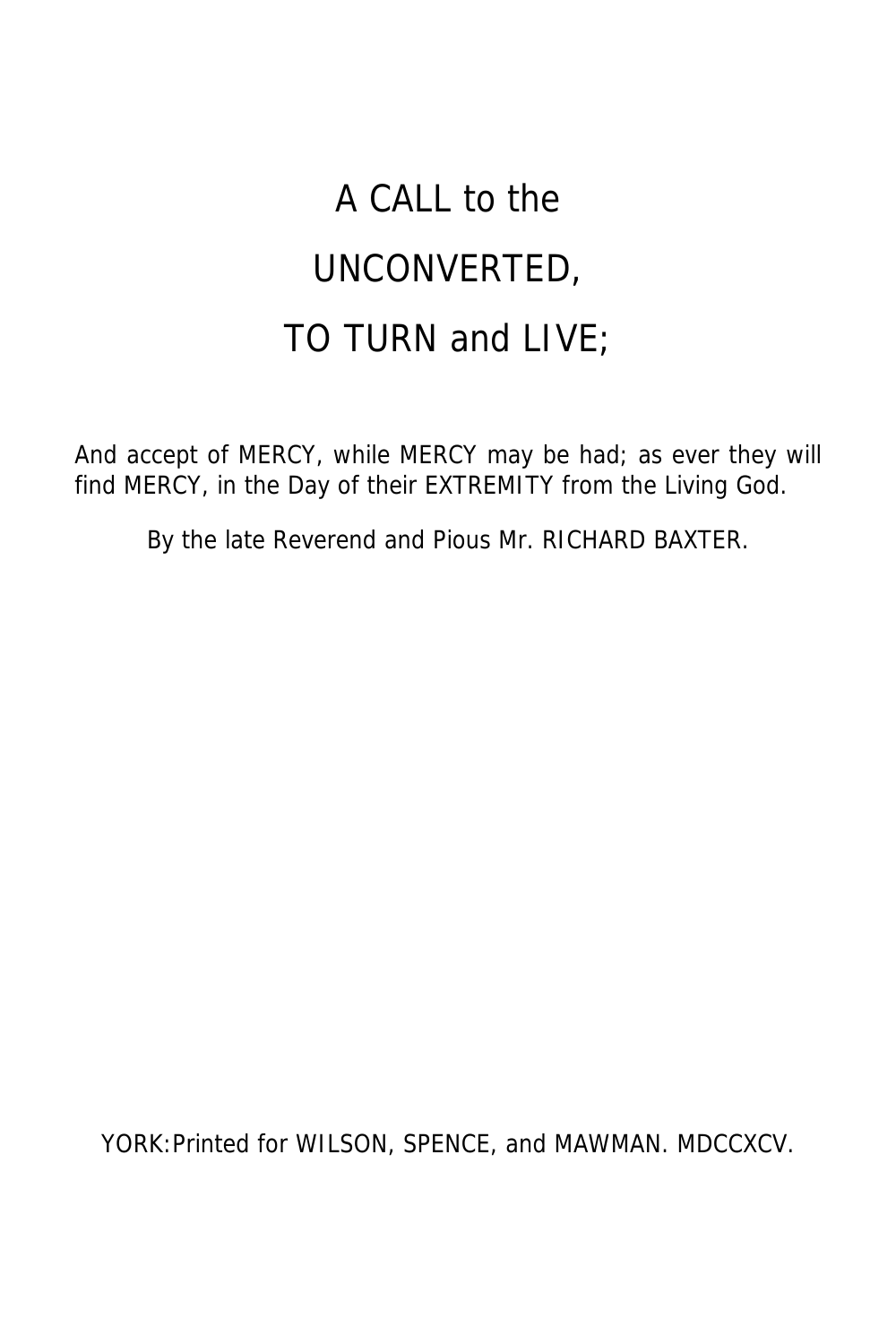## A SHORT ACCOUNT OF THE AUTHOR; AND

The great Success which attended the CALL when first published.

IT may be proper to prefix an account of this book given by Mr. Baxter himself, which was found in his study after his death, in his own words:

"I published a short treatise on conversion, entitled, A Call to the Unconverted. The occasion of this was my converse with bishop Usher, while I was at London. who, approving my method and directions suited for peace of conscience, was importunate with me to write directions suited to the various states of Christians, and also against particular sins: I reverenced the man, but disregarded these persuasions, supposing I could do nothing but what is done better already: but when he was dead, his words went deeper to my mind, and I purposed to obey his counsel; yet, so as that to the first sort of men, (the ungodly), I thought vehement persuasions meeter than directions only; and so for such I published this little book, which God hath blessed with unexpected success, beyond all the rest that I have written, except "The Saint's Rest." In a little more than a year, there were about twenty thousand of them printed by my own consent, and about ten thousand since; beside many thousands by stolen impressions, which poor men stole for lucre sake.—Through God's mercy, I have information of almost whole households converted by this small book, which I set so light by; and, as if all this in England, Scotland, and Ireland, were not mercy enough to me, God (since I was silenced) hath sent it over on his message to many beyond the seas; for when Mr. Elliot had printed all the Bible in the Indian language, he next translated this my "Call to the Unconverted," as he wrote to us here.—And yet God would make some farther use of it; for Mr. Stoop, the pastor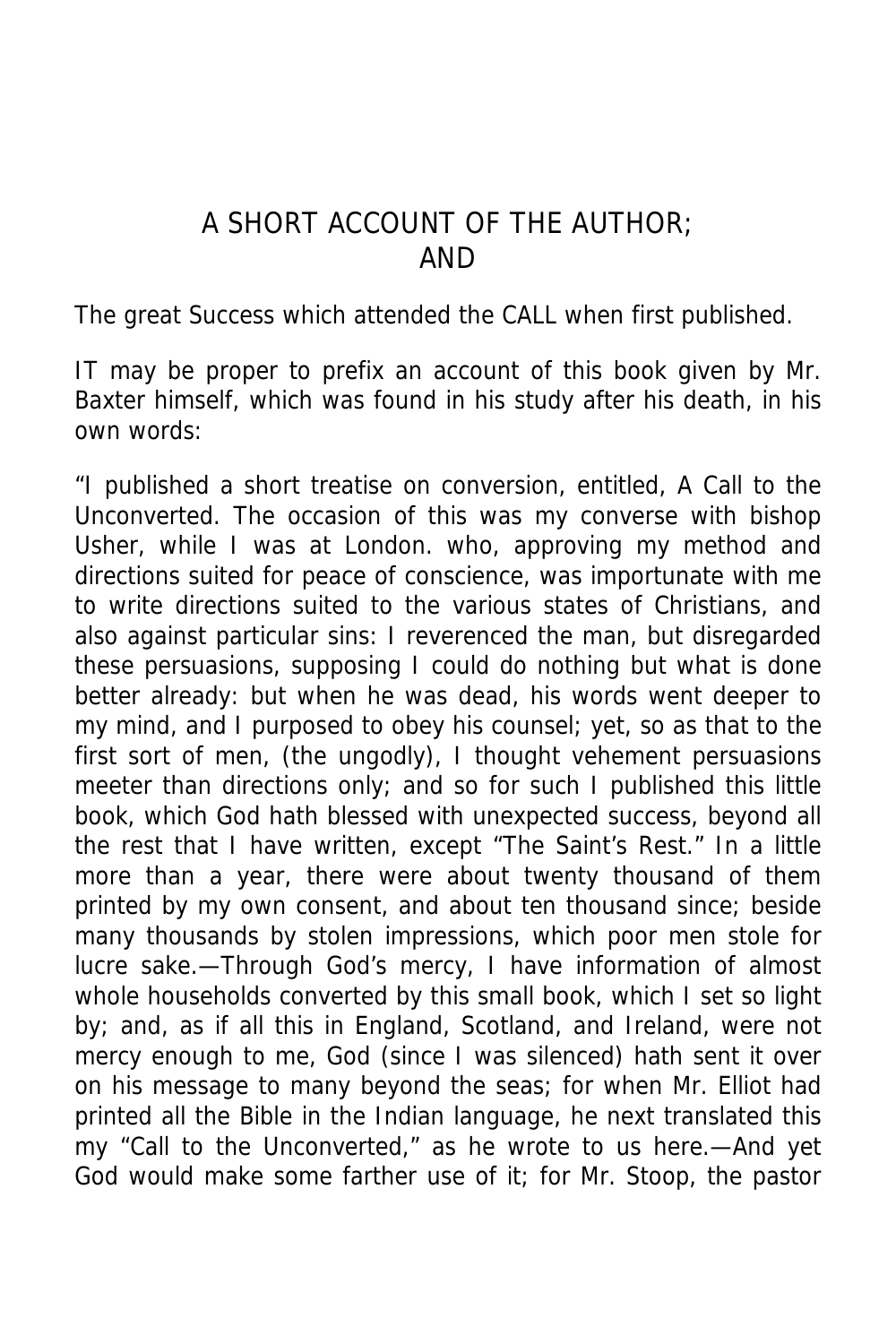of the French Church in London, being driven hence by the displeasure of his superiors, was pleased to translate it into French. I hope it will not be unprofitable there, nor in Germany, when it is printed in Dutch."

It may be proper further to mention Dr. Bates' account of the author, and of this useful Treatise.—In his sermon at Mr. Baxter's funeral, he thus says: "His books of practical divinity have been effectual for more conversions of sinners to God than any printed in our time: and while the church remains on earth, will be of continual efficacy to recover lost souls.—There is a vigorous pulse in them, that keeps the reader awake and attentive."—His Call to the Unconverted, how small in book, but how powerful in virtue! Truth speaks in it with that authority and efficacy, that it makes the reader to lay his hand upon his heart, and find that he hath a soul and a conscience, though he lived before as if he had none. He told some friends, that six brothers were converted by reading that Call, and that every week he received letters of some converted by his books. This he spake with most humbled thankfulness, that God was pleased to use him as an instrument for the salvation of souls."

Self-denial and contempt of the world were shining graces in him. I never knew any person less indulgent to himself, and more indifferent to his temporal interest.

His patience was truly Christian; he was tried by many afflictions. We are tender of our reputation. His name was obscured under a cloud of detraction: many scandalous darts were thrown at him. He was accused for his Paraphrase upon the New Testament, and condemned, unheard, to a prison, where he remained some years; but he was so far from being moved at the unrighteous prosecution, not he joyfully said to a constant friend, "What could I desire more of God, than having served him to my power, I should be called to suffer for him!"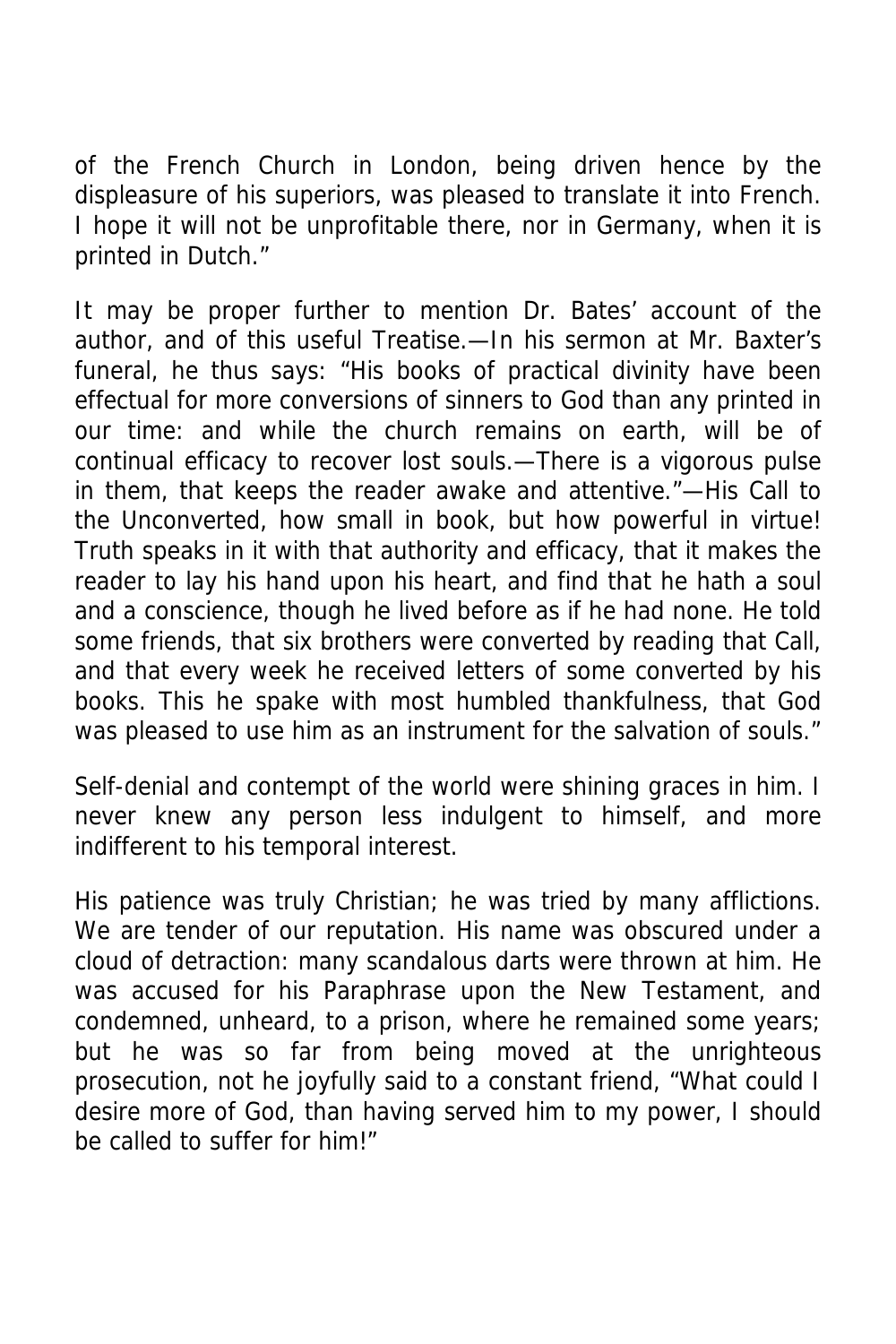His pacific spirit was a clear character of his being a child of God. How ardently he endeavoured to cement the breaches amongst us is publicly known. He said to a friend, "I can as willing be a martyr for love as for any article of the creed."—It is strange, to astonishment, that those who agree in the substantial and great points of the reformed religion, and are of different sentiments only in things not so clear, nor of that moment as those wherein they consent, should be of opposite parties.

Death reveals the secrets of the heart; then words are spoken with most feeling and least affectation. This excellent saint was the same in his life and death: his last hours were spent in preparing others and himself to appear before God. He said to his friends that visited him, "You come hither to learn to die, I am not the only person that must go this way: I can assure you, that your whole life, be it ever so long, is little enough to prepare for death. Have a care of this vain deceitful world and the lusts of the flesh: Be sure you choose God for your portion, heaven for your home, God's glory for your end, his word for your rule, and then you need never fear but we shall meet with comfort."

Never was penitent sinner more humble and debasing, never was a sincere believer more calm and comfortable. He acknowledged himself to be the vilest dunghill-worm (it was his usual expression) that ever went to heaven; he admired the divine condescension to man, after saying "Lord, what is man? what am I? a vile worm to the great God!" Many times he prayed, "God be merciful to me a sinner!" and blessed God, that that he was left upon record in the Gospel as an effectual prayer: He said, "God may justly condemn me for the best duty I ever did; and all my hopes are from the free mercy of God in Christ," which he often prayed for.

After a slumber he awaked and said, "I than rest from my labour." A minister then present said, "and your work follow you." To whom he replied "No works! I will leave out works, if God will grant me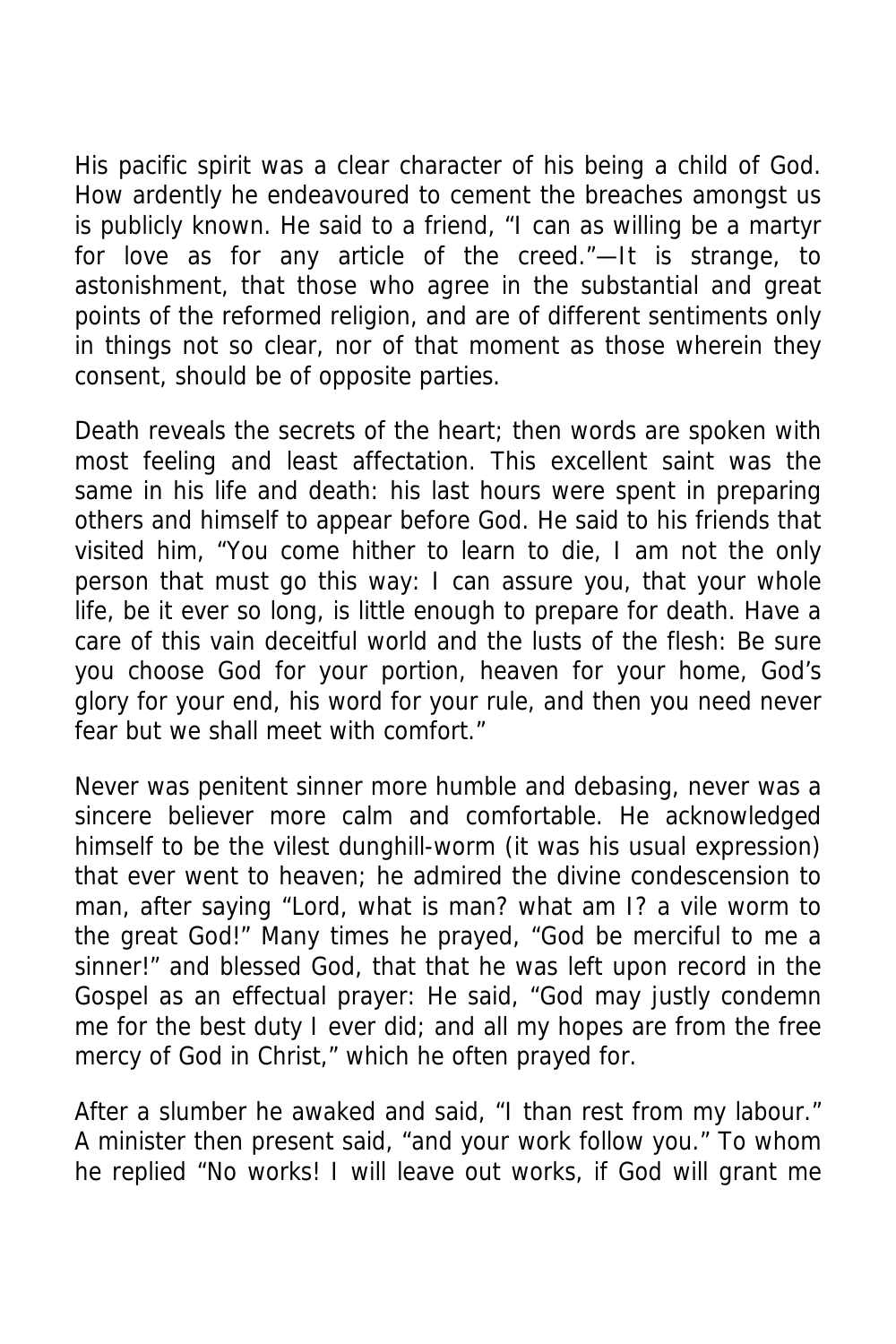the other."—When a friend was comforting him with the remembrance of the good many had received by his preaching and writings, he said, "I was but a pen in God's hand, and what praise is due to a pen?"

His resigned submission to the will of God, in his sharp sickness, was eminent. When extremity of pain constrained him earnestly to pray to God for his release by death, he would check himself: "It is not fit for me to prescribe;" and said, "when thou wilt, what thou wilt."

At another time he said, "That he found great comfort and sweetness in repeating the words of the Lord's prayer; and was sorry that some good people were prejudiced against the use of it; for, there were all necessary petitions for soul and body contained in it."

At other times he gave excellent counse1 to young ministers that visited him, and earnestly prayed to God to bless their labours, and make them very successful in converting many souls to Christ; and expressed great joy that they were of moderate peaceful spirits.

During his sickness, when the question was asked, how he did, his reply was, "almost well," His joy was most remarkable when in his own apprehension death was nearest; and his spiritual joy was at length consummate in eternal joy.

Thus lived and died that blessed saint.—I have, without any artificial fiction in words, given a sincere short account of him. All our tears are below the just grief for such an invaluable loss. It is the comfort of his friends that he enjoys a blessed reward in heaven, and hath left a precious remembrance on earth.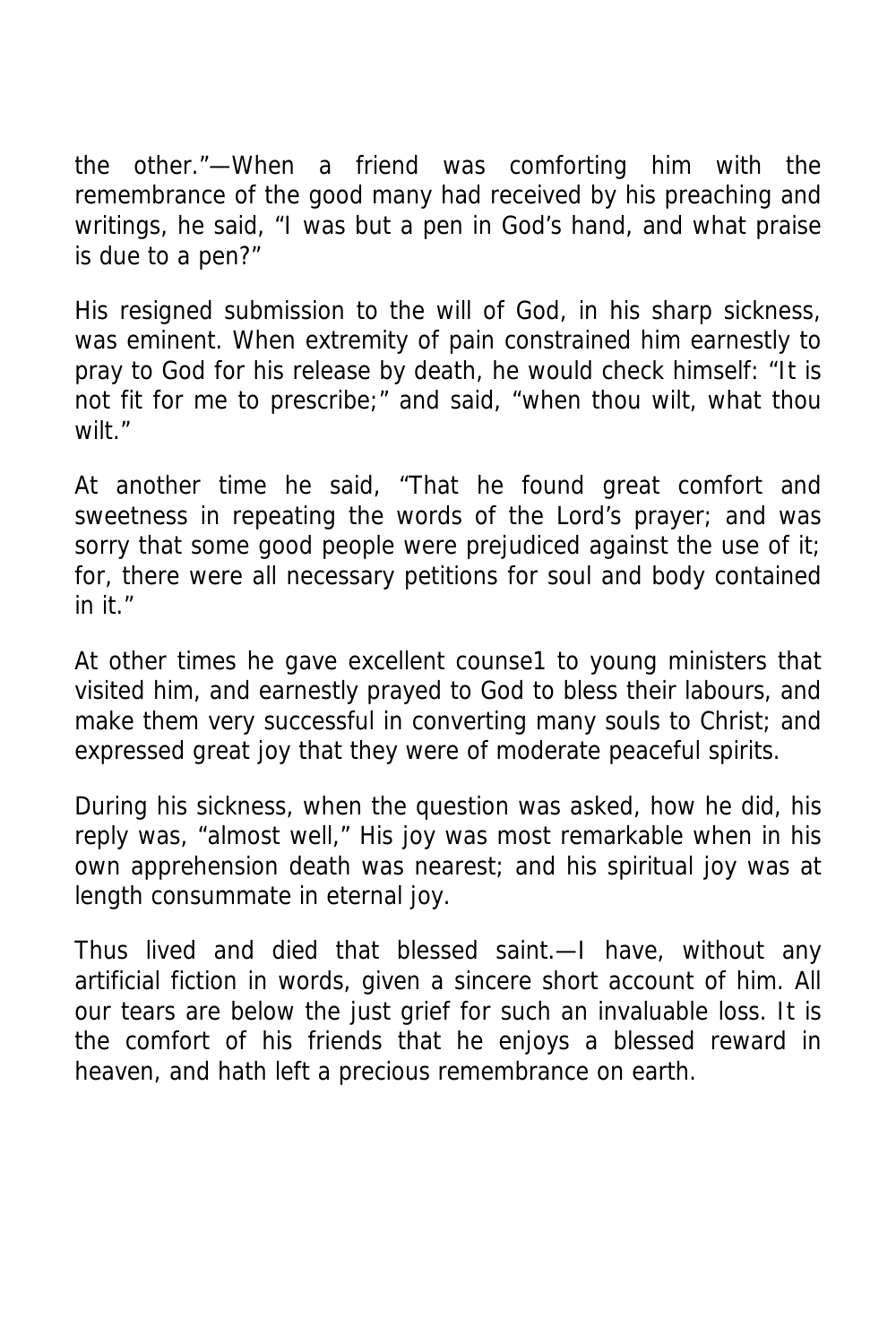Now, blessed be the gracious God, that he was pleased to prolong the life of his servant, so useful and beneficial to the world, to a full age: that he hath brought him slowly and safely to heaven.

I shall conclude this account with my own deliberate wish: "May I live the remainder of my life as entirely to the glory of God as he lived; and when I shall come to the period of my life, may I die in the same blessed peace wherein he died: may I be with him in the kingdom of light and love for ever."

I shall also add Dr. Calamy's account of this Treatise; his words are thus: "In 1657, Mr. Baxter published a Call to the Unconverted; a book blessed by God with marvellous success, in reclaiming persons from their impieties. Twenty thousand of them were printed and dispersed in little more than a year. It was translated into French, and Dutch, and other European languages; and Mr. Elliot translated it into the Indian language; and Mr. Cotton Mather, in his life, gives an account of an Indian prince, who was so well affected with this book, that he sat reading it, with tears in his eyes, till he died."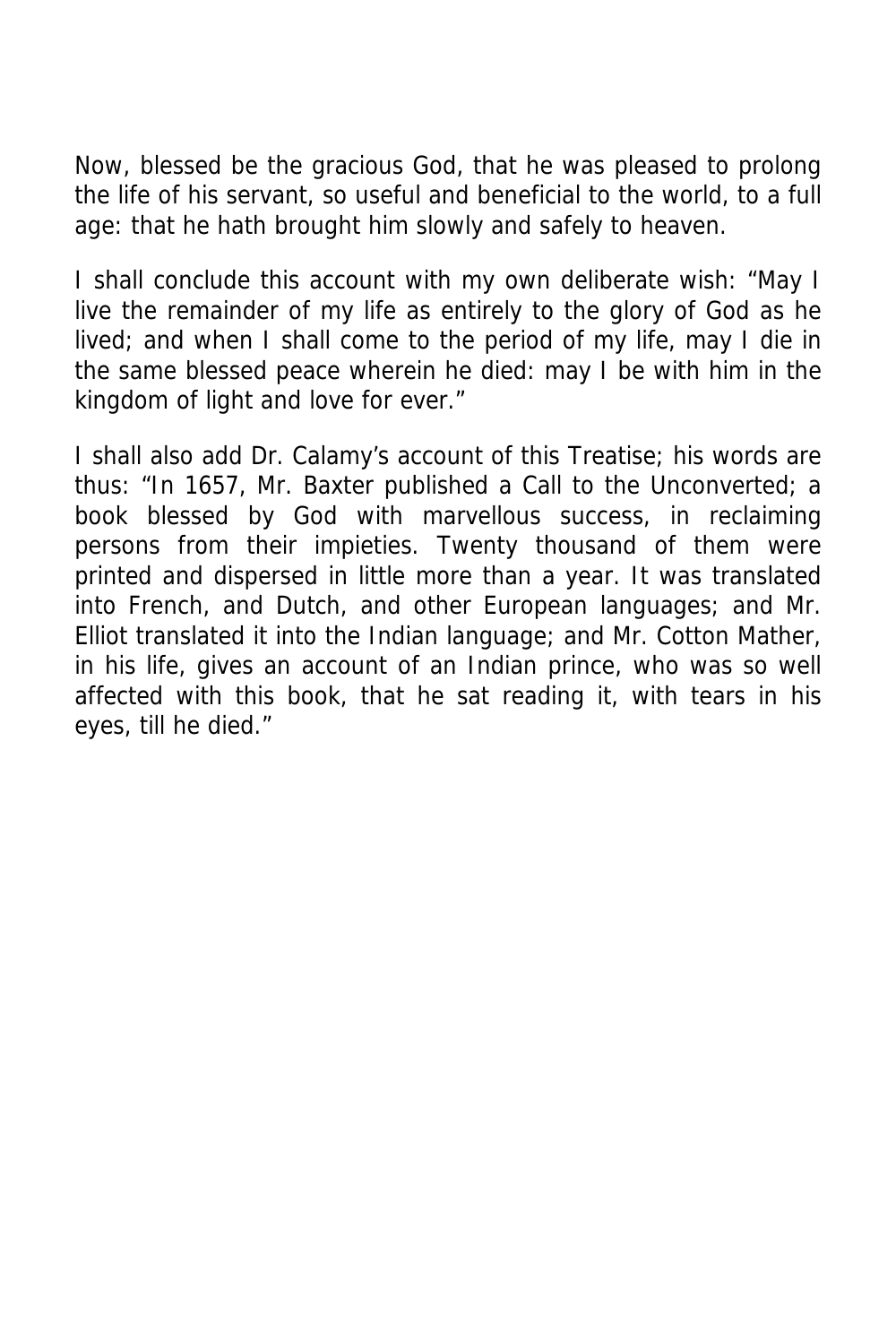### PREFACE

To all unsanctified Persons that shall read this Book; especially of my Hearers in the Borough and Parish of Kiaderminster.

MEN and BRETHREN,

THE eternal God, that made you for a life everlasting, and hath redeemed you by his only Son, when you had lost it and yourselves, being mindful of you in your sin and misery, bath indited the gospel, and sealed it by his spirit, and commanded his ministers to preach it to the world, that pardon being freely offered you, and heaven being set before you, he might call you off from your fleshly pleasures, and from following after this deceitful world, and acquaint you with the life that you were created and redeemed for, before you are dead and past remedy. He sendeth you not prophets or apostles, that receive their message by immediate revelation; but yet he calleth you by his ordinary ministers, who are commissioned by him to preach the same gospel which Christ and his apostles first delivered. The Lord seeth how you forget him and your latter end, and how light you make of everlasting things, as men that understand not what they have to do or suffer. He seeth how bold you are in sin, and how fearless threatnings, and how careless of your souls, and how the works of infidels are in your lives, while the belief of Christians is in your mouths. He seeth the dreadful day at hand, when your sorrows will begin, and you must lament all this with fruitless cries in torment and desperation; and then the remembrance of your folly will tear your hearts, if true conversion now prevent it not. In compassion of your sinful miserable souls, the Lord, that better knows your case than you can know it, hath made it our duty to speak to you in his name, 2 Cor. v. 19. and to tell you plainly of your sin and misery, and what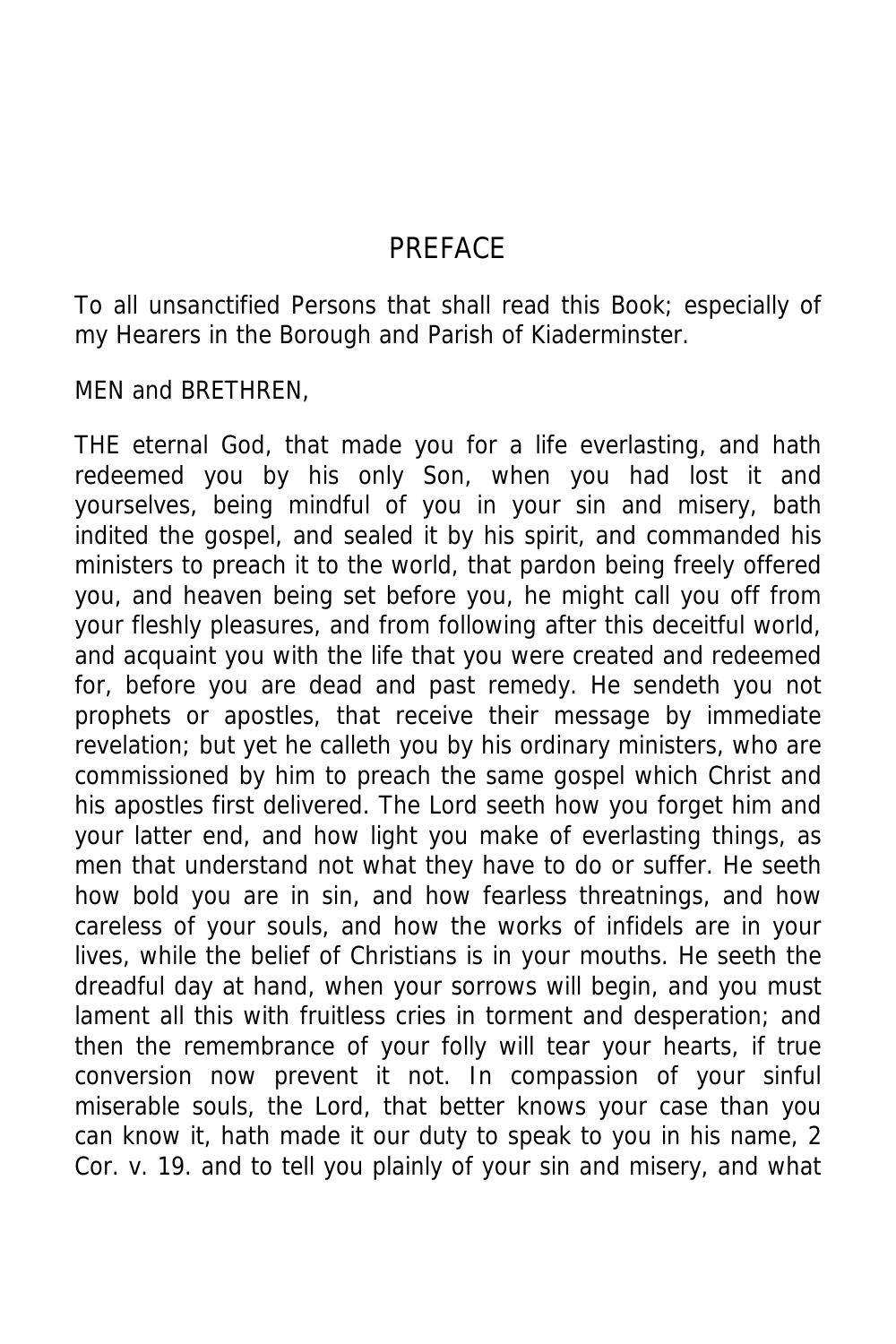will be your end, and how sad a change you will shortly see, if yet you go on a little longer. Having bought you at so dear a rate as the blood of his son Jesus Christ, and made you so free and general promise of pardon, and grace, and everlasting glory; he commandeth us to tender all this to you, as the gift of God, and to intreat you to consider of the necessity and worth of what he offereth.—He seeth and pitieth you, while you are drowned in worldly cares and pleasures, and eagerly following childish toys, and wasting that short and precious time for a thing of nought, in which you should make ready for an everlasting life; and therefore he high commanded us to call after you, and tell you how you lose your labour, and are about to lose your souls, and to tell you what greater and better things you might certainly have, if you would hearken to his Call, Isa. lv. 1, 2, 3. We believe and obey the voice of God; and come to you on his message, who hath charged us to preach, and be instant with you in season and out of season, and to lift up our voice like a trumpet, and shew your transgressions and your sins, Isa. lviii. 1. 2 Tim. iv. 1, 2. But alas! to the grief of our souls and your own undoing, you stop your ears, you stiffen your necks, you harden your hearts, and send us back to God with groans, to tell him that we have done his message, but can do no good on you, nor scarcely get a sober hearing.—Oh! that our eyes were a fountain of tears, that we might lament our ignorant, careless people, that have Christ before them, and pardon, and life, and heaven before them, and that have not hearts to know or value them! that might have Christ, and grace, and glory, as well as others, if it were not for their wilfill negligence and contempt! O that the Lord would fill our hearts with more compassion to these miserable souls, that we might cast ourselves even at their feet, and follow them to their houses, and speak to them with our bitter tears: For, long have we preached to many of them in vain: We study plainness to make them understand, and many of them will not understand us; we study serious, piercing words, to make them feel, but they will not feel. If the greatest matters would work with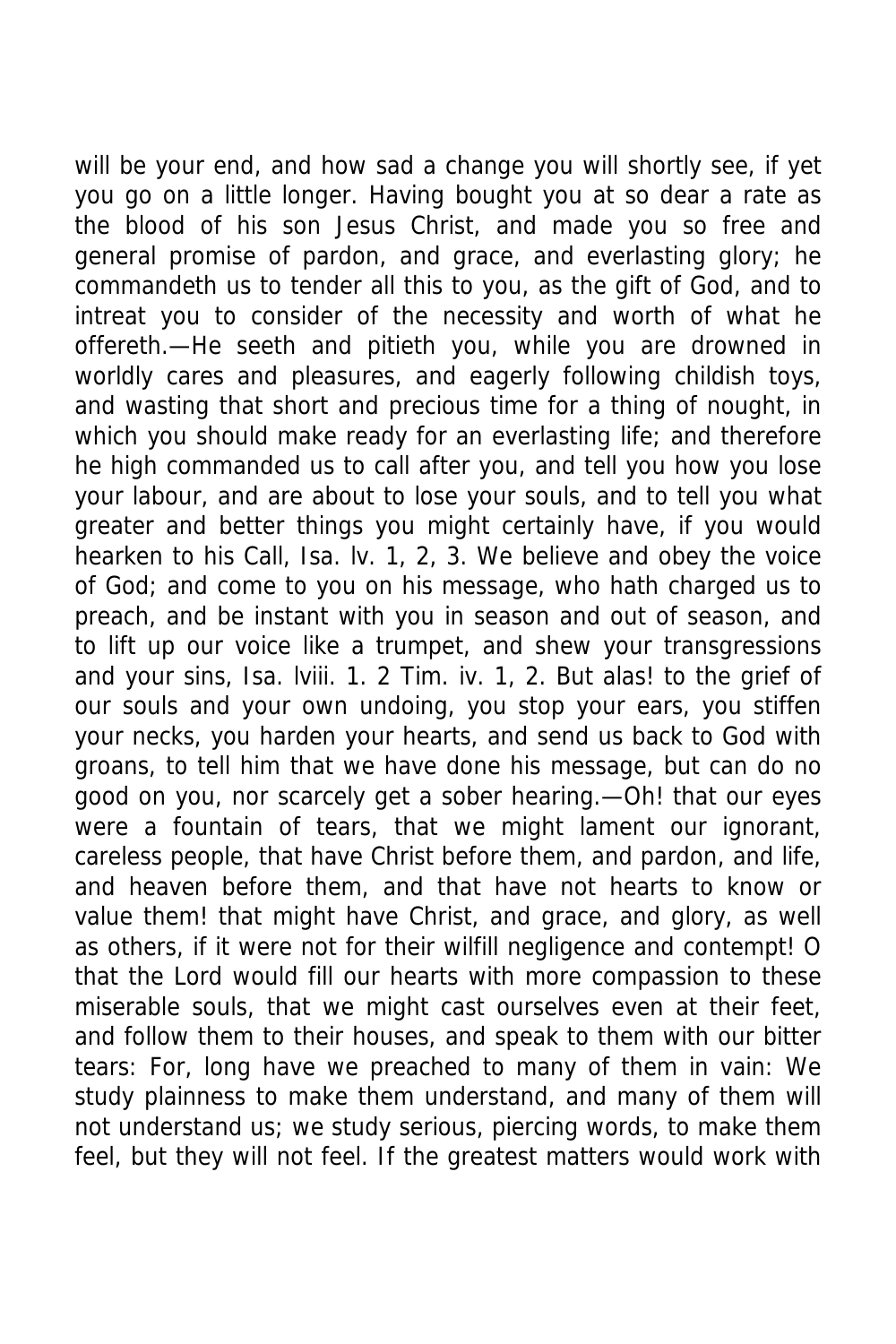them, we should awake them; if the sweetest things would work, we should entice them and win their hearts; if the most dreadful things would work, we should at least affright them from their wickedness; if truth and certainty would take with them, we should soon convince them; if the God that made them, and the Christ that bought them, might be heard, the case would soon be altered with them; if scripture might be heard, we should soon prevail; if reason, even the best and strongest reason, might be heard, we should not doubt but we should speedily convince them; if experience might be heard, even their own experience, and the experience of all the world, the matter would be mended; yea, if the conscience within them might be heard, the case would be better with them than it is. But if nothing can be heard, what then shall we do for them? If the dreadful God of heaven be slighted, who then shall be regarded? If the inestimable love and blood of a Redeemer be made light of, what then shall be valued? If heaven have no desirable glory with them, and everlasting joys be nothing worth, if they can jest at hell, and dance about the bottomless pit, and play with the consuming fire, and that when God and man do warn them of it; what shall we do for such souls as these?

Once more, in the name of the God of heaven, I shall do the message to you which he hath commanded us, and leave it in these standing lines to convert you or to condemn you; to change you, or to rise up in judgment against you, and to be a witness to your faces, that once you had a serious call to turn. Hear, all you that are drudges of the world, and the servants of flesh and Satan! that spend your days in looking after prosperity on earth, and drown your consciences in drinking, and gluttony, and idleness, and foolish sports, and know your sin, and yet will sin, as if you set God at defiance, and bid him do his worst and spare not! Hearken, all you that mind not God, and have no heart to holy things, and feel no favour in the word or worship of the Lord, or in the thoughts or mention of eternal life, that are careless of your immortal souls,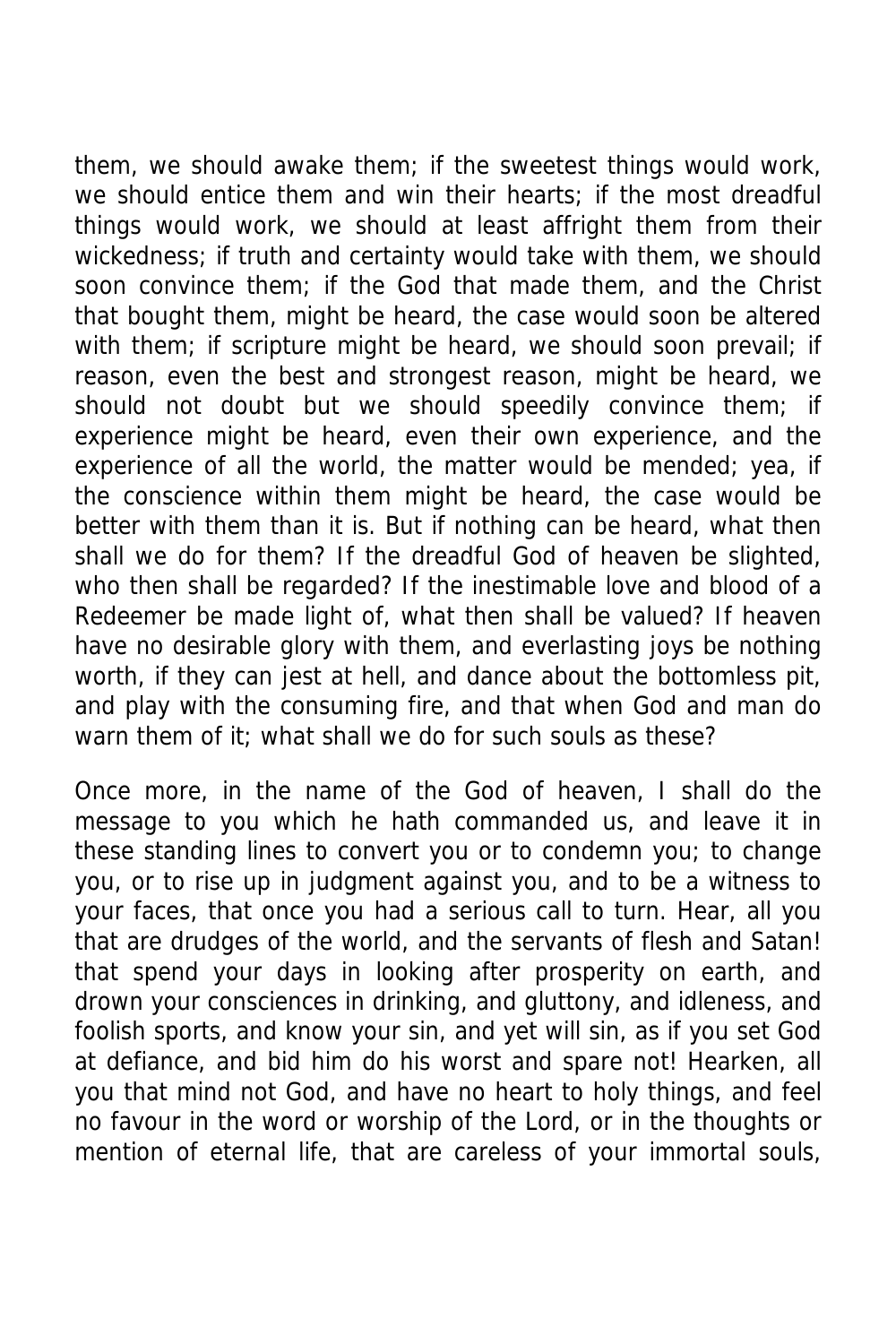and never bestow one hour in inquiring what case they are in, whether sanctified or unsanctified, and whether you are ready to appear before the Lord! Hearken, all you that, by sinning in the light, have dinned yourselves into infidelity, and do not believe the word of God. He that hath an ear to hear, let him hear the gracious and yet the dreadful call of God! His eye is all this while upon you. Your sins are registered, and you shall surely hear of them again. God keepeth the book now; and he will write it all upon your consciences with his terrors; and then you also shall keep it yourselves: O sinners, that you knew but what you are doing! and whom you are all this while offending! the sun itself is darkness before that Majesty, which you daily abuse and carelessly provoke. The sinning angels were not able to stand before him, but were cast down to be tormented with devils. And dare such silly worms as you so carelessly offend, and set yourselves against your Maker! O that you did but a little know what case that wretched soul is in, that hath engaged the living God against him! The words of his mouth, that made thee, can unmake thee; the frown of his face will cut thee off and cast thee out into utter darkness. How eager are the devils to be doing with thee that have tempted thee, and do but wait for the word from God to take and use thee as their own! and then in a moment thou wilt be in hell. If God be against thee, all things are against thee: this world is but thy prison, for all thou so lovest it; thou art but reserved in it to the day of wrath, Job xxi. 30. the Judge is coming, thy soul is even going. Yet a little while, and thy friend shall say of thee, "He is dead;" and thou shalt see the things that thou now dost despise, and feel that which now thou wilt not believe. Death will bring such an argument as thou canst not answer; an argument that shall effectually confute thy cavils against the words and ways of God, and all thy self-conceited dotages. And then how soon will thy mind be changed? Then be an unbeliever if thou canst; stand then to all thy former words, which thou wast wont to utter against a holy and a heavenly life. Make good that cause then before the Lord, which thou wast wont to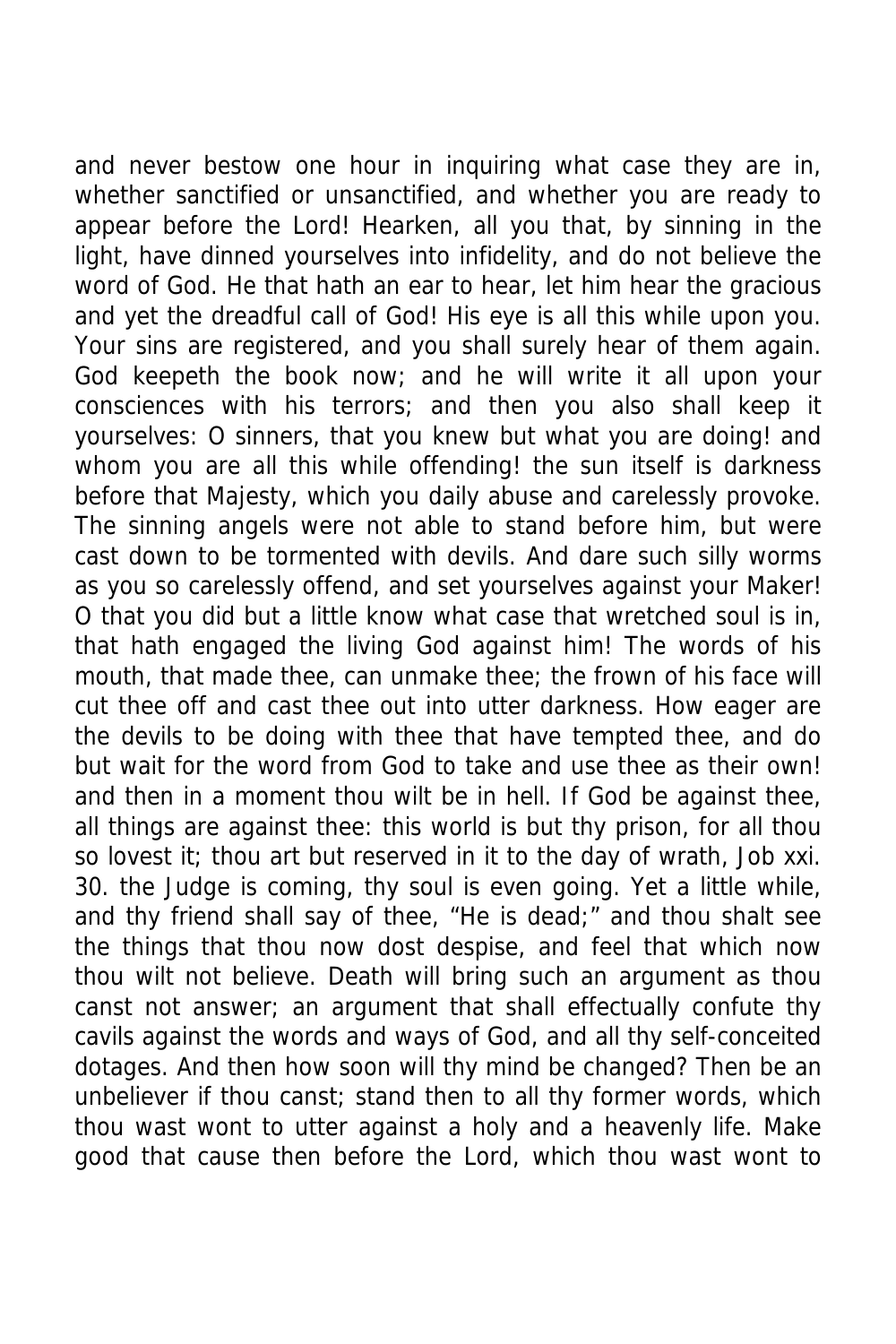plead against thy teachers, and against the people that feared God. Then stand to thy old opinions and contemptuous thoughts of the diligence of the saints; make ready now thy strongest reasons, and stand up then before the Judge, and plead like a man for thy fleshly, thy worldly, and ungodly life. But know that thou wilt have One to plead with, that will not be outfaced by thee; nor so easily put off as we thy fellow-creatures. O poor soul! there is nothing but a slender veil of flesh between thee and that amazing sight, which will quickly silence thee, and turn thy tone, and make thee of another mind! As soon as death hath drawn this curtain, thou shalt see first which will quickly leave thee speechless. And how quickly will that day and hour come! When thou hast had but a few more merry hours, and but a few more pleasant draughts and morsels, and a little more of the honours and riches of the world, thy portion will be spent, and thy pleasures ended, and all is then gone that thou settest thy heart upon; of all, that thou soldest thy Saviour and salvation for, there is nothing left but the heavy reckoning. As a thief, that sits merrily spending the money in an alehouse which he hath stolen, when men are riding in post-haste to apprehend him, so it is with you. While you are drowned in cares or fleshly pleasures, and making merry with your own shame, death is coming in post-haste to seize upon you, and carry your souls to such a place and state as now you little know or think of. Suppose, when you were bold and busy in your sin, that a messenger were but coming post from London to apprehend you and take away your lives; though you saw him not, yet if you knew that he was coming, it would mar your mirth, and you would be thinking of the haste he makes, and hearkening when he knocked at your door. O that you could but see what haste death makes, tho' yet he hath not overtaken you! No post so swift! No messenger more sure! As sure as the sun will be with you in the morning, though it hath many thousand and hundred thousand miles to go in the night, so sure will death be quickly with you; and then where is your sport and pleasure? Then will you jest and brave it out? Then will you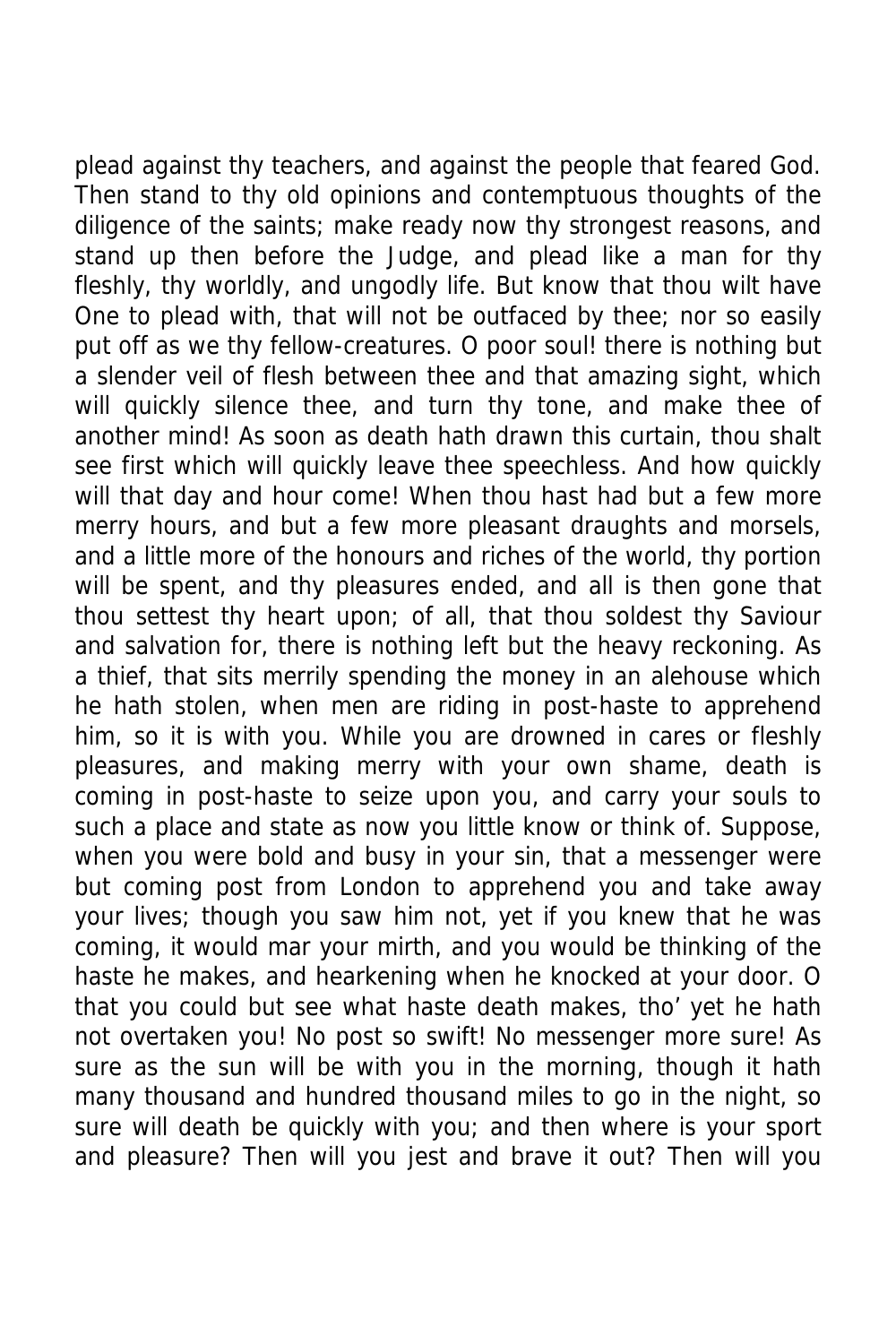jeer at them that warned you? Then is it better to be a believing saint or a sensual worldling? "And then whose shall all these things be" that you have gathered? Luke xii. 19, 20 , 21. Do you not observe that days and weeks are quickly gone, and nights and mornings come apace, and speedily succeed each other? You sleep, "but your damnation slumbereth not," you linger, "but your judgment this long time lingereth not," 2 Pet. ii. 3, 4, 5. to which "you are reserved for punishment," 2 Pet. ii. 8, 9.—O that you were wise to understand this, and that you did consider your latter end," Deut. xxxii. 29—"He that hath an ear to hear, let him hear the call of God in this day of his salvation."

O careless sinners! that you did but know the love that you unthankfully neglect, and the preciousness of the blood of Christ which you despise! O that you did but know the riches of the gospel! O that you did but know, a little know, the certainty, and the glory, and blessedness, of that everlasting life, which now you will not set your hearts upon, nor be persuaded first and diligently to seek, Heb. xi. 6. and xii. 28. Matt. vi. 12. Did you but know the endless life with God which you now neglect, how quickly would you cast away your sin, how quickly would you change your mind and life, your course and company, and turn the streams of your affections, and lay your care another way! How resolutely would you scorn to yield to such temptations as now deceive you and carry you away! How zealously would you bestir yourselves for that most blessed life! How earnest would you be with God in prayer! How diligent in hearing, and learning, and inquiring!—How serious in meditating on the laws of God! (Psal. i. 2.) How fearful of sinning in thought, word, or deed; and how careful to please God and grow in holiness!—O what a changed people you would be! And why should not the certain word of God be believed by you, and prevail with you, which, openeth to you these glorious and eternal things?

Yea, let me tell you, that even here on earth, ye little know the difference between the life which you refuse, and the life which you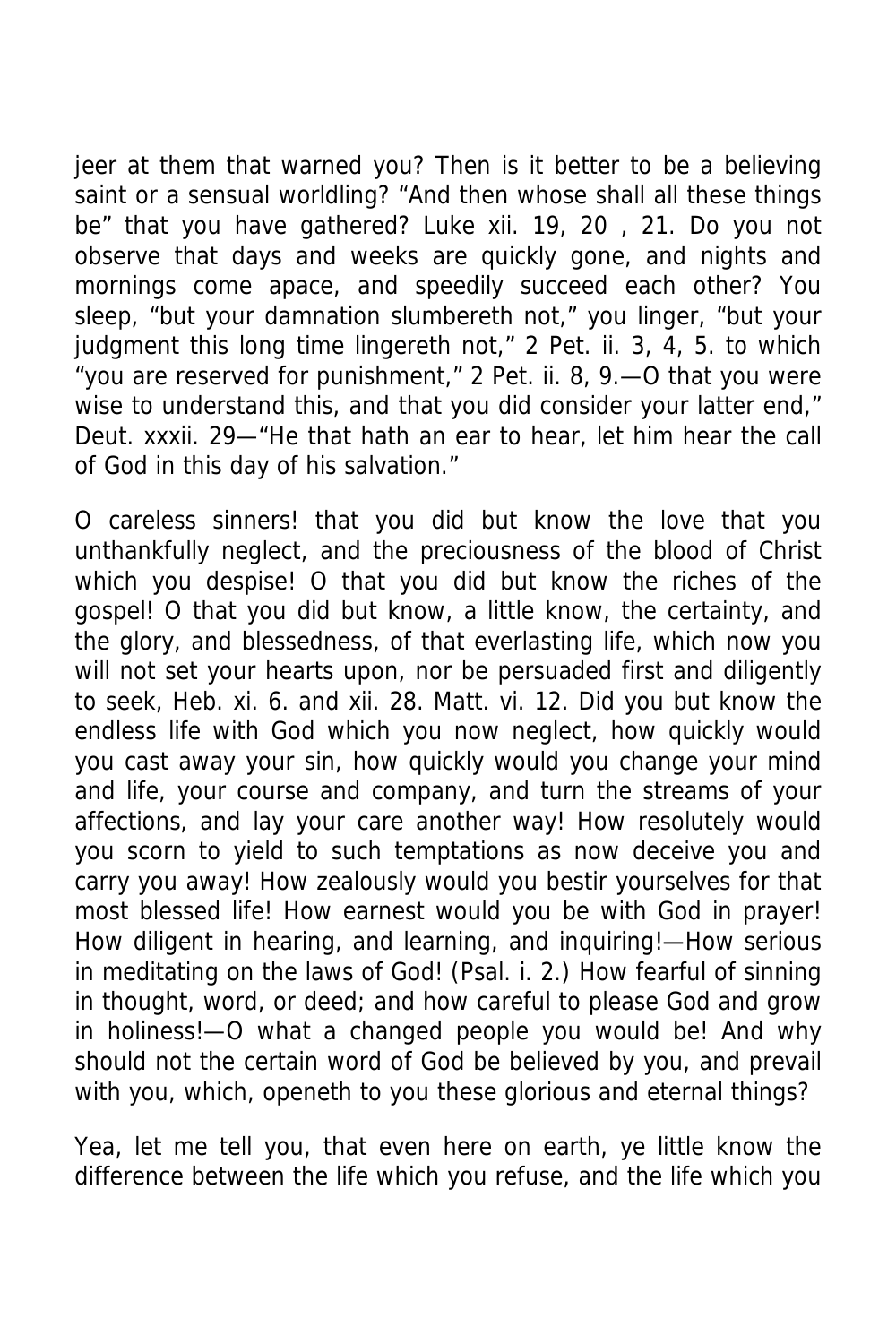would choose. The sanctified are conversing with God, when you dare scarce think of him, and when you are conversing with but earth and flesh.—Their conversation is in heaven, when you are utter strangers to it, and your belly is your God, and you are minding earthly things, Phil. iii. 18, 19, 20. They are seeking after the face of God, when you seek for nothing higher than this world.—They are busily laying out for an endless life, where they shall be equal with the angels, Luke xx. 36. when you are taken up with a shadow and a transitory thing of naught. How long and base is your earthly, fleshly, sinful life, in comparison of the noble, spiritual lfe of true believers! Many a time have I looked on such men with grief and pity, to see them trudge about the world, and spend their lives, and care, and labour, for nothing but a little food and raiment, or a little fading pelf, or fleshly pleasures, or empty honours, as if they had no higher things to mind.—What difference is there between the lives of these men and of the beasts that perish, that spend their time in working, and eating, and living, but that they may live? They taste not of the inward heavenly pleasures which believers taste and live upon.—I had rather have a little of their comfort, which the fore-thoughts of their heavenly inheritance afford them, though I had all their scorns and sufferings with it, than to have all your pleasures and treacherous prosperity. I would not have one of your secret gripes and pangs of conscience, and dark and dreadful thoughts of death and the life to come, for all that ever the world hath done for you, or all that you can reasonably hope that it should do. If I were in your unconverted carnal state, and knew but what I know, and believed but what I now believe, methinks my life would he a fore-taste of hell: How oft should I be thinking of the terrors of the Lord of the dismal day that is hastening on! Sure death and hell would be still before me. I should think of them by day, and dream of them by night; I should lie down in fear, and rise in fear, and live in fear, lest death should come before I were converted. I should have small felicity in any thing that I possessed, and little pleasure in any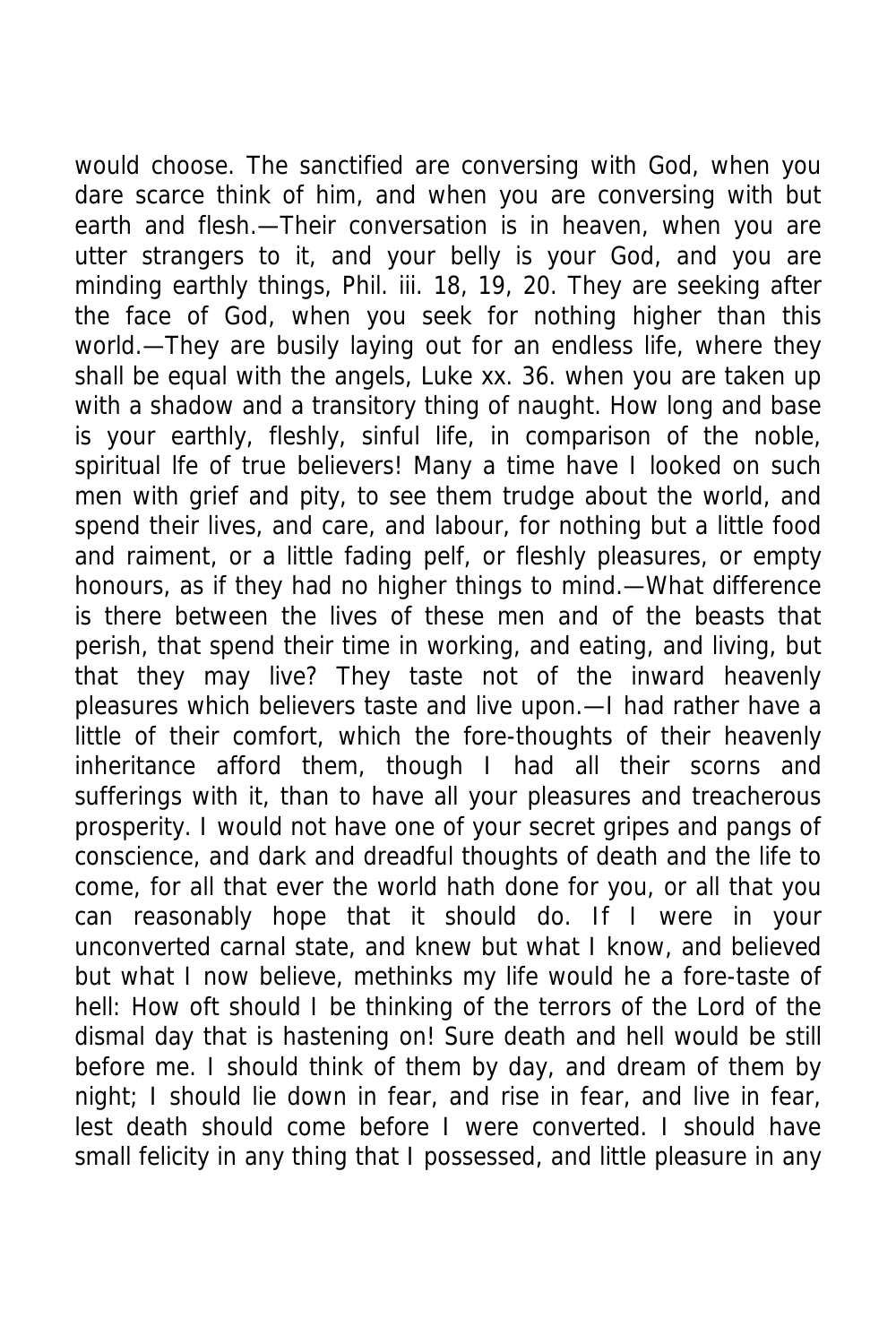company, and little joy in any thing in the world, as long as I knew myself to be under the curse and wrath of God. I should be still afraid of hearing that voice, Luke xii. 20. "Thou fool, this night shall thy soul be required of thee." And that fearful sentence would he written upon my conscience, Isa. xlviii. 22. and lvii. 21. "There is no peace, faith my God, to the wicked."—O poor sinners! it is a joyfuller life than this that you might live, if you were but but truly willing, to hearken to Christ, and come home to God. You might then draw near to God, with boldness, and call him your father, and comfortably trust him with your souls and bodies. If you look upon the promises, you may say, they are all mine: If upon the curse, you may say, from this I am delivered! When you read the law, you may see what you are saved from!—When you read the gospel, you may see him that redeemed you, and see the course of his love, and holy life, and sufferings, and trace him in his temptations, tears, and blood, in the work of your salvation. You may see death conquered, and heaven opened, and your resurrection and glorification provided for in the resurrection and glorification of your Lord. If you look on the saints, you may say, "They are my brethren and companions." If on the unsanctified you may rejoice to think that you are saved from that state. If you look upon the heavens, the sun, and moon, and stars innumerable, you may think and say, "My Father's face is infinitely more glorious; it is higher matters that he hath prepared for his saints; yonder is but the outward court of heaven: The blessedness that he hath promised us is so much higher that flesh and blood cannot behold it." If you think of the grave, you may remember that the glorified Spirit, a living Head, and a loving Father, have all so near relation to your dust, that it cannot be forgotten or neglected, but more certainly revive than the plants and flowers in the spring, because that the soul is still alive, that is the root of the body; and Christ is alive, that is the root of both.—Even death, which is the king of fears, may be remembered and entertained with joy, as being the day of your deliverance from the remnants of sin and sorrow, and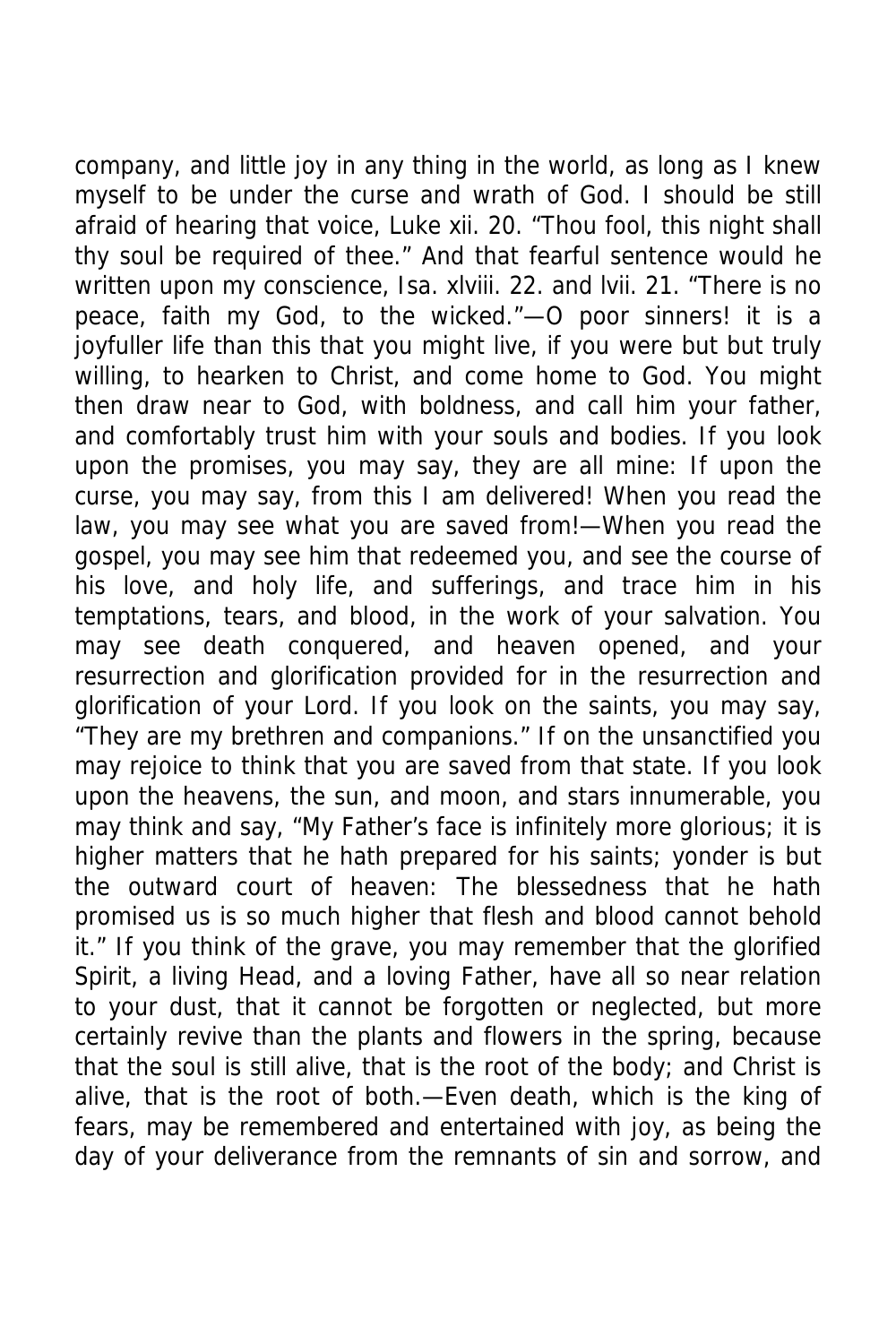the day which you believed, and hoped, and waited for, when you shall see the blessed things which you had heard of, and shall find, by present joyful experience, what it was to choose the better part, and to be a sincere believing saint. What say you, Sir? is not this a more delightful life, to be assured of salvation, and ready to die, than to live as the ungodly, that have their hearts overcharged with surfeiting and drunkenness and the cares of this life, and so that day comes upon them unawares? Luke xxi. 34, 36. Might you not live a comfortable life, if once you were made the heirs of heaven, and sure to be saved when you leave the world?—O look about you then, and think what you do, and cast not away such hopes as these for very nothing. The flesh and world can give you no such hopes or comforts.

And, besides all the misery that you bring upon yourselves, you are the troublers of others as long as you are unconverted. You trouble magistrates to rule you by their laws; you trouble ministers by resisting the light and guidance which they offer you. Your sin and misery are the greatest grief and trouble to them in the world.— You trouble the commonwealth, and draw the judgments of God upon you. It is you that most disturb the holy peace and order of the churches, and hinder our union and reformation, and are the shame and trouble of the churches where you intrude, and of the places where you are.—Ah! Lord, how heavy and sad a case is this, that even in England, where the gospel doth abound above any other nation in the world, where teaching is so plain and common, and all the helps we can desire is at hand; when the sword hath been hewing us, and judgment hath run as a fire through the Land; when deliverances have relieved us, and so many admirable mercies have engaged us to God, and to the gospel, and a holy life; that after all this, our cities, and towns, and countries, shall abound with multitudes of unsanctified men, and swarm with so much sensuality, as every where, to our grief, we see! One would have thought, that after all this light, and all this experience, and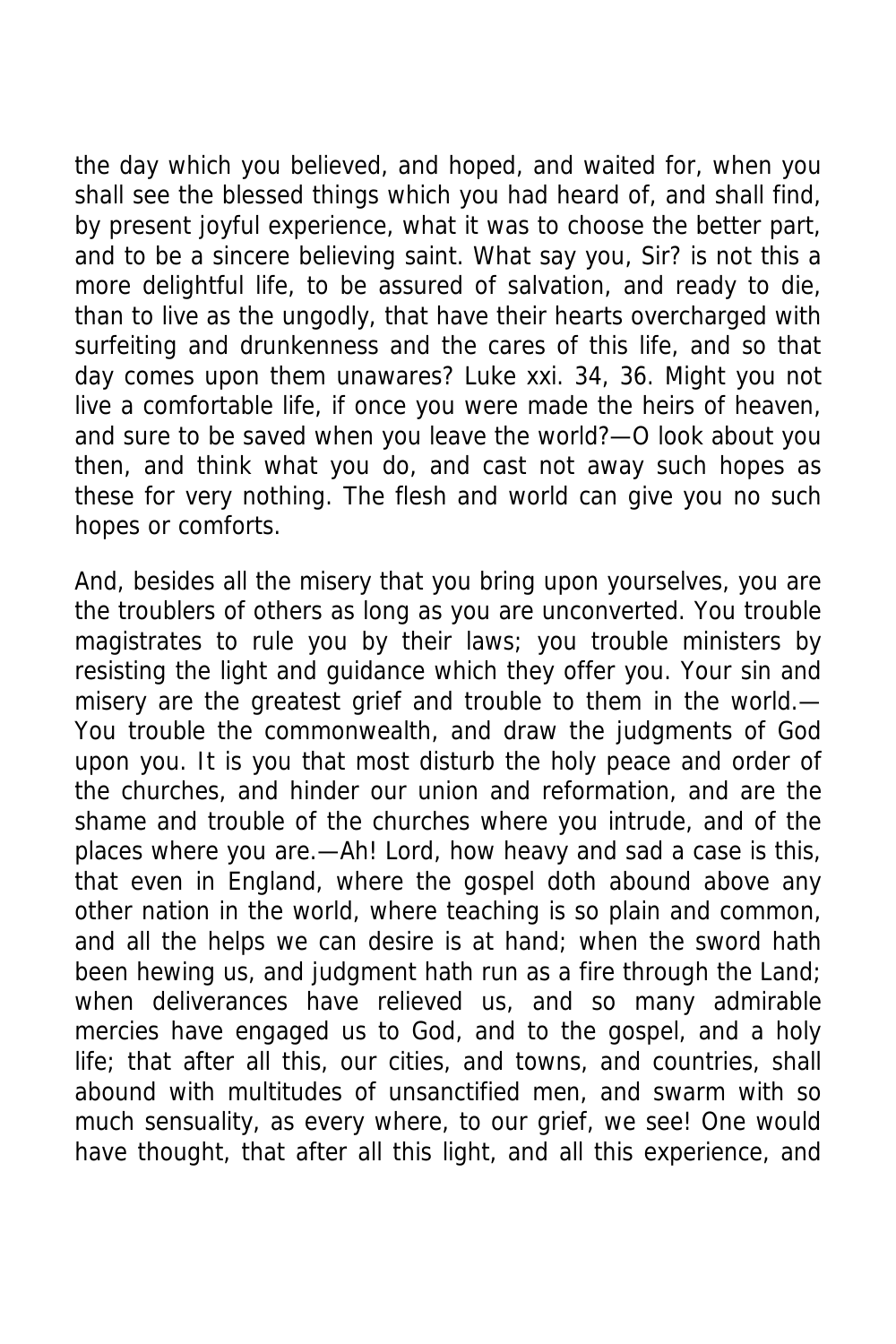all these judgments and mercies of God, the people of this nation should have joined together, as one man, to turn to the Lord, and should have come to their godly teacher, and lamented all their former sins, and desired him to join with them in public humiliation, to confess them openly, and beg pardon of them from the Lord, and should have craved his instruction for the time to come, and be glad to be ruled by the spirit within, and the ministers of Christ without, according to the word of God. One would think that, after such reason and scripture-evidence as they hear, and after all these means and mercies, there should not be an ungodly person left amongst us, nor a wordling, nor a drunkard, nor a hater of reformation, nor an enemy to holiness, to be found in all our towns or countries. If we be not all agreed about some ceremonies or forms of government, one would think that, before this, we should have been all agreed to live a holy and heavenly life, in obedience to God, his word, and ministers, and in love and peace with one another.—But alas! how far are our people from this course! Most of them, in most places, do set their hearts on earthly things, and seek "not first the kingdom of God and the righteousness thereof," but look at holiness as a needless thing: Their families are prayerless, or else a few heartless lifeless words must serve instead of hearty, fervent, daily prayers [or perhaps only on the Lord's-day in the evening]; their children are not taught the knowledge of Christ, and the covenant of grace, nor brought up in the nurture of the Lord, though they firmly promised all this in their baptism.

They instruct not their servants in the matters of salvation, but so their work be done they care not. There are more railing speeches in their families than gracious words that tend to edification. How few are the families that fear the Lord, and inquire at his word and ministers how they should live, and what they should do, and are willing to be taught and ruled, and that heartily look after everlasting life! And those few that God hath made so happy are commonly the by-word of their neighbours; when we see some live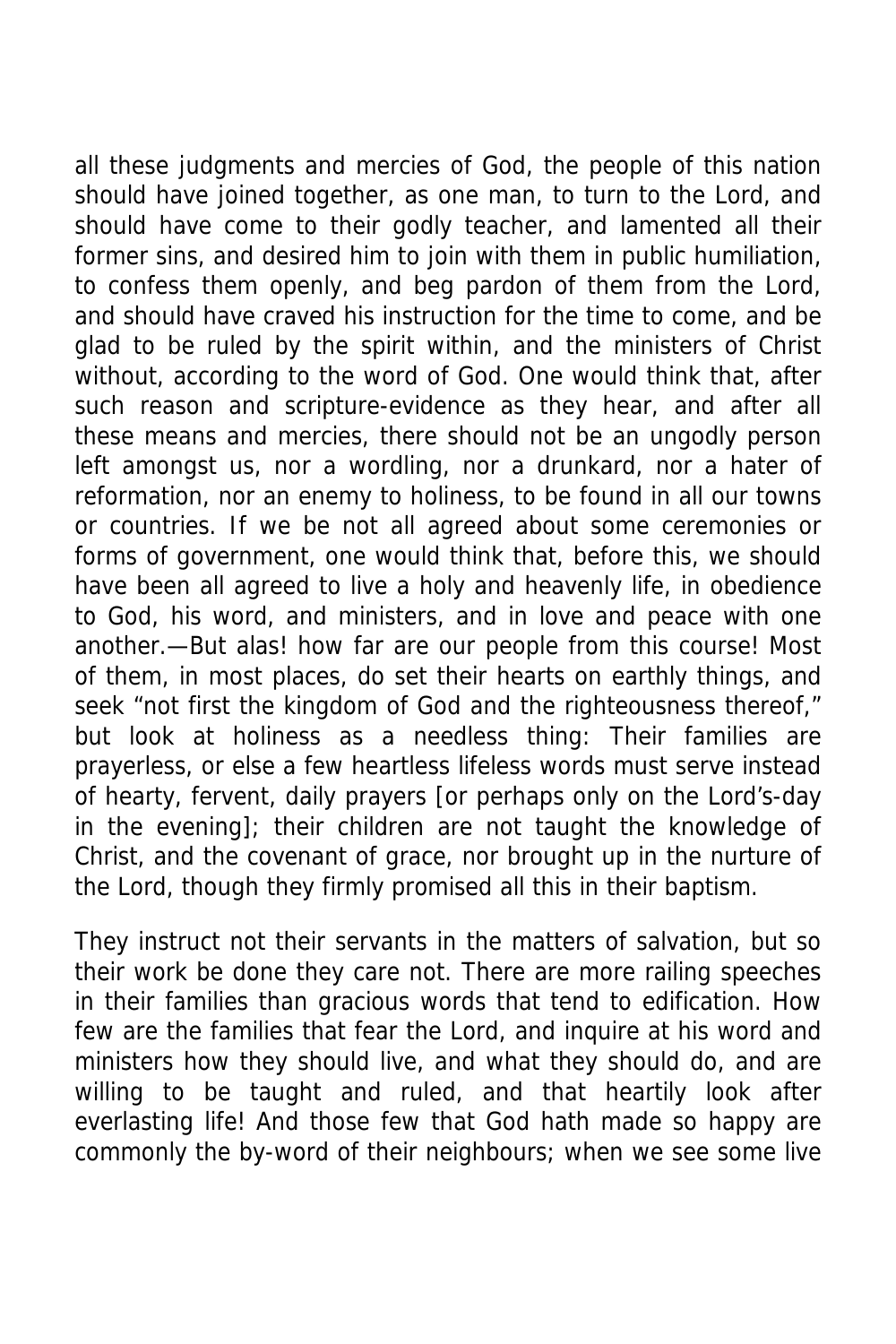in drunkenness, and some in pride and worldliness, and most of them have little care of their salvation, though the cause be gross and past all controversy, yet will they hardly be convinced of their misery, and more hardly recovered and reformed: but when we have done all that we are able to save them from their sins, we leave the most of them as we find them. And if, according to the law of God, we cast them out of the communion of the church, when they have obstinately rejected all our admonitions, they rage at us as if we were their enemies, and their hearts are filled with malice against us, and they will sooner set themselves against the Lord and his laws, and church, and ministers, than against their deadly sins. This is the doleful case of England: We have magistrates that countenance the ways of godliness, and a happy opportunity for unity and reformation is before us, and faithful ministers long to see the right ordering of the church and of the ordinances of God; but the power of sin in our people doth frustrate almost all. No where can almost a faithful minister set up the unquestionable discipline of Christ, or put back the most scandalous impenitent sinners from the communion of the church and participation of the sacraments, but the most of the people rail at them and revile them; as if these ignorant careless souls were wiser than their teachers, or than God himself. And thus in the day of our visitation, when God calls upon us to reform his church, though magistrates seem willing, and faithful ministers seem willing, yet are the multitude of the people still unwilling, and have so blinded themselves, and hardened their hearts, that, even in these days of light and grace, they are the obstinate enemies of light and grace, and will not be brought by the calls of God to see their folly, and know what is for their good. O that the people of England "knew at least in this their day the things that belong unto their peace, before they are hid from their eyes!" Luke xix. 42.

O foolish miserable souls! Gal. iii. 1. who hath bewitched your minds into such madness, and your hearts into such deadness, that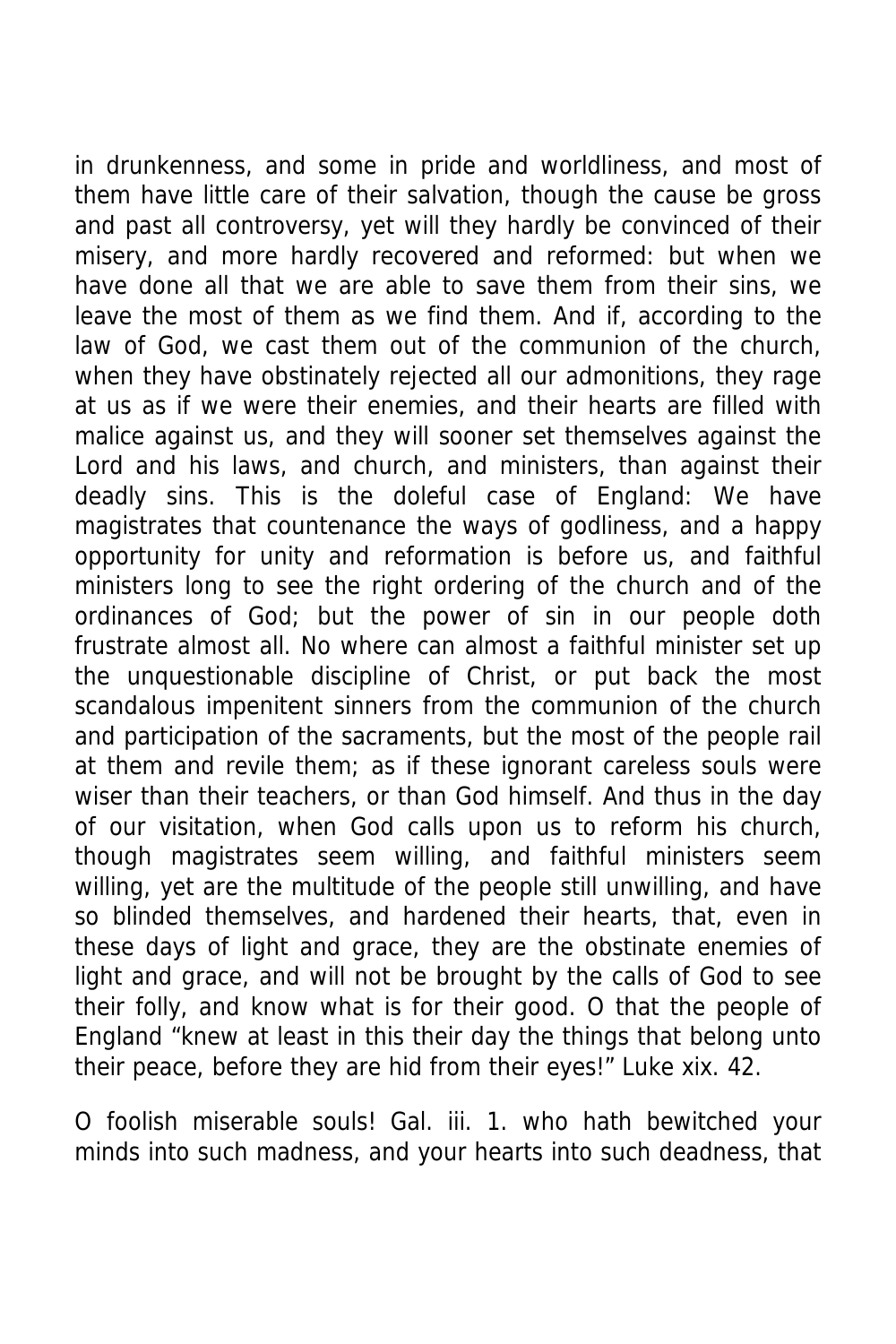you should be such mortal enemies to yourselves, and go on so obstinately towards damnation, that neither the word of God, nor the persuasions of men, can change your minds, or hold your hands, or stop you, till you are past remedy! Well, sinners! this life will not last always; this patience will nor wait upon you still. Do not think that you shall abuse your Maker and Redeemer, and serve his enemies, and debase your souls, and trouble the world, and wrong the church, and reproach the godly, and grieve your teachers, and hinder reformation, and all this upon free cost. You know not yet what this must cost you, but you must shortly know, when the righteous God shall take you in hand, who will handle you in another manner than the sharpest magistrates or the plainestdealing pastors did, unless you prevent the everlasting torments by a sound conversion, and a speedy obeying of the call of God. "He that hath an ear to hear, let him hear," while mercy hath a voice to call.

One objection I find most common in the mouths of the ungodly, especially of late years: they say, "We can do nothing without God, we cannot have grace if God will not give it us; and, if he will, we shall quickly turn; if he have not predestinated us, and will not turn us, how can we turn ourselves or be saved; it is not in him that wills nor in him that runs." And thus they think they are excused.

I have answered this formerly, and in this book: but let me now say this much.-1. Though you cannot cure yourselves, you can hurt and poison yourselves. It is God that must sanctify your hearts; but who corrupted them? Will you wilfully take poison, because you cannot cure yourselves? Methinks you should the more forbear it. You should the more take heed of sinning, if you cannot mend what sin doth mar.—2. Though you cannot be converted without the special grace of God, yet you must know that God giveth his grace in the use of his holy means which he hath appointed to that end; and common grace may enable you to forbear your gross sinning (as to the outward act) and to use those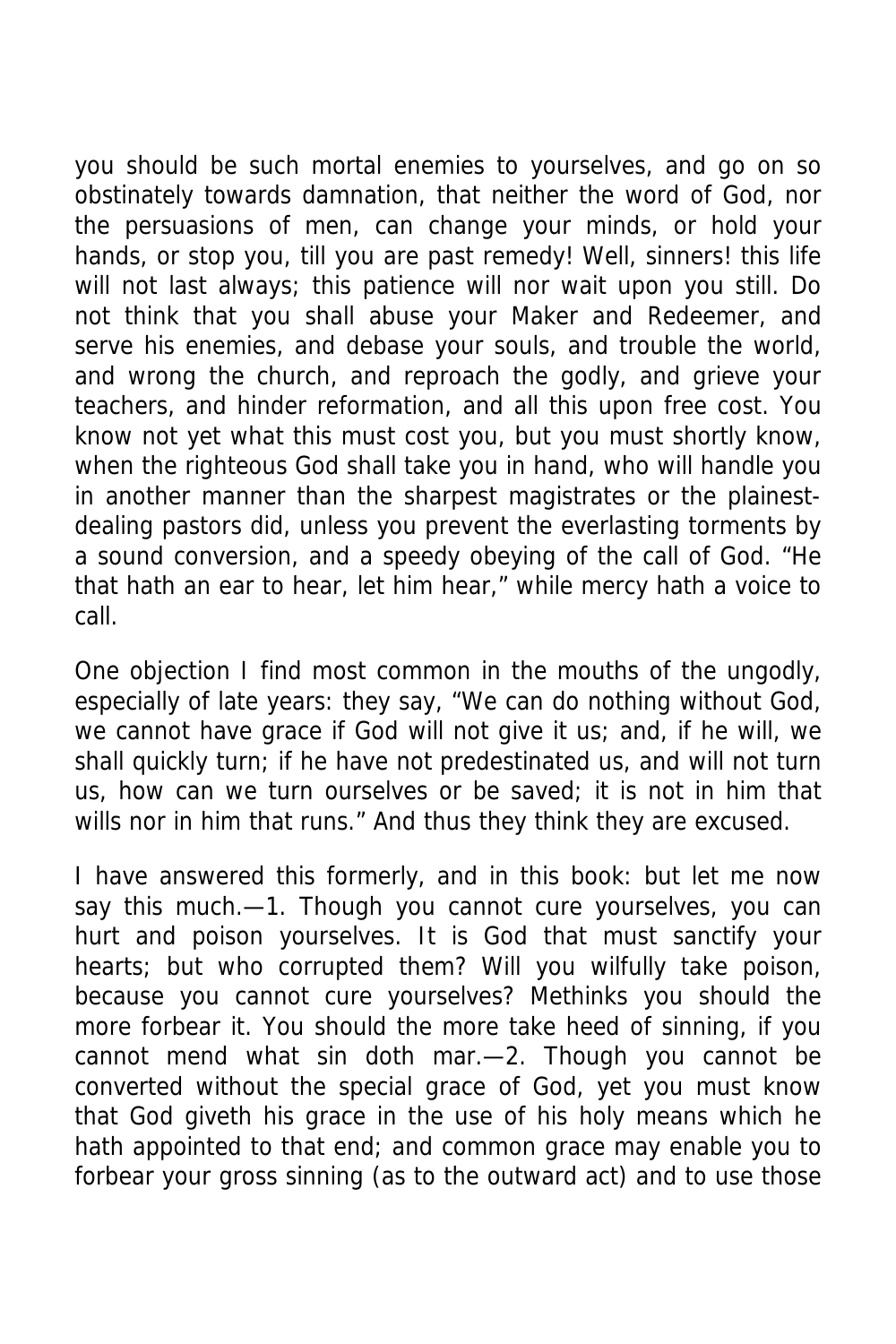means. Can you truly say, that you do as much as you are able to do? Are you not able to go by an alehouse-door, or to forbear the company that hardeneth you in sin? Are you not able to hear the word, and think of what you heard when you come home, and to consider with yourselves of your own condition and of everlasting things ? Are you not able to read good books from day to day, at least the Lord's-day, and to converse with those that fear the Lord? You cannot say you have done what you are able.—3. And therefore you must know that you can forfeit the grace and help of God by your wilful sinning or negligence, though you cannot, without grace, turn to God. If you will not do what you can, it is just with God to deny you that grace by which you might do more. 4. And, for God's decrees, you must know that they separate not the end and means, but tie them together. God never decreed to save any but the sanctified, nor to damn any but the unsanctified. God doth as truly decree whether your land, this year, than be barren or fruitful, and just how long you shall live in the world, as he hath decreed whether you shall be saved or not; and yet you would think that man but a fool that would forbear ploughing and sowing, and say, "If God have decreed that my ground shall bear corn, it will bear, whether I plough and sow or not. If God have decreed that I shall live, I shall live, whether I eat or not; but if he have not, it is not eating that will keep me alive." Do you know how to answer such a man, or do you not? If you do, then you know how to answer yourselves; for the case is alike God's decree is as peremptory about your bodies as your souls: if you do not, then try first, there conclusions upon your bodies, before you venture to try them on your soul: see first whether God will keep you alive without food or raiment, and whether he will give you corn without tillage and labour, and whether he will bring you to your journey's end without a travail or carriage; and, if you speed well in this, then try whether he will bring you to heaven without your diligent use of means, and sit down and say, We cannot sanctify ourselves.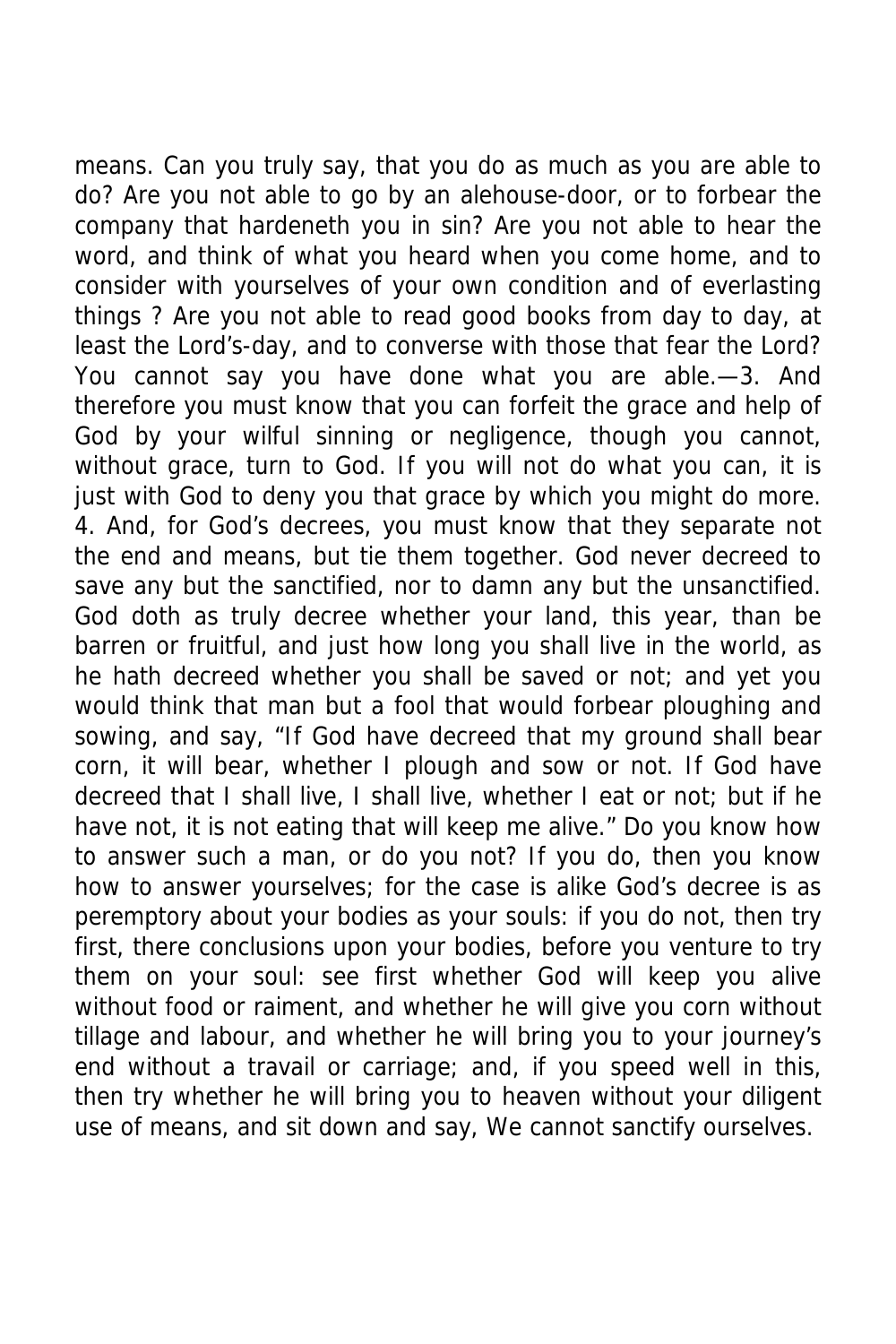Well, Sirs, I have but three requests to you, and I have done.

First, That you will seriously read over this small Treatise; (and, if you have such as need it in your families, that you would read it over and over to them; and if those that fear God would go now and then to their ignorant neighbour, and read this or some other book to them on this subject, they might be a means of winning of souls). If we cannot intreat so small a labour of men, for their own salvation, as to read such short instructions as these, they set little by themselves, and will most justly perish.

Secondly, When you have read over this book, I would intreat you to go alone, and ponder a little what you have read, and bethink you, as in the sight of God, whether it be not true, and do not nearly touch your souls, anti whether it be not time to took about you. And also intreat you, that you will upon your knees beseech the Lord that he will open your eyes to understand the truth, and turn your hearts to the love of God, and beg of him all that saving grace which you have so long neglected, and follow it on from day to day, till your hearts be changed.—And withal, that you will go to your pastors, (that are set over you, to take care of the health and safety of your souls, as physicians do for the health of your bodies), and desire them to direct you what course to take, and acquaint them with your spiritual estate, and that you may have the benefit of their advice and ministerial help.

Or, if you have not a faithful pastor at home, make use of some other in so great a need.

Thirdly, When by reading, consideration, prayer, and ministerial advice, you are once acquainted with your sin and misery, with your duty and remedy, delay not, but presently forsake your sinful company and courses, and turn to God, and obey his call. As you love your souls, take heed that you go not on against so loud a call of God, and against your own knowledge and consciences, lest it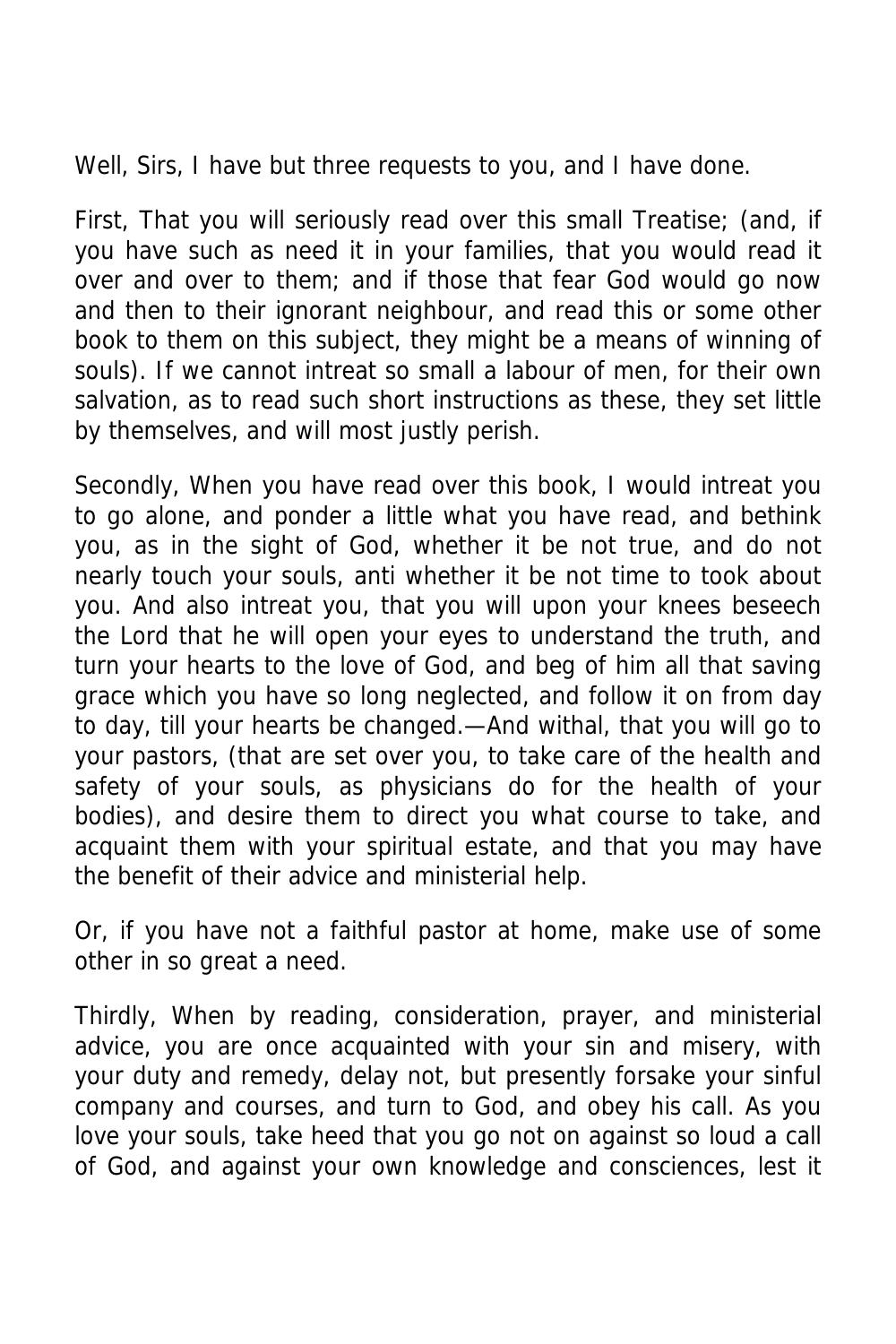go worse with you in the day of judgment than with Sodom and Gomorrah. Inquire of God, as a man that is willing to know the truth, and not be a wilful cheater of his soul. Search the holy scriptures daily, and see whether these things be so or not; try impartially whether it be safer to trust heaven or earth, and whether it be better to follow God or man, the spirit or the flesh, and better to live in holiness or sin, and whether an unsanctified estate be safe for you to abide in one day longer; and, when you have found out which is best resolve accordingly, and make your choice without any more ado. If you will be true to your own souls, and do not love everlasting torments, I beseech you, as from the Lord, that you will but take this reasonable advice. O what happy towns and countries, and what a happy nation might we have, if we could but persuade our neighbours to agree to such a necessary motion! What joyful men would all faithful ministers be, if they could but see their people truly heavenly and holy; this would be the unity, the peace, the safety, the glory, of our churches; the happiness of our neighbours, and the comfort of our souls. 'Then how comfortably should we preach pardon and peace to you, and deliver the sacraments, which are the seals of peace to you! And with what love and joy might we live among you! At your death-bed how boldly might we comfort and encourage your departing souls! And at your burial, how comfortably might we leave you in the grave, in expectation to meet your souls in heaven, and to see your bodies raised to that glory!

But, if still the most of you will go on in a careless, ignorant, fleshly, worldly, or unholy life, and all our desires and labours cannot so far prevail as to keep you from the wilful damning of yourselves; we must then imitate our Lord, who delighteth himself in those few that are jewels, and in the little flock that shall receive the kingdom, when the most shall reap the misery which they sowed. In nature excellent things are few. The world hath not many suns or moons: it is but a little of the earth that is gold or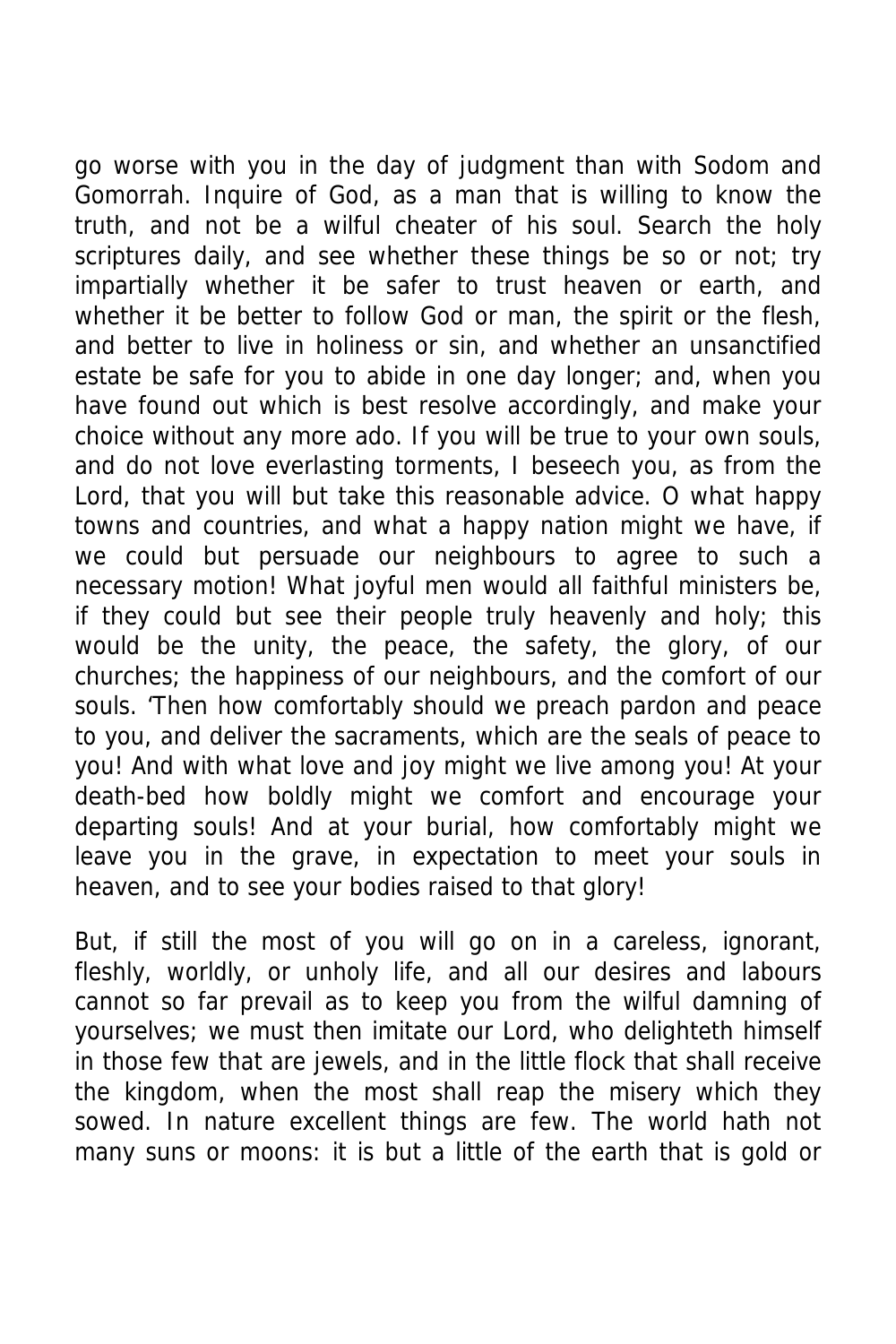silver. Princes and nobles are but a small part of the sons of men; and it is no great number that are learned, judicious, or wise, here in the world. And therefore, if the gate being strait and very narrow, there be but few that find salvation, yet God will have his glory and pleasure in those few. And when Christ shall come with his mighty angels in flaming fire, taking vengeance on them that know not God, and obey not the gospel of our Lord Jesus Christ, his coming will be glorified in his saints, and admired in all true believers, 2 Thess. i. 7, 8, 9, 10.

And for the rest, as God the Father vouchsafed to create them, and God the Son disdained not to bear the penalty of their sins upon the cross, and did not judge such sufferings in vain, though he knew that by refusing the sanctifications of the Holy Ghost they would finally destroy themselves, so we, that are his ministers, though these be not gathered, judge not our labour wholly lost. See Isa. xlix. 5.

Reader, I have done with thee, (when thou hast perused this book), but sin hath not yet done with thee, (even those that thou thoughtest had been forgotten long ago), and Satan hath not yet done with thee, (though now he be out of sight) and God hath not yet done with thee, because thou wilt not be persuaded to have done with the deadly reigning sin. I have written thee this persuasive as one that is going into another world, where the things are seen that I here speak of, and as one that knoweth thou must be shortly there thyself. As ever thou wilt meet me with comfort before the Lord that made us; as ever thou wilt escape the everlasting plagues prepared for the final neglectors of salvation; and for all that are not sanctified by the Holy Ghost, and love not the communion of the saints, as members of the holy catholic church; and as ever thou hopest to see the face of Christ the judge, and of the majesty of the Father, with peace and comfort, and to be received into glory when thou art turned naked out of this world; I beseech thee, I charge thee, to hear and obey the Call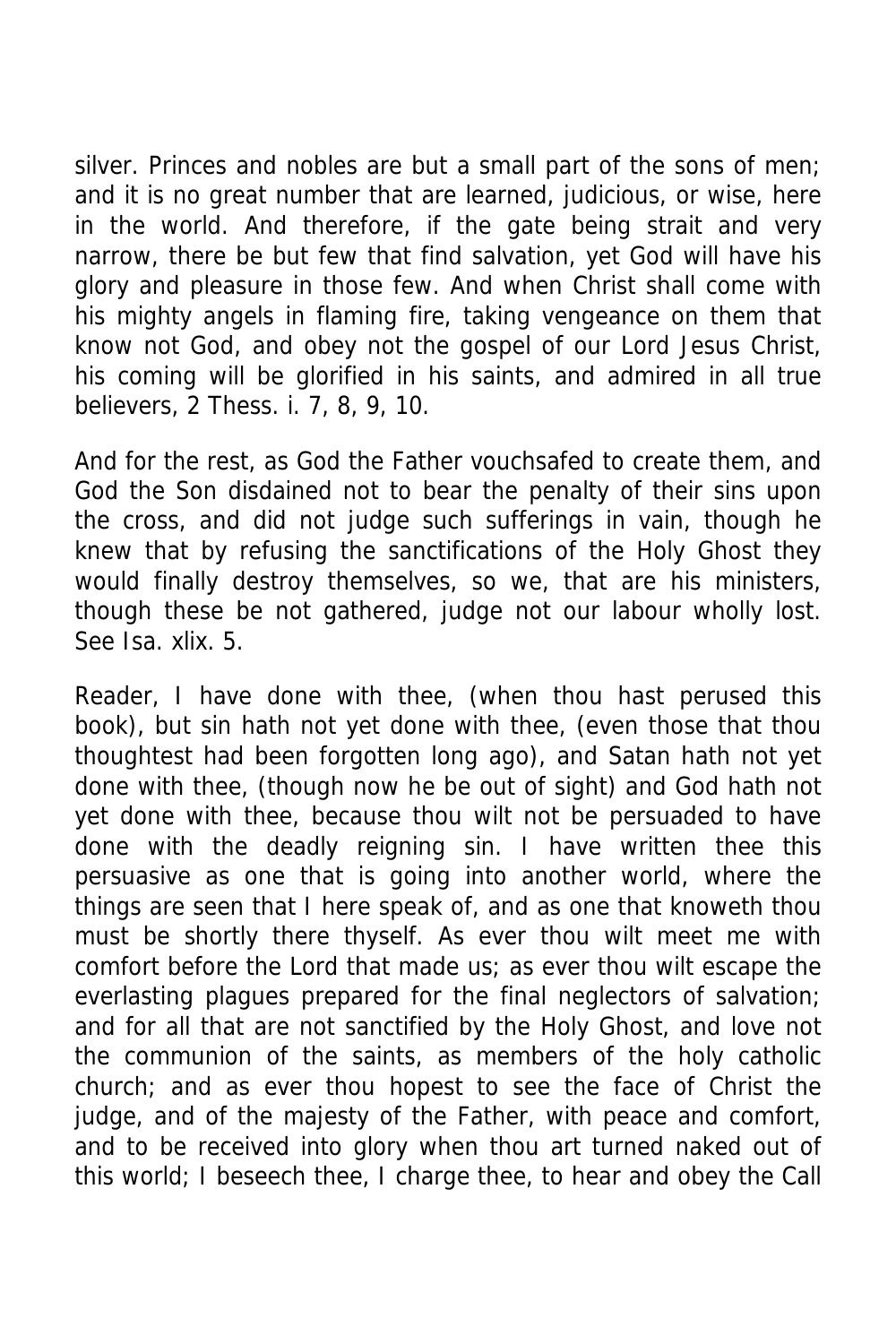of Go4, and resolvedly to turn that thou mayest live. But, if thou wilt not, even when thou hast no true reason for it but because thou wilt not, I summon thee to answer it before the Lord, and require thee there to bear me witness that I gave thee warning, and that thou wast not condemned for want of a call to turn and live, but because thou wouldest not believe it and obey it; which also must be the testimony of

Thy serious Monitor, Dec. 11, 1657. RICHARD BAXTER.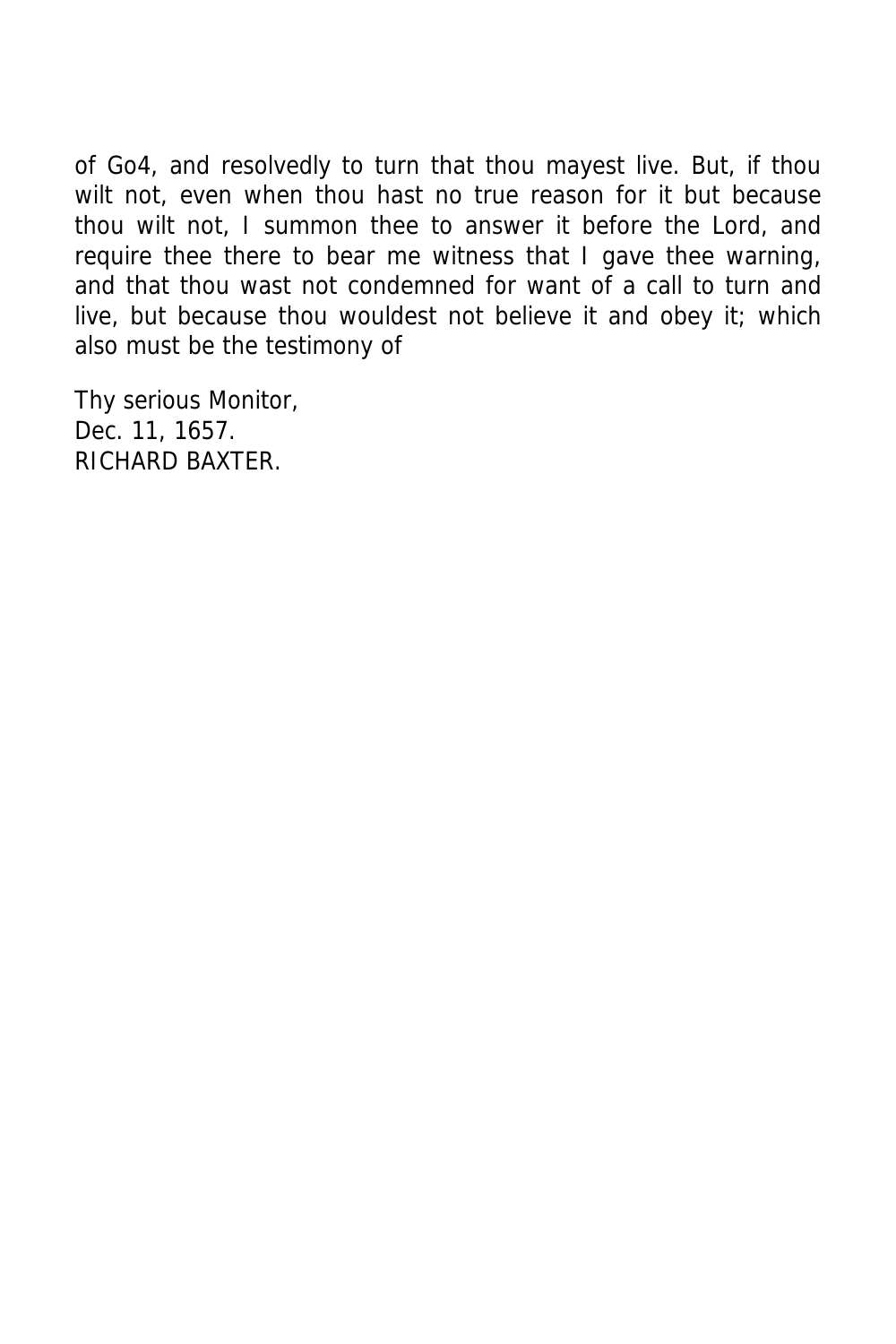# A CALL TO THE UNCONVERTED

## **SERMON I.**

#### **EZEK. XXXIII. 11.**

Say to them, As I live, saith the Lord God, I have no pleasure in the death of the wicked, but that the wicked turn from his way and live. Turn ye, turn ye, from your evil ways, for, why will ye die, O house of Israel?

IT hath been the astonishing wonder of many a man, as well as me, to read in the holy Scripture, how few will be saved; and that the greatest part, even of those that are called, will be everlastingly shut out of the kingdom of heaven, and be tormented with the devils in eternal fire. Infidels believe not this when they read it, and therefore they must feel it. Those that do believe it are forced to cry out with Paul, Rom. xi. 33, "O the depth of the riches both of the wisdom and knowledge of God! How unsearchable are his judgments, and his ways past finding out!" but nature itself doth teach us all to lay the blame of evil works upon the doers, and therefore, when we see any heinous thing done, a principle of justice doth provoke us to inquire after him that did it, that the evil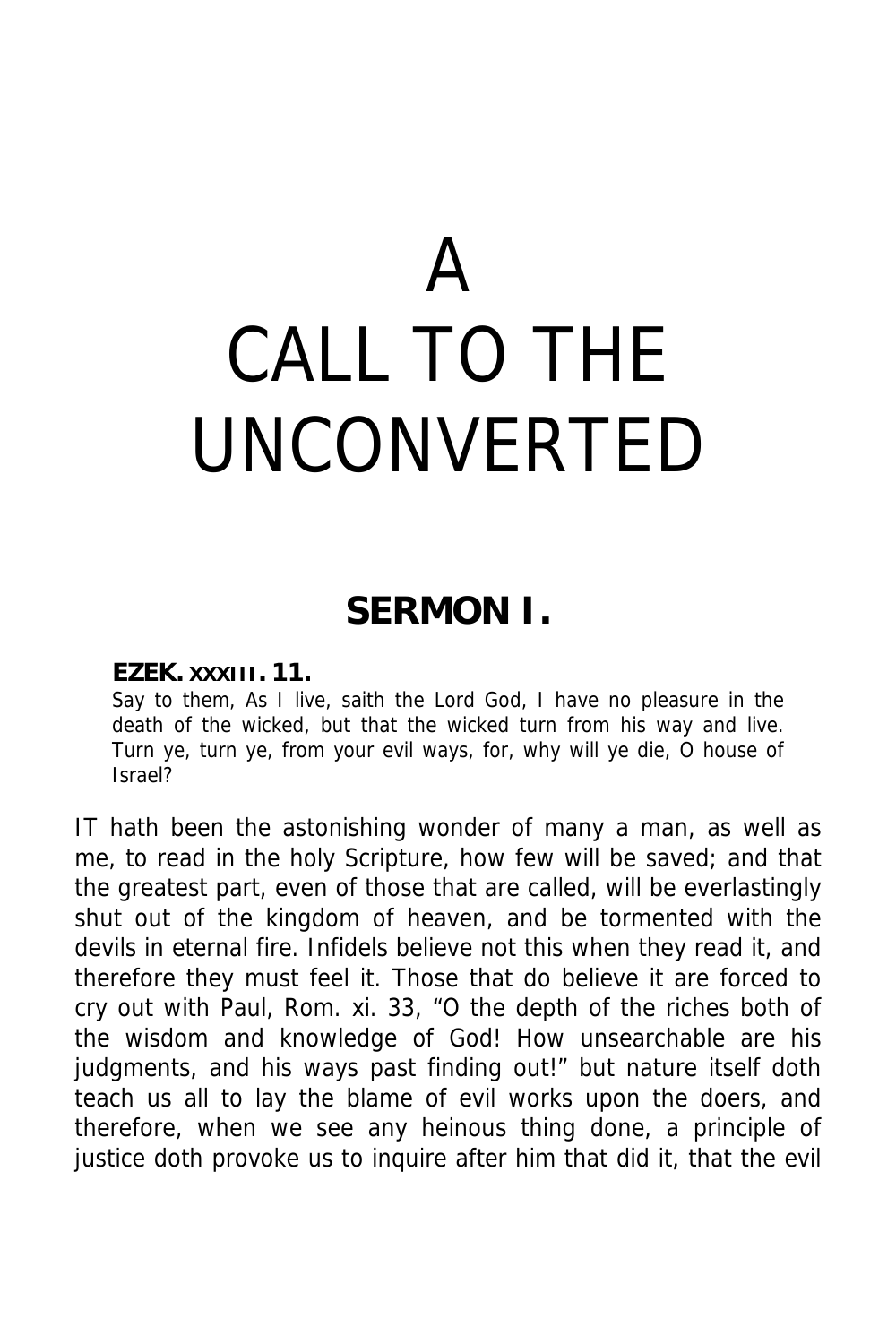of the work may return the evil of shame upon the author. If we saw a man killed and cut in pieces we would presently ask, "Oh! who did this cruel deed?" If the town was wilfully set on fire, you would ask, "what wicked wretch did this?" So when we read that most will be firebrands of hell for ever, we must needs think with ourselves, how comes this to pass? and who is it long of? who is it that is so cruel as to be the cause of such a thing as this? and we can meet with few that will own the guilt. It is indeed confessed by all that Satan is the cause: but that doth not resolve the doubt, because he is not the principal cause. He doth not force men to sin, but tempt them to it; and leaves it to their own wills whether they will do it or not: he doth not carry men to an alehouse and force open their mouths, and pour in the drink; nor doth he hold them that they cannot go to God's service; nor doth he force their hearts from holy thoughts. It lieth therefore between God himself and the sinner; one of them must needs be the principal cause of all this misery, whichever it is; for there is no other to cast it upon; and God disclaimeth it; he will not take it upon him: and the wicked disclaim it usually, and they will not take it upon them. And this is the controversy that is here managed in my text.

The Lord complaineth of the people; and the people think it is the fault of God. The same controversy is handled, chap. xvii. ver. 25. where they plainly say, "that the way of the Lord is not equal:" and God saith, "it is their ways that are not equal." So here they say, in verse 9, "If our transgressions and our sins be upon us, and we pine away in them, how shall we then live?" As if they should say, if we must die, and be miserable, how can we help it? as if it were not long of them, but God. But God in my text doth clear himself of it, and telleth them how they may help it if they will, and persuadeth them to use means, and if they will not be persuaded, he lets them know that it is long of themselves; and, if this will not satisfy them, he will not therefore forbear to punish them. It is he that will be their judge, and he will judge them according to their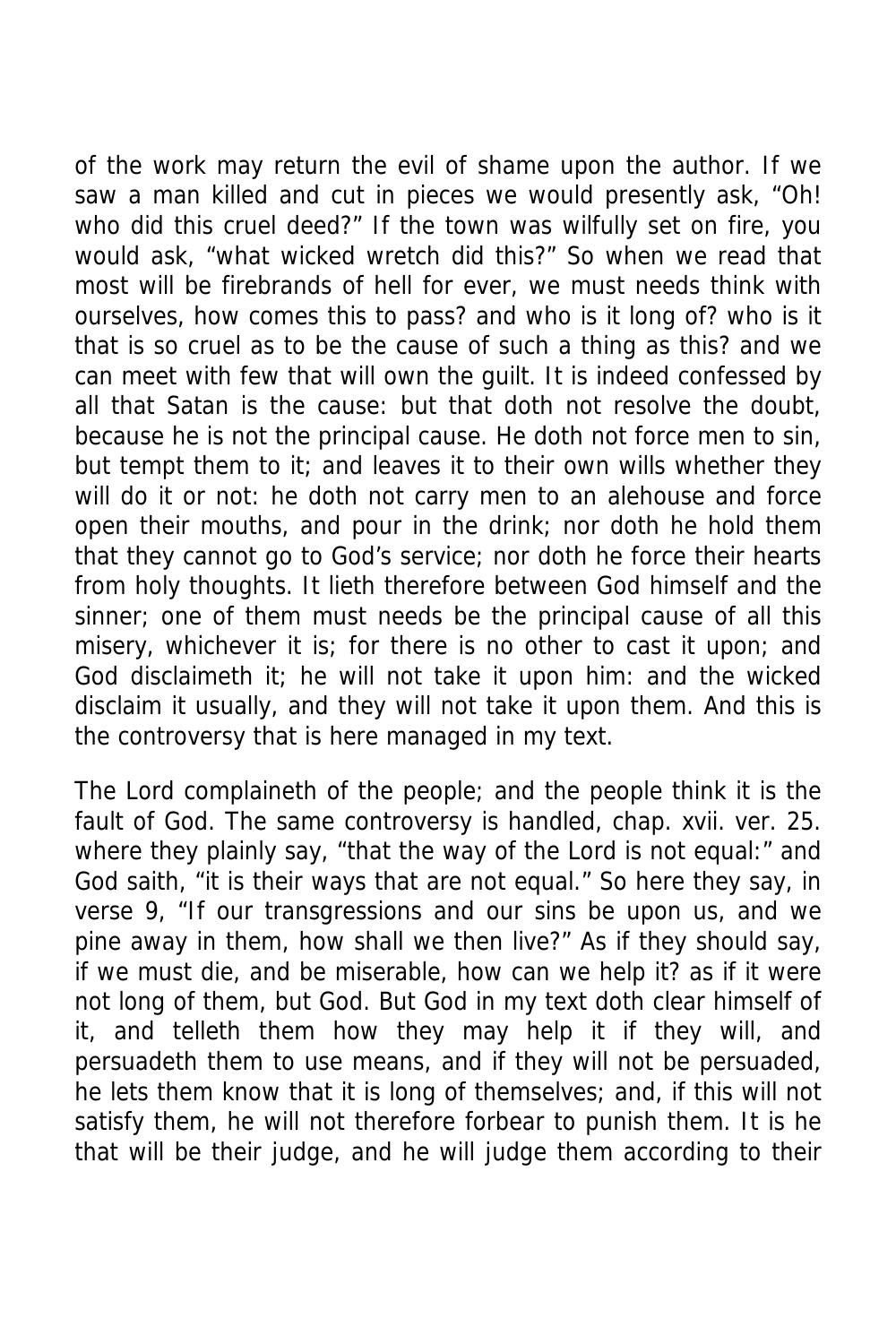ways; they are no judges of him or themselves, as wanting authority, and wisdom, and impartiality. Nor is it the cavilling with God, that shall serve their turn, or save them from the execution of justice, at which they murmur.

The words of this verse contain: 1. God's clearing of himself from the blame of their destruction. This he doth not by disowning his judgments and execution according to that law, or by giving them any hope that the law shall not be executed; but by professing that it is not their death that he takes pleasure in, but their returning rather, that they may live: and this he confirmeth to them by his oath. 2. An express exhortation to the wicked to return, wherein God doth not only command, but persuade and condescend also to reason the case with them, why will they die? The direct end of his exhortation is, that they may turn and live. The secondary or reserved ends, upon supposition that this is not attained, are these two: First, to convince them by the means which he used, that it is not the long of God if they be miserable. Secondly, to convince them from their manifest wilfulness in rejecting all his commands and persuasions, that it is the long of themselves; and they die, because they will die.

The substance of the text doth lie in these observations following.

Doct. 1. It is the unchangeable law of God, that wicked men must turn or die.

Doct. 2. It is the promise of God, that the wicked shall live, if they will but turn.

Doct. 3. God taketh pleasure in men's conversion and salvation; but not in their death or damnation: he had rather they would return and live, than go on and die.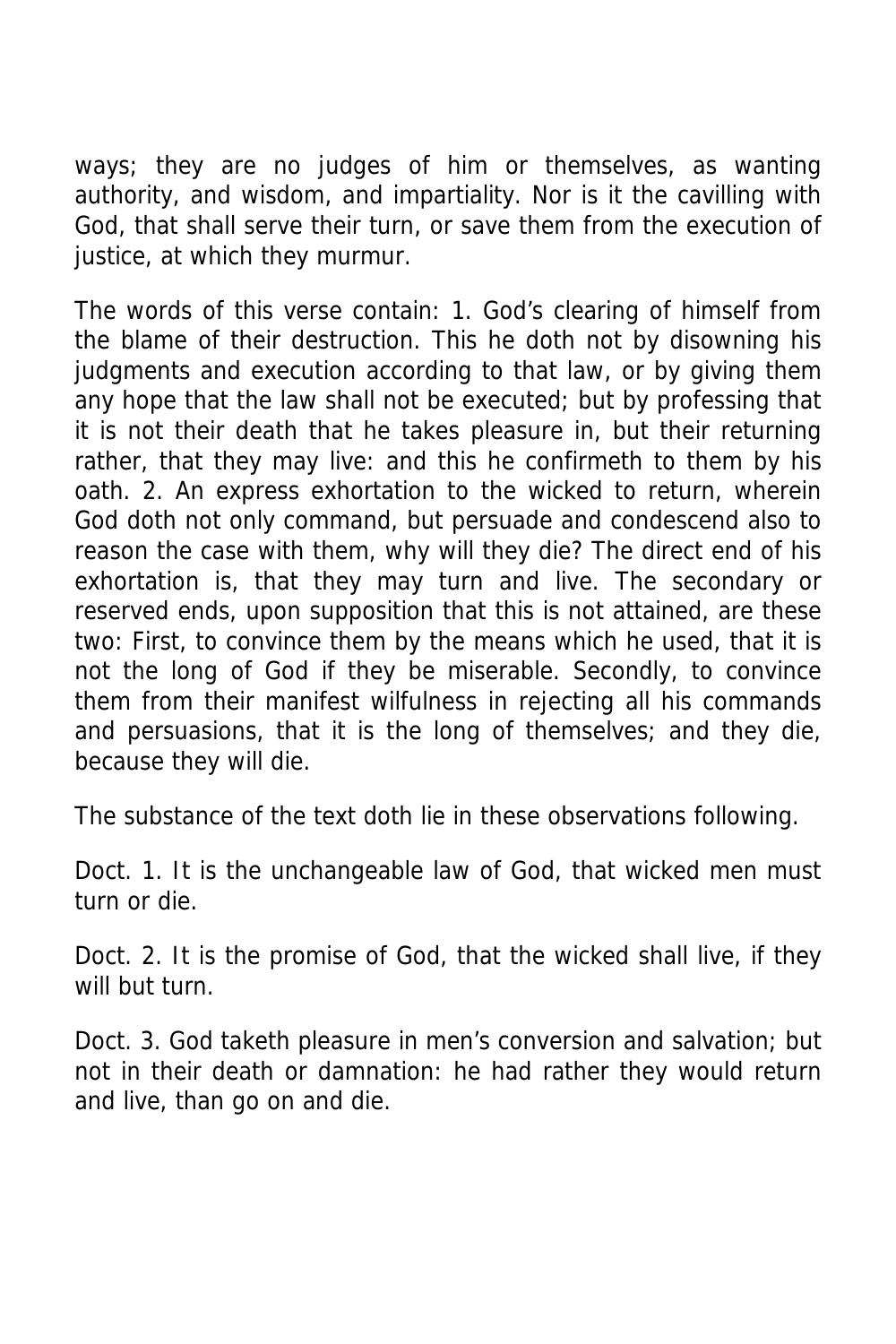Doct. 4. This is a most certain truth, which because God would not have men to question, he hath confirmed it to them solemnly by his oath.

Doct. 5. The Lord doth redouble his commands and persuasions to the wicked to turn

Doct. 6. The Lord condescendeth to reason the case with them, and asketh the wicked, why they will die?

Doct. 7. If after all this the wicked will not turn, it is not the long of God that they perish, but of themselves; their own wilfulness is the cause of their damnation; they therefore die, because they will die.

Having laid the text open before your eyes in these plain propositions, I shall next speak somewhat of each of them in order, though briefly.

Doct. 1. It is the unchangeable law of God, that wicked men must turn or die.

If you will believe God, believe this: there is but one of these two ways for every wicked man, either conversion or damnation. I know the wicked will hardly be persuaded either of the truth or equity of this. No wonder if the guilty quarrel with the law. Few men are apt to believe that which they would not have to be true, and fewer would have that to be true, which they apprehend to be against them. But it is not quarrelling with the law, or with the judge, that will save the malefactor. Believing and regarding the law, might have prevented his death; but denying and accusing it will but hasten it. If it were not so, a hundred would bring their reason against the law, for one that would bring his reason to the law. And men would rather give their reasons, why they should not be punished, than to hear the commands and reasons of their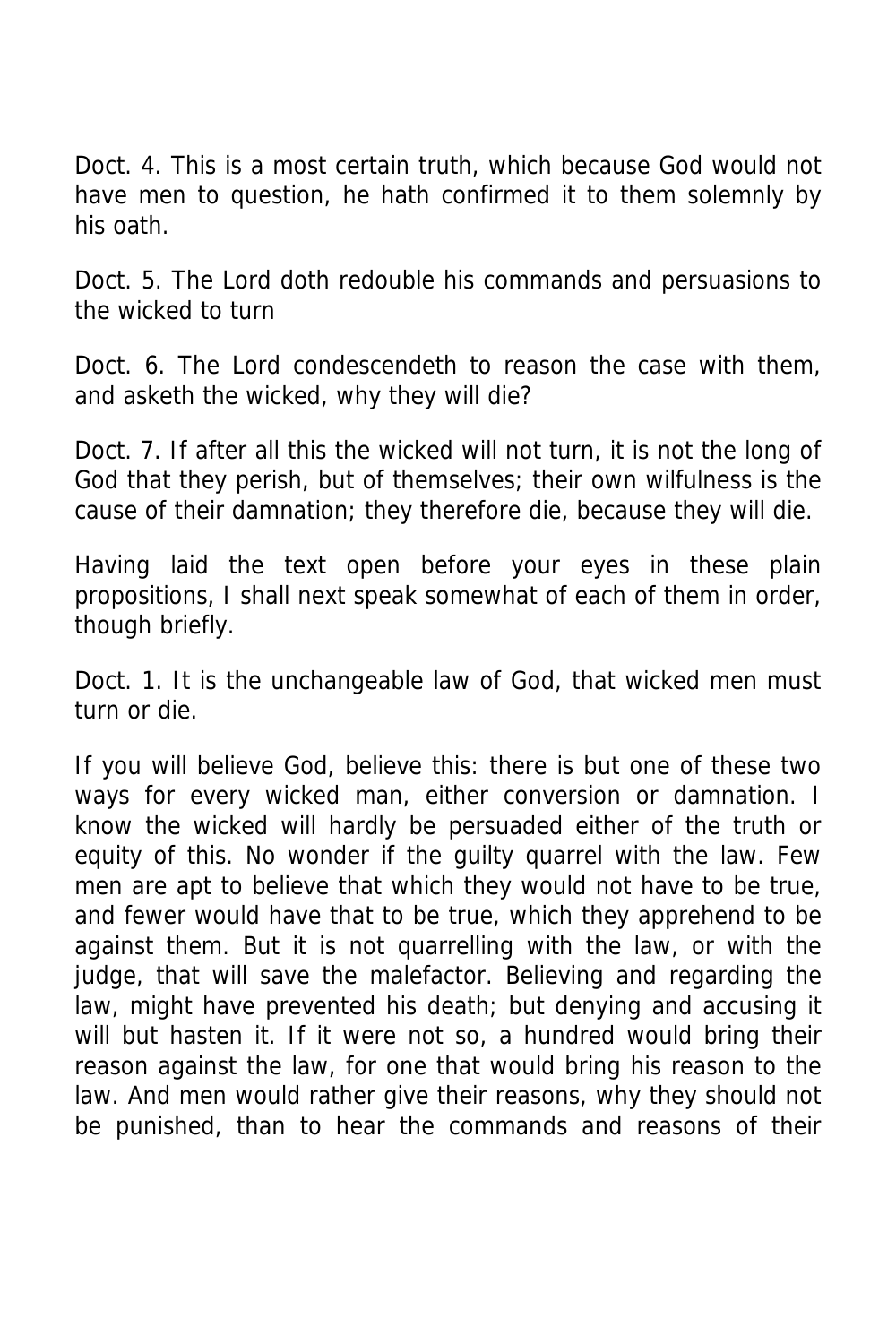governors which require them to obey. The law was not made for you to judge, but that you might be ruled and judged by it.

But, if there be any so blind as to venture to question either the truth or the justice of this law of God, I shall briefly give you that evidence of both, which methinks should satisfy a reasonable man.

And first, if you doubt whether this be the word of God or not, besides a hundred other texts, you may be satisfied by these few.—Matt. xviii. 5. "Verily I say unto you, except ye be converted and become as little children, ye cannot enter into the kingdom of heaven."—John iii. 3. "Verily, verily, I say unto you, except a man be born again he cannot see the kingdom of God."—2 Cor. v. 17. "If any man be in Christ, he is a new creature; old things are passed away, behold, all things are become new."—Col. iii. 9, 10. "Ye have put off the old man with his deeds, and have put on the new man, which is renewed in knowledge, after the image of him that created him."—Heb. xii. 14. "Without holiness no man shall see God."—Rom. viii. 8, 9. "So, then they that are in the flesh cannot please God."—"Now if any man have not the spirit of Christ, he is none of his."—Gal. vi. 45. "For in Christ Jesus neither circumcision availeth anything nor uncircumcision, but a new creature."—1 Pet. i. 3. "According to his abundant grace he hath begotten us to a lively hope."—Verse 23. "Being born again not of corruptible seed, but of incorruptible, by the word of God, which liveth and abideth for ever."—1 Pet. ii. 1, 2. "Wherefore laying aside malice, and all guile, and hypocrisies, and envies, and evil speaking: as new-born babes desire the sincere milk of the word, that ye may grow thereby."—Psal. ix. 17. "The wicked shall be turned into hell, and all the nations that forget God."—Psal. xi. 5. "And the Lord loveth the righteous, but the wicked his soul hateth."

As I need not stay to open these texts, which are so plain, so I think I need not add any more of that multitude which speak the like. If thou be a man that dost believe the word of God, here is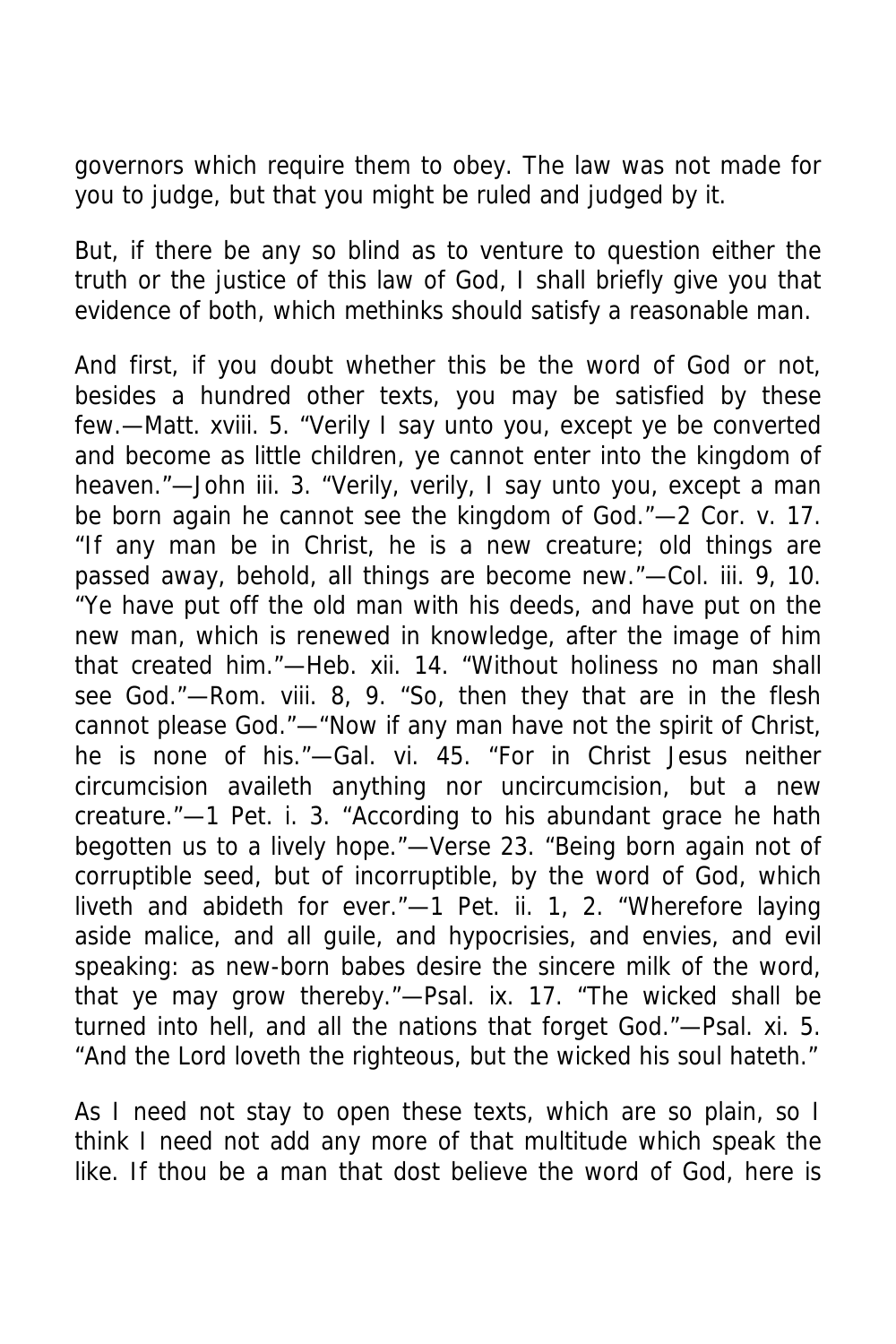already enough to satisfy thee, that the wicked must be converted or condemned. You are already brought so far, that you must either confess that this is true, or say plainly you will not believe the word of God. And, if once you come to that pass, there are but small hopes of you: look to yourselves as well as you can, for, it is likely you will not be long out of hell. You would be ready to fly in the face of him that should give you the lie; and yet dare you give the lie to God? But if you tell God plainly you will not believe him, blame him not if he never warn you more, or if he forsake you, and give you up as hopeless. For to what purpose should he warn you, if you will not believe him? Should he send an angel from heaven to you, it seems you would not believe. For an angel can speak but the word of God; and, if an angel should bring you any other gospel, you are not to receive it, but to hold him accursed (Gal. i. 8). And surely there is no angel to be believed before the Son of God, who came from the Father to bring us this doctrine. If he be not to be believed, then all the angels in heaven are not to be believed. And if you stand on these terms with God, I shall leave you till he deal with you in a more convincing way. God hath a voice that will make you hear. Though he intreat you to hear the voice of his gospel, he will make you hear the voice of his condemning sentence, without intreaty. We cannot make you believe against your will; but God will make you feel against your will.

But let us hear what reason you have, why you will not believe this word of God, which tells us that the wicked must be converted or condemned. I know your reason; it is because that you judge it unlikely that God should be so unmerciful: you think it cruelty to damn men everlastingly for so small a thing as a sinful life. And this leads us to the second thing, which is, to justify the equity of God in his laws and judgments.

And first, I think you will not deny but that it is most suitable to an immortal soul to be ruled by laws that promise an eternal reward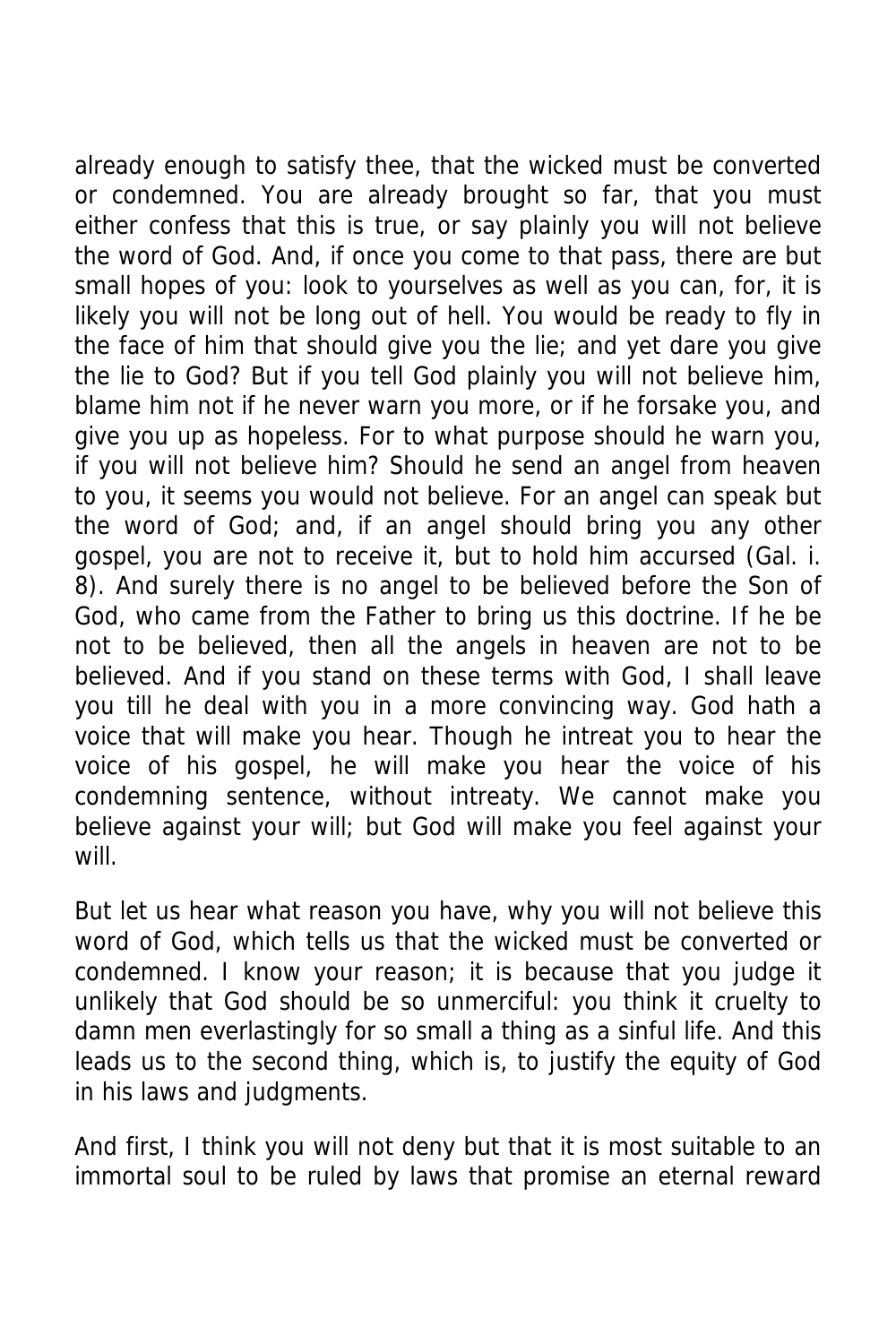and threaten an endless punishment. Otherwise the law should not be suited to the nature of the subject, who will not be fully ruled by any lower means than the hopes or fears of everlasting things: As it is in case of temporal punishment; if a law were now made, that the most heinous crimes shall be punished with a hundred years captivity, this might be of some efficacy, as being equal to our lives. But, if there had been no other penalties before the flood, when men lived eight or nine hundred years, it would not have been sufficient, because men would know that they might have so many hundred years impunity afterwards. So it is in the present case.

2. I suppose that you will confess, that the promise of an endless and inconceivable glory is not so unsuitable to the wisdom of God, or the case of man. And why then should you not think so of the threatening of an endless and unspeakable misery?

3. When you find it in the word of God that so it is, and so it will be, do you think yourselves fit to contradict this word?—Will you call your Maker to the bar, and examine his word upon the accusation or falsehood? Will you set upon him, and judge him by the law of your conceits? Are you wiser, and better, and more righteous than he? Must the God of heaven come to you to learn wisdom? Must infinite wisdom learn of folly? and infinite Holiness be corrected by a selfish sinner that cannot keep himself an hour clean? Must the Almighty stand at the bar of a worm? O! horrid arrogance of senseless dust! Shall every mole, or clod, or dunghill, accuse the sun of darkness, and undertake to illuminate the world? Where were you when the Almighty made these laws, that he did not call you to his counsel? Surely he made them before you were born, without desiring your advice! and you came into the world too late to reverse them. If you could have done so great a work, you should have stepped out of your nothingness, and have contradicted Christ when he was on earth, or Moses before him, or have saved Adam and his sinful progeny from the threatened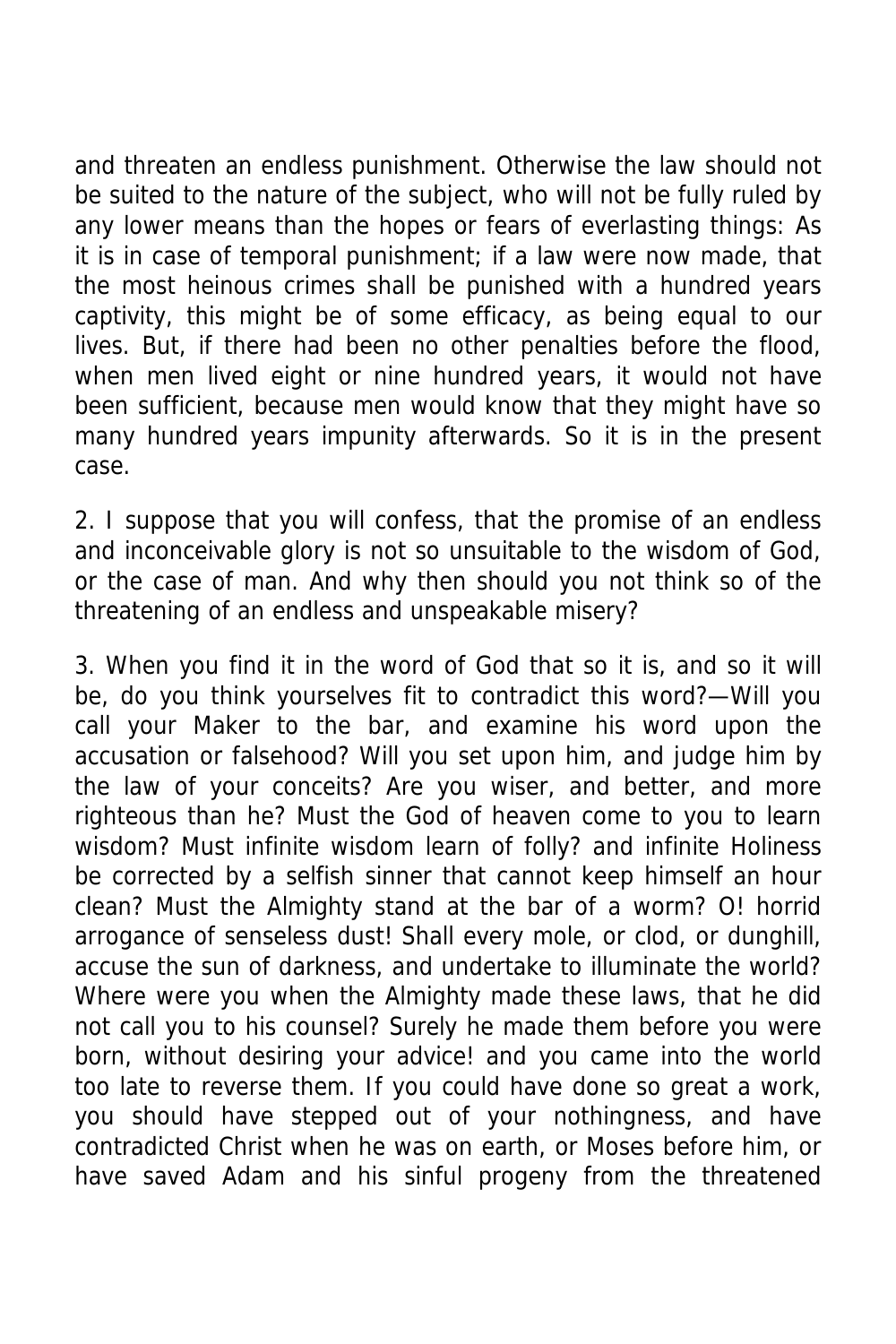death, that so there might have been no need of Christ! And what if God withdraw his patience and sustenation, and let you drop into hell while you are quarrelling with his word?—Will you then believe that there is no hell?

4. If sin be such an evil that it requires the death of Christ for its expiation, no wonder if it deserve our everlasting misery.

5. And if the sin of the devils deserved an endless torment, why not also the sin of man?

6. And methinks you should perceive, that it is not possible for the best of men, much less for the wicked, to be competent judges of the desert of sin. Alas! We are both blind and partial. You can never know fully the desert of sin till you fully know, the evil of sin: and you can never fully know the evil of sin till you fully know, 1 The excellency of the soul, which it deformeth: 2. And the excellency of holiness, which it doth obliterate: 3. And the reason and excellency of the glory, which it violateth: And 4. the excellency of the glory which it doth despise: And, 5. the excellency and office of reason, which it treadeth down: 6. No, nor till you know the infinite excellency, almightiness and holiness, of that God, against whom it is committed. When you fully know all these, you shall fully know the desert of sin. Besides, you know that the offender is too partial to judge the law or the proceedings of the judge. We judge by feeling, which blinds our reason. We see, in common worldly things, that most men think the cause is right which is their own; and that all is wrong that is done against them; and let the most wise, or just impartial friends persuade them to the contrary, and it is all in vain. There are few children but think the father is unmerciful, or dealeth hardly with them, if he whip them. There is scarce the vilest wretch, but thinketh the church doth wrong him, if they excommunicate him; or scarce a thief or murderer that is hanged, but would accuse the law and judge of cruelty, if that would serve his turn.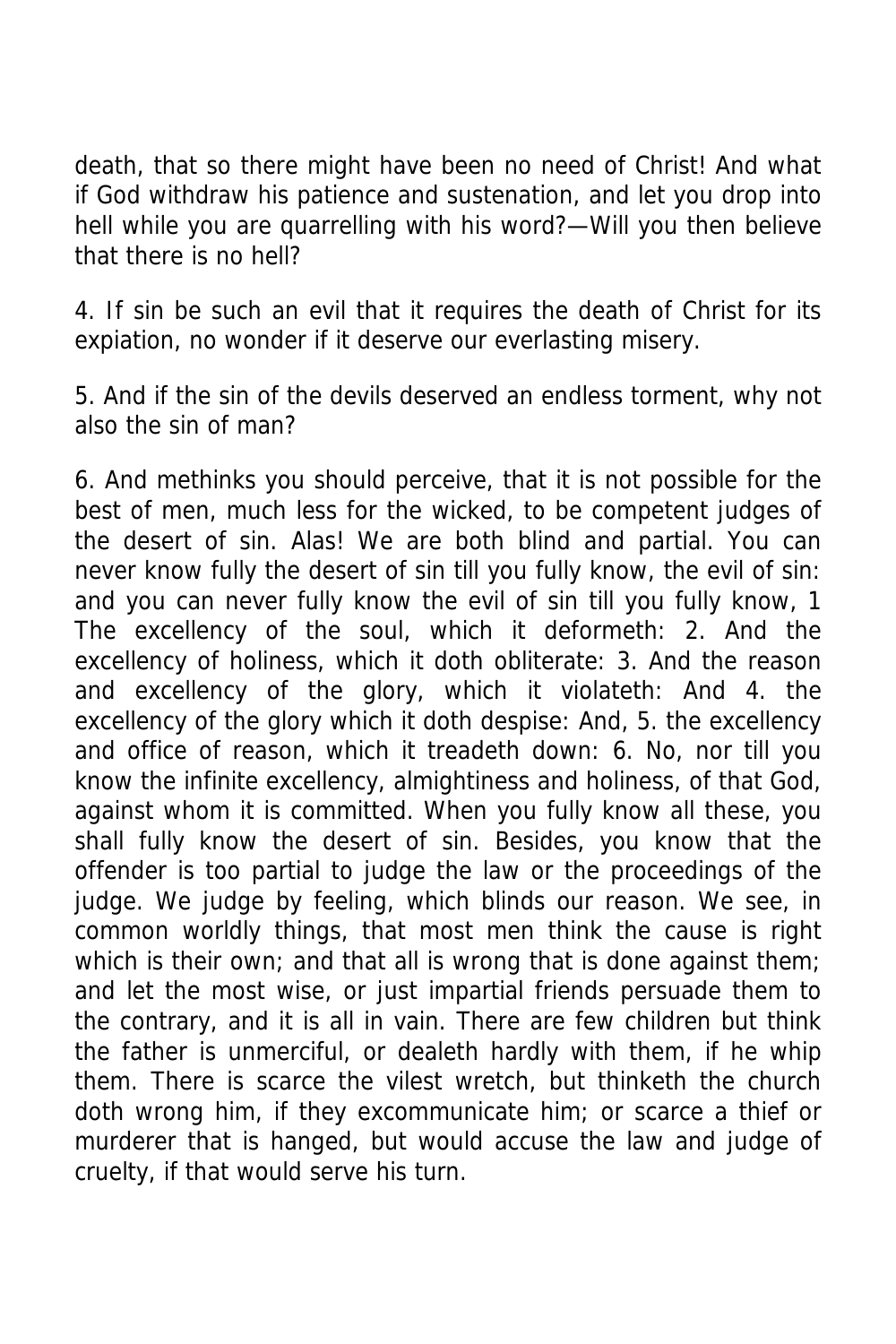7. Can you think that an unholy soul is fit for heaven? Alas! they cannot love God there, nor do him any service which he can accept. They are contrary to God; they loathe that which he most loveth; and love that which he abhoreth: they are incapable of that imperfect communion with him; which his saints do here partake of. How then can they live in that perfect love of him, and full delight and communion with him, which is the blessedness of heaven? You do not accuse yourselves of unmercifulness, if you make not your enemy your bosom counsellor; and yet you will blame the absolute Lord, the most wise and gracious Sovereign of the world, if he condemn the unconverted to perpetual misery.

#### USE

I beseech you now, all that love your souls, that instead of quarrelling with God, and with his word, you will presently stoop to it, and use it for good. All you that are unconverted in this assembly, take this as the undoubted truth of God; you must ere long be converted or condemned; there is no other way, but to turn or die. When God that cannot lie hath told you this; when you hear it from the Maker and Judge of the world, it is time for him that hath ears to hear. By this time you may see what you have to trust to. You are but dead and damned men, except you will be converted. Should I tell you otherwise, I should deceive you with a lie.—Should I hide this from you, I should undo you, and be guilty of your blood, as the verses before my text assure me: ver. 8. "When I say to the wicked, O wicked man, you shalt surely die, if thou dost not speak to warn the wicked from his way, that wicked man shall die in his iniquity; but his blood will I require at thy hand."—You see then, though this be a rough and unwelcome doctrine, it is such as we must preach, and you must hear. It is easier to hear of hell than feel it. If your necessities did not require it, we would not gall your tender ears with truths that seem so harsh and grievous. Hell would not be so full, if people were but willing to know their case, and to hear and think of it. The reason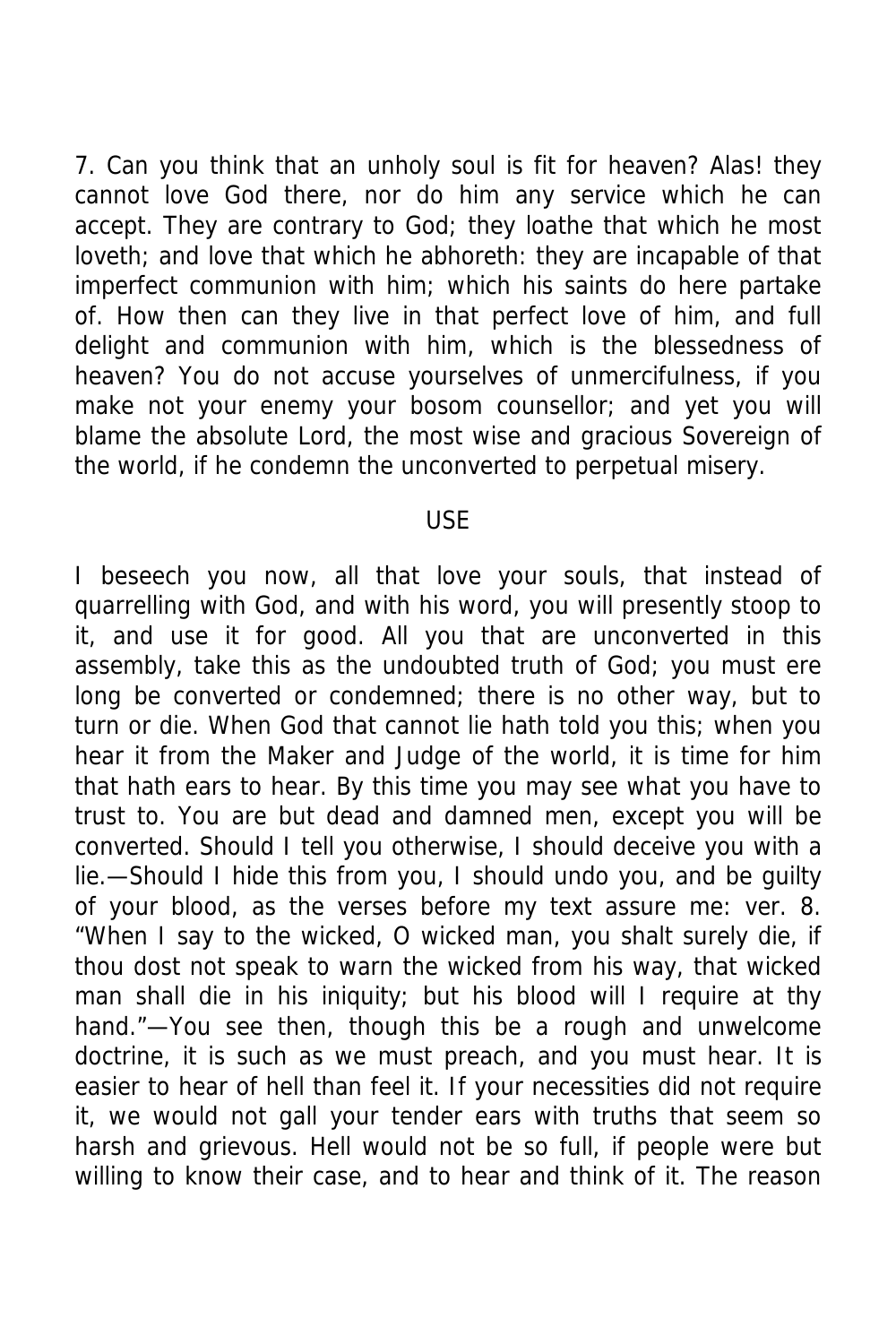why so few escape it is, because they strive not to enter in at the strait gate of conversion, and go the narrow way of holiness while they have time; and they strive not, because they are not awakened to a lively feeling of the danger they are in; and they are not awakened, because they are loathe to hear or think of it, and that is partly through foolish tenderness and carnal self-love, and partly because they do not well believe the word that threateneth it.—If you will not thoroughly believe this truth, methinks the weight of it should force you to remember it; and it should follow you, and give you no rest, till you are converted. If you had but once heard this word, by the voice of an angel, "Thou must be converted, or condemned; turn, or die" would it not stick in your mind, and haunt you night and day, so that in your sinning you would remember it, as if the voice were still in your ears, "turn, or die!" O happy were your souls if it might thus work with you, and never be forgotten or let you alone till it have driven home your heart to God. But if you will cast it out by forgetfulness or unbelief, how can it work to your conversion and salvation? But take this with you to your sorrow, though you may put this out of your minds, you cannot put it out of the Bible; but there it will stand as a settled truth, which you shall experimentally know forever, that there is no other way but, turn, or die.

O what is the matter then, that the hearts of sinners be not pierced with such a weighty truth! A man would think now, that every unconverted soul that hears these words should be pricked to the heart, and think with themselves, this is my own case, and never be quiet till they found themselves converted.—Believe it, Sirs, this drowsy careless temper will not last long. Conversion and condemnation are both of them awakening things. I can foretel it as truly as if I saw it with my eyes, that either grace or hell will shortly bring these matters to the quick, and make you say, "What have I done? what a foolish wicked course have I taken?" The scornful and the stupid state of sinners, will last but a little while,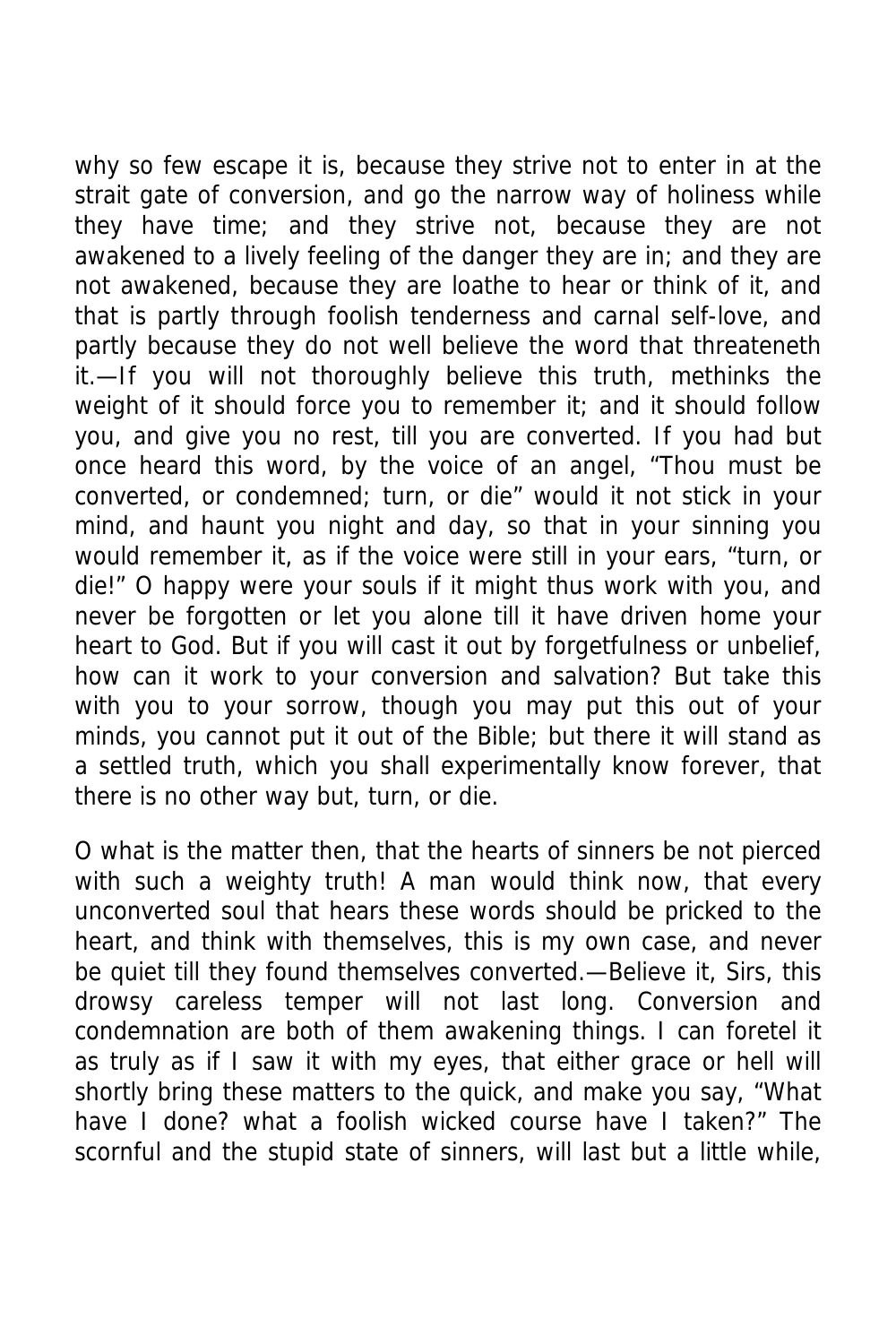As soon as they either turn or die, the presumptuous dream will be at an end, and then their wits and feeling will return.

But I foresee there are two things that are likely to harden the unconverted, and make me lose all my labour, except they can be taken out of the way: and that is, the misunderstanding on those two words: [the wicked] and [turn.] Some will think to themselves, it is true, the wicked must turn or die; but what is that to me? I am not wicked, though I am a sinner, as all men are. Others will think, "it is true that we must turn from our evil ways; but I am turned long ago: I hope this is not now to do." And thus, while wicked men think they are not wicked, but are already converted, we lose all our labour in persuading them to turn. I shall therefore, before I go any farther, tell you here who are meant by the wicked, and who they are that must turn or die; and also what is meant by turning, and who they are that are truly converted. And this I have purposely reserved for this place, preferring the method that fits my end.

And here you may observe, that, in the sense of the text, a wicked man and a converted man are contraries. No man is a wicked man that is converted, and no man is a converted man that is wicked; so that to be a wicked man, and to be an unconverted man, is all one. And therefore in opening one, we shall open both.

Before I can tell you what either wickedness or conversion is, I must go to the bottom, and fetch up the matter from the beginning.

It pleased the great Creator of the world to make three sorts of living creatures.—Angels he made pure spirits, without flesh, and therefore he made them only for heaven, and not to dwell on earth. Beasts were made flesh, without immortal souls, and therefore they were made only for the earth, and not for heaven: Man is of a middle nature between both, as partaking of both flesh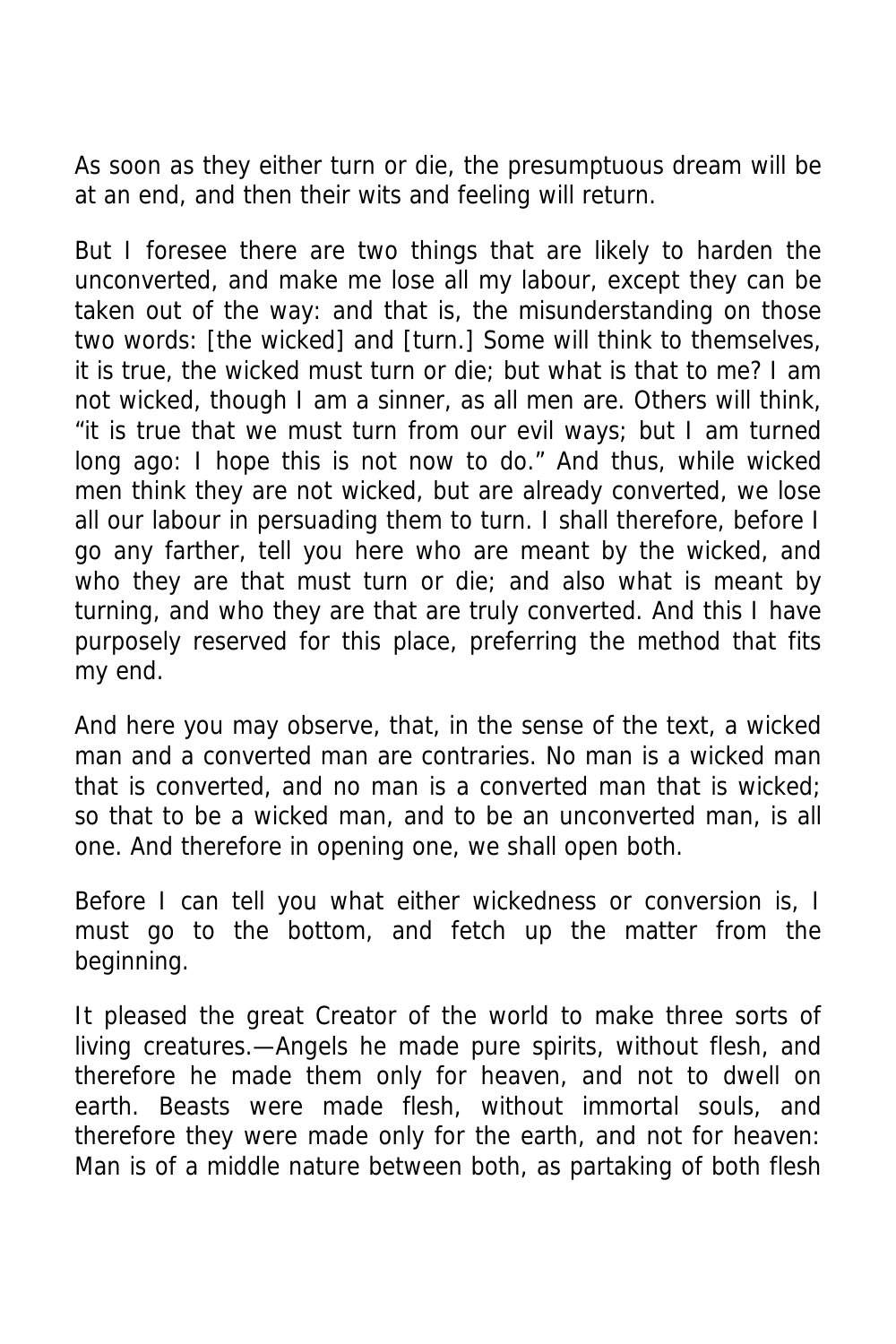and spirit, so is he made for earth, but as his passage or way to heaven, and not that this should be his home or happiness. The blessed state that man was made for was to behold the glorious majesty of the Lord, and to praise him among his holy angels; and to love him, and to be filled with his love forever. And as this was the end that man was made for, so God did give him means that were fitted to the attaining of it. These means were principally two: First, the right disposition of the mind of man; Secondly, the right ordering of his life. For the first, God suited the disposition of man unto the end; giving him such knowledge of God as was fit for his present state, and a heart inclined to God in holy love. But yet he did not fix or confirm him in this condition; but, having made him a free agent, he left him in the hands of his own free will. For the second, God did that which belongeth to him: that is, he gave man a perfect law, requiring him to continue in the love of God, and perfectly to obey him. By the wilful breach of this law, man did not only forfeit his hopes of everlasting life, but also turned his heart from God, and fixed it on these lower fleshly things, and hereby did blot out our spiritual image of God, from the soul: So that man did both fall short of the glory of God, which was his end, and put himself out of the way by which he should have attained it; and this both as to the frame of his heart, and of his life. The holy inclination and love of his soul to God, he lost, and instead of it, he contracted an inclination and love to the pleasing of his flesh, or carnal self, by earthly things; growing strange to God, and acquainted with the creature: and the course of this life was suited to the inclination of his heart; he lived to his carnal self, and not to God, he sought the creature, for the pleasing of his flesh, instead of seeking to please the Lord. With this nature, or corrupt inclination, we are all now born into the world; for, "Who can bring a clean thing out of an unclean?" Job xiv. 4. As a lion hath a fierce and cruel nature before it doth devour; and an adder hath a venomous nature before she sting; so in our infancy we have those sinful natures, or inclinations, before we think, or speak, or do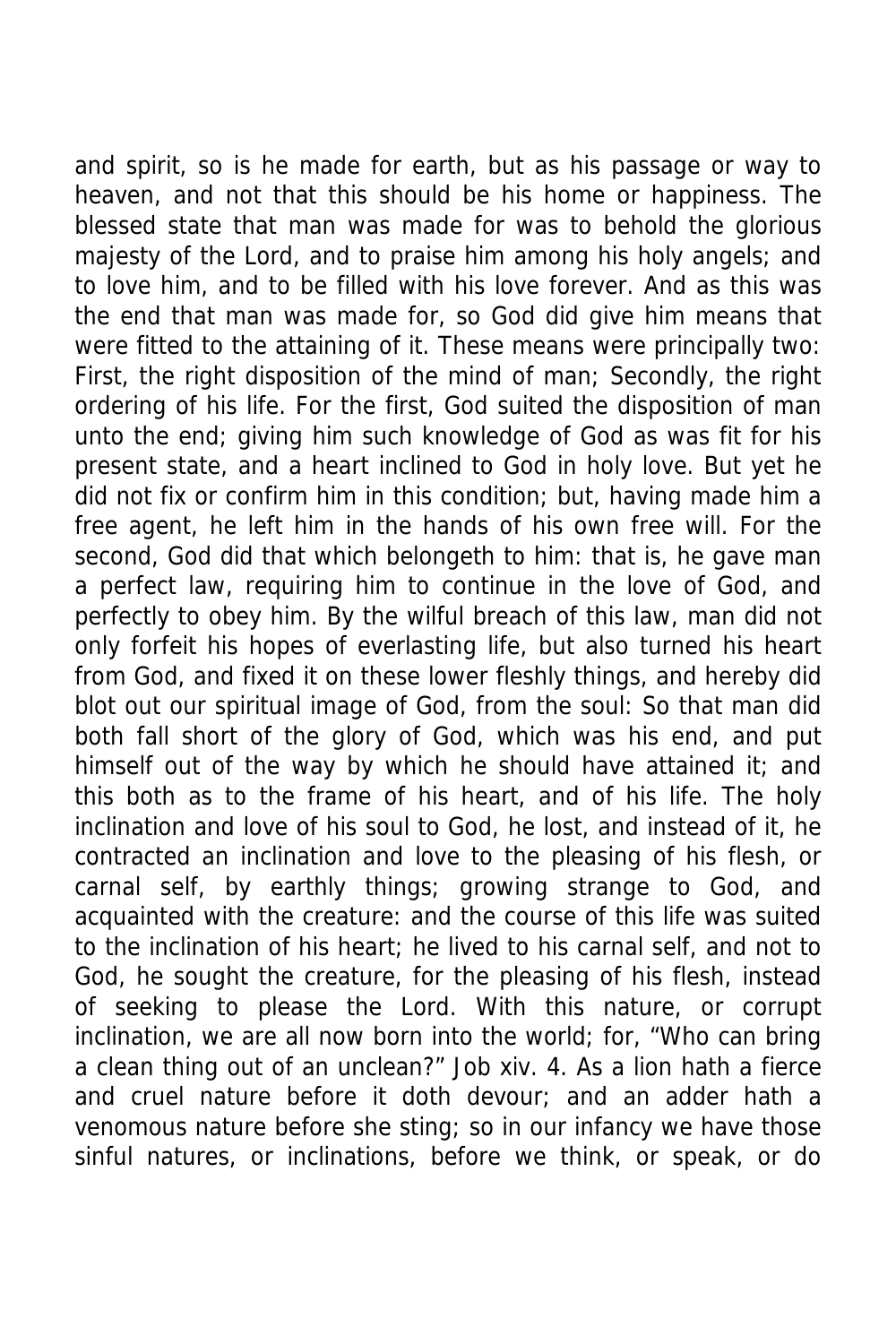amiss: and hence springeth all the sin of our lives. And not only so, but when God hath of his mercy provided us a remedy, even the Lord Jesus Christ to be the Saviour of our souls, and bring us back to God again, we naturally love our present state, and are loathe to be brought out of it, and therefore are set against the means of our recovery. And, though custom have taught us to thank Christ for his good will, yet carnal self persuadeth us to refuse his remedies, and to desire to be excused when we are commanded to take the medicines which he offereth, and are called to forsake all and follow him to God and glory.

I pray you read over this leaf again, and mark it: for in these few words you have a true description of our natural state, and consequently of a wicked man. For every man that is in this state of corrupted nature is a wicked man, and in a state of death.

By this also you are prepared to understand what it is to be converted; to which end you must farther know, that the mercy of God, not willing that man should perish in his sin, provided a remedy, by causing his Son to take our nature, and being in one person God and man, to become a mediator between God and man; and, by dying for our sins on the cross, to ransom us from the curse of God and the power of the devil: and, having thus redeemed us, the Father has delivered us into his hands as his own. Hereupon the Father and the Mediator do make a new law and covenant for man: not like the first, which gave life to none but the perfectly obedient, and condemned man for every sin; but Christ hath made a law of grace, or a promise of pardon and everlasting life to all, that, by true repentance and by faith in Christ, are converted unto God. Like an act of oblivion which is made by a prince to a company of rebels, on condition they lay down their arms and come in, and be loyal subjects for the time to come.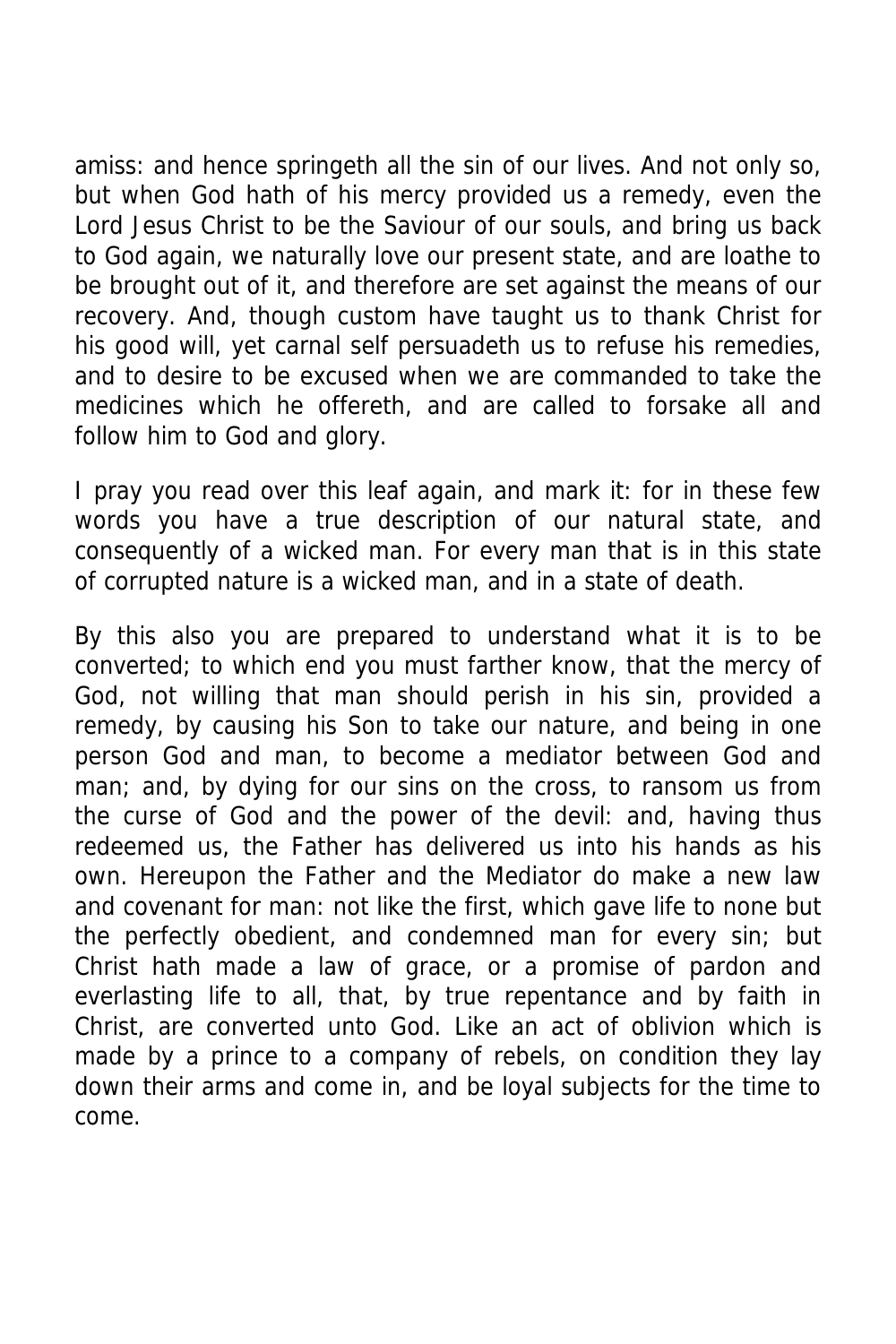But, because the Lord knoweth that the heart of man is grown so wicked, that for all this men will not accept of the remedy, if they be left to themselves; therefore that Holy Ghost hath undertaken it as his office, to inspire the apostles, and seal up the scriptures by miracles and wonders, and to illuminate and convert the sons of the elect.

So that by this much you see, that the Father, the Son, and the Holy Ghost, have each their several works, which are eminently ascribed to them.

The Father's works were to create us, to rule us as his rational creatures, by the law of nature, and judge us thereby, and in mercy to provide us a Redeemer, when we were lost, and to send his Son, and accept his ransom.

The works of the Son for us were these; to ransom and redeem us by his sufferings and righteousness, to give out the promise or law of grace, and rule and judge the world as their Redeemer, on terms of grace, and to make intercession for us, that the benefit of his death may be communicated; and to send the Holy Ghost, which the Father also doth by the Son. The works of the Holy Ghost for us are these; to indite the holy scriptures, by inspiring and guiding the prophets and apostles, and sealing the word by his miraculous gifts and works; and the illuminating and exciting the ordinary ministers of the gospel, and so enabling them and helping them to publish that word; and, by the same word, illuminating and converting the souls of men. So that, as you could not have been reasonable creatures if the Father had not created you; nor have had any access to God if the Son had not redeemed you; so neither can you have a part in Christ, or be saved, except the Holy Ghost do sanctify you.

So that by this time you may see the several causes of this work:— The Father sendeth his Son: the Son redeemeth us, and maketh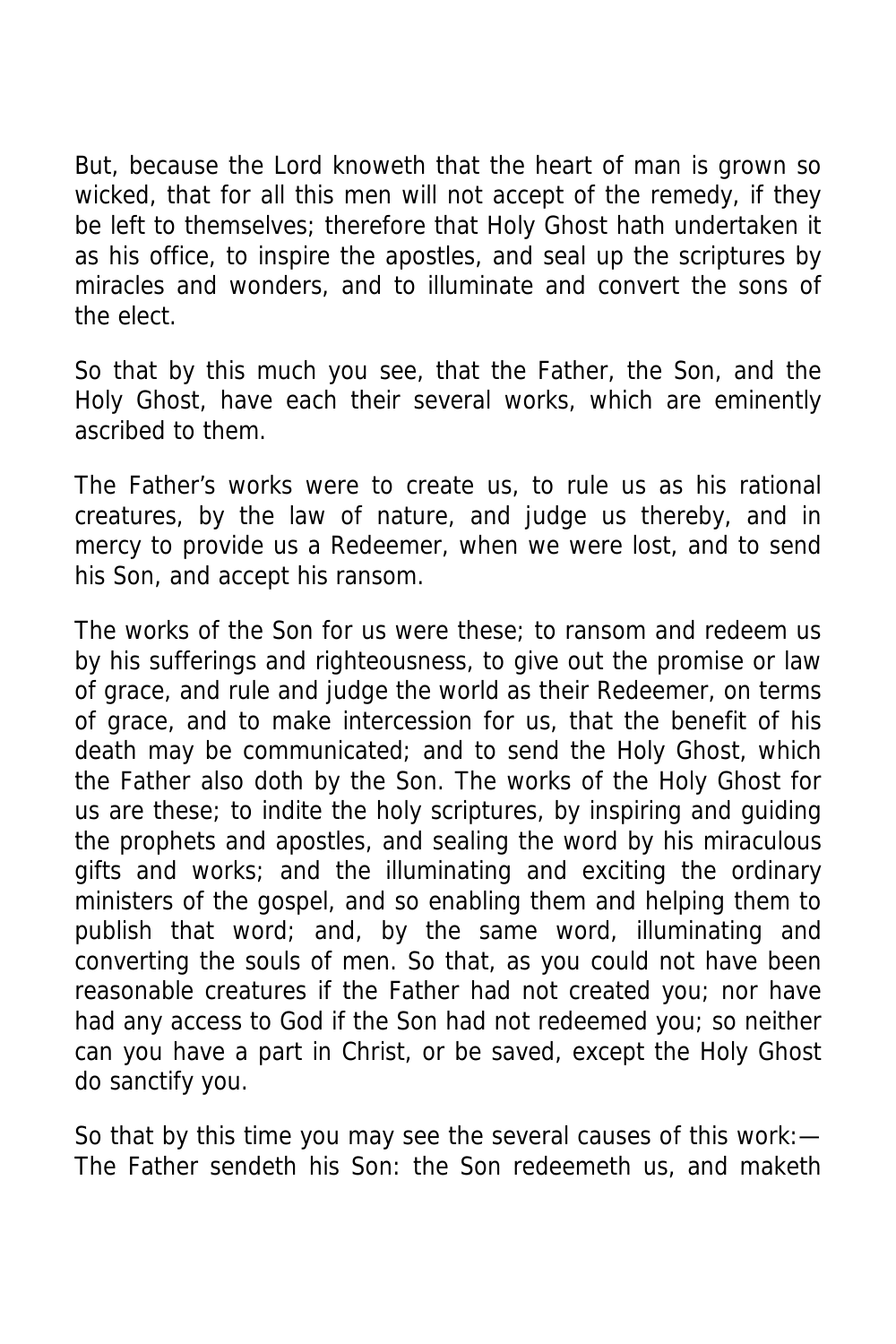the promise of grace; the Holy Ghost inditeth and sealeth this gospel; the apostles are the secretaries of the Spirit to write it; the preachers of the gospel to proclaim it, and persuade men to obey it; and the Holy Ghost doth make their preaching effectual, by opening the hearts of men to entertain it; and all this to repair the image of God upon the soul, and to set the heart upon God again, and take it off the creature and carnal self to which it is revolted, and so turn the current of the life into a heavenly course, which before was earthly, and all this by the entertainment of Christ by Faith, who is the physician of the soul.

By what I have said, you may see what it is to be wicked, and what it is to be converted; which I think will yet be plainer to you, if I describe them as consisting of their several parts; and, for the first, a wicked man may be known by these three things.

First, he is one who places his chief content on earth, and loveth the creature more than God, and his fleshly prosperity above the heavenly felicity: He favoureth the things of the flesh, but neither discerneth nor savoureth the things of the spirit:—Though he will say, that heaven is better than earth, yet doth not really so esteem it to himself; if he might be sure of earth, he would let go heaven, and had rather stay here than be removed thither. A life of perfect holiness, in the sight of God, and in his love and praise for ever in heaven, doth not find such liking, with his heart, as a life of health, and wealth, and honour, here upon earth. And though he falsely profess that he loveth God above all, yet indeed he never felt the power of divine love within him, but his mind is more set on the world, or fleshly pleasures than on God. In a word, whoever loveth earth above heaven, and fleshly prosperity more than God, is a wicked unconverted man.

On the other hand, a converted man is illuminated to discern the loveliness of God; and so far believeth the glory that is to be had with God, that his heart is taken up to it, and set more upon it,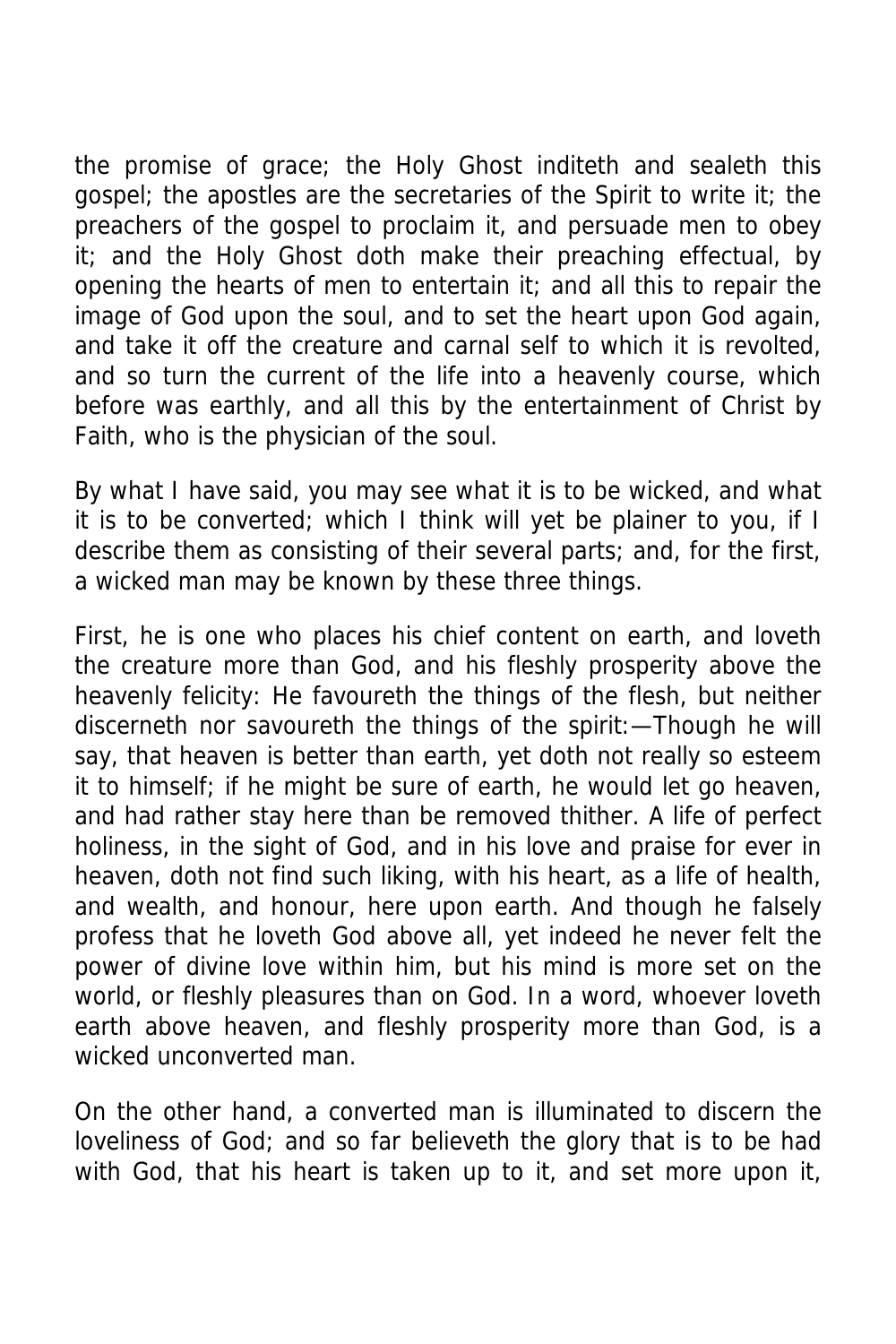than any thing in this world. He had rather see the face of God, and live in his everlasting love and praises, than have all the wealth or pleasures of the world; he seeth that all things else are vanity, and nothing but God can fill the soul, and therefore, let the world go which way it will, he layeth up his treasures and hopes in heaven, and for that he resolves to let go all. As the fire doth mount upwards, and the needle that is touched with the loadstone still turneth to the north, so the converted soul is inclined to God. Nothing else can satisfy him, nor can he find any content and rest but in his love. In a word, all that are converted do esteem and love God better than all the world; and the heavenly felicity is dearer to them than their fleshly prosperity. The proof of what I have said you may find in these places of scripture: Phil. iii. 18, 21. Matt. vi. 19, 20, 21. Col. iii. 1, 2, 4, 5. Rom. viii. 5, 6, 7, 8, 9, 18, 23. Psal. lxxiii. 25, 26.

Secondly, a wicked man is one that maketh it the principal business of his life to prosper in the world, and attain his fleshly ends. And though he may read and hear, and do much in the outward duties of religion, and forbear disgraceful sins, yet this is all but the by, and he never makes it the principal business of his life to please God, and attain everlasting glory, and puts off God with the leavings of the world, and gives him no more service than the flesh can spare; for he will not part with all for heaven.

On the contrary, a converted man is one that makes it the principal care and business of his life to please God, and to be saved, and takes all the blessings of this life but as accommodations in his journey towards another life, and useth the creature in subordination to God: he loveth a holy life, and longeth to be more holy: he hath no sin but what he hateth, and longeth, and prayeth, and striveth to be rid of. The drift and bent of his life is for God; and, if he sin, it is contrary to the very bent of his heart and life, and therefore he rises again and lamenteth it, and dares not wilfully live in any known sin. There is nothing in this world so dear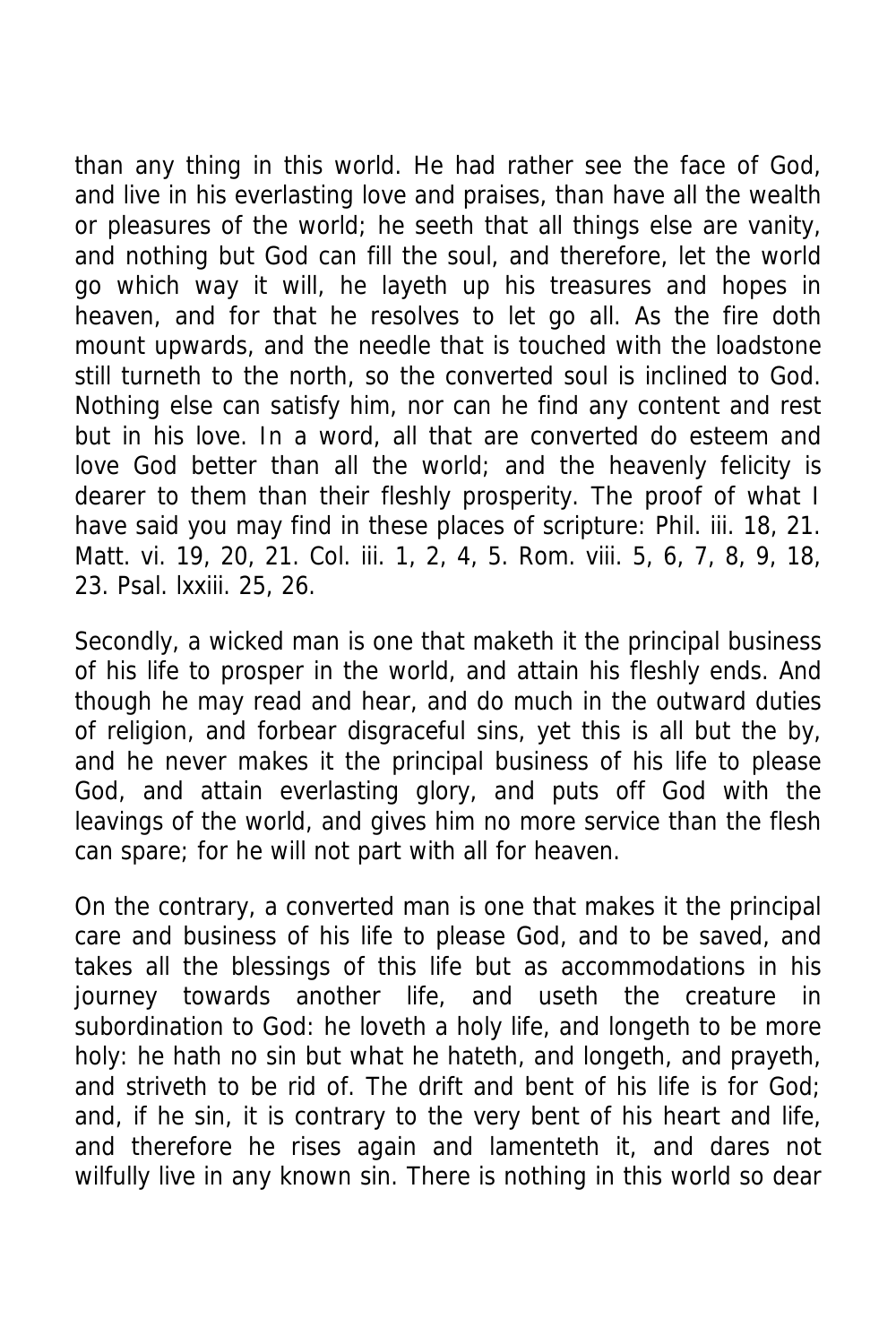to him but he can give it up to God, and forsake it for him, and the hopes of glory.—All this you may see in Col. iii. 1, 2, 3, 4, 5. Matt. vi. 20, 33. Luke xviii. 22, 23, 29. Luke xiv. 18, 24, 26, 27. Rom. viii. 13. Gal. v. 24. Luke xii. 21, &c.

Thirdly, the soul of a wicked man did never truly discern and relish the mystery of redemption, nor thankfu1ly entertain an offered Saviour; nor is he taken up with the love of the Redeemer, nor willing to be ruled by him as the physician of his soul, that he may be saved from the guilt and power of his sins, and recovered unto God; but his heart is insensible of this unspeakable benefit, and is quite against the healing means by which he should be recovered. Though he may be willing to be carnally religious, yet he never resigneth up his soul to Christ, and to the motion and conduct of his word and spirit.

On the contrary, the converted soul having felt himself undone by sin, and perceiving that he hath lost his peace with God, and hopes of heaven, and is in danger of everlasting misery, doth thankfully entertain the tidings of redemption, and, believing in the Lord Jesus as his only Saviour, resigneth up himself to him for wisdom, righteousness, sanctification, and redemption; he taketh Christ as the life of his soul, and liveth by him, and useth him as a salve for every sore, admiring the wisdom and love of God in this wonderful work of man's redemption. In a word, Christ doth even dwell in his heart by faith, and the life that he now liveth is by the faith of the Son of God, that he hath loved him, and gave himself for him; yea, it is not so much he that liveth, as Christ in him. For these, see Job i. 11, 12, and iii. 20. John xv. 2, 3, 4. 1 Cor. i. 20, and ii. 2.

You see now in plain terms, from the word of God, who are the wicked and who are the converted. Ignorant people think that if a man be no swearer, nor curser, nor railer, nor drunkard, nor fornicator, nor extortioner, nor wrong any body in their dealings, and if they come to church, and say their prayers, receive the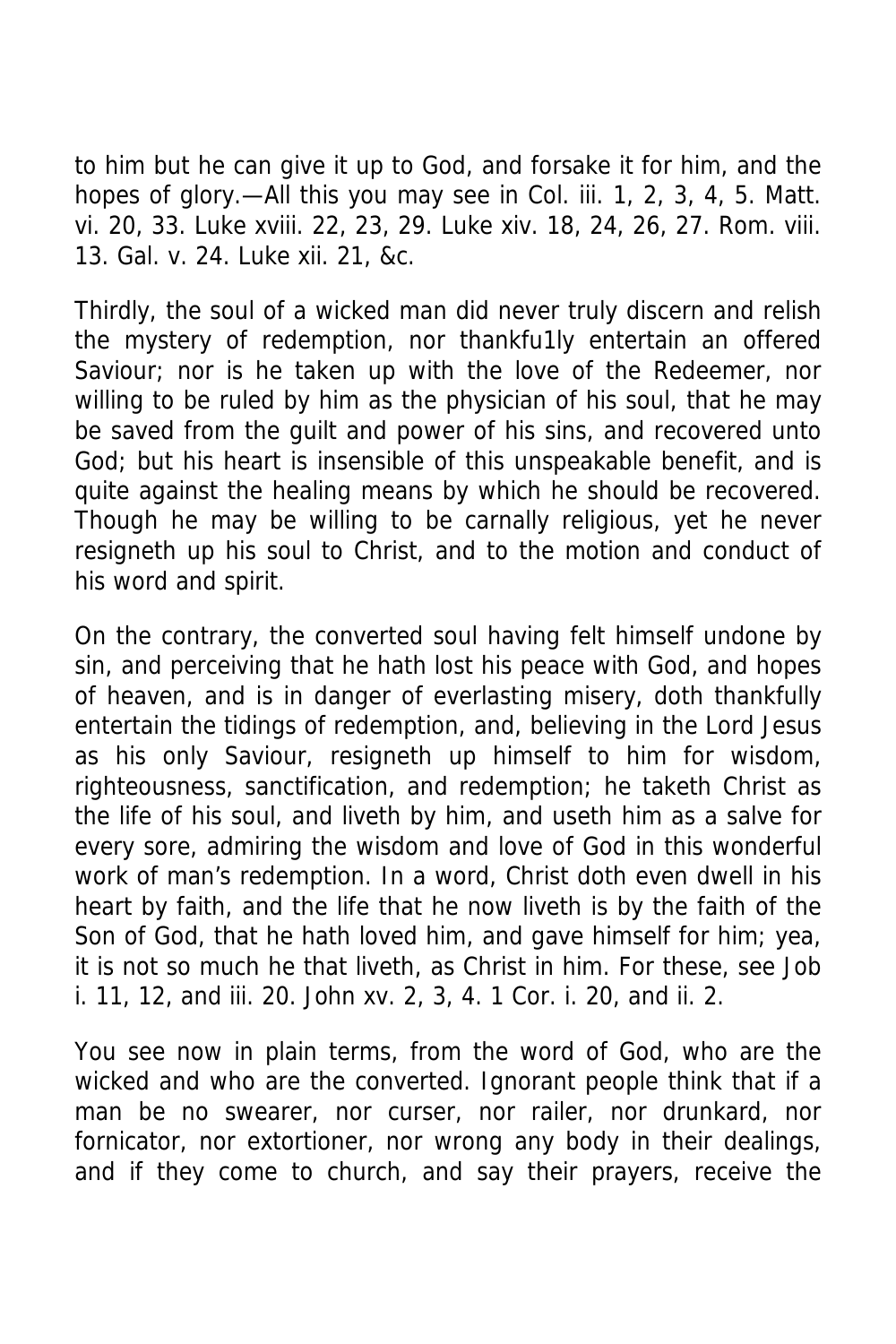sacrament, and sometimes extend their hands to the relief of the poor, these cannot be unconverted men. Or if a man, that hath been guilty of drunkenness, or swearing, or gaming, or the like vices, do but forbear them for the time to come, they think that this is a converted man.—Others think, if a man, that hath been an enemy and scorner at godliness, do but approve it, and join himself with those that are godly, and be hated for it by the wicked, as the godly are, that this must needs be a converted man. And some are so foolish as to think that they are converted by taking up some new opinion. And some think, if they have but been affrighted by the fears of hell, and had conviction and tortures of conscience, and thereupon have purposed and promised amendment, and take up a life of civil behaviour and outward religion, that this must needs be true conversion. And these are the poor deluded souls that are like to lose the benefit of all our persuasions; and, when they hear that the wicked must turn or die, they think that this is not spoken to them; for they are not wicked, but are turned already. And therefore it is that Christ told some of the rulers of the Jews who were graver and civiler than the common people, that "publicans and harlots go into the kingdom of Christ before them," Matt. xxi. 31. Not that a harlot or gross sinner can be saved without conversion, but because it was easier to make these gross sinners perceive their sin and misery, and the necessity of a change, than the civiler sort delude themselves by thinking that they are converted already, when they are not.

O sirs, conversion is another kind of work than most are aware of; it is not a small matter to bring an earthly mind to heaven, and to shew man the amiable excellencies of God, till he be taken up in such love to him, that can never be quenched; to break the heart for sin, and make him fly for refuge to Christ, and thankfully embrace him as the life of his soul; to have the very drift and bent of the heart and life changed; so that a man renounceth that which he took for felicity, and placeth his felicity where he never did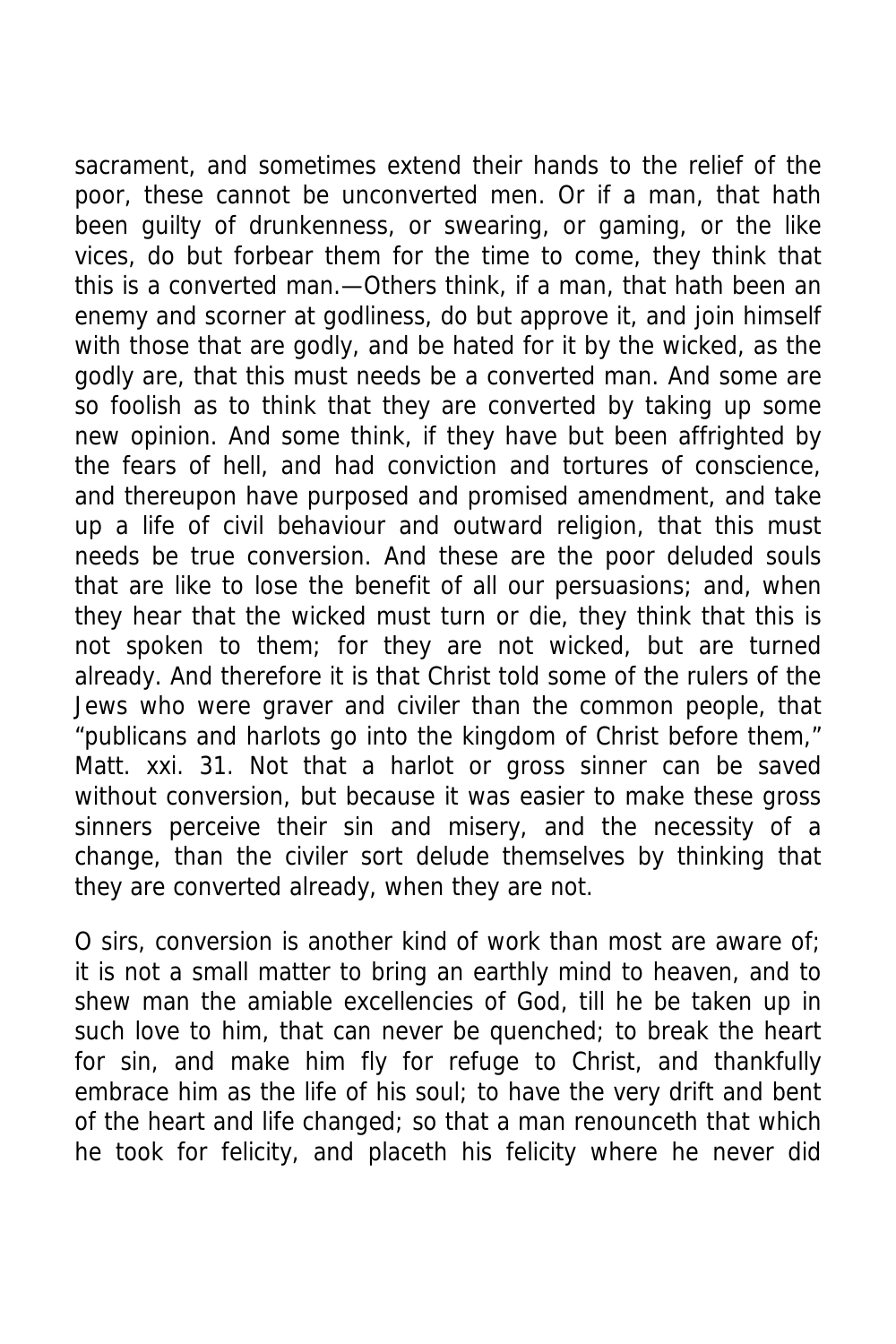before, and liveth not to the same end, and driveth not on the same design in the world, as he formerly did: in a word, he that is in Christ is a new creature: "old things are passed away, behold, all things are become new." (2 Cor. v. 17). He hath a new understanding, a new will and resolution, new sorrows, and desires, and love, and delight: new thoughts, new speeches, new company, (if possible) and new conversation. Sin, that was before a jesting matter with him, is now so odious and terrible to him, that he flies from it as from death. The world, that was so lovely in his eyes, doth now appear but as vanity and vexation: God, that was before neglected, is now the only happiness of his soul; before he was forgotten, and every lust preferred before him: but now he is set next the heart, and all things must give place to him, and the heart is taken up in the attendance and observance of him, and is grieved when be hides his face, and never thinks itself well without him. Christ himself, that was wont to be slightly thought of, is now his only hope and refuge, and he liveth upon him as on his daily bread; he cannot pray without him, nor rejoice without him, nor think, nor speak, nor live without him.—Heaven itself, that before was looked upon but as a tolerable reserve which he hoped might serve his turn better than hell, when he could not stay any longer in the world, is now taken for his home, the place of his only hope and rest, where he shall see, and love, and praise that God that hath his heart already. Hell, that before did seem but as a bug bear to frighten men from sin, doth now appear to be a real misery, that is not to be ventured on, nor jested with.—The works of holiness, which before he was weary of, and seemed to be more ado than needs, are now both his recreation, and his business, and the trade that he lives upon. The Bible, which was before to him but almost as a common book, is now as the law of God, as a letter written to him from heaven, and subscribed with the name or the eternal Majesty; it is the rule of his thoughts, and words, and deeds; the commands are binding, the threats are dreadful, and the promises of it speak life to his soul. The godly, that seemed to him but like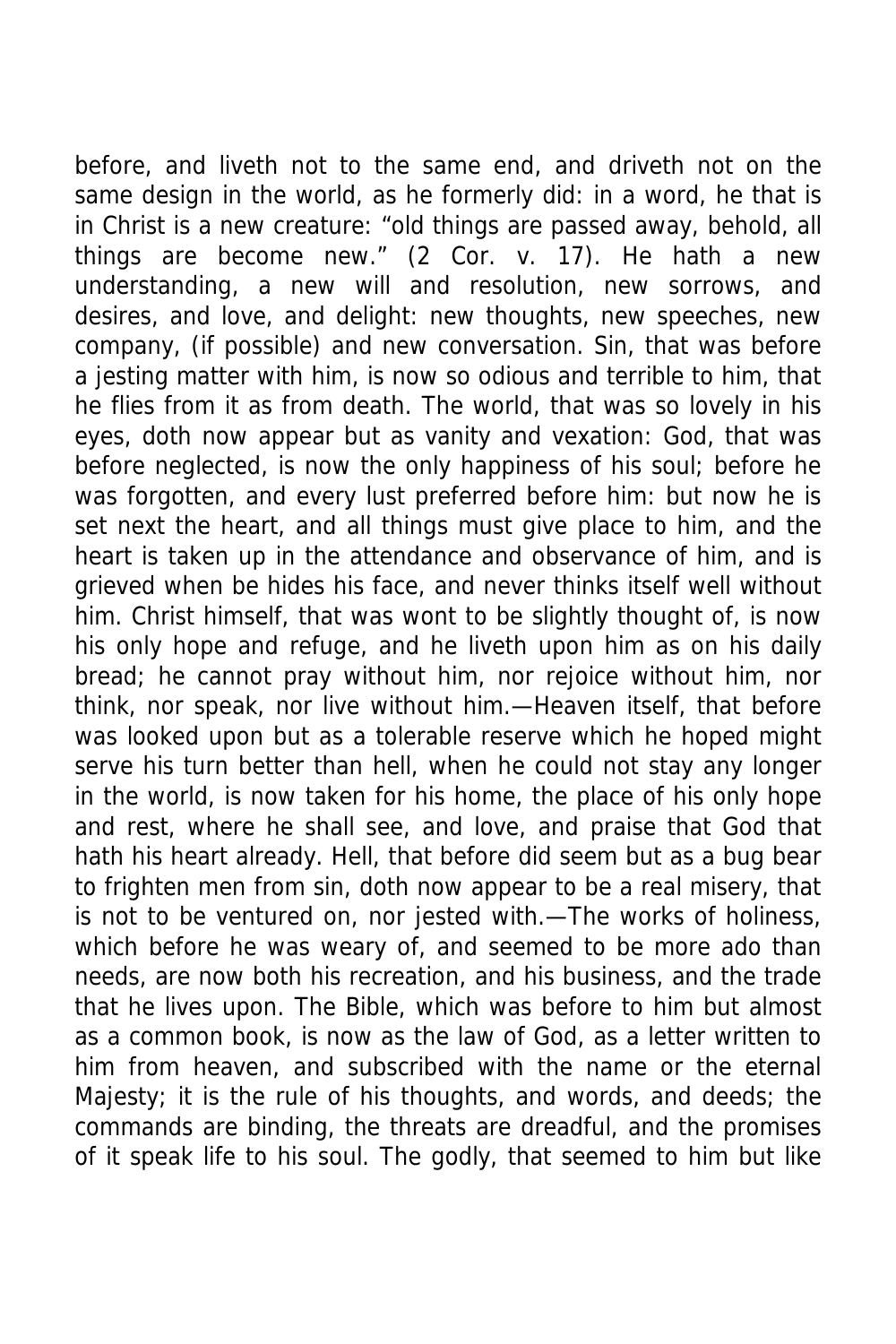other men, are now the excellentest and happiest on earth. And the wicked that were his play-fellows, are now his grief; and he, that could laugh at their sins, is readier now to weep for their sin and misery, Psalm xvi. 3. and xv. 4. Phil. iii. 18. In short, he hath a new end in his thoughts, and a new way in his endeavours, and therefore his heart and life are new. Before, his carnal self was his end; and his pleasure and worldly profits, and credit were his way; and now God and everlasting glory are his end; and Christ, and the spirit, and word, and ordinances, holiness to God, and righteousness, and mercy to men, these are his way. Before, self was the chiefest ruler; to which the matters of God and conscience must stoop and give place. And now God in Christ, by the spirit, word and ministry, is that chief ruler, to whom both self and all the matters of self must give place. So that this is not a change in one, or two, or twenty points, but in the whole soul, and in the very end and bent of the conversation. A man may step out of one path into another, and yet have his face the same way, and be still going towards the same place: But it is another matter to turn quite back again, and take his journey the contrary way, to a contrary place. So it is here: a man may turn from drunkenness to thriftiness, and forsake his good fellowship, and other gross disgraceful sins, and set upon some duties of religion, and yet be still going to the same end as before, intending his carnal self above all, and giving it still the government of his soul. But, when he is converted, this self is denied and taken down, and God is set up, and his face is turned the contrary way; and he, that before was addicted to himself, and lived to himself, is now by sanctification devoted to God, and liveth unto God. Before, he asked himself what he should do with his time, his parts, and his estate, and for himself he used them; but now he asketh God what he shall do with them, and useth them for him. Before, he would please God so far as might stand with the pleasure of his flesh and carnal self, but not to any great displeasure of them. But now he will please God, let flesh and self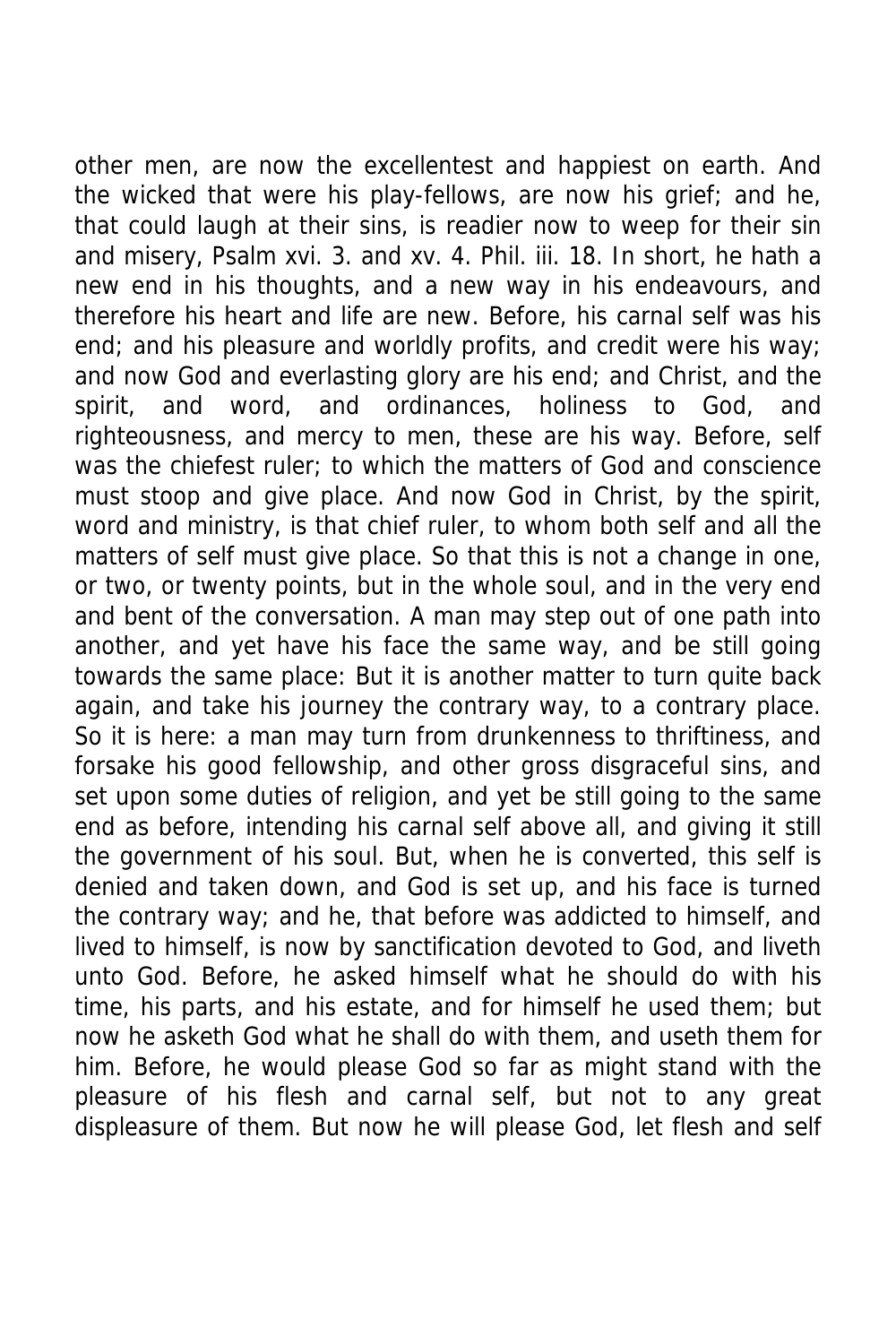be ever so much displeased. This is the great change that God will make upon all that shall be saved.

You can say, that the Holy Ghost is our sanctifier; but do you know what sanctification is? Why, this is that I have now opened to you; and every man and woman in the world must have this, or be condemned to everlasting misery. They must turn or die.

Do you believe all this, or do you not? Surely you dare not say, you do not; for it is past a doubt or denial. These are not controversies, where one learned pious man is of one mind, and another of another; where one party saith this, and another saith that; every denomination among us that deserve to be called Christians are all agreed in this that I have said; and, if you will not believe the God of truth, and that in a case where every party do believe him, you are utterly inexcusable.

But, if you do believe this, how comes it to pass that you live so quietly in an unconverted state? Do you know that you are converted? and can you find this wonderful change upon your souls? Have you been thus born again, and made anew?—Are not these strange matters to many of you? and such as you never felt upon yourselves? If you cannot tell the day or week of your change, or the very sermon, that converted you, yet, do you find that the work is done; that such a change indeed there is, and that you have such hearts as before described? Alas! The most do follow their worldly business, and little trouble their minds with such thoughts: and, if they be but restrained from scandalous sins, and can say, "I am no whoremonger, nor thief, nor curser, nor swearer, nor tipler, nor extortioner; I go to church, and say my prayers;" they think that this is true conversion, and they shall be saved as well as any. Alas, this is foolish cheating of yourselves; this is too much contempt of an endless glory, and too gross neglect of your immortal souls.—Can you make so light of heaven and hell? Your corpse will shortly lie in the dust, and angels or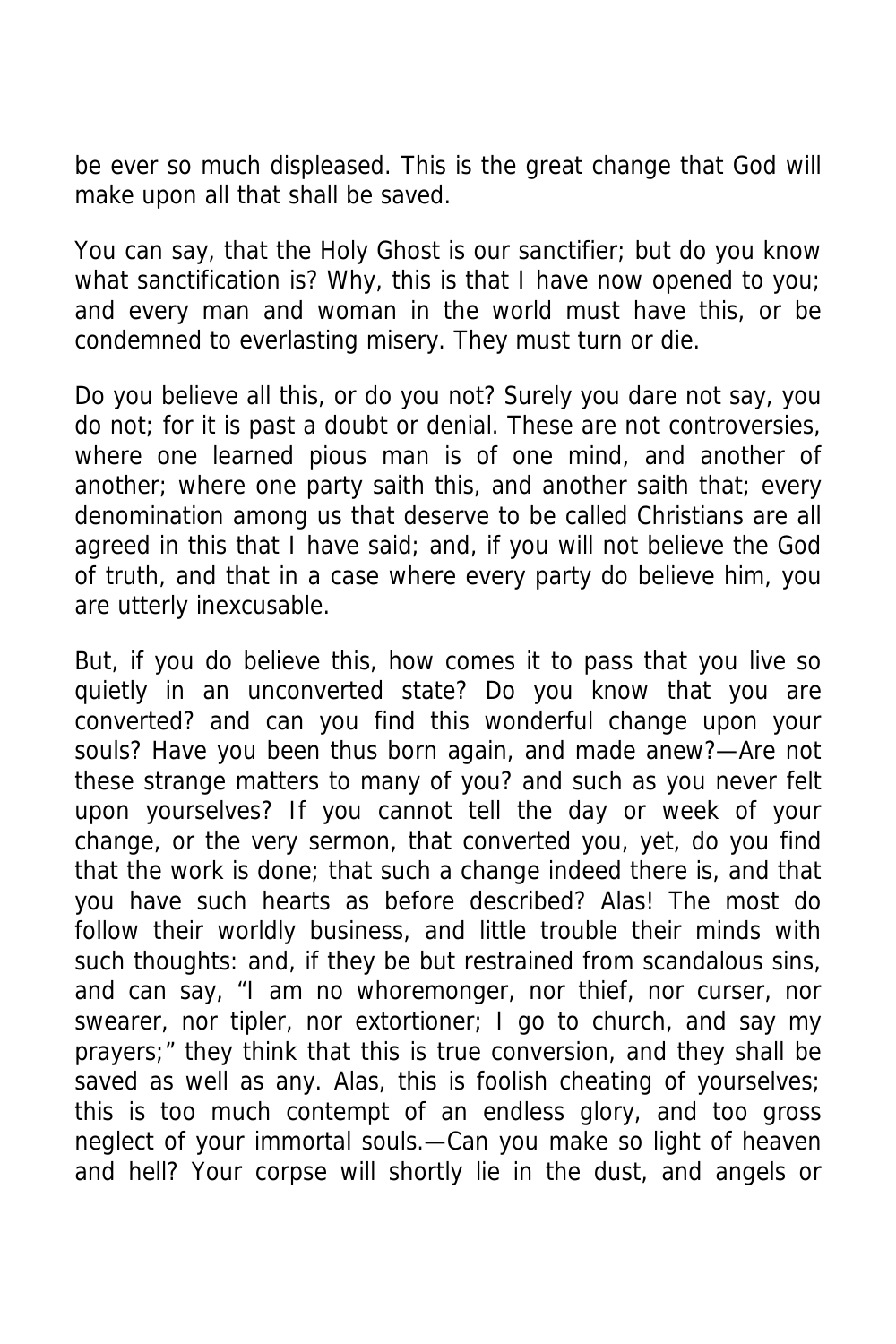devils will presently seize upon your souls, and every man and woman of you all will shortly be among other company, and in another case than now you are; you will dwell in those houses but a little longer, you will work in your shops but a little longer; you will sit in these seats, and dwell on this earth, but a little longer; you will see with those eyes, and hear with those ears, and speak with those tongues, but a little longer; till the resurrection day: and can you make shift to forget this? O what a place will you be shortly in of joy or torment! O what a sight will you shortly see in heaven or hell! O what thoughts will shortly fill your hearts with unspeakable delight or horror! What work will you be employed in; to praise the Lord with saints and angels, or to cry out in fire unquenchable with devils! And should all this be forgotten? And all this will be endless, and sealed up by an unchangeable decree; ETERNITY, ETERNITY will be the measure of your joys or sorrows: And can this be forgotten? And all this is true, most certainly true.—When you have gone up and down a little longer, and slept and awaked a few times more, you will be dead and gone, and find all true that now I tell you. And yet can you now so much forget it? You shall then remember that you heard this sermon, and that this day, from this place, you were reminded of these things; and perceive them matters a thousand times greater than either you or I could have conceived; and yet shall they now be so much forgotten?

Beloved friends, if the Lord had not awakened me to believe and to lay to heart these things myself, I should have remained in a dark and selfish state, and have perished for ever: but, if he have truly made me sensible of them, it will constrain me to compassionate you as well as myself. If your eyes were so far opened as to see hell, and you saw your neighbours, that were unconverted, dragged thither with hideous cries, though they were such as you accounted honest people on earth, and feared no such matter by themselves, such a sight would make you go home and think of it;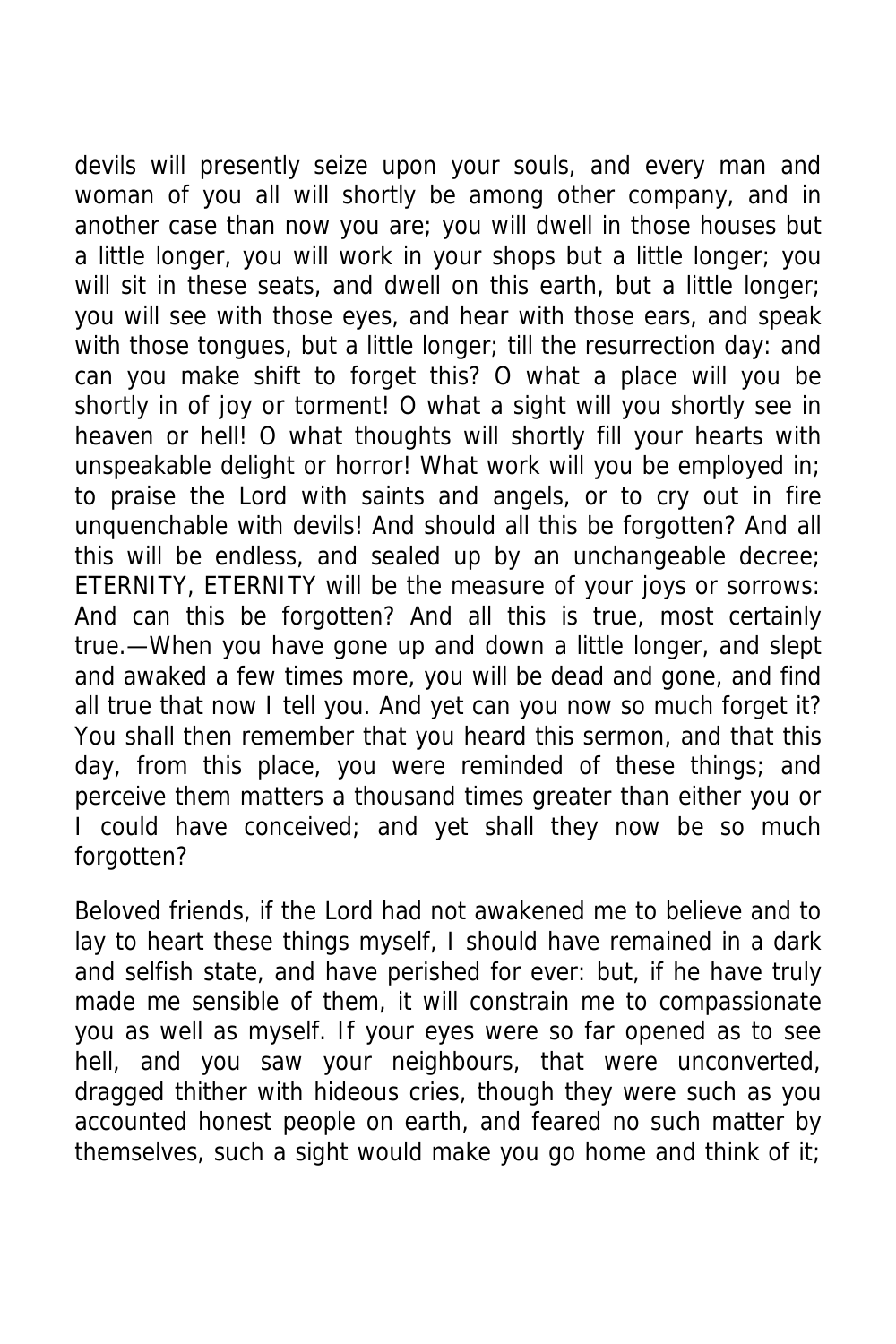and think again, and make you warn all about you as that damned worldling in Luke xvi. 28. would have had his brethren warned, lest they come to that place of torment. Why, faith is a kind of sight; it is the eye of the soul, the evidence of things not seen. If 1 believe God, it is next to seeing; and therefore I beseech you excuse me, if I be half as earnest with you about these matters as if I had seen them. If I must die to-morrow, and it were in my power to come again from another world, and tell you what I had seen, would you not be willing to hear me? and would you not believe and regard what I should tell you? If I might preach one sermon to you after I am dead, and have seen what is done in the world to come, would you not have me plainly speak the truth and would you not crowd to hear me? and would you not lay it to heart? But this must not be; God hath his appointed way of teaching you by scripture and ministers, and he will not humour unbelievers so far as to send men from the dead to them, and to alter his established way. If any man quarrel with the sun, God will not humour him so far as to set up a clearer light. Friends, I beseech you, regard me now as you would do if I should come from the dead to you; for, I can give you as full assurance of the truth of what I say to you as if I had been there and seen it with my eyes: For, it is possible for one from the dead to deceive you; but Jesus Christ can never deceive you: but Jesus Christ can never deceive you.—The word of God. delivered in scripture, and sealed by the miracles and holy workings of the Spirit, can never deceive you. Believe this, or believe nothing. Believe and obey this, or you are undone. Now, as ever you believe the word of God, and as ever you care for the salvation of your souls, let me beg of you this reasonable request; and I beseech yon deny me not: that you would, without any more delay, when you are gone from hence, remember what you heard, and enter into an earnest search of your hearts, and say to yourselves, "Is it so indeed? Must I turn or die? Must I be converted or condemned? It is time for me then to look about me, before it be too late. O why did not I look after this till now? Why did I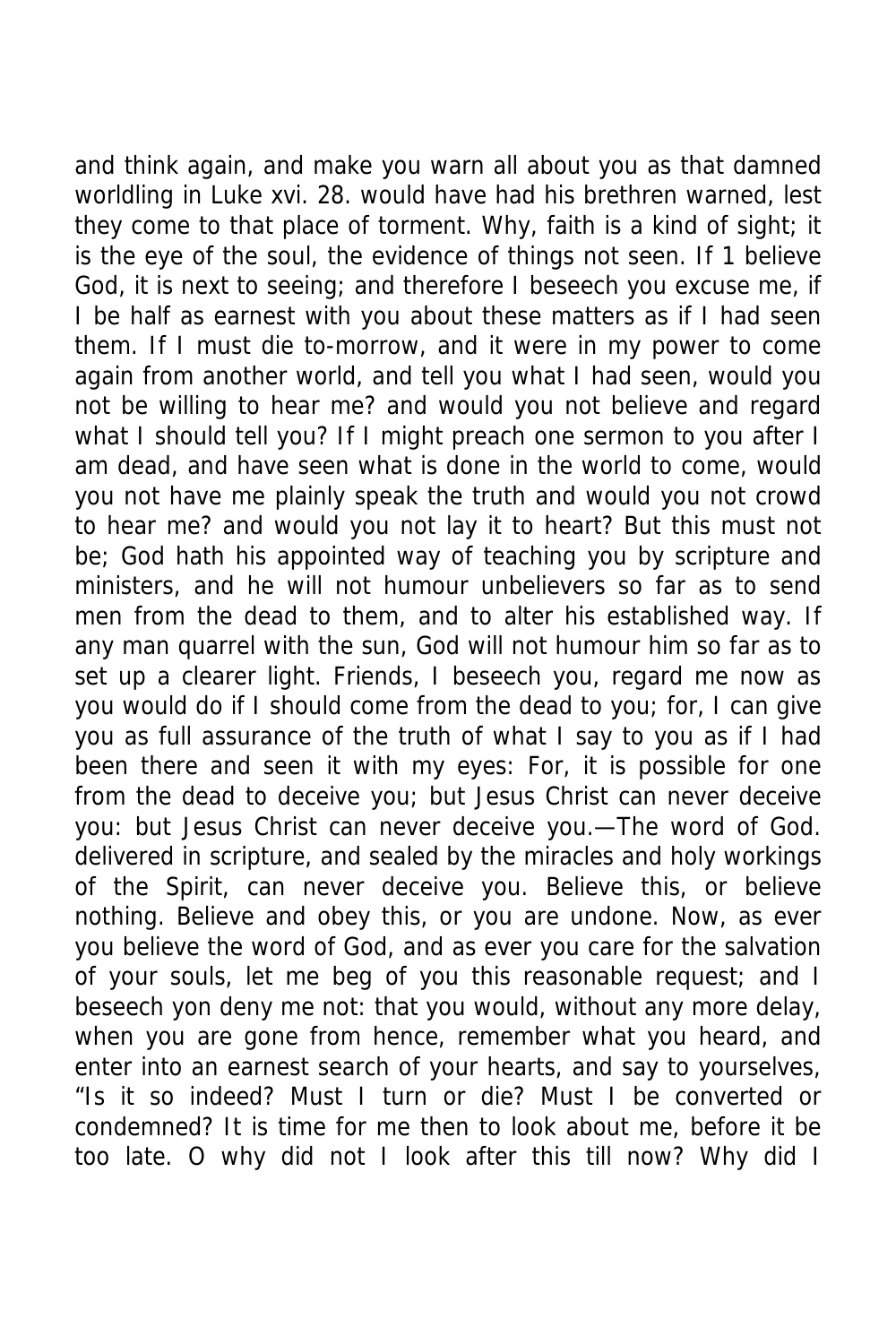venturously post off so great a business? Was I awake, or in my wits? O blessed God, what a mercy is it that thou didst not cut off my life all this while, before I had any certain hope of eternal life!— Well, God forbid that I should neglect this work any longer. What state is my soul in? Am I converted, or am I not? Was ever such a change or work done upon my soul? Have I been illuminated by the word and spirit of the Lord to see the odiousness of sin, the need of a Saviour, the love of Christ, and the excellencies of God and glory? Is my heart broken or humbled within me for my former life? Have I thankfully entertained my Saviour and Lord that offered himself with pardon and life for my soul? Do I hate my former sinful life, and the remnant of every sin that is in me? Do I fly from them as my deadly enemies? Do I give up myself to a life of holiness and obedience to God? Do I love and delight in it? Can I truly say that I am dead to the world and carnal self, and that I live for God, and the glory which he hath promised? Hath heaven more of my estimation and resolution than earth? and is God the dearest and highest in my soul? Once, I am sure, I lived principally to the world and flesh, and God had nothing but some heartless services which the world could spare, and which were the leavings of the flesh.—Is my heart now turned another way? Have I a new design, and a new end, and a new train of holy affections? Have I set my hopes and heart in heaven? And is it not the scope, and design, and bent of my heart and life, to get well to heaven, and see the glorious face of God, and live in his everlasting love and praise? And when I sin, is it against the habitual bent and design of my heart? And do I conquer all gross sins, and am I weary and willing to be rid of mine infirmities? This is the state of a converted soul, and thus it must be with me, or I must perish. Is it thus indeed with me, or is it not? It is time to get this doubt resolved, before the dreadful judge resolve it. I am not such a stranger to my own heart and life, but I may somewhat perceive whether I am thus converted or not: if I be not, it will do me no good to flatter my soul with false conceits and hopes. I am resolved no more to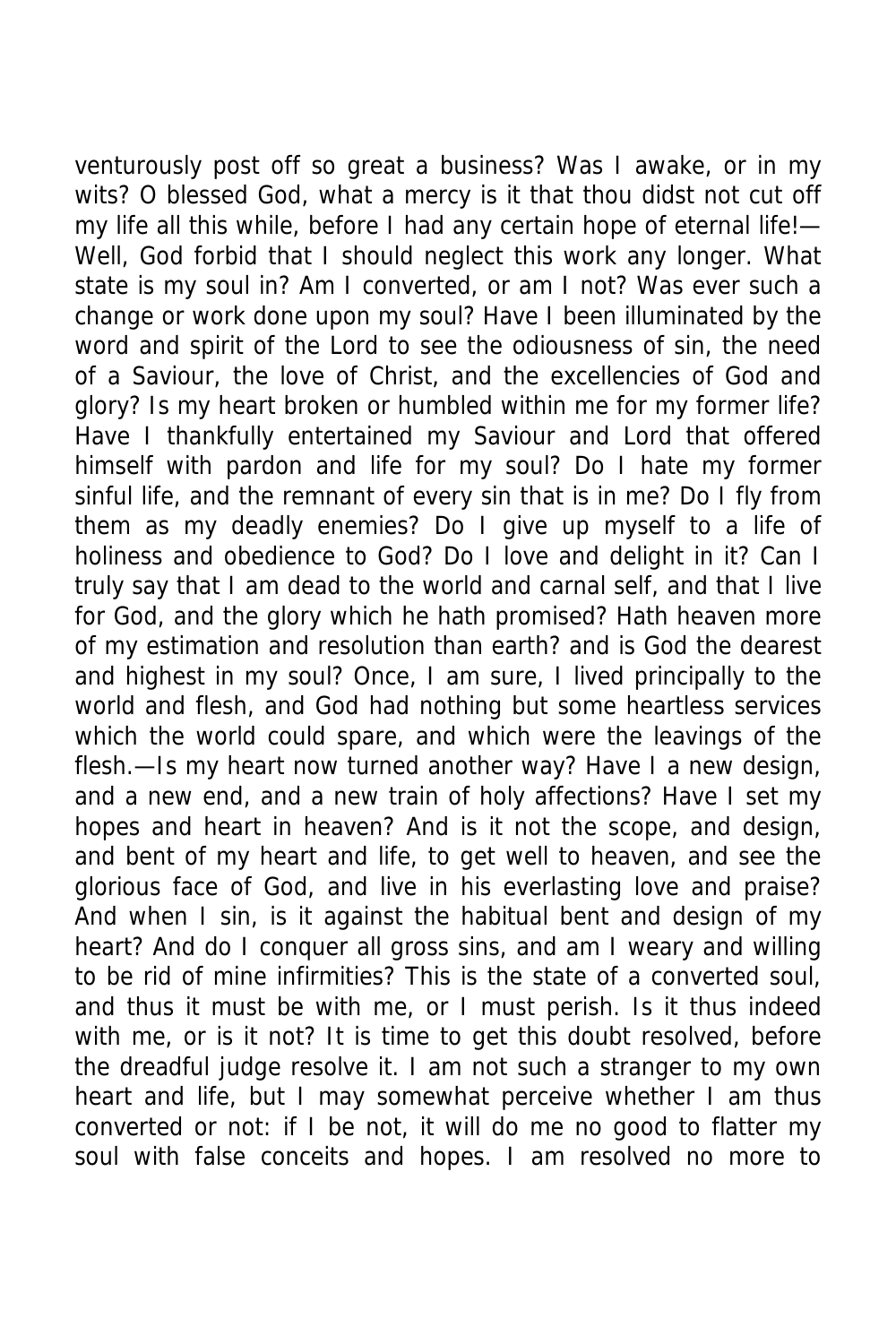deceive myself, but endeavour to know truly, off or on, whether I be converted, yea or no: that, if I be, I may rejoice in it; and glorify my gracious Lord, and comfortably go on till I reach the crown: And If I am not, I may set myself to beg and seek after the grace that should convert me, and may turn without any more delay:— For, if I find in time that I am out of the way, by the help of Christ I may turn and be recovered; but, if I stay till either my heart be forsaken of God, in blindness or hardness, or till I be caught away by death, it is then too late. There is no place for repentance and conversion then: I know it must be now or never."

Sirs, this is my request to you, that you will but take your hearts to task, and thus examine them, till you see, if it may be, whether you are converted or not; and, if you cannot find it out by your own endeavours, go to your ministers, if they be faithful and experienced men, and desire their assistance. The matter is great, let not bashfulness, nor carelessness hinder you. They are set over you to advise you, for the saving of your soul, as physicians advise you for the curing of your bodies. It undoes many thousands, that they think they are in the way to salvation when they are not; and thinking that they are converted, when it is no such thing. And then, when we call to them to turn, they go away as they came, and think that this concerns not them; for they are turned already, and hope they shall do well enough in the way that they are in; at least if they do but pick the fairest path, and avoid some of the foulest steps; when, alas! all this while they live but to the world and flesh, and are strangers to God and eternal life, and are quite out of the way to heaven. And all this is much, because we cannot persuade them to a few serious thoughts of their condition, and to spend a few hours in the examining of their states. Is there not many a self-deceiving wretch that hears me this day, that never bestowed one hour in all their lives to examine their souls, and try whether they are truly converted or not?—O merciful God, that will care for such wretches as care no more for themselves, and that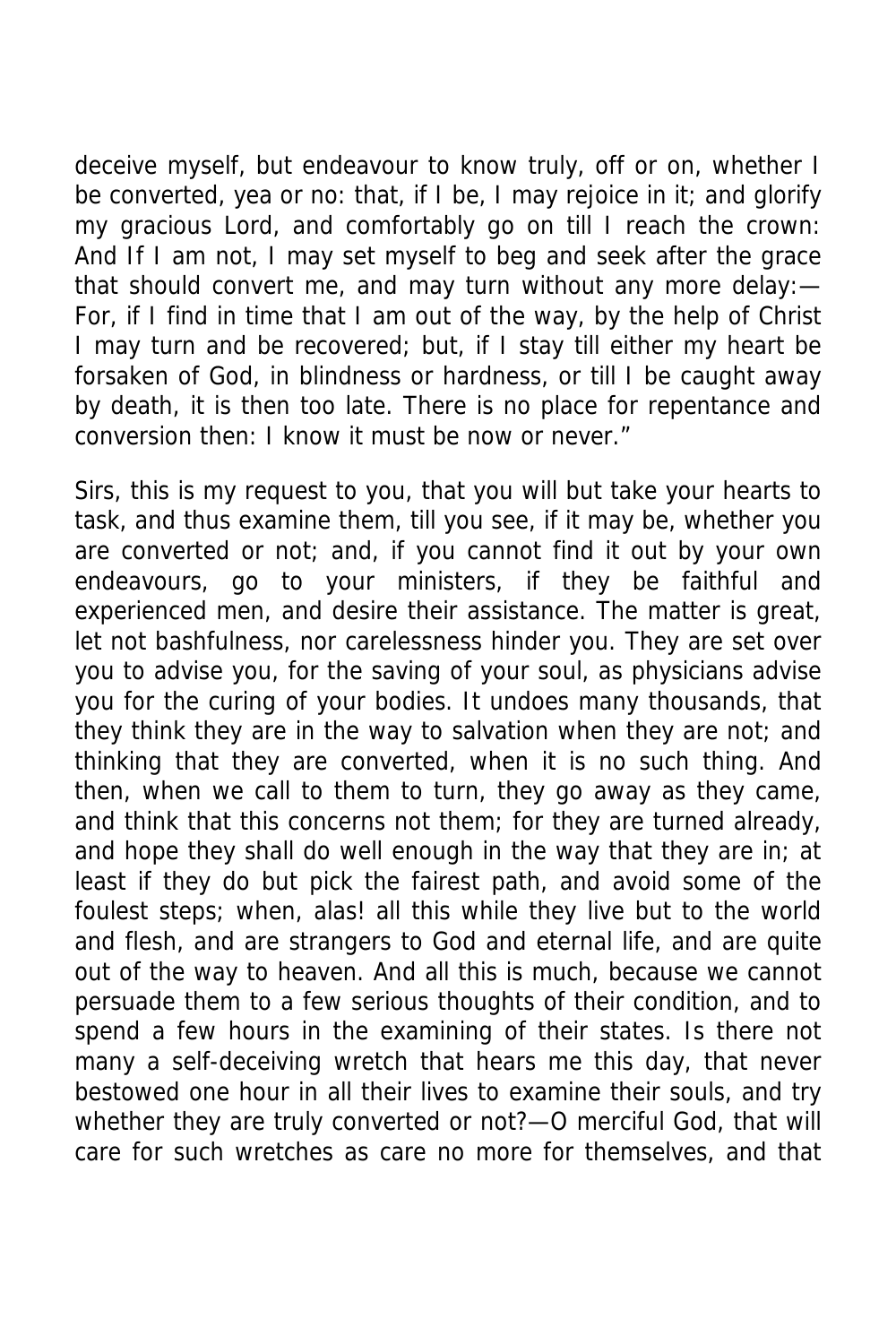will do so much to save them from hell, and help them to heaven, who will do so little for it themselves! If all that are in the way to hell did but know it, they durst not continue in it. The greatest hope that the devil hath of bringing you to damnation without a rescue, is by keeping you blind-fold and ignorant of your state, and making you believe that you may do well enough in the way that you are in. If you knew that you were out of the way to heaven, and were lost forever if you should die as you are; durst you sleep another night in the state that you are in? durst you live another day in it? Could you heartily laugh or be merry in such a state? What! and not know but you may be snatched away to hell in an hour! Sure it would constrain you to forsake your former company and course and to betake yourselves to the ways of holiness and the communion of saints: Sure it would drive you to cry to God for a new heart, and to seek help of those that are fit to counsel you. There is none of you sure that cares not for being damned. Well then, I beseech you presently make inquiry into your hearts, and give them no rest till you find out your condition; that, if it be good, you may rejoice in it, and go on; and, if it be bad, you may presently look about you for recovery, as men that believe they must turn or die. What say you, Sirs? Will you resolve, and promise, to be at thus much labour for your own souls? Will you fall upon this self-examination when you get home? Is my request unreasonable? Your consciences know it is not.—Resolve on it, then, before you stir; knowing how much it concerneth your souls. I beseech you, for the sake of that God that doth command you, at whose bar you will shortly all appear, that you do not deny me this reasonable request: for the sake of souls that must turn or die, I beseech you deny me not; even but to make it your business to understand your own conditions, and build upon sure ground, and know, off and on, whether you are converted or not, and venture not your souls on negligent security.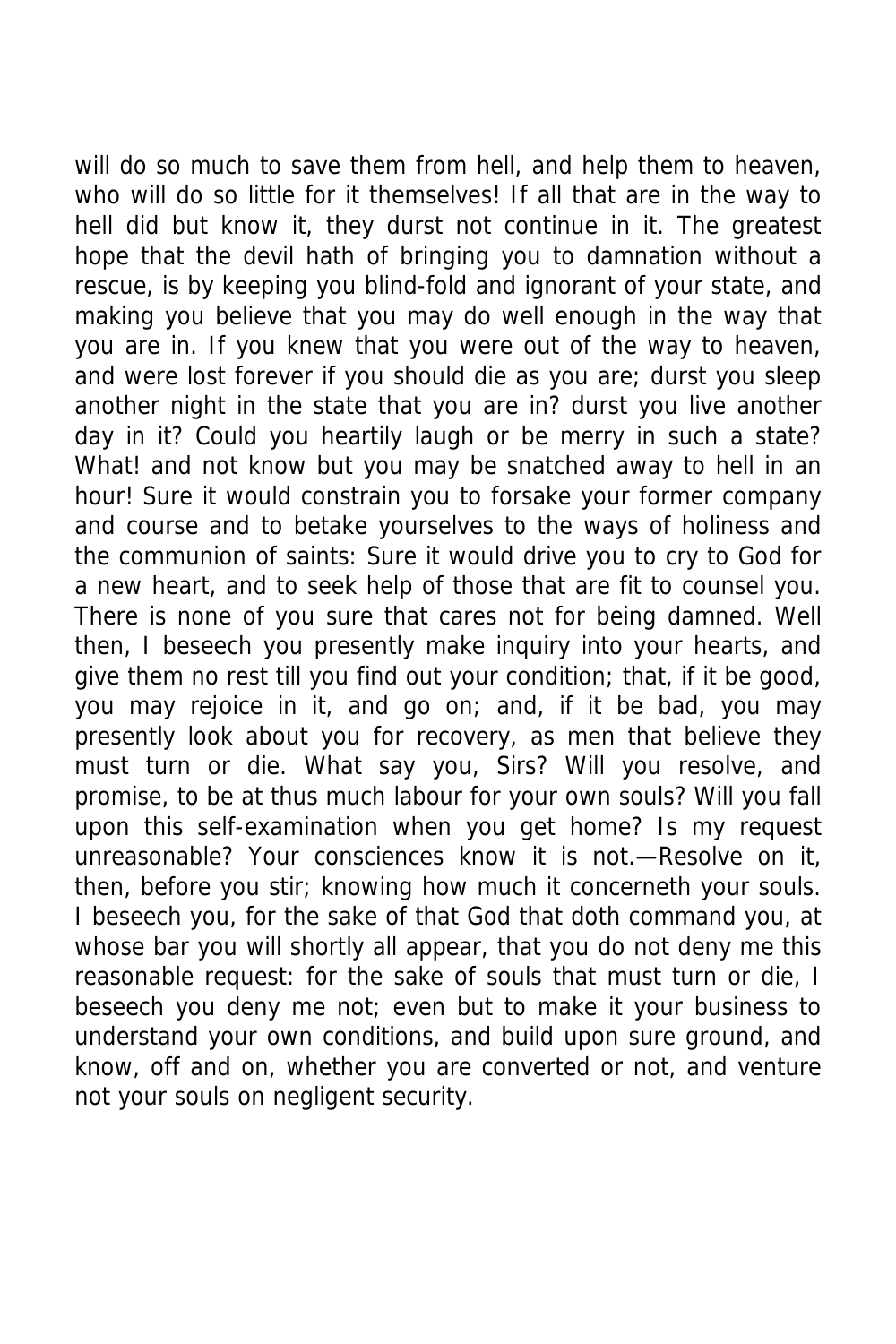## **SERMON II.**

## **EZEK. XXXIII. 11.**

Say to them, As I live, saith the Lord God, I have no pleasure in the death of the wicked, but that the wicked turn from his way and live. Turn ye, turn ye, from your evil ways, for, why will ye die, O house of Israel?

A TRUE description of those who are in a converted state has already been given you; the change which conversion makes in the soul has also been described; and the request is most earnestly repeated to you, impartially and thoroughly to consider your condition: Rest not satisfied, till you know whether you are indeed converted.

But perhaps you will say, what if we should find ourselves yet unconverted, what shall we do then?—This question leadeth me to my second doctrine, which will do much to the answering of it, to which I now proceed.

Doct. 2. It is the promise of God, that the wicked shall live, if they will but turn; unfeignedly and thoroughly turn.

The Lord here professeth that this is what he takes pleasure in, that the wicked turn and live. Heaven is made as sure to the converted, as hell is to the unconverted. Turn and live is as certain a truth as turn or die. God was not bound to provide us a Saviour, nor open to us a door of hope, nor call us to repent and turn when once we had cast ourselves away by sin, but he hath freely done it to magnify his mercy. Sinners, there are none of you shall have cause to go home and say I preach despair to you. Do we use to shut up the door of mercy against you? O that you would not shut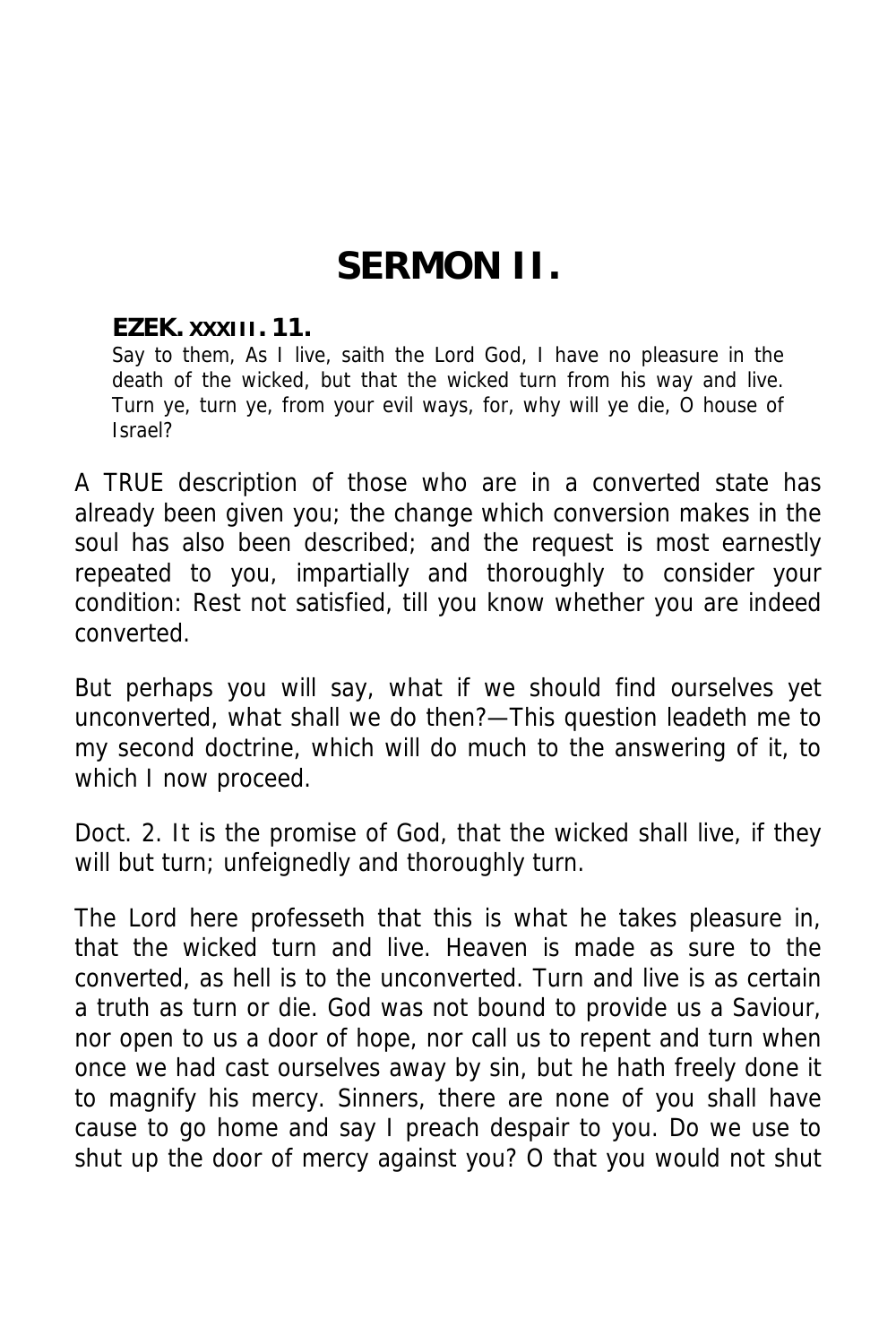it up against yourselves! Do we use to tell you that God will have no mercy on you, though you turn and be sanctified? When did you ever hear a preacher say such a word? You that bark at preachers of the gospel, for desiring to keep you out of hell, and say that they preach despair, tell me, if you can, when did you ever hear any sober man say, that there is no hope for you, tho' you repent and be converted? No, it is the contrary that we proclaim from the Lord; and, whoever is born again, and by faith and repentance doth become a new creature, shall certainly be saved: And so far are we from persuading you to despair of this, that we persuade you not to make any doubt of it. It is life, not death, that is the first part of our message to you, our commission is to offer salvation, certain salvation; a speedy, glorious, everlasting salvation, to everyone of you; to the poorest beggar as well as the greatest Lord; to the worst of you, even to drunkards, swearers, worldlings, thieves, yea, to the despisers and reproachers of the holy way of salvation. We are commanded by the Lord our master to offer you a pardon for all that is past, if you will but now at last return and live: we are commanded to beseech and intreat you to accept the offer and return; to tell you what preparations are made by Christ; what mercy stays for you, what patience waiteth on you, what thoughts of kindness God hath towards you, and how happy, how certainly and unspeakably happy, you may be, if you will.—We have indeed also a message of wrath and death, yea, of a two-fold wrath and death; but neither of them is our principal message; we must tell you of the wrath that is on you already, and the death that you are born under, for the breach of the law of works; but this is but to shew you the need of mercy, and to provoke you to esteem the grace of the Redeemer. And we tell you nothing but the truth, which you must know: For, who will seek out for physic, that knows not that he is sick? Our telling you of your misery is not it that makes you miserable, but drives you out to seek for mercy. It is you that have brought this death upon yourselves. We tell you also of another death; even remediless and much greater torment,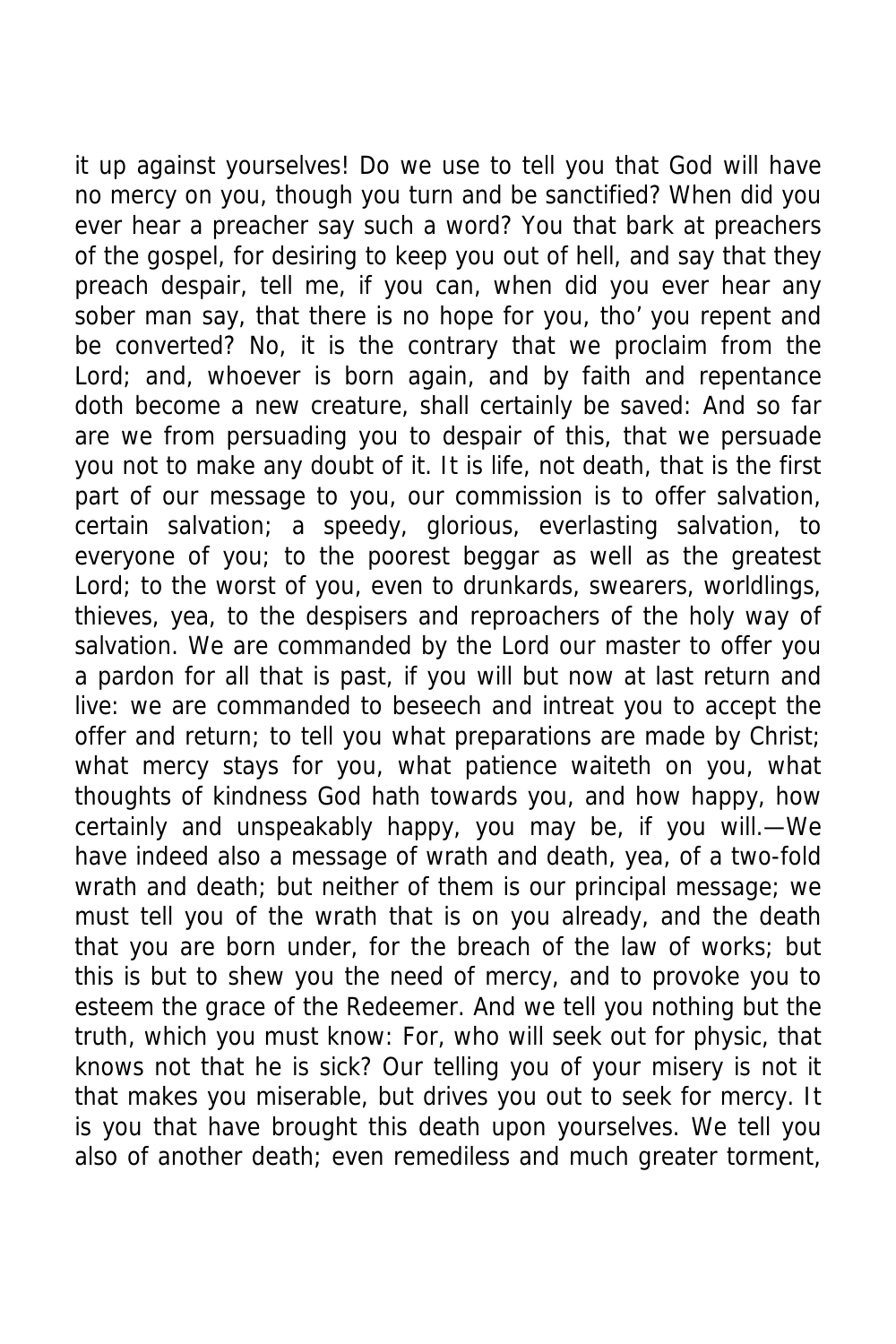that will fall on those that will not be converted. But, as this is true, and must be told you, so it is but the last and saddest part of our message. We are first to offer you mercy if you will turn; and it is only those that will not turn, nor hear the voice of mercy, to whom we must foretel damnation to. Will you but cast away your transgressions, delay no longer, but come away at the call of Christ, and be converted, and become new creatures, and we have not a word of damning wrath or death to speak against you.—I do here in the name of the Lord of life, proclaim to you, all that hear me this day, to the greatest, the oldest sinner, that you may have mercy and salvation, if you will but turn. There is mercy in God, there is sufficiency in the satisfaction of Christ, the promise is free, and full, and universal; you may have life, if you will but turn. But then, as you love your souls, remember what turning it is the scripture speaks of. It is not to mend the old house, but to pull down all, and build a-new on Christ, the rock and sure foundation. It is not to mend somewhat in a carnal course of life, but to mortify the flesh, and live after the spirit. It is not to serve the flesh and the world, in a more reformed way, without any scandalous disgraceful sins, and with a certain kind of religiousness; but it is to change your master, and your works, and end, and to set your face the contrary way, and do all for the life that you never saw, and dedicate yourselves and all you have to God. This is the change that must be made, if you will live.

Yourselves are witnesses now, that it is salvation, and not damnation, that is the great doctrine I preach to you, and the first part of my message to you. Accept of this, and we shall go no farther with you; for we would not so much as affright or trouble you with the name of damnation without necessity.

But if you will not be saved, there is no remedy, but damnation must take place; for there is no middle place between the two, you must have either life or death.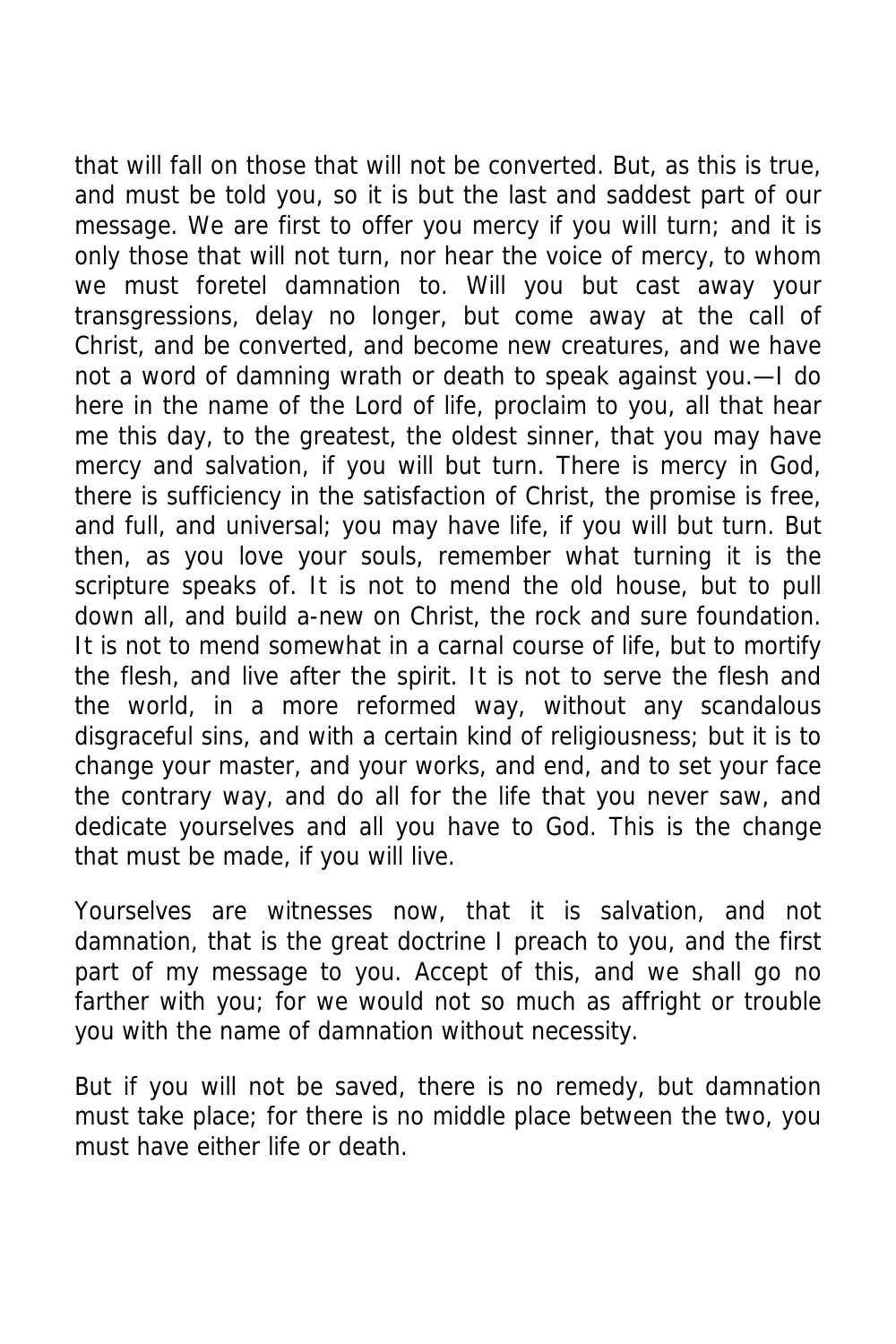And we are not only to offer you life, but to shew you the grounds on which we do it; and call you to believe that God doth mean indeed as he speaks: that the promise is true, and extendeth conditionally to you, as well as others: and that heaven is no fancy, but a true felicity.

If you ask, Where is your commission for this offer? Among a hundred texts of scripture, I will shew it to you in these few:

First, you see it here in my text, and the following verses, and in the 18th of Ezekiel, as plain as can be spoken. And in 2 Cor. v. 17, 18, 19, 20, 21, you have the very sum of our commission. "If any man be in Christ, he is a new creature; old things passed away, behold, all things are become new. And all things are from God, who hath reconciled us unto himself by Jesus Christ, and hath given to us the ministry of reconciliation; to wit, that God was in Christ reconciling the world unto himself, not imputing their trespasses to them; and hath committed unto us the word of reconciliation: now then we are ambassadors for Christ, as though God did beseech you by us, we pray you, in Christ's stead, be ye reconciled unto God; for, he hath made him to be sin for us, who knew no sin, that we might be made the righteousness of God in him." So Mark xvi. 15, 16. "Go ye into all the world, and preach the gospel to all creature. He that believeth, (that is with such a converting faith as is expressed) and is baptized, shall be saved: but he that believeth not shall be damned." And Luke xxiv. 46, 47. "Thus it behoved Christ to suffer, and rise from the dead the third day, and that repentance, (which is conversion) and remission of sins should be preached in his name among all nations." And Acts v. 30, 31. "The God of our fathers raised up Jesus, whom ye slew and hanged on a tree: him hath God exalted with his right hand, to be a Prince and a Saviour, to give repentance to Israel, and forgiveness of sins." And Acts xiii. 38, 39. "Be it known unto you, therefore, men and brethren, that through this name is preached unto you the forgiveness of sins; and, by him, all that believe are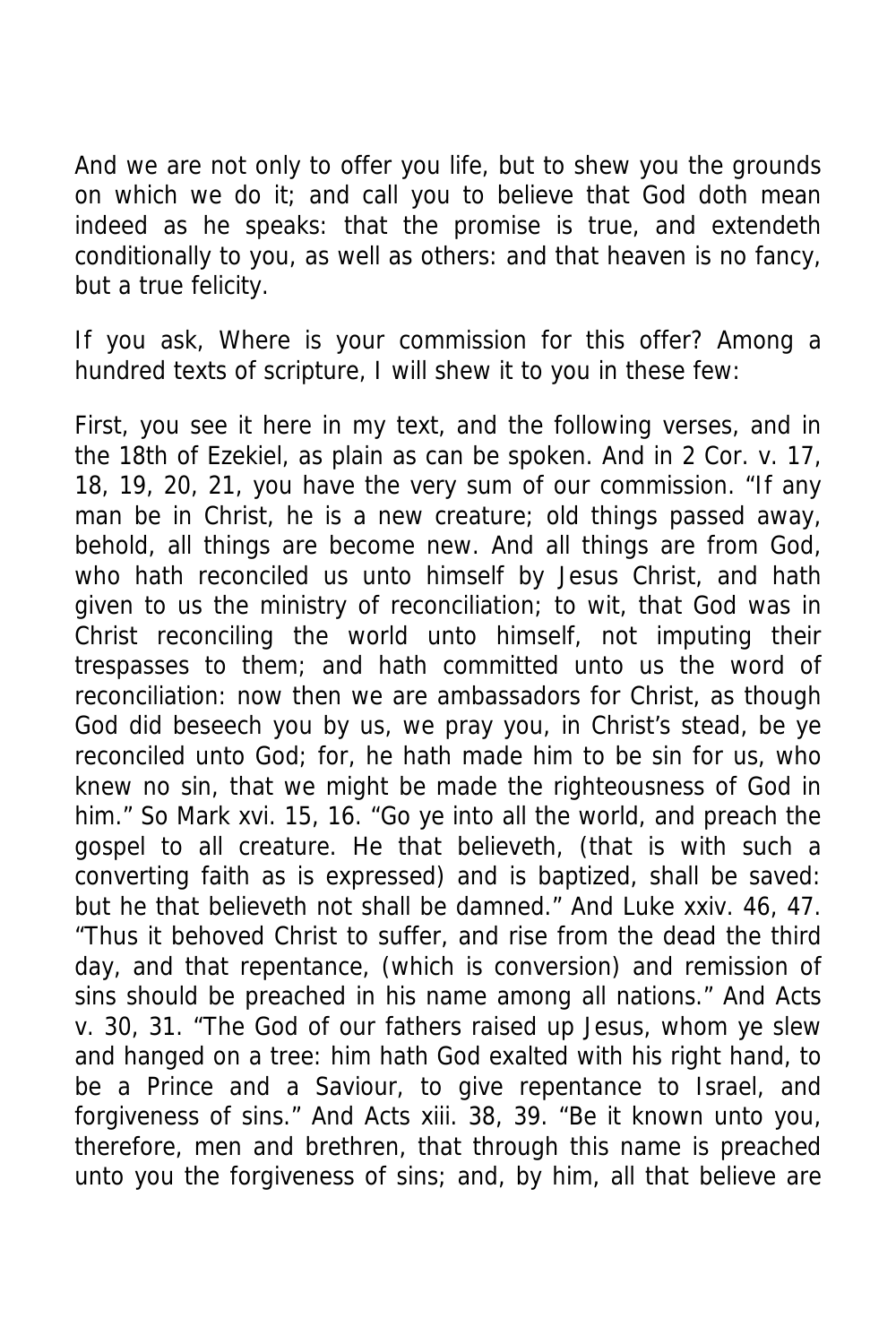justified from all things, from which you could not be justified by the law of Moses." And, lest you think this offer is restrained to the Jews, see Gal. vi. 15. "For in Christ Jesus neither circumcision availeth any thing, nor uncircumcision, but a new creature." And Luke xiv. 17. "Come, for all things are now ready." and ver. 23, 24.

You see by this time that we are commanded to offer life to you all, and to tell you, from God, that if you will turn, you may live.

Here you may safely trust your souls; for the love of God is the fountain of this offer, John iii.

16. and the blood of the Son of God hath purchased it: The faithfulness and truth of God are engaged to make the promise good; miracles have sealed up the truth of it; preachers are sent through the world to proclaim it; the sacraments are instituted and used for the solemn delivery of the mercy offered to them that will accept it; and the spirit doth open the heart to entertain it; and is itself the earnest of the full possession: So that the truth of it is past controversy, that the worst of you all, and every one of you, if you will but be converted, may be saved.

Indeed, if you will needs believe that you shall be saved without conversion, then you believe a falsehood; and, if I should preach that to you, I should preach a lie: This were not to believe God, but the devil and your own deceitful hearts.—God hath his promise of life, and the devil hath his promise of life: God's promise is, "return and live:" The devil's promise is, "you shall live, whether you turn or not."—The word of God is, as I have shewn you, "Except ye be converted, and become as little children, ye cannot enter into the kingdom of heaven," Matt. xviii. 3. "Except a man be born again, he cannot enter into the kingdom of God," John iii. 3, 5. "Without holiness none shall see God," Heb. xii. 14.—The devil's word is, "you may be saved without being born again and converted; you may do well enough without being holy; God doth but frighten you;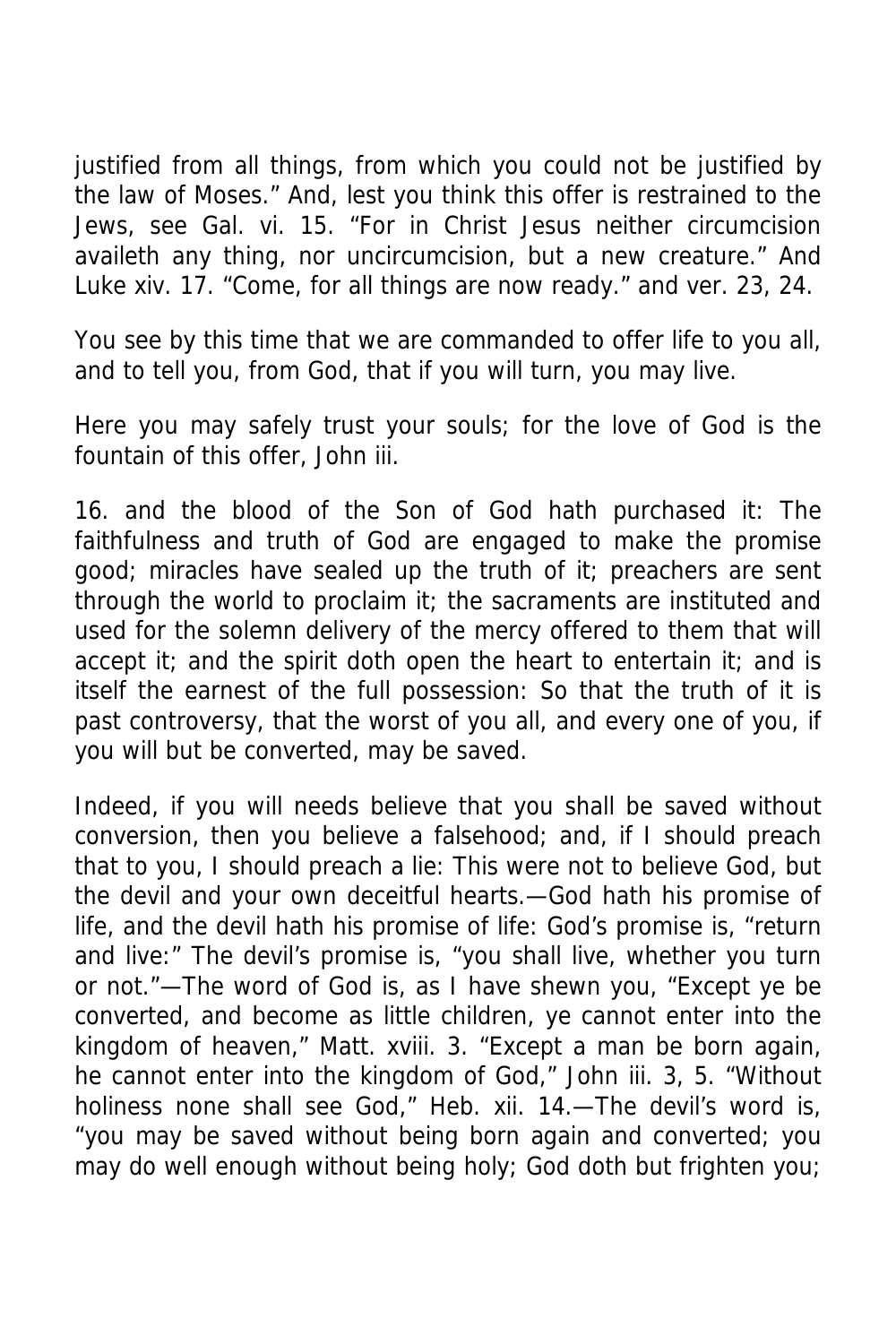he is more merciful, than to do as he saith; he will be better to you than his word."—And, alas! the greatest part of the world believe this word of the devil before the word of God: just as our sin and misery came into the world. God saith to our first parents, "if ye eat ye shall die:" And the devil contradicted him and said, "Ye shall not die, if you do but cry, God have mercy, at last, and give over the acts of sin when you can practice it no longer." And this is the word that the world believes.—O heinous wickedness, to believe the devil before God!

And yet that is not the worst; but blasphemously they call this a believing and trusting in God, when they put him in the shape of Satan, who was a liar from the beginning. And, when they believe that the word of God is a lie, they call this a trusting God, and say they believe in him, and trust in him for salvation. Where did ever God say, that the unregenerate, unconverted, unsanctified, shall be saved? Shew such a word in Scripture. I challenge you, if you can. Why this is the devil's word, and to believe it is to believe the devil, and the sin that is commonly called presumption. And do you call this a believing and trusting God? There is every thing in the word of God to comfort and strengthen the hearts of the sanctified: but not a word to strengthen the hands of wickedness, nor to give men the least hope of being saved, though they be never sanctified.

But, if you will turn, and come into the way of mercy, the mercy of the Lord is ready to entertain you. Then trust God for salvation boldly; for he is engaged by his word to save you. He will be a father to none but his children, and he will save none but those that forsake the world, the devil, and the flesh, and come into his family to be members of his Son, and have communion with his saints. But, if they will not come in, it is long of themselves. His doors are open, he keeps none back. He never sent such a message as this to any of you, "It was now too late; I will not receive thee though thou be converted."—He might have done so, and done you no wrong: But he did not; he doth not to this day: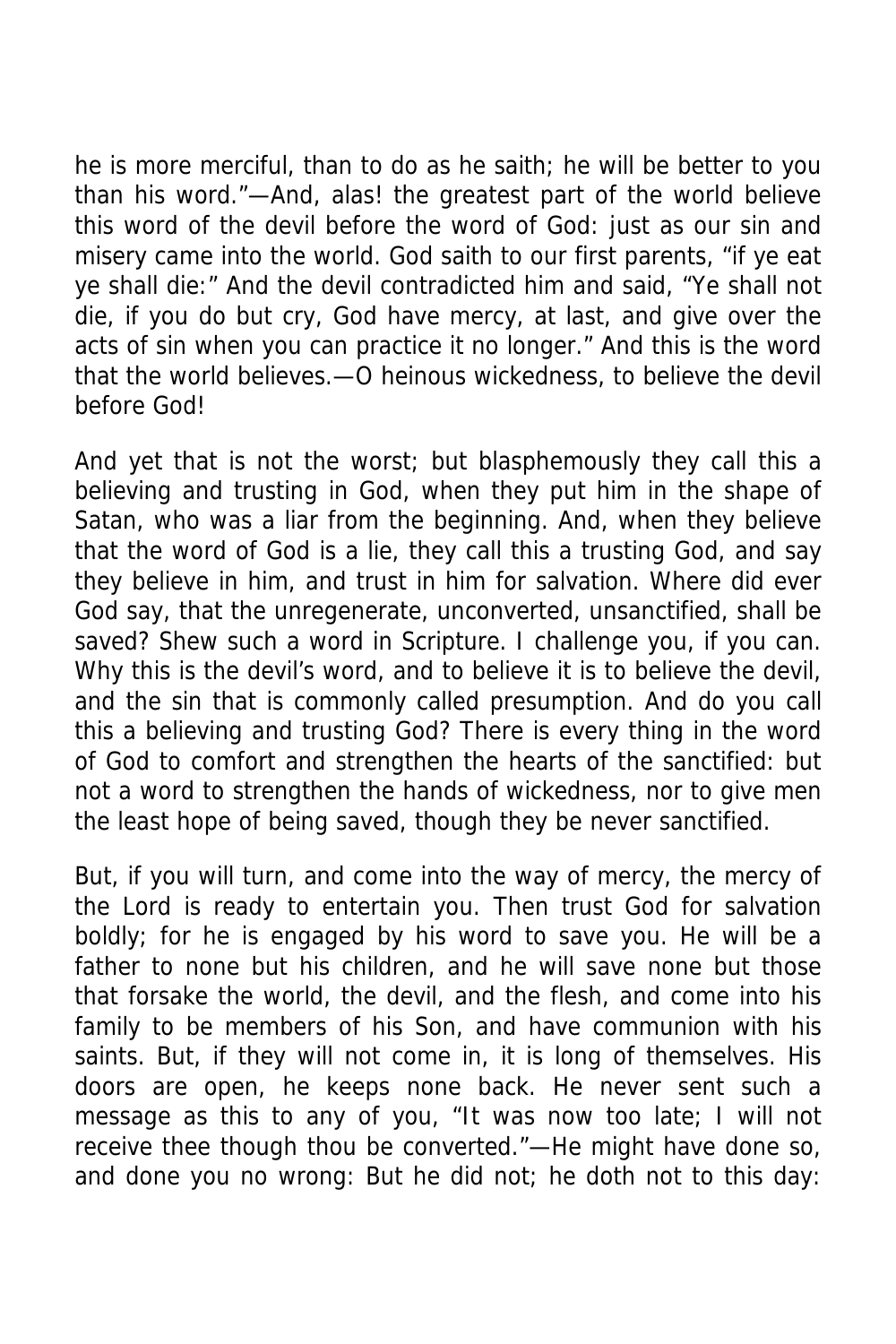He is still ready to receive you, if you were but ready unfeignedly, and with all your hearts, to turn. And the fulness of this truth will yet more appear in the two following doctrines, which I shall therefore next proceed to, before I make any farther application of this.

Doct. 3. God takes pleasure in men's conversion and salvation, but not in their death or damnation: He had rather they would turn and live, than go on and die.

I shall first teach you how to understand this, and then clear up the truth of it to you.

And, for the first, you must observe these following things.

1. A simple willingness, or complacency, is the first act of the will, following the simple apprehension of the undertaking, before it proceedeth to compare things together. But the choosing act of the will is a following act, and supposeth the comparing practical act of the understanding. And these two acts may often be carried to contrary objects without any fault at all in the person.

2. An unfeigned willingness may have divers degrees. Some things I am so far willing of as that I will do all that lieth in my power to accomplish them: and some things I am truly willing another should do, when yet I will not do all that ever I am able to procure them, having many reasons to dissuade me therefrom, though yet I will do all that belongs me to do.

3. The will of a ruler, as such, is manifested in making and executing laws; but the will of a man, in his simple natural capacity, or as absolute Lord of his own, is manifested in desiring or resolving of events.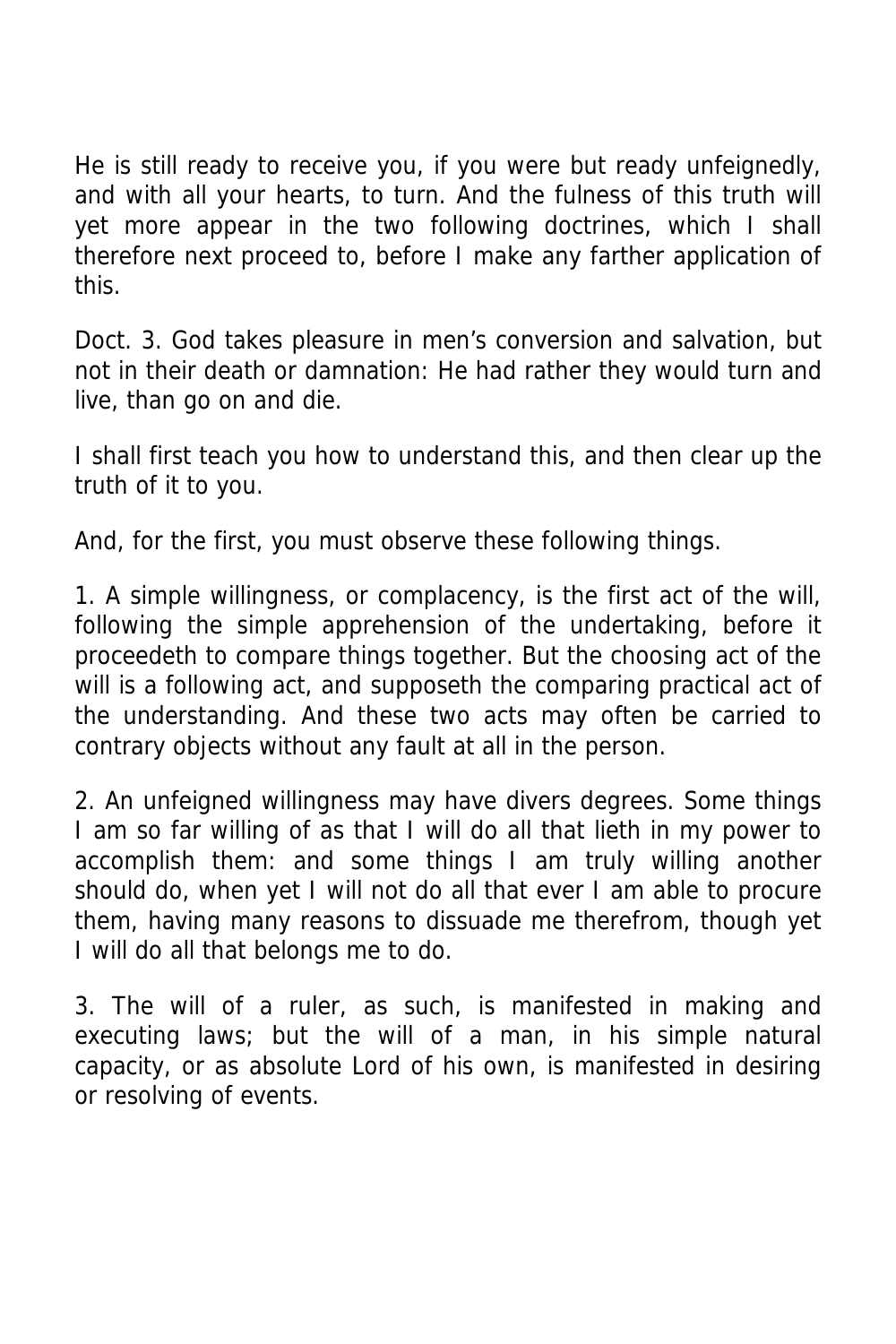4. A ruler's will, as lawgiver, is first and principally that his laws be obeyed, and not at all that the penalty be executed on any, but only on supposition that they will not obey his laws. But a ruler's will, as judge, supposeth the law already either kept or broken; and therefore he resolveth on rewards or punishments accordingly.

Having given up these necessary distinctions, I shall next apply them to the case in hand in these following propositions.

1. It is in the glass of the word and creatures that in this life we must know God; and so, according to the nature of man, we ascribe to him understanding and will, removing all the imperfections that we can, because we are capable of no higher positive conceptions of him.

2. And, on the same grounds, we do (with the scripture) distinguish between the acts of God's will, as diversified from the respects or the objects, though as to God's essence they are all one.

3. And the bolder, because that, when we speak of Christ, we have the more ground for it from human nature.

4. And thus we say, that the simple complacency, will, or love of God, is to all that is naturally or morally good according to the nature and degree of its goodness. And so he hath pleasure in the conversion and salvation of all, which yet will never come to pass.

5. And God, a ruler and law-giver of the world, hath so far a practical will for their salvation as to make them a free deed of gift of Christ and life, and an act of oblivion for all their sin, if so be they will not unthankfully reject it, and to command his messengers to offer this gift to all the world, and persuade them to accept it. And so he doth all that, as a lawgiver or promiser, belongs to him to do for their salvation.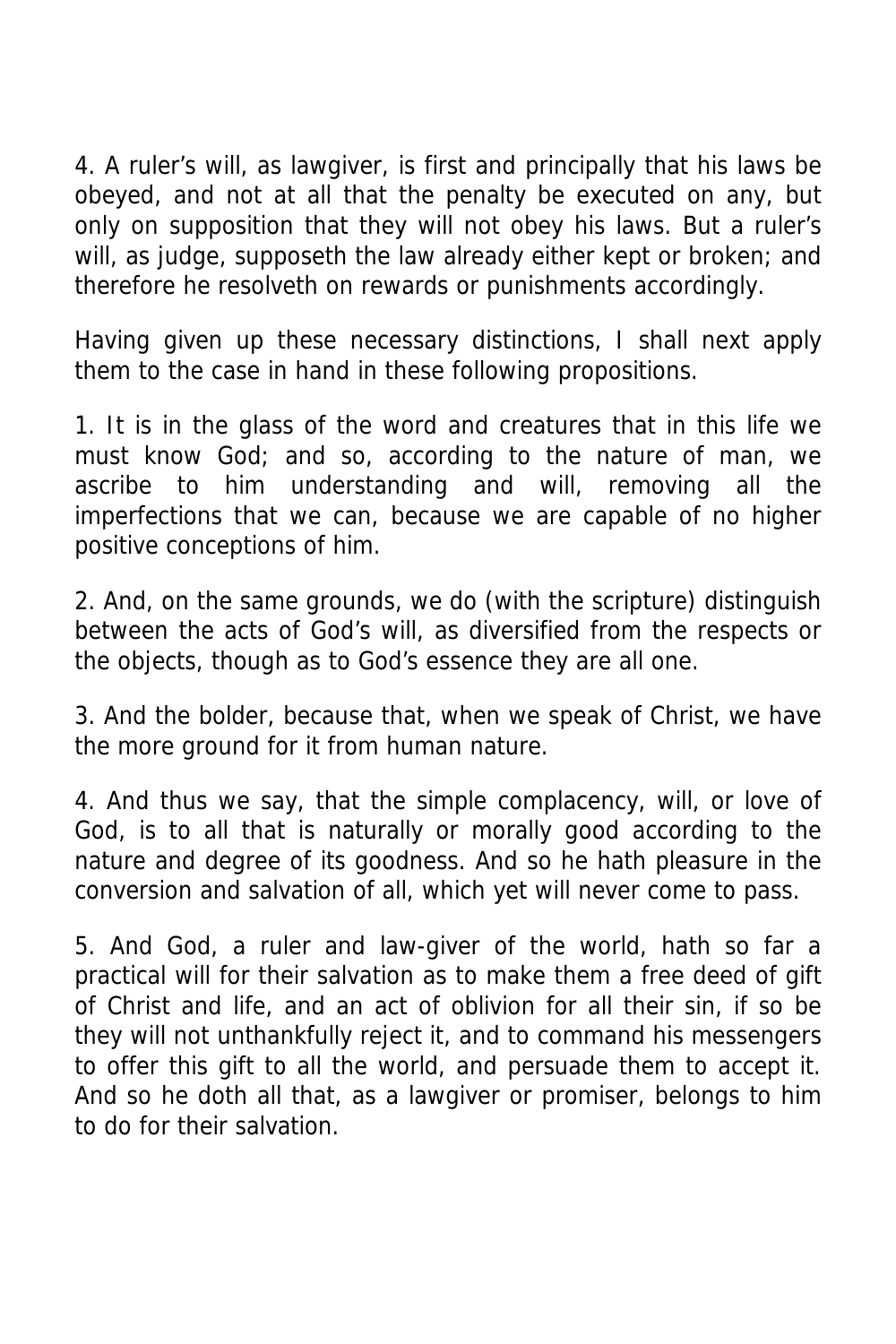6. But yet he resolveth, as lawgiver, that they that will not turn shall die: And, as judge, when their day of grace is past, he will execute that decree.

7. So, that he thus unfeignedly willeth the conversion of those that will never be converted; but not as absolute Lord, with the fullest efficacious resollution, nor as a thing which he resolveth shall undoubtedly come to pass, or would engage all his power to accomplish. It is in the power of a prince to set a guard upon a murderer, to see that he shall not murder and be hanged: But, if upon good reason he forbear this, and do but send to his subjects, and warn and intreat them not to be murderers, I hope he may well say, that he would not have them murder and be hanged: He takes no pleasure in it, but rather that they forbear and live: And, if he do more for some, upon some special reason, he is not found to do so by all. The king may well say to all the murderers and felons in the land, "I have no pleasure in your death, but rather that you would obey my laws and live: But, if you will not, I have resolved for all this, that you shall die."—The judge may truly say to the thief or murderer, "Alas, man, I have no delight in your death: I had rather thou had kept the law and saved thy life: but seeing thou hast not, I must condemn thee, or else I should be unjust." So, though God have no pleasure in your damnation, and therefore calls upon you to return and live; yet he hath pleasure in the demonstration of his own justice, and the executing his laws; and therefore he has for all this fully resolved, that, if you will not be converted, you shall be condemned. If God were so much against the death of the wicked as that he were resolved to do all that he can to hinder it, then no man should be condemned; whereas Christ telleth you that few will be saved. But so far God is against your damnation as that he will teach you and warn you, and set before you life and death, and offer you your choice, and command his ministers to intreat you not to damn yourselves, but accept his mercy, and so to leave you without excuse. But, if this will not do,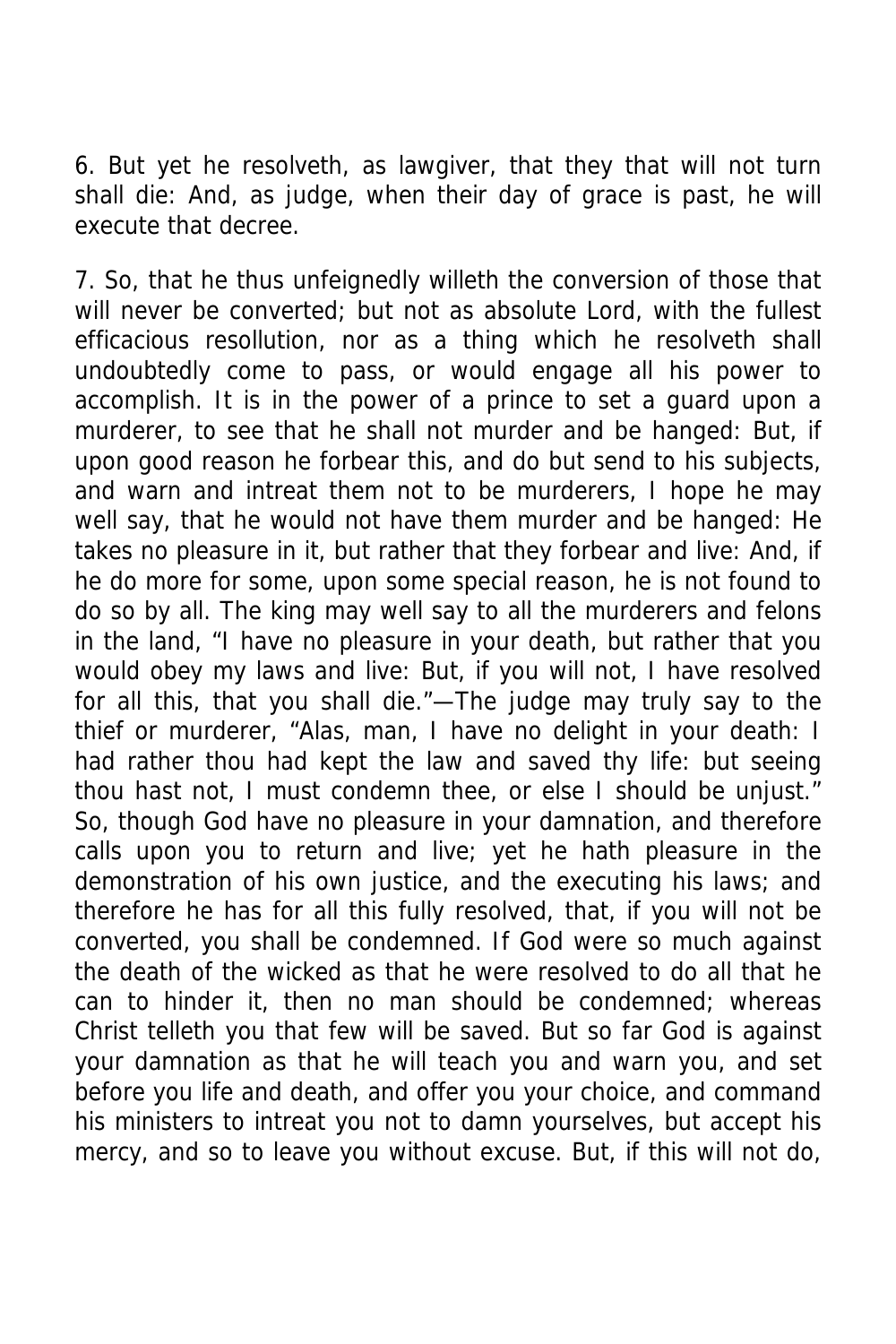and if still you be unconverted, he professeth to you, he is resolved on your damnation, and hath commanded us to say to you in his name, ver. 18, "O wicked man, thou shalt surely die!" And Christ hath little less than sworn it over and over, with a "Verily, verily, except you be converted, and born again, ye cannot enter into the kingdom of heaven" Matt. xviii. 3. John iii. 3. Mark that he said, you cannot. It is in vain to hope for it, and in vain to dream that God is willing for it, for it is a thing that cannot be.

In a word, you see then the meaning of the text, that God, the great law giver of the world, doth take no pleasure in the death of the wicked, but rather that they turn and live; though yet he be resolved that none shall live but those that turn, and, as a judge, even delighteth in justice, and in manifesting his hatred of sin, though not in the misery, which they have brought upon themselves, in itself considered.

2. And for the proofs of the point, I shall be very brief in them, because I suppose you easily believe it already.

1. The very gracious nature of God, proclaimed, Exod. xxxiv. 6. and xx. 6. and frequently elsewhere, may assure you of this, that he hath no pleasure in your death.

2. If God had more pleasure in thy death than in your conversion and life, he would not have so frequently commanded thee in his word, to turn; he would not have made thee such promises of life, if thou wilt but turn; he would not have persuaded thee to it by so many reasons. The tenor of his gospel proves the point.

3. And his commission, that he had given to the ministers of the gospel, doth fully prove it. If God had taken more pleasure in your damnation than in thy conversion and salvation, he would never have charged us to offer you mercy, and to teach you the way of life, both publicly and privately; and to intreat and beseech you to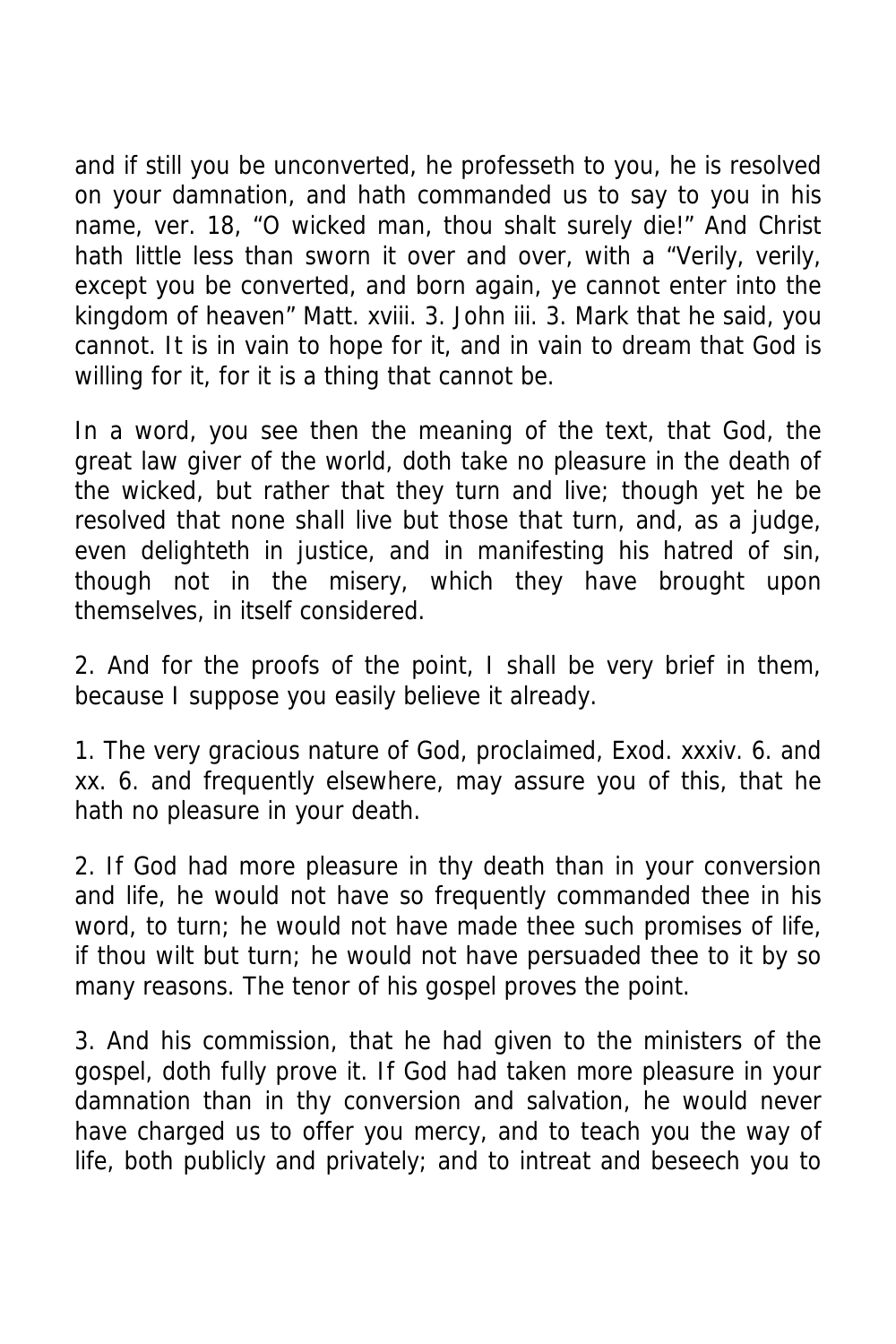turn and live; to acquaint you with your sins, and foretel you of your danger, and to do all that possibly we can for your conversion, and to continue patiently so doing, though you should hate or abuse us for our pains. Would God have done this, and appointed his ordinances for your good, if he had taken pleasure in your death?

4. It is proved also by the course of his providence. If God had rather you were damned than converted and saved, he would not second his word with his works, and entice you by his daily kindness to himself, and give you all the mercies of this life, which are his means to lead you to repentance, Rom. ii. 4. and bring you so often under his rod to force you to your wits. He would not set so many examples before your eyes, no, nor wait on you so patiently as he doth, from day to day, and year to year. These are no signs of one that taketh pleasure in your death.—If this had been his delight, how easily could he have had thee long ago in hell? How often before this could he have caught thee away in the midst of thy sins, with a curse or oath, or lie in thy mouth, in thy ignorance, and pride, and sensuality? When thou wast last in thy drunkenness, or last deriding the ways of God, how easily could he have stopped thy breath, and tamed thee with his plagues, and made thee sober in another world? Alas! how small a matter is it for the Almighty to rule the tongue of the profanest railer, and tie the hands of the most malicious persecutor, or calm the fury of the bitterest of his enemies, and make them know that they are but worms? If he should frown upon thee, thou wouldst drop into thy grave. If he gave commission to one of his angels to go and destroy ten thousand sinners, how quickly would it be done. How easily can he lay thee upon the bed of languishing, and make thee lie roaring there in pain, and make thee eat the words of reproach which thou hast spoken against his servants, his word, his worship, and his holy ways, and make thee send to beg their prayers whom thou didst despise in your presumption! How easily can he lay thy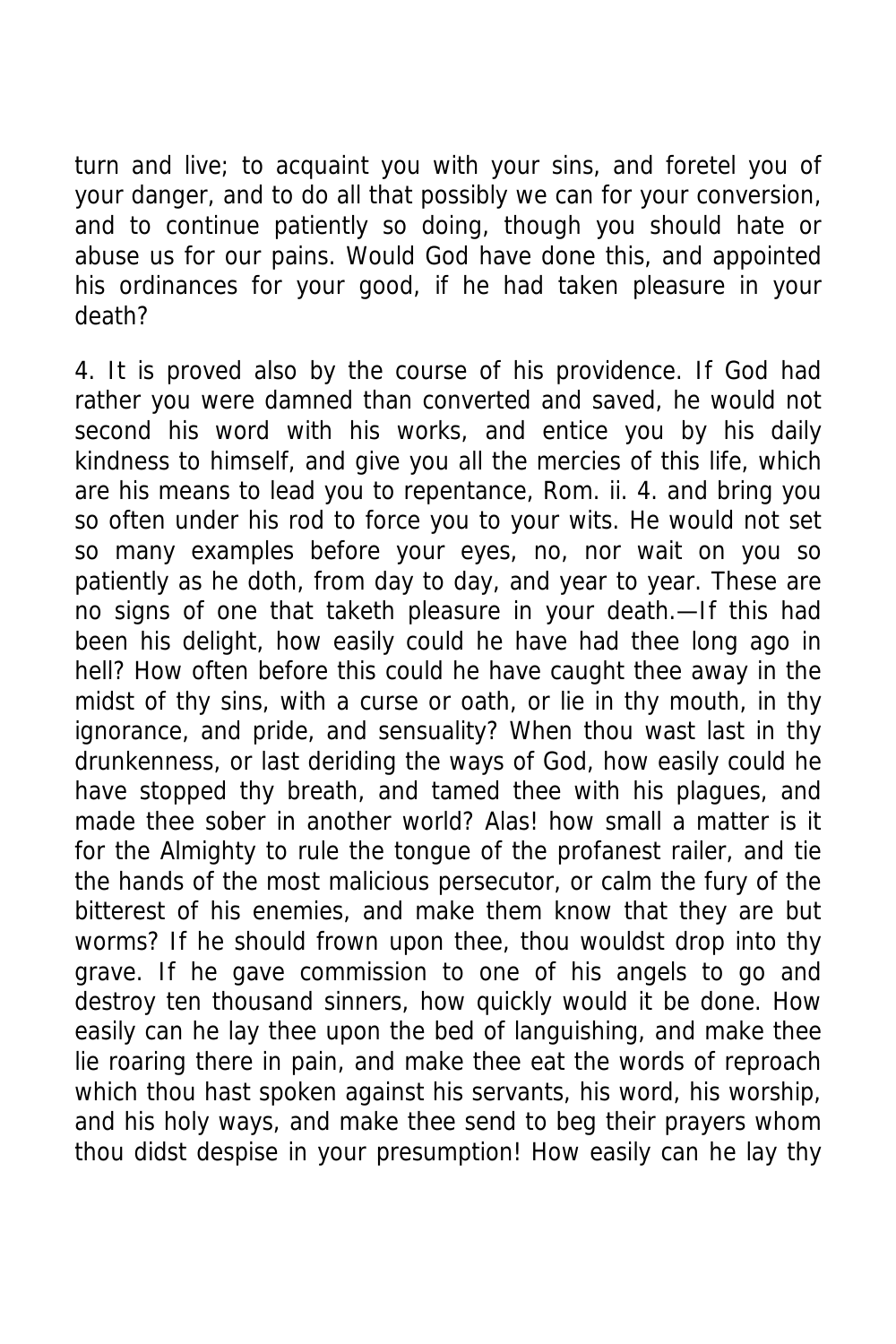flesh under gripes and groans, and make it too weak to hold thy soul, and make it more loathsome than the dung of the earth!-That flesh which now must have what it loves, and must not be displeased though God be displeased; and must be humored in meat, drinks, and clothes, whatever God says to the contrary, how quickly would the frowns of God consume it?—When thou wast passionately defending thy sin, and quarrelling with them that would have drawn thee from it, and shewing thy spleen against the reprover, and pleading for the works of darkness; how easily could God have snatched thee away in a moment, and set thee before his dreadful Majesty, where thou shouldest see ten thousand times ten thousand glorious angels waiting on his throne? and have called thee there to plead thy cause, and asked thee, "What hast thou now to say against your Creator, his truth, his servants, or his holy ways? Now plead thy cause, and make the best of it thou canst. Now what canst thou say in excuse of thy sins? Now give account of thy worldliness and fleshly life, of thy time, of all the mercies thou hast had!" O how thy stubborn heart would have melted, and thy proud looks be taken down, and thy countenance turned pale, and thy stout words changed into speechless silence, or dreadful cries, if God had but set you thus at his bar, and pleaded his own cause with thee, which thou hast here so maliciously pleaded against! How easily can he at any time say to thy guilty soul, "Come away, and live in that flesh no more till the resurrection," and it cannot resist! A word of his mouth would take off the poise of thy present life, and then all thy parts and powers would stand still: And, if he say unto thee, "Live no longer, or live in hell," thou couldest not disobey.

But God hath yet done none of this, but hath patiently forborne thee, and mercifully upheld thee, and given thee that breath which thou didst breathe out against him, and given those mercies which thou did sacrifice to thy flesh, and afforded thee that provision, which thou spentest to satisfy thy greedy throat; he gave thee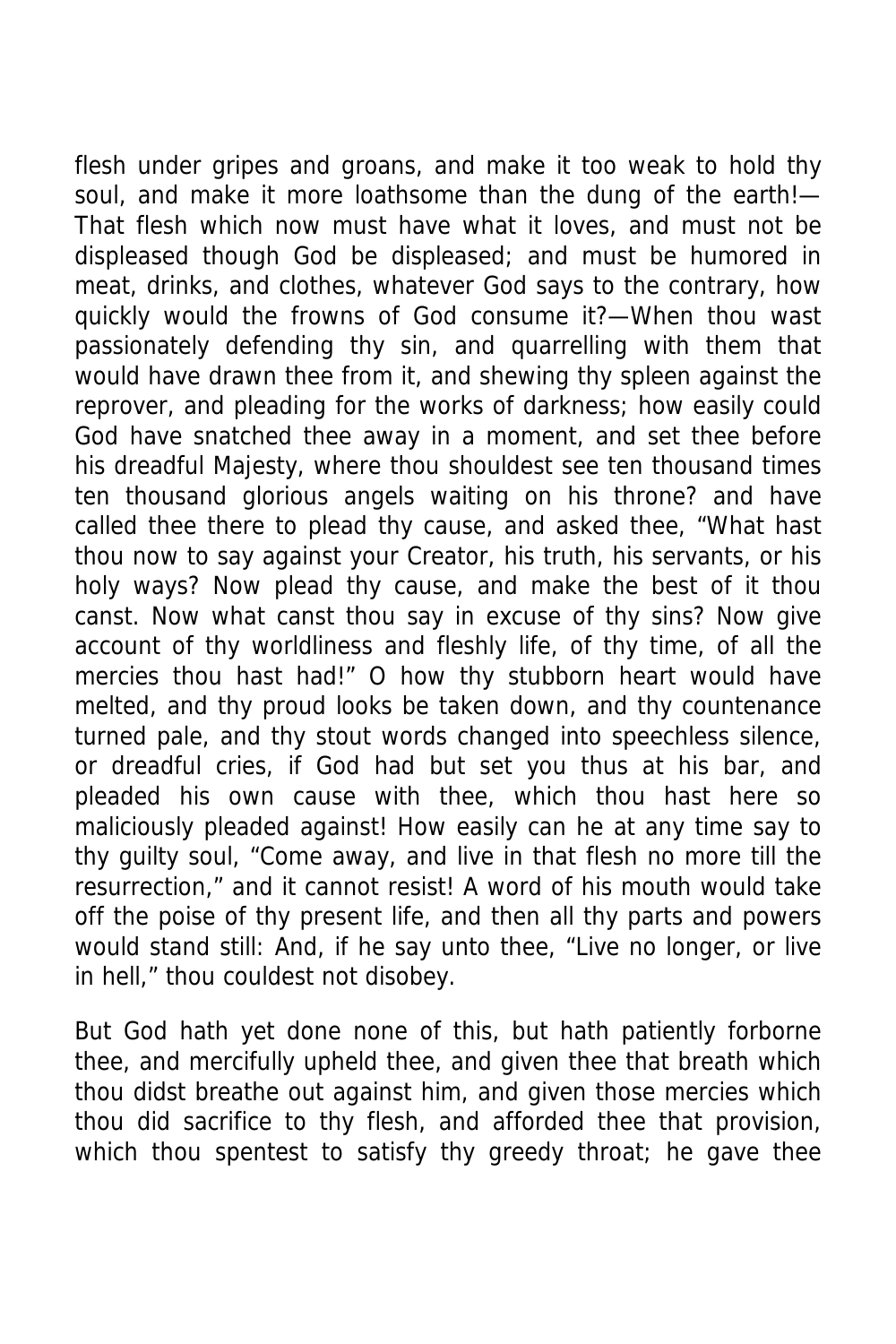every minute of that time which thou didst waste in idleness, or drunkenness, or worldliness: and doth not all his patience and mercy shew that he desired not thy damnation? Can the candle burn without the oil? Can your houses stand without the earth to bear them? As well can you live one hour without the support of God. And why did he so long support thy life, but to see when thou wouldest bethink thee of the folly of thy ways, and return and live.

Will any man purposely put arms into his enemy's hands to resist him; or hold a candle to a murderer that is killing his children, or to an idle servant that plays or sleeps the while? Surely it is to see whether you will at last return and live, that God hath so long waited on thee.

5. It is farther proved, by the suffering of his Son, that God taketh no pleasure in the death of the wicked. Would he have ransomed them from death at so dear a rate? Would he have astonished angels and men by his condescension? Would God have dwelt in flesh, and have come in the form of a servant, and have assumed humanity into one person with the Godhead? And would Christ have lived a life of suffering, and died a cursed death for sinners, if he had rather taken pleasure in their death? Suppose you saw him but so busy in preaching, and healing of them, as you find him in Mark iii. 21. or so long in fasting, as in Matt. iv. or all night in prayer, as in Luke vi. 12. or praying with the drops of blood trickling from him instead of sweat, as Luke xxii. 44. or suffering a cursed death upon the cross, and pouring out his soul as a sacrifice for our sins: Would you have thought these the signs of one that delighted in the death of the wicked?

And think not to extenuate it by saying, that it was only for his elect: For, it was thy sin, and the sin of all the world, that lay upon our Redeemer; and his sacrifice and satisfaction is sufficient for all, and the fruits of it are offered to one as well as another: but it is true, that it was never the intent of his mind to pardon and save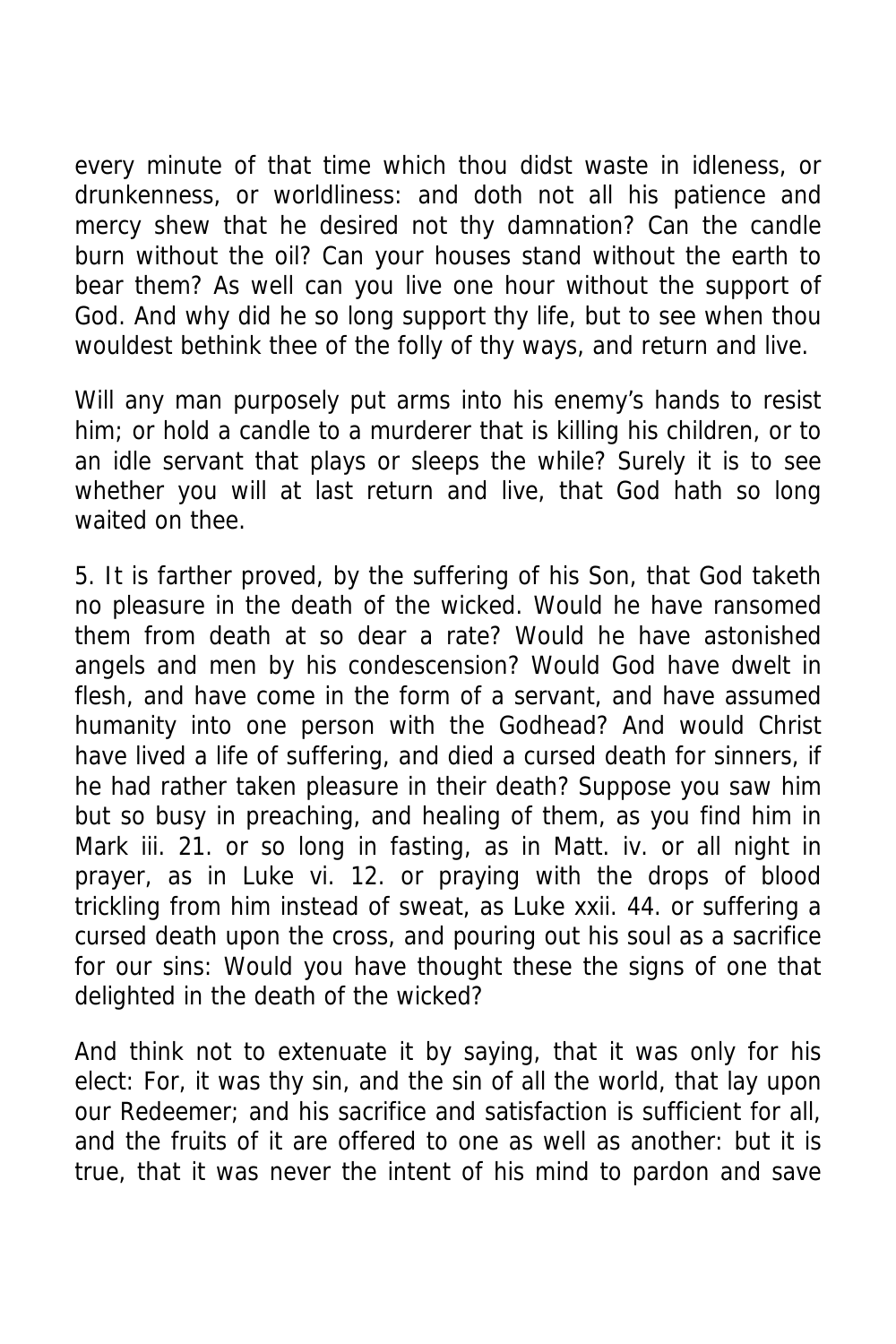any that would not by faith and repentance be converted. If you had seen and heard him weeping and bemoaning the state of disobedient, impenitent people, Luke xiv. 41, 42. or complaining of their stubbornness, as Matt. xxiii. 37. "O Jerusalem, Jerusalem, how oft would I have gathered your children together, even as a hen gathereth her chickens under her wings, and ye would not!" Or, if you had seen and heard him on the cross praying for his persecutors, "Father, forgive them, for they know not what they do," would you have suspected that he had delighted in the death of the wicked, even of those that perish by their wilful unbelief? When God hath so loved, (not only loved, but so loved) the world, as to give His only-begotten Son, that whosoever believeth in him, by an effectual faith, should not perish, but have everlasting life; I think he hath hereby proved, against the malice of men and devils, that he takes no pleasure in the death of the wicked, but had rather that they would turn and live.

6. Lastly, if all this will not yet satisfy you, take his own word, that knoweth best his own mind, or at least believe his oath: But this leadeth me up to the fourth doctrine.

Doct. 4. The Lord hath confirmed to us by his oath, that he hath no pleasure in the death of the wicked, but rather that he turn and live; that he may leave man no pretence to question the truth of it.

If you dare question his word, I hope you dare not question his oath. As Christ hath solemnly protested that the unregenerate and unconverted cannot enter into the kingdom of heaven, Matt.

xviii. 3. John iii. 3. so God hath sworn that his pleasure is not in their death, but in their conversion and life. And as the Apostle saith, Heb. vi. 13, 16, 17, 18. Because he can swear by no greater than himself, he saith, "As I live, &c." For men verily swear by the greater, and an oath for confirmation is to them an end of strife: wherein God, willing more abundantly to shew unto the heirs of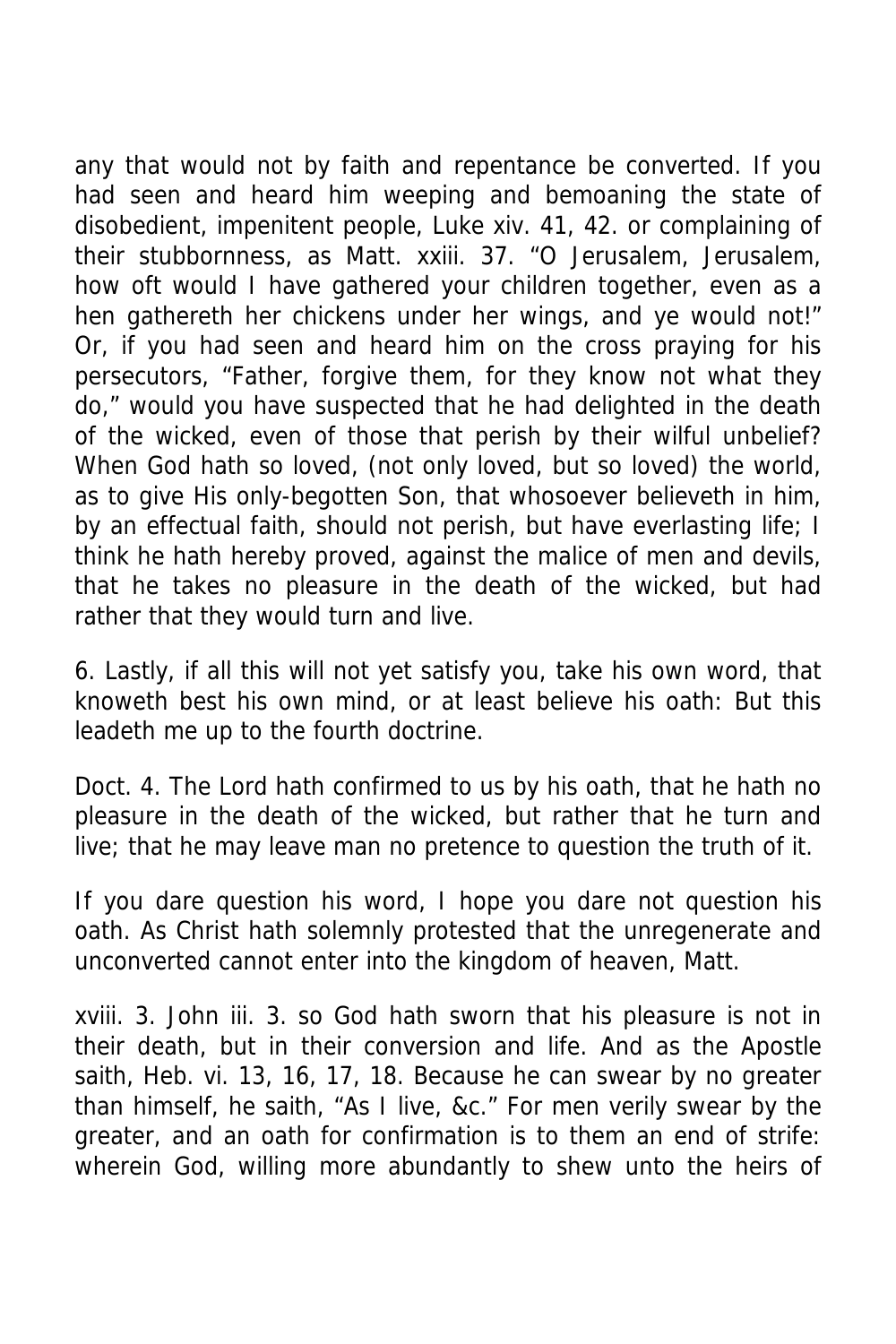promise the immutability of his counsel, confirmed it by an oath, that by two immutable things, in which it was impossible for God to lie, "we might have a strong consolation, who have fled for refuge, to lay hold on the hope set before us, which we have, as an anchor of the soul, both sure and stedfast." If there be any man that cannot reconcile this truth with the doctrine of predestination, or the actual damnation of the wicked, that is his own ignorance; he hath no pretence left to deny or question therefore the truth of the point in hand; for this is confirmed by the oath of God, and therefore must not be distorted to reduce it to other points; but doubtful points must rather be reduced to it, and certain truths must be believed to agree with it, though our shallow brains do hardly discern the agreement.

## USE

I do now intreat thee, if thou be an unconverted sinner that hearest these words, that thou wouldest ponder a little on the forementioned doctrines, and bethink thyself awhile who it is that takes pleasure in your sin and damnation! Certainly it is not God: He hath sworn, for his part, that he takes no pleasure in it. And I know it is not the pleasing of him that you intend in it. You dare not say, that you drink, and swear, and neglect holy duties, and quench the motion of the Spirit, to please God. That were as if you should reproach the prince, and break his laws, and seek his death, and say you did all this to please him.

Who is it then that takes pleasure in your sin and death? Not any that bear the image of God, for they must be like minded to him. God knows it is small pleasure to your faithful teachers to see you serve your deadly enemy, and madly venture your eternal state, and wilfully run into the flames of hell. It is small pleasure to them to see upon your souls (in the sad effects) such blindness, and hard-heartedness and carelessness, and presumption; such wilfulness in evil, and such unteachableness and stiffness against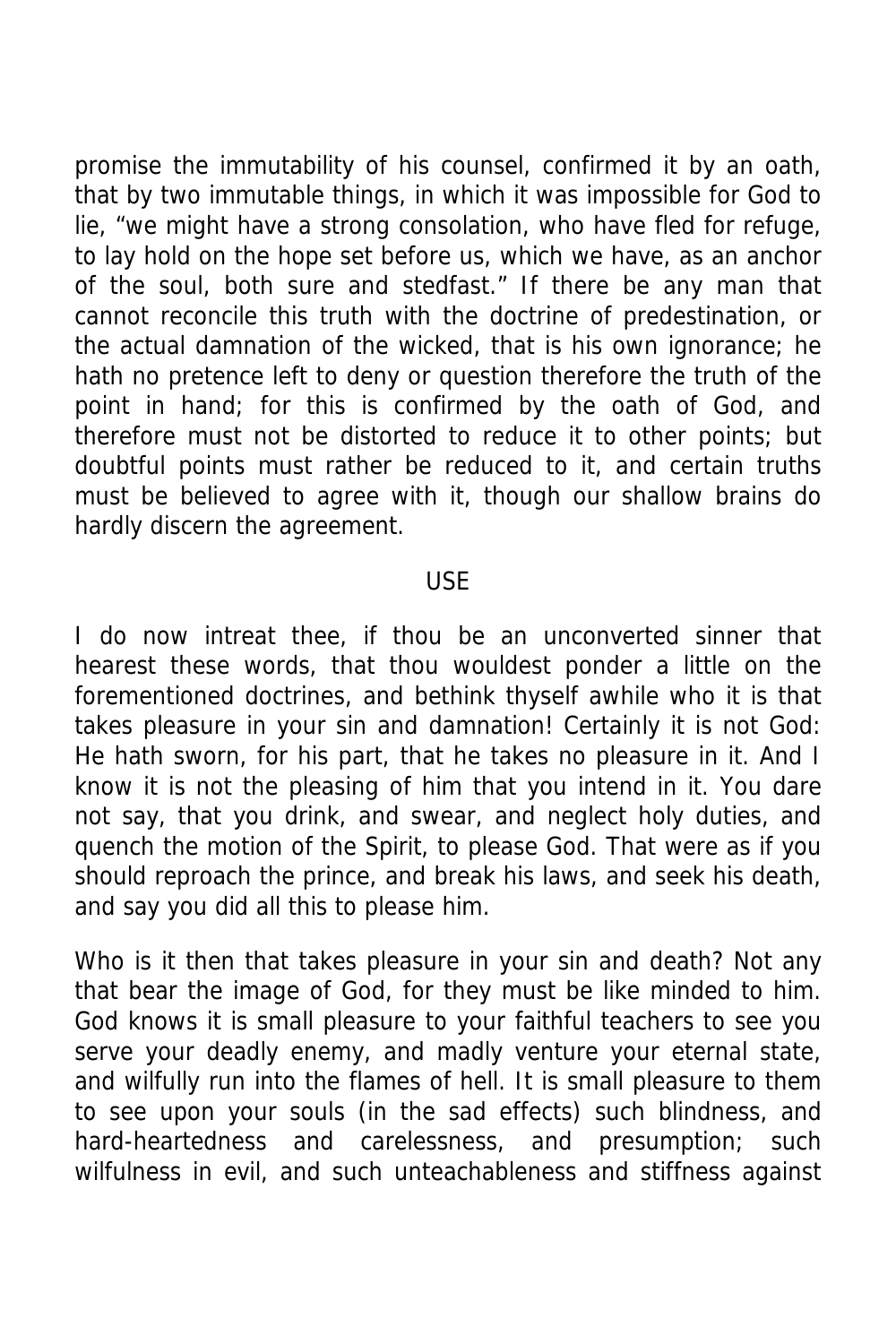the ways of life and peace. They know these are marks of death, and of the wrath of God, and they know from the word of God what is like to be the end of them; and therefore it is no more pleasure to them than to a tender physician to see the plaguemarks break out upon his patient. Alas! to foresee your everlasting torments, and know not how to prevent them! To see how near you are to hell, and we cannot make you believe it, and consider it! To see how easily, how certainly you might escape, if we knew but how to make you willing! How fair you are for everlasting salvation, if you would but turn and do your best, and make it the care and business of your lives! but you will not do it. If our lives lay on it, we cannot persuade you to it: We study day and night what to say to you, that may convince you and persuade you, and yet it is undone: We lay before you the word of God, and shew you the very chapter and verse where it is written, that you cannot be saved except you be converted, and yet we leave the most of you as we find you:—We hope you will believe the word of God, though you believe not us, and that you will regard it when we shew you the plain scripture for it: but we hope in vain, and labour in vain, as to any saving change upon your hearts. And do you think that this is a pleasant thing to us? Many a time in secret prayer we are fain to complain to God with sad hearts, "Alas! Lord, we have spoken to them in thy name, but they little regard us: We have told them what thou bidst us tell them concerning the danger of an unconverted state, but they do not believe us; we have told them that thou hast protested that "there is no peace to the wicked," Isaiah xlviii. 22. and lvii. 21. but the worst of them all will scarcely believe that they are wicked; we have shewn them thy word, where thou hast said, "That if they live after the flesh they shall die;" Rom. viii. 13. but they say, "They will believe in thee, when they will not believe thee; that they will trust in thee, when they give no credit to thy word; and when they have hope that the threatnings of thy words are false, they will yet call this a hoping in God; and though we shew them where thou hast said, that when a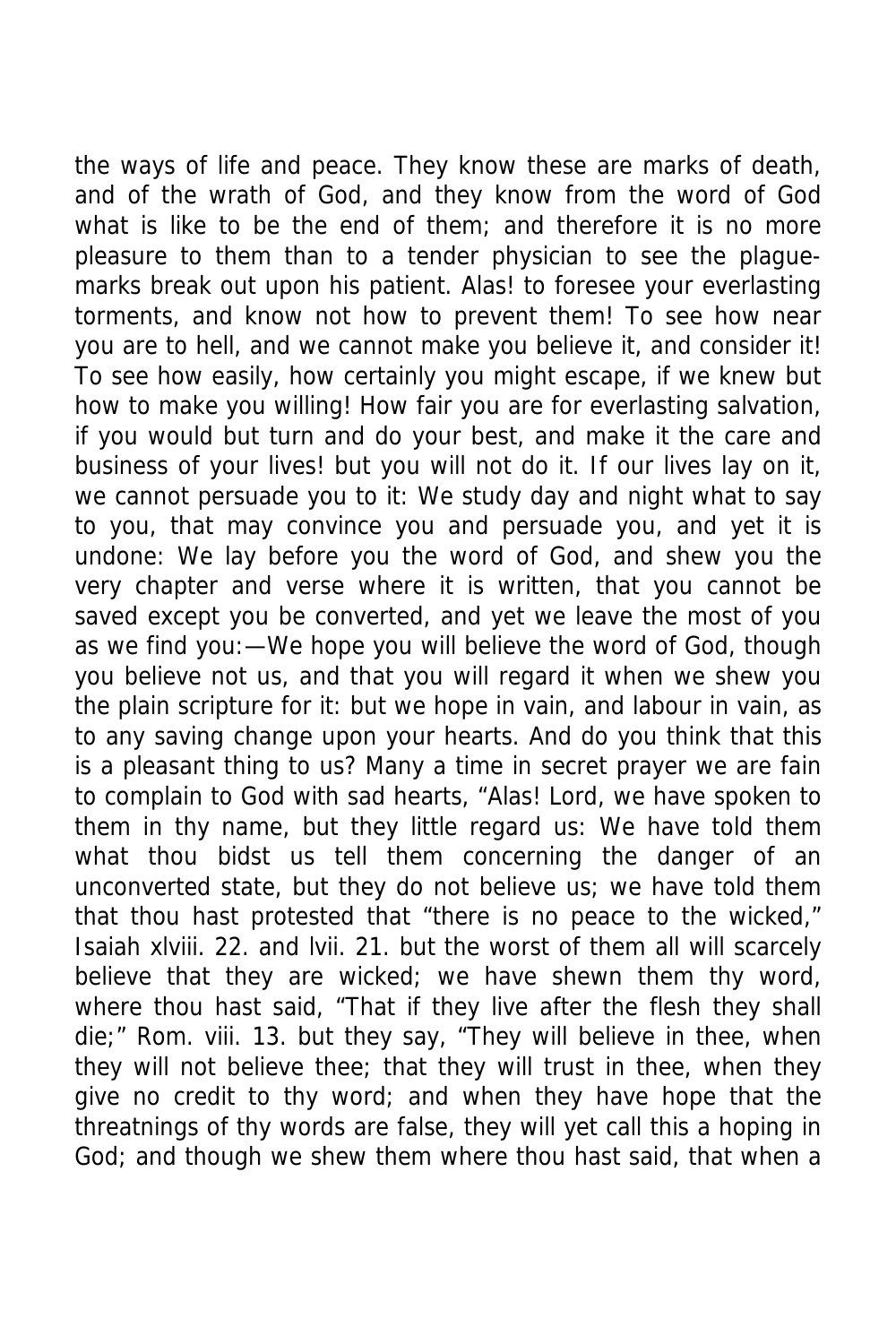wicked man dieth all his hopes perish, yet cannot we persuade them from their deceitful hopes," Prov. xi. 7.—We tell them what a base unprofitable thing sin is; but they love it, and therefore will not leave it.—We tell them how dear they buy this pleasure, and that they must pay for it in everlasting torment; and they bless themselves, and will not believe it; but will do as the most do: and, because God is merciful, they will not believe him, but will venture their souls, come of it what will. We tell them how ready the Lord is to receive them; and this doth but make them delay their repentance and be bolder in their sin.—Some of them say they purpose to repent, but they are still the same; and some say they do repent already, while yet they are not converted from their sins. We exhort them, we intreat them, we offer them our help, but we cannot prevail with them; but they that were drunkards are drunkards still; and they that were voluptuous flesh-pleasing wretches are such still; and they that were worldlings are worldlings still; and they that were ignorant, and proud, and selfconceited, are so still.—Few of them will see and confess their sin, and fewer will forsake it, but comfort themselves that all men are sinners; as if there were no difference between a converted sinner and an unconverted. Some of them will not come near us when we are willing to instruct them, but think they have enough already, and need not our instruction; and some of them will give us the hearing, and do what they list; and most of them are like dead men that cannot feel; so that, when we tell them of the matters of everlasting consequence, we cannot get a word of it to their hearts. If we do not obey them, and humour them in baptising the children of the most obstinately wicked, and giving them the Lord's Supper, and doing all that they would have us, though never so much against the word of God, they will hate us, and rail at us; but if we beseech them but to confess and forsake their sins, and save their souls, they will not do it.—We tell them, if they will but turn, we will deny them none of the ordinances of God, neither baptism to the children, nor the Lord's Supper to themselves; but they will not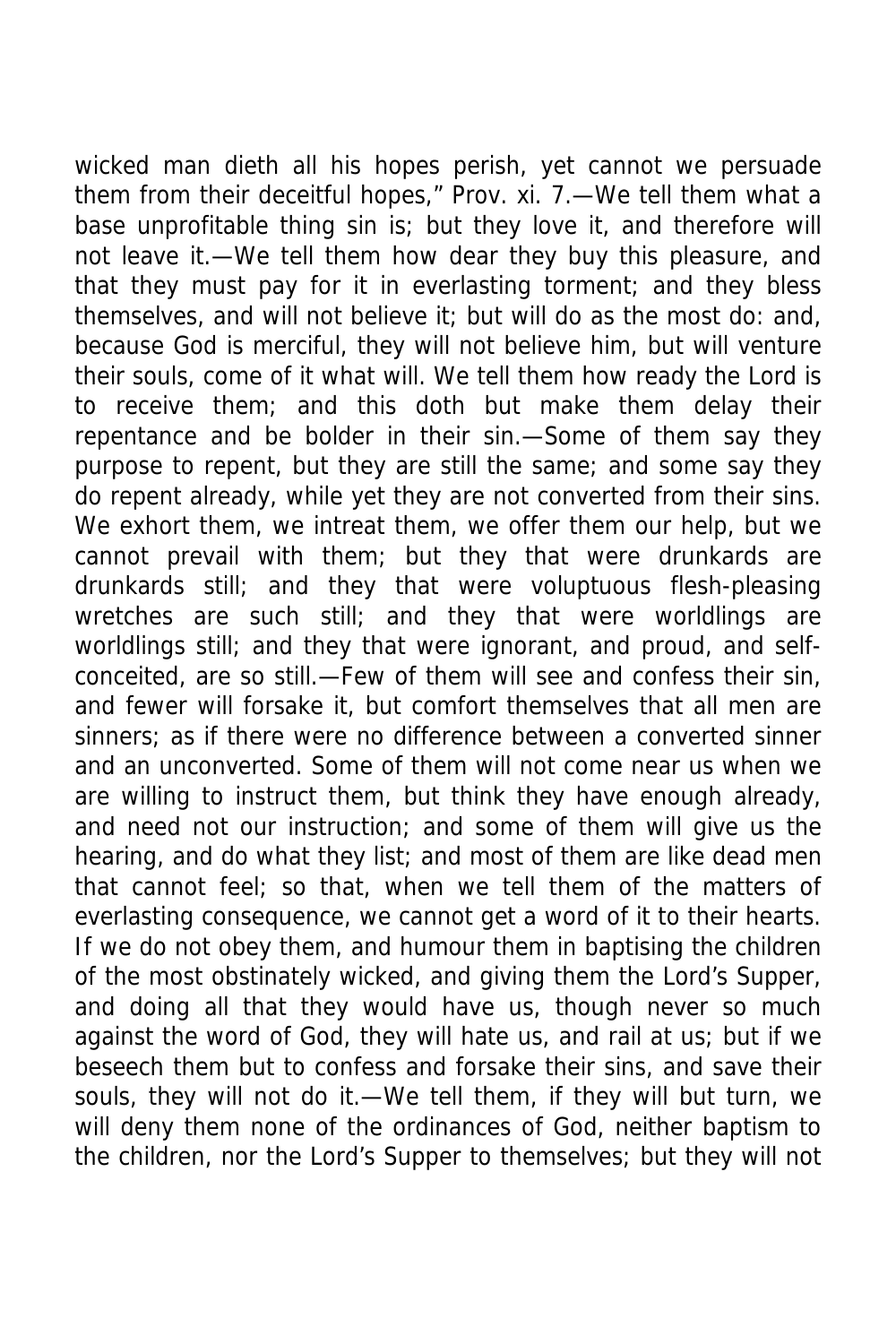hear us. They would have us disobey God, and damn our own souls to please them, and yet they will not turn and save their own souls to please God.—They are wiser in their own eyes than all their teachers; they rage and are confident in their own way, and, if we would never so fain, we cannot change them. Lord, this is the case of our miserable neighbours, and we cannot help it; we see them ready to drop into hell, and we cannot help it; we know if they would unfeignedly turn they might be saved, but we cannot persuade them; if we would beg it of them on our knees, we cannot persuade them to it; if we would beg it of them with tears, we cannot persuade them; and what more can we do?"

These are the secret complaints and moans that many a poor minister is fain to make. And do you think that he hath any pleasure in this? Is it a pleasure to him to see you go on in sin, and cannot stop you? To see you so miserable, and cannot so much as make you sensible of it; to see you merry, when you are not sure to be an hour out of hell? To think what you must for ever suffer, because you will not turn? And to think what an everlasting life of glory you wilfully despise and cast away? What sadder thing can you bring to their hearts? And how can you devise to grieve them more?

Who is it then that you pleasure by your sin and death? It is none of your understanding godly friends. Alas, it is the grief of their souls to see your misery; and they lament you many a time when you give them little thanks for it, and when you have not hearts to lament yourselves.

Who is it then that takes pleasure in your sin? It is none but the three great enemies of God, whom you renounced in your baptism, and are now turned falsely to serve.

1. The devil indeed takes pleasure in your sin and death; for this is the very end of all his temptations. For this, he watches night and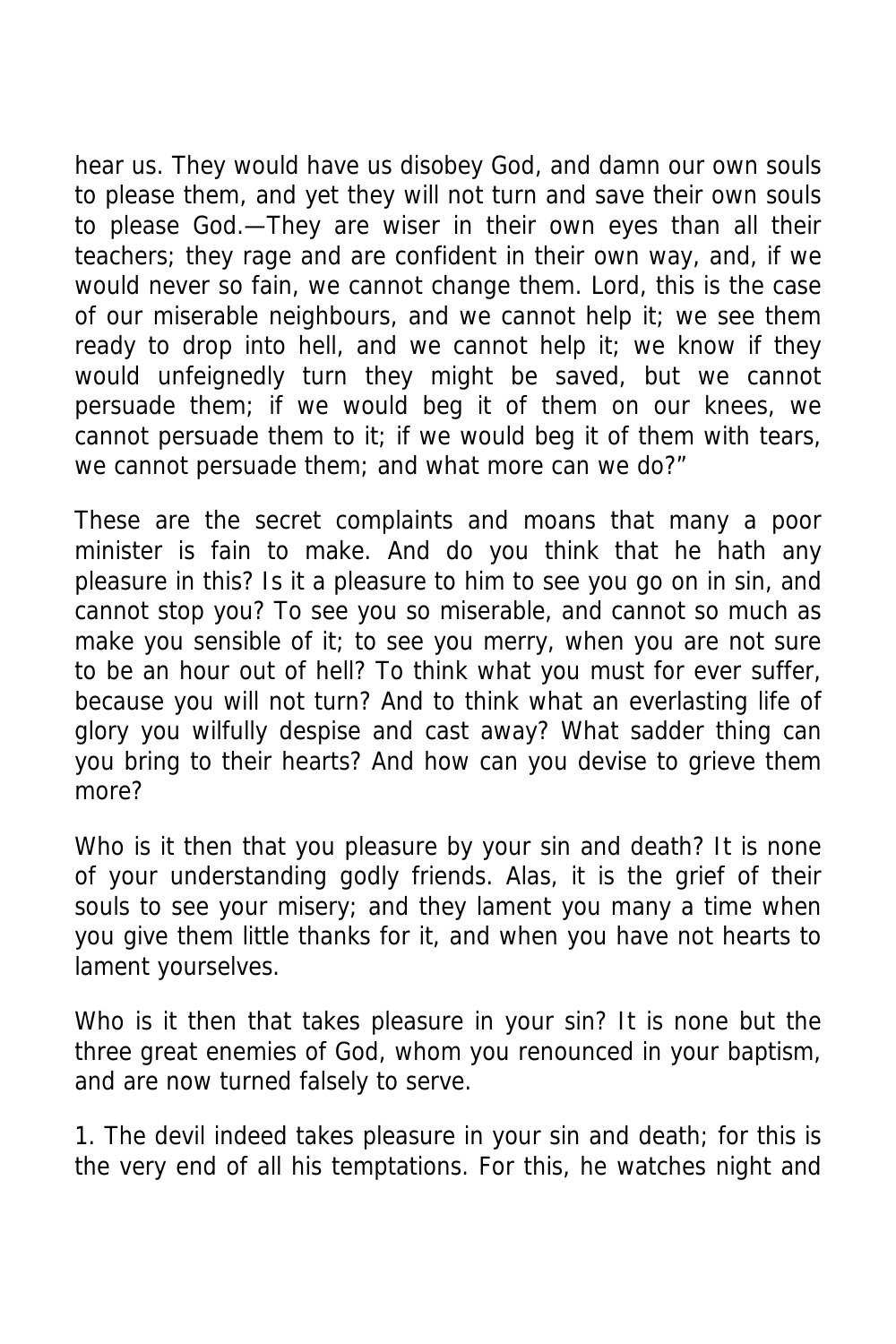day: you cannot devise to please him better than to go on in sin: how glad is he when he sees thee going to the alehouse, or other sin and when he heareth you curse, or swear, or rail? How glad is he when he heareth thee revile the minister that would draw thee from thy sin, and help to save thee? These are his delight.

2. The wicked are also delighted in it; for it is agreeable to their nature.

3. But I know, for all this, that it is not the pleasing of the devil that you intend, even when you please him; but it is your own flesh, the greatest and most dangerous enemy, that you intend to please. It is the flesh that would be pampered, that would be pleased in meat, and drink, and clothing; that would be pleased in your company, and pleased in applause and credit with the world, and pleased in sports, and lusts, and idleness: this is the gulf that devoureth all. This is the very god that you serve, for, the scripture saith of such, "that their bellies are their gods," Phil. iii. 18.

But I beseech you stay a little and consider the business.

1. Quest. Should your flesh be pleased before your Maker? Will you displease the Lord, and displease your teachers, and your godly friends, and all to please your brutish appetites, or sensual desires? Is not God worthy to be the ruler of your flesh? If he shall not rule it, he will not save it; you cannot in reason expect that he should.

2. Quest. Your flesh is pleased with your sin; but is your conscience pleased? doth not it grudge within you and tell you sometimes that all is not well, and that your case is not so safe as you make it to be? and should not your soul and conscience be pleased before your corruptible flesh?

3. Quest. But, is not your flesh preparing for its own displeasure also? It loves the bait, but doth it love the hook? It loves the strong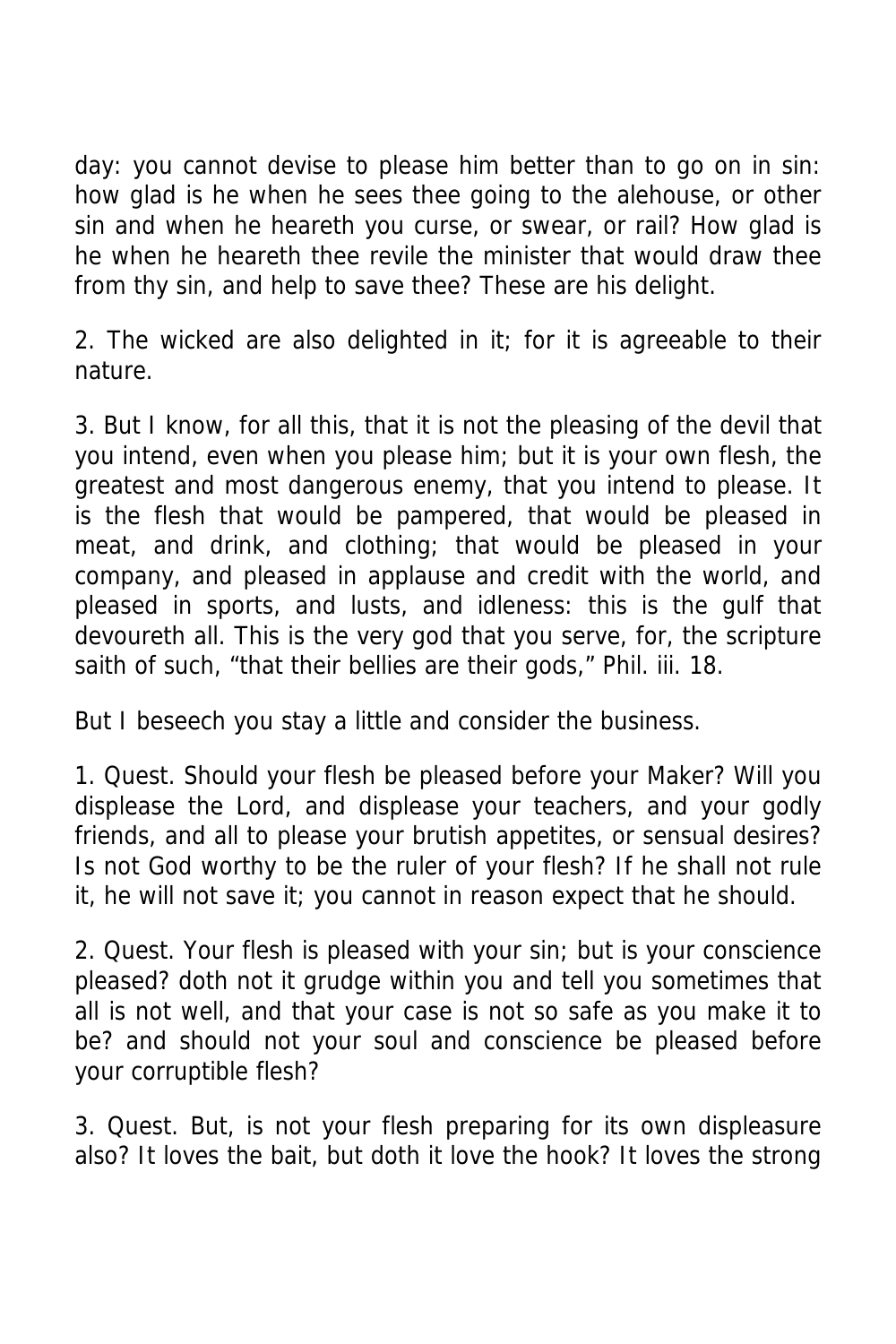drink and sweet morsels; it loves its ease, and sport, and merriment: it loves to be rich, and well spoken of by men, and to be somebody in the world: but doth it love the curse of God? Doth it love to stand trembling before his bar, and to be judged to everlasting fire? Doth it love to be tormented with the devils for ever?—Take all together: for there is no separating sin and hell, but only by faith and true conversion; if you will keep one you must have the other. If death and hell be pleasant to you, no wonder then if you go on in sin; but, if they are not (as I am sure they are not), then what if sin were never so pleasant, is it worth the loss of life eternal? Is a little drink, or meat, or ease; is the good word of sinners; are the riches of this world to be valued above the joys of heaven? Or are they worth the sufferings of eternal fire?

These questions should be considered before you go any farther, by every man that hath reason to consider, and that believes he hath a soul to save or lose.

Well, the Lord here sweareth that he hath no pleasure in your death, but rather that you would turn and live; if yet you will go on and die rather than turn; remember it was not to please God that you did it; it was to please the world, and to please yourselves. And, if men will damn themselves to please themselves, and run into endless torments for delight, and have not the wit, the heart, the grace, to hearken to God or man, that would reclaim them, what remedy? They must take what they get by it, and repent it in another manner, when it is too late! Before I proceed any further in the application, I shall come to the next doctrine; which giveth me a fuller ground for it.

Doct. 5. So earnest is God for the conversion of sinners, that he doubleth his commands and exhortations with vehemency: "Turn ye, turn ye, why will you die?"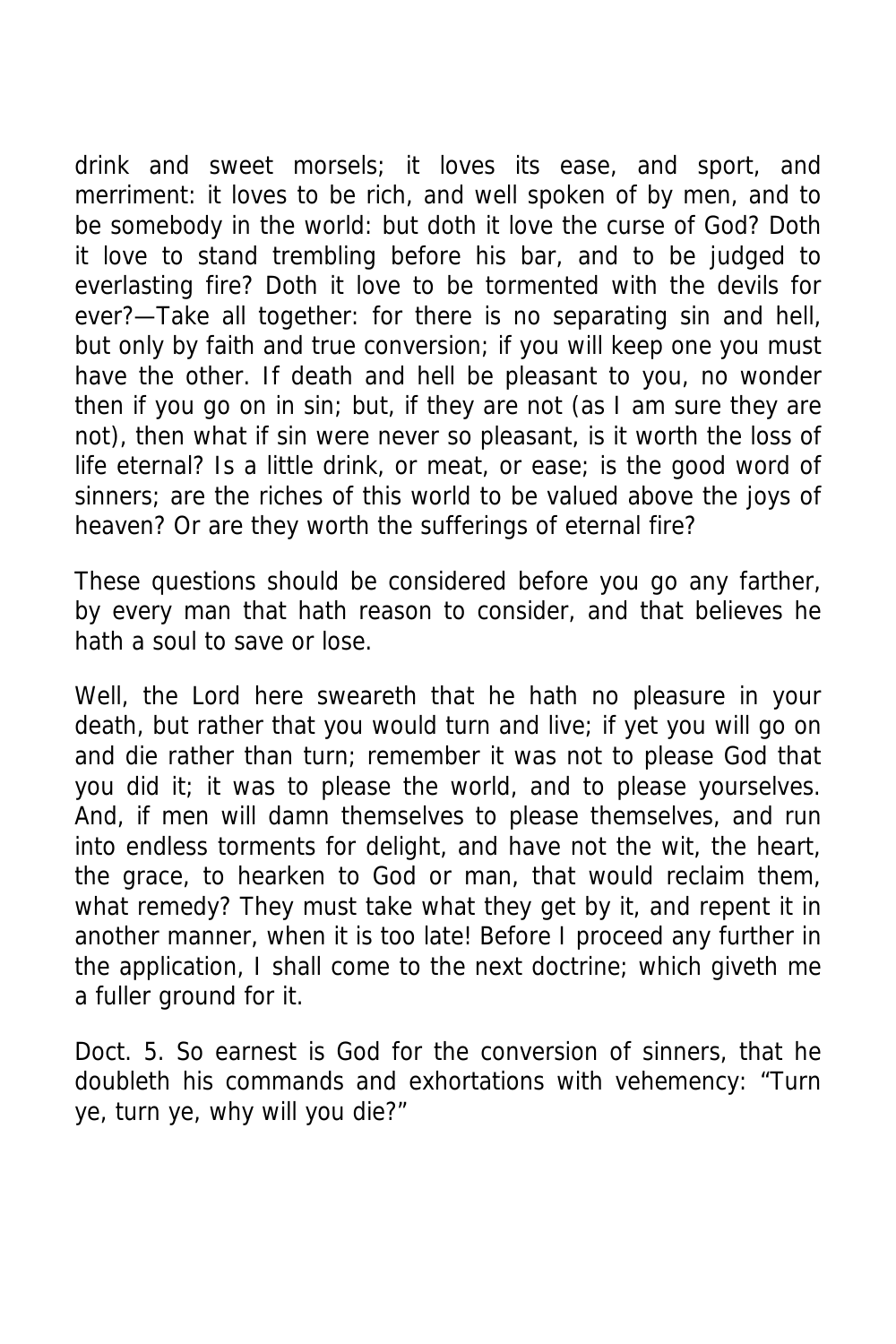This doctrine is the application of the former, as by a use of exhortation, and accordingly I shall handle it.

Is there an unconverted sinner that heareth these vehement words of God? Is there ever a man or woman in this assembly that is yet a stranger to the renewing, sanctifying work of the Holy Ghost? It is a happy assembly, if it be not so with the most. Hearken then to the voice of your Maker, and turn to him by Christ without delay. Would you know the will of God? Why this is his will, that you presently turn. Shall the living God send so earnest a message to his creatures, and should they not obey? Hearken then, all you that live after the flesh; the Lord, that gave you thy breath and being, hath sent a message to you from heaven; and this is his message, "Turn ye, turn ye, why will ye die?" He that hath ears to hear, let him hear. Shall the voice of the eternal Majesty be neglected? If he do but terribly thunder, thou art afraid. O but this word concerneth thy life or death everlasting. It is both a command and an exhortation. As if he had said to thee, "I charge thee, upon the allegiance that thou owest to me your Creator and Redeemer, that thou renounce the flesh, the world, and the devil, and turn to me that you mayest live. I condescend to intreat thee, as thou lovest or fearest him that made thee: as thou lovest thine own life, even thine everlasting life, Turn and live: as ever thou wouldst escape eternal misery, "Turn, turn, for why wilt thou die?" And is there a heart in man, in a reasonable creature, that can once refuse such a message, such a command, such an exhortation as this? O what a thing then is the heart of man!

Hearken then, all that love yourselves, and all that regard your own salvation:—Here is the joyfullest message that ever was sent to the ears of man, "Turn ye, turn ye, for why will ye die?" You are not yet shut up under desperation. Here is mercy offered you; turn, and you shall have it. O with what joyful hearts should you receive these tidings! I know this is not the first time that you have heard it; but how have you regarded it, or how do you regard it now?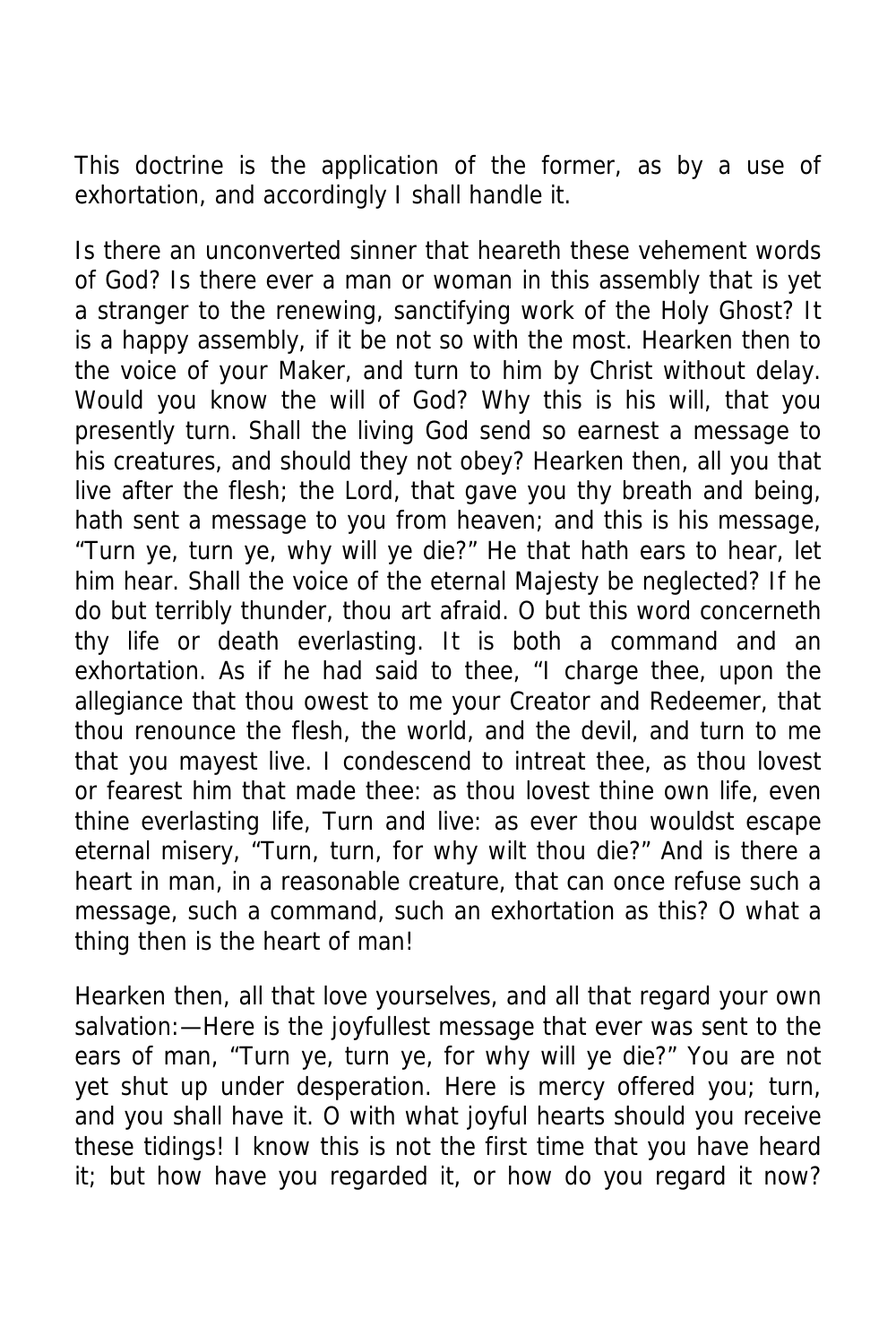Hear, all you ignorant, careless sinners, the word of the Lord! Hear, all you worldlings, you sensual flesh-pleasers; you gluttons, and drunkards, and whoremongers, and swearers; you railers and backbiters, slanderers and liars: "Turn ye, turn ye, why will ye die?"

Hear, all ye that are void of the love of God, whose hearts are not toward him, nor taken up with the hopes of glory, but set more by your earthly prosperity and delights than by the joys of heaven; all you that are religious but a little by the by, and give God no more than your flesh can spare; that have not denied your carnal selves, and forsaken all that you have for Christ, in the estimation and grounded resolution of your souls, but have some one thing in the world so dear to you that you cannot spare it for Christ, if he required it, but will rather venture on his displeasure than forsake it; "Turn ye, turn ye, why will ye die?"

If you never heard it, or observed it before, remember that you were told it from the word of God this day, that if you will but turn, you may live; and if you will not turn, you shall surely die.

What now will you do, Sirs? What is your resolution? Will you turn, or will you not? Halt not any longer between two opinions: If the Lord be God, follow him; if your flesh be God, then serve it still. If heaven be better than earth and fleshly pleasures, come away then, and seek a better country, and "lay up your treasure where rust and moths do not corrupt, and thieves cannot break through and steal, and be awakened at last with all your might to seek the kingdom that cannot be moved," Heb. xii. 28. and to employ your lives on a higher design, and turn the stream of your cares and labours another way than formerly you have done. But, if earth be better than heaven, or will do more for you, or last you longer, then keep it, and make your best of it, and follow it still. Are you resolved what to do? If you be not, I will set a few more moving considerations before you, to see if reason will make you resolve.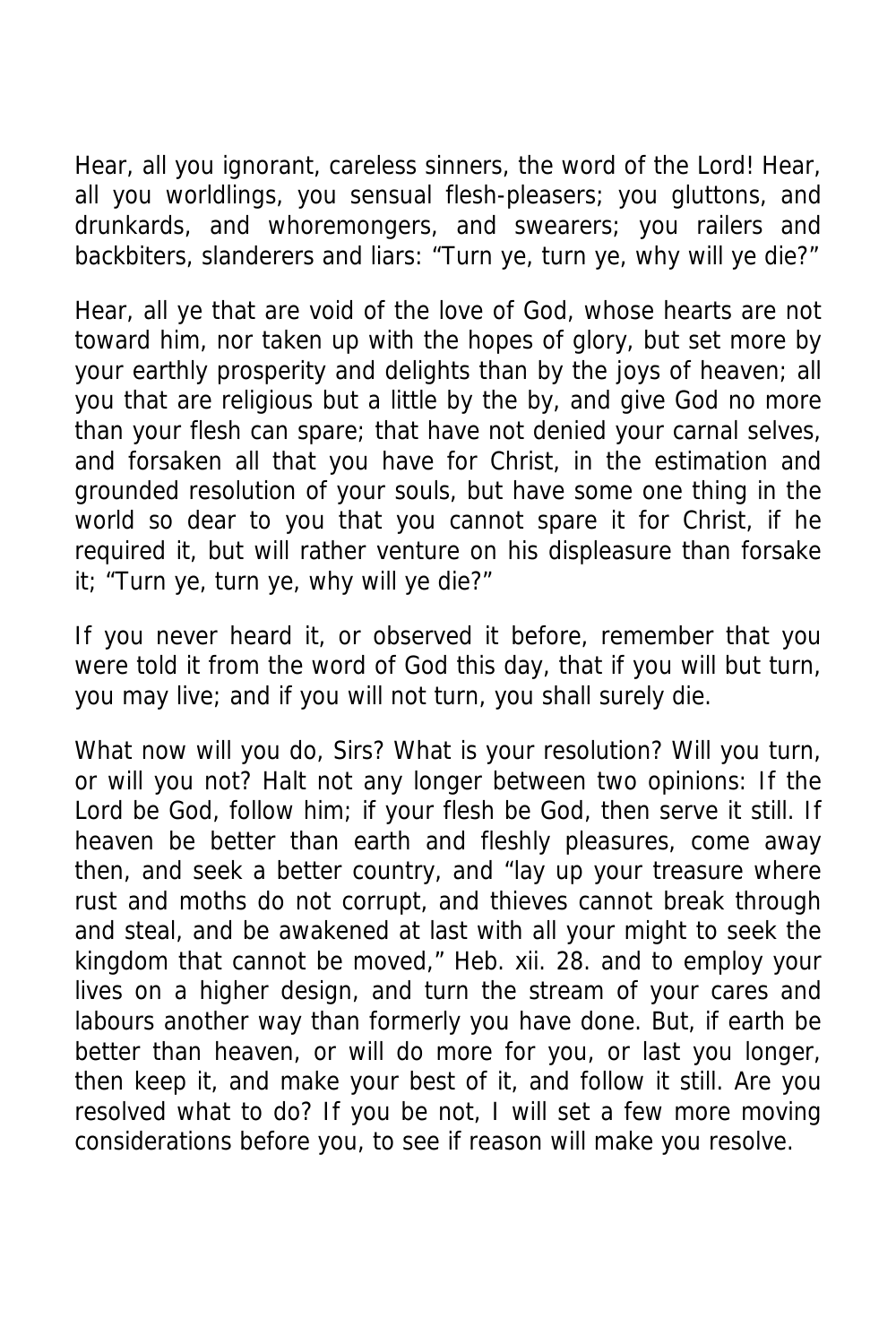Consider first, "What preparations mercy hath made for your salvation:" and what pity it is that any man should be damned after all this. The time was, when the flaming sword was in the way, and the curse of God's law would have kept thee back if thou hadst been ever so willing to turn to God: The time was when thyself, and all the friends that thou hast in the world, could never have procured thee the pardon of thy sins past, though thou hadst ever so much lamented and reformed them. But Christ hath removed this impediment by the ransom of his blood. The time was, that God was wholly unreconciled, as being not satisfied for the violation of his law: but now he is so far satisfied and reconciled, as that he hath made thee a free act of oblivion, and a free deed of gift of Christ and life, and offereth it to thee, and intreateth thee to accept it, and it may be thine, if thou wilt. "For he was in Christ reconciling the world to himself, and hath committed to us the word of reconciliation," 2 Cor. v. 18, 19. Sinners, we too are commanded to deliver this message to you all, as from the Lord, "Come, for all things are ready," Luke xiv. 17. Are all things ready, and are you unready? God is ready to entertain you, and pardon all that you have done against him, if you will but come. As long as you have sinned, as wilfully as you have sinned, he is ready to cast all behind his back, if you will but come. Though you have been prodigals, and run away from God, and have staid so long, he is ready even to meet you, and embrace you in his arms, and rejoice in your conversion, if you will but turn.—Even the earthly worldling and swinish drunkard will find God ready to bid them welcome, if they will but come. Doth not this turn thy heart within thee?—O sinner, if thou have a heart of flesh, and not of stone in thee, methinks this should melt it. Shall the infinite Majesty of Heaven even wait for thy returning, and be ready to receive thee who have abused him, and forgotten him so long? Shall he delight in thy conversion, that might at any time glorify his justice in thy damnation, and yet doth it not melt thy heart within thee, and art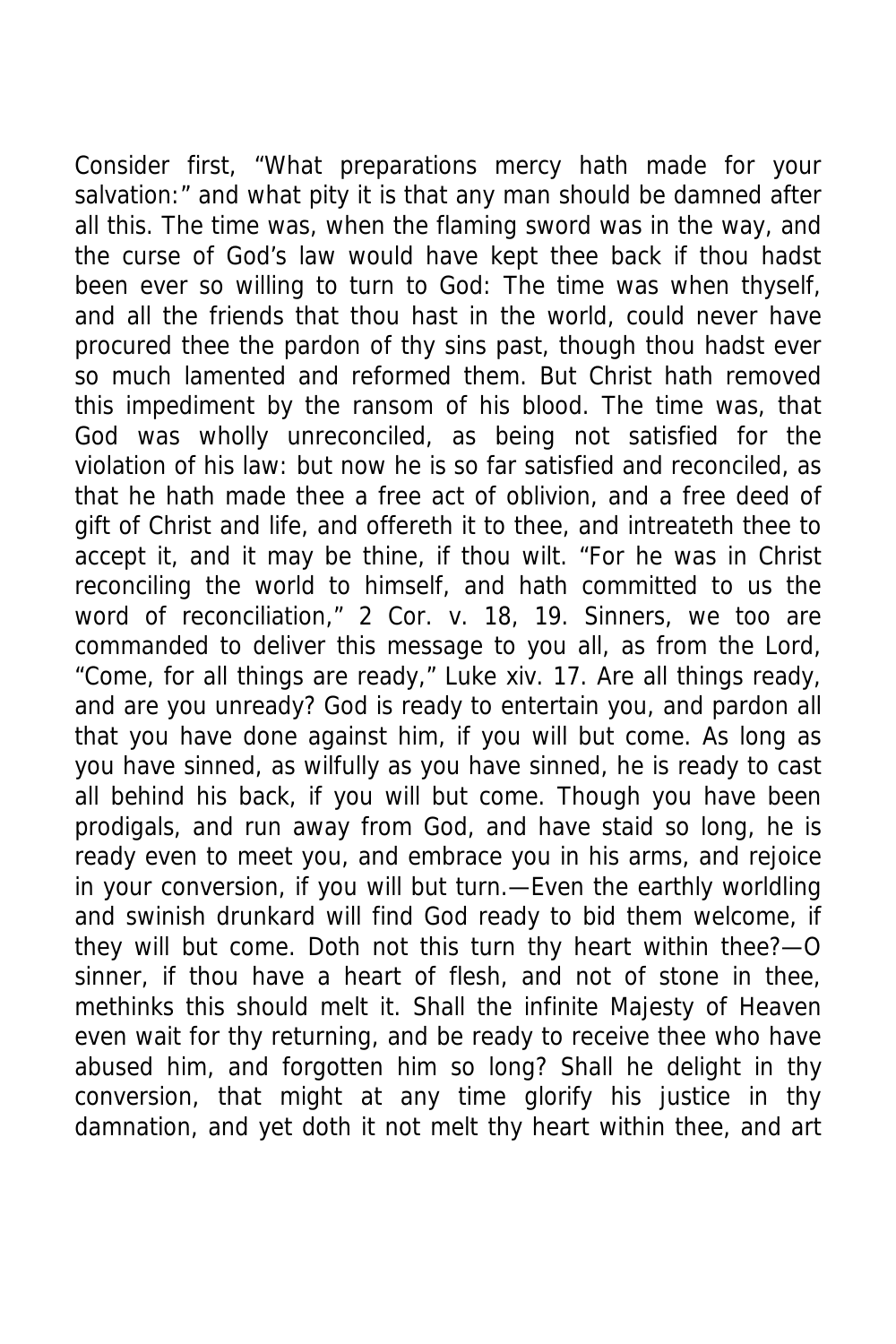thou not yet ready to come in? Hast thou not as much reason to be ready to come as God hath to invite thee and bid thee welcome?

But, that is not all: Christ hath done his part on the cross, and made such way for thee to the Father, that on his account thou mayst be welcome if thou wilt come. And yet art thou not ready?

A pardon is already expressly granted and offered thee in the gospel. And yet art thou not ready?

The ministers of the gospel are ready to assist thee, to instruct thee; they are ready to pray for thee, and to seal up thy pardon by the administration of the holy sacrament; and yet art thou not ready?

All that fear God about thee are ready to rejoice in thy conversion, and to receive thee into the communion of saints, and to give thee the right hand of fellowship, yea, though thou hadst been one that had been cast out of their society: they dare not but forgive where God forgiveth, when it is manifest to them, by your confession and amendment: they dare not so much as hit thee in the teeth with thy former sins, because they know that God will not upbraid thee with them. If thou hadst been ever so scandalous, if thou wouldst but heartily be converted and come in, they would not refuse thee, let the world say what they would against it. And, are all these ready to receive thee, and yet art thou not ready to come in?

Yea, heaven itself is ready; the Lord will receive thee into the glory of his saints, a vile brute as thou hast been: if thou wilt but be but cleansed, thou mayst have a place before his throne; his angels will be ready to guard thy soul to the place of joy, if thou do but unfeignedly come in. And is God ready, the sacrifice of Christ ready, the promise ready, and pardon ready?—Are ministers ready, and the people of God ready, and heaven itself ready, and angels ready, and all these but waiting for your conversion, and yet art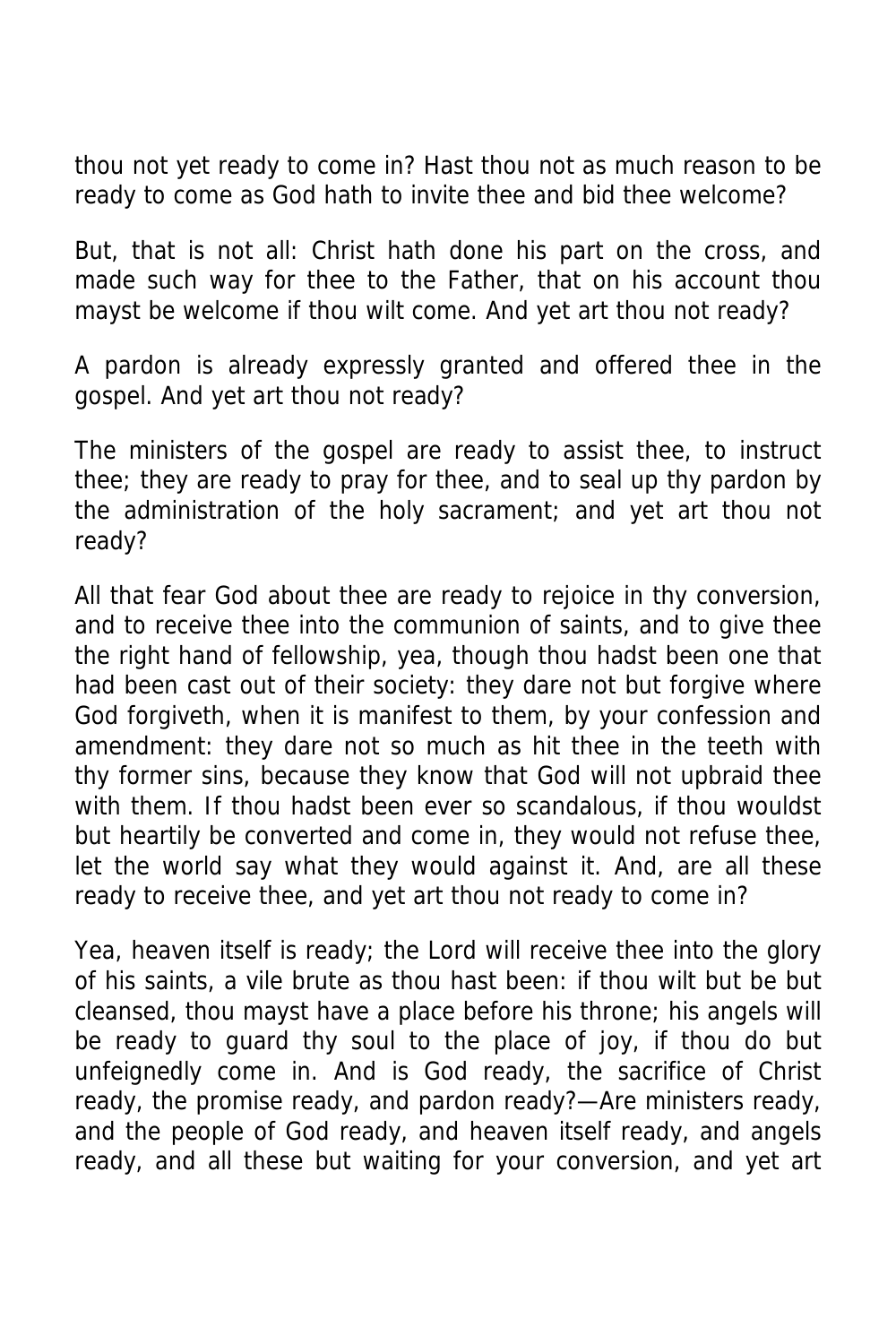thou not ready? What! not ready to live, when you have been dead so long? Not ready to come to thy right understanding, as the prodigal is said to come to himself, Luke xv. 17. when thou hast been beside thyself so long? Not ready to be saved, when thou art even ready to be condemned?—Art thou not ready to lay hold on Christ, that would deliver thee, when thou art even ready to drown and sink into damnation? Art thou not ready to be saved from hell, when thou art even ready to be cast remedilessly into it? Alas, man! dost thou know what thou dost? If thou die unconverted there is no doubt to be made of your damnation, and thou art not sure to live an hour: and yet are thou not ready to turn and to come in? O miserable wretch! Hast thou not served the flesh and the devil long enough? Yet hast thou not enough of sin? Is it so good to thee; or so profitable for thee?—Dost thou know what it is, that thou wouldest yet have more of it? Hast thou had so many calls, and so many mercies, and so many blows, and so many examples? Hast thou seen so many laid in the grave, and yet art thou not ready to let go thy sins, and come to Christ? What! after so many convictions, and gripes of conscience, after so many purposes and promises, are thou not yet ready to turn and live?—O that thy eyes, thy heart, were opened, to know how fair an offer is now made to thee! and what a joyful message it is we are sent on, to bid you come, for all things are ready.

2. Consider also, what calls thou hast to turn and live. How many, how loud, how earnest, how dreadful, and yet what encouraging, joyful calls.

For the principal inviter is God himself. He, that commandeth heaven and earth, commandeth thee to turn; and presently, without delay, to turn: He commands the sun to run its course, and to rise upon thee every morning; and though it be so glorious an creature, and many times bigger than all the earth, yet it obeyeth him, and faileth not one minute of its appointed time. He commandeth all the planets and orbs of heaven, and they obey.—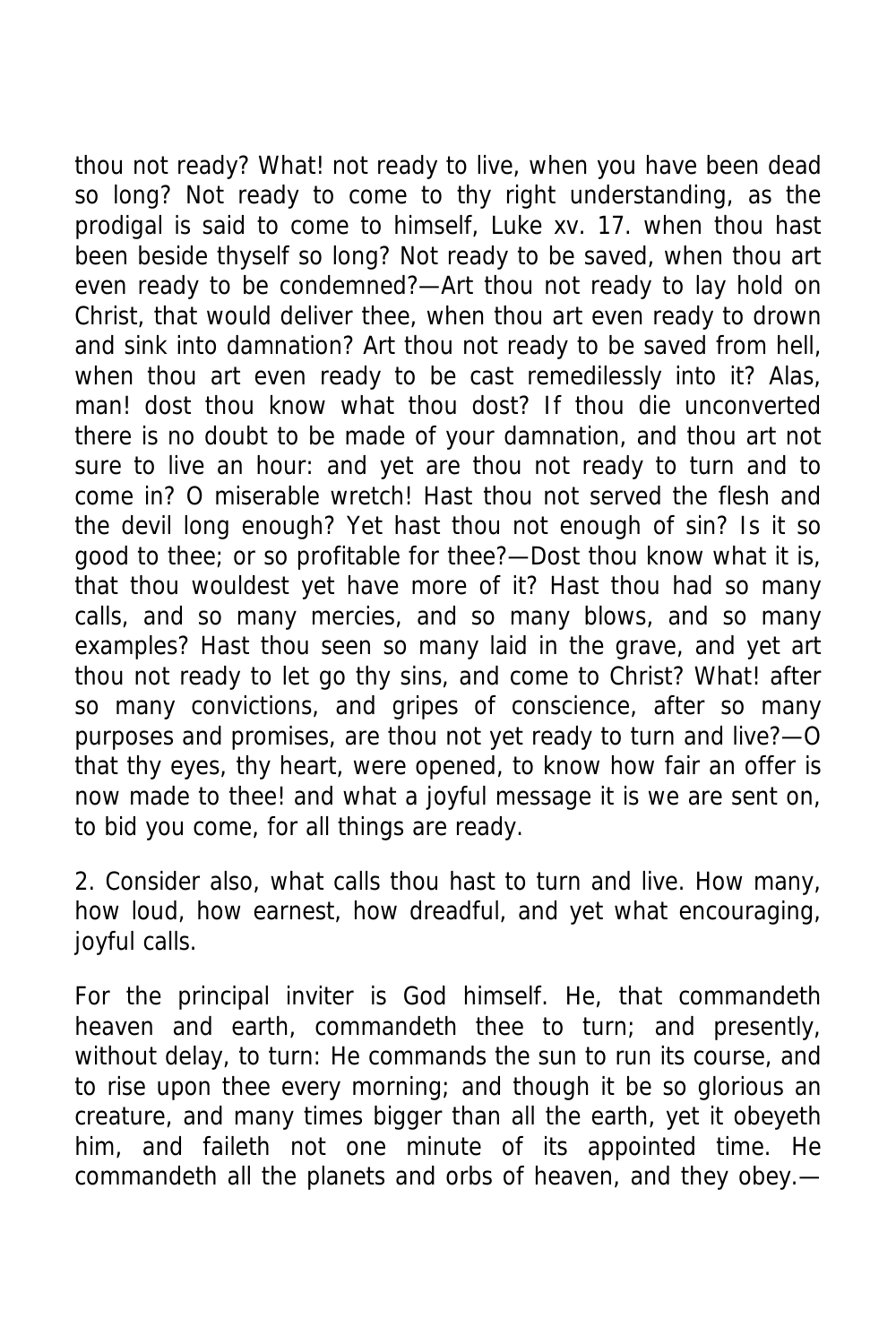He commandeth the sea to ebb and flow, and the whole creation to keep its course, and all obey him. The angels of heaven obey his will, when he sends them to minister to such silly worms as we on earth, Heb. i. 14.—And yet, if he command but a sinner to turn, he will not obey him; he only thinks himself wiser than God, and he cavils and pleads the cause of sin, and will not obey. If the Lord Almighty say the word, the heavens and all therein obey him; but if he call but a drunkard out of an alehouse, he will not obey; or if he call a worldly fleshly sinner to deny himself; and mortify the flesh, and set his heart on a better inheritance, he will not obey him.

If you had any love in thee, thou wouldst know the voice, and say, "Oh this is my father's call! how can I find in my heart to disobey? For, the sheep of Christ do know and hear his voice, and they follow him, and he giveth them eternal life," John, x. 4. If thou hadst any spiritual life and sense in thee, at least thou wouldst say, "This call is the dreadful voice of God, and who dares disobey?"— For says the prophet, Amos iii. 8. "The lion hath roared, who will not fear?" God is not a man, that thou shouldst dally and play with him: remember what he saith to Paul at his conversion, "It is hard for thee to kick against the pricks," Acts ix. 5. Wilt thou yet go and despise his word, and resist his Spirit, and stop thine ear against his call? Who is it that will have the worst of this? Dost thou know whom thou disobeyest and contendest with, and what thou art doing? It were a far wiser and easier task for thee to contend with the thorns, and spurn them with thy bare feet, and beat them with thy bare hands, or put thy head into the burning fire. "Be not deceived, God will not be mocked," Gal. vi. 7. Whoever else be mocked, God will not: you had better play with the fire in your thatch than with the fire of his burning wrath: "For our God is a consuming fire," Heb. xii. 29. O how unmeet a match art thou for God! "It is a fearful thing to fall into his hands," Heb. x. 31. And therefore it is a fearful thing to contend with him, or resist him. As you love your souls, take heed what you do. What will you say, if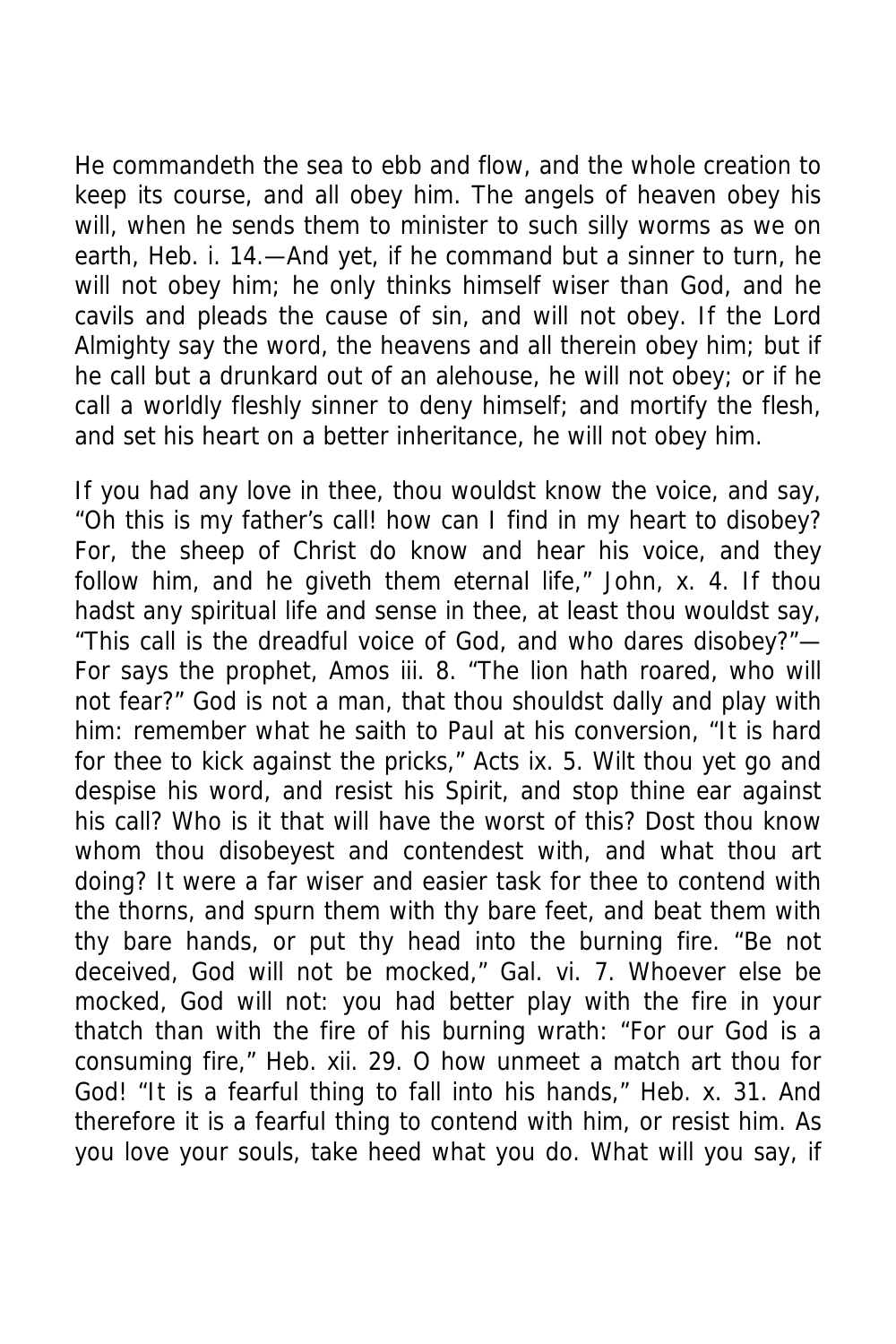he begin in wrath to plead with you? What will you do if he take you once in hand? Will you not strive against his judgment, as now you do against his grace? Saith the Lord, Isaiah xxvii. 4, 6. "Fury is not in me;" that is, I delight not to destroy you: I do it, as it were. unwillingly; but yet "Who would set the briars and thorns against me in battle? I would go through them, I would burn them together. Oh let him take hold of my strength, that he may make peace with me, and he shall make peace with me!"—It is an unequal combat for the briars and stubble to make war with the fire.

And thus you see who it is that calleth you, that should move you to hear this call, and turn; so consider also, by what instruments, and how often, and how earnestly, he doth it.

1. Every leaf of the blessed book of God hath as it were a voice, and calls unto thee, Turn and live; turn, or thou wilt die! How canst thou open it, and read a leaf, or hear a chapter, and not perceive God bids thee turn?

2. It is the voice of every sermon that thou hearest: For what else is the scope and drift of all, but to call and persuade, and intreat thee to turn?

3. It is the voice of many a motion of the Spirit, that secretly speaks over these words again, and urgeth thee to turn.

4. It is likely, sometimes, it is the voice of thy own conscience. Art thou not sometimes convinced that all is not well with thee? And doth not your conscience tell thee that you must be a new man, and take a new course, and often call thee to return?

5. It is the voice of the gracious examples of the godly. When thou seest them live a heavenly life, and fly from the sin which is your delight, this really calls on thee to turn.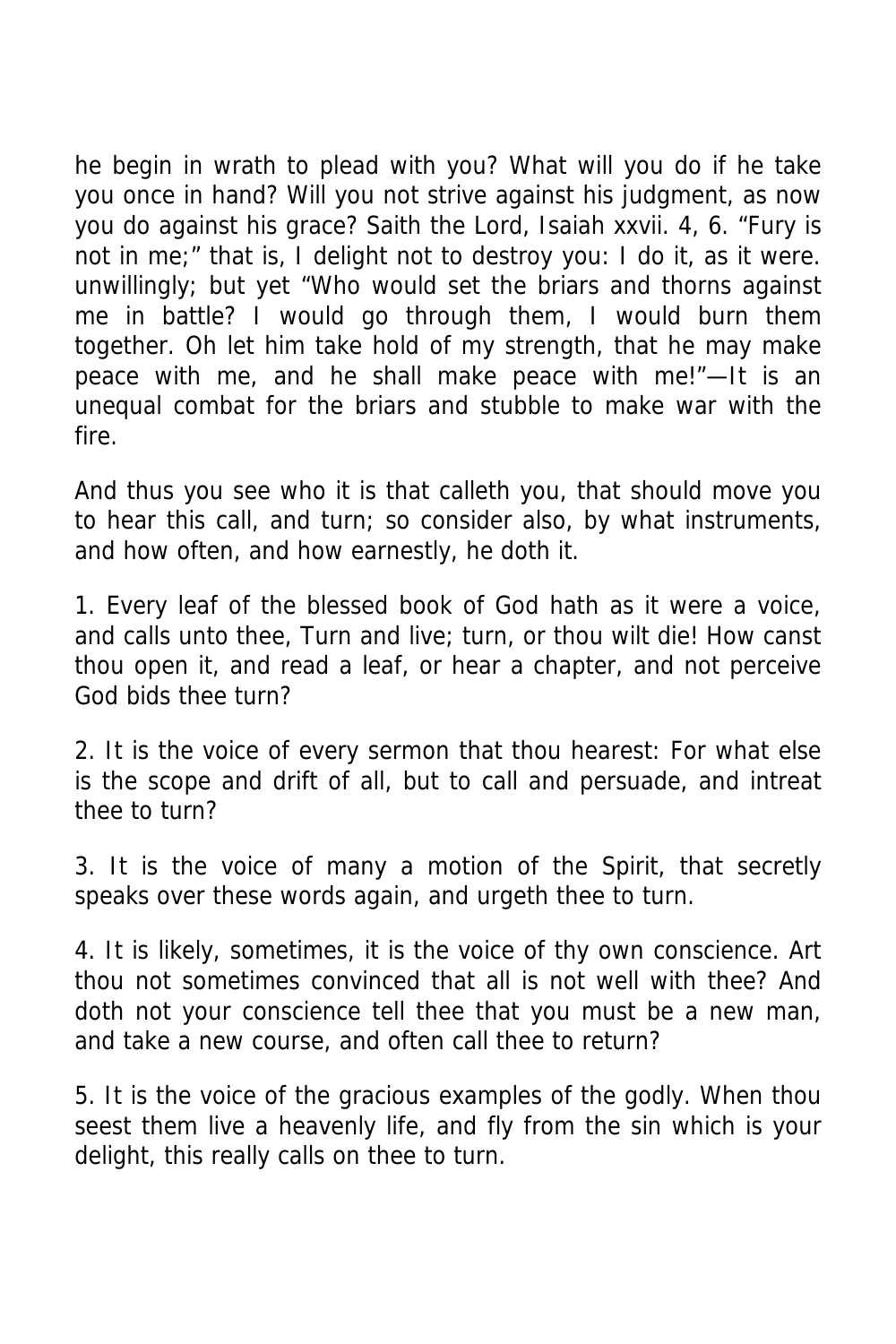6. It is the voice of all the works of God. For, they also are God's books, that teach thee this lesson, by shewing thee his greatness, and wisdom, and goodness; and calling thee to observe them, and admire the Creator, Psalm xix. 1, 2. "The heavens declare the glory of God, and the firmament shewth his handy work; day unto day uttereth speech, night unto night sheweth knowledge."—Every time the sun riseth upon thee, it really calleth thee to turn; as if it should say, "What do I travel and compass the world for, but to declare to men the glory of their Maker, and to light them to do his work? And do I still find thee doing the work of sin, and sleeping out thy life in negligence? Awake, thou that sleepest, and arise from the dead, and Christ shall give thee light," Ephes. v. 14. "The night is spent, the day is at hand; it is now high time to awake out of sleep; let us therefore cast off the works of darkness, and let us put on the armour of light. Let us walk honestly as in the day, not in rioting and in drunkenness, not in chambering and wantonness, not in strife and envying, but put ye on the Lord Jesus Christ, and make not provision for the flesh, to fulfil the lusts thereof," Rom. xiii. 11, 12, 13, 14.—This text was the means of Austin's conversion.

7. It is the voice of every mercy thou dost possess. If thou couldst but hear and understand them, they all cry out unto thee, turn. Why doth the earth bear thee, but to seek and serve the Lord? Why doth it afford thee its fruits, but to serve him? Why doth the air afford you breath, but to serve him? Why do all the creatures serve thee with their labours and their lives, but that thou mightst serve the Lord of them and thee? Why doth he give thee time, and health, and strength, but for to serve him? Why hast thou meat, and drink, and clothes, but for his service? Hast thou any thing which thou hast not received? And, if thou didst receive them, it is reason thou shouldst bethink thee, from whom, and to what end and use, thou didst receive them. Didst thou never cry to him for help in thy distress? And didst thou then understand that it was thy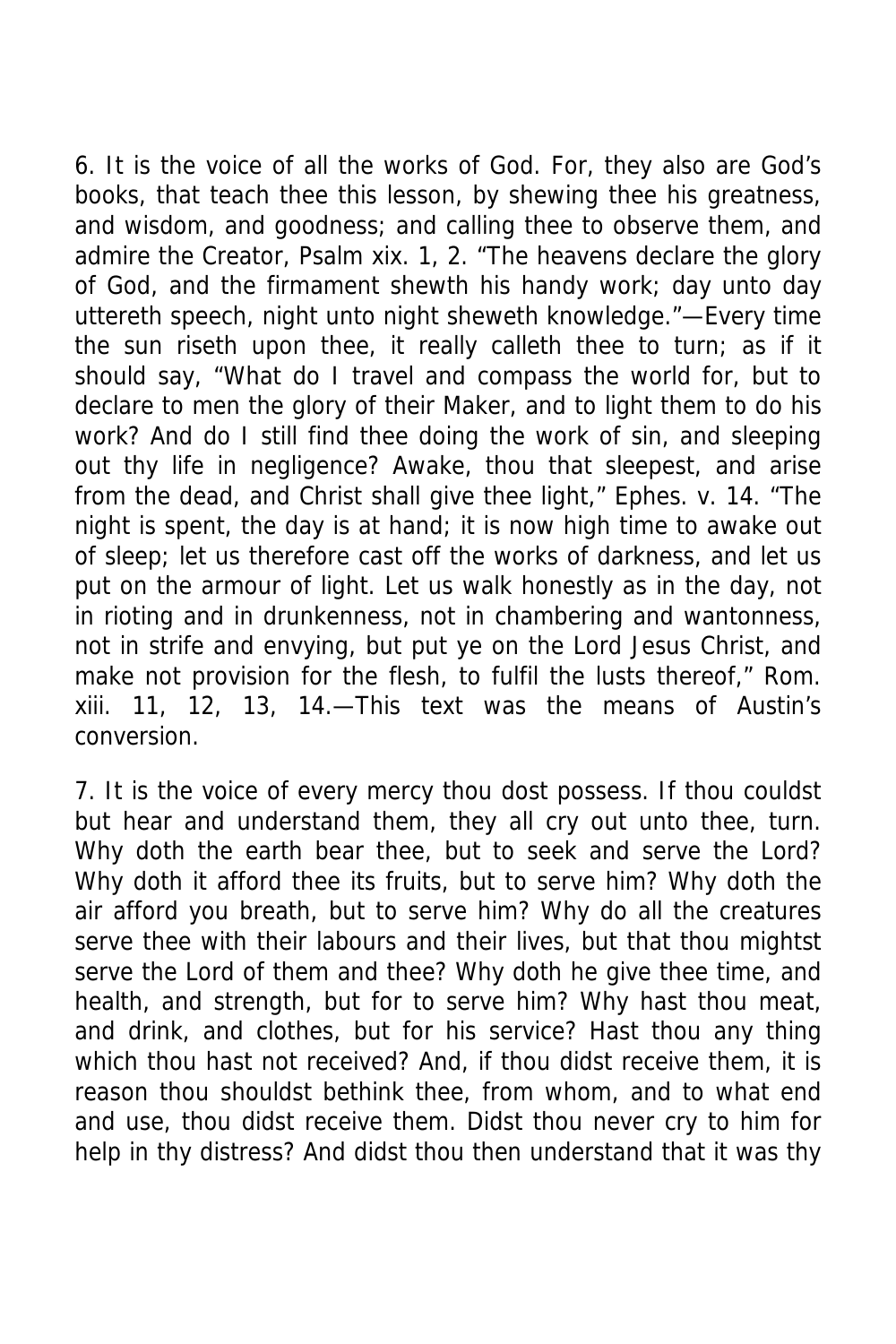part to turn and serve him if he would deliver thee? He hath done his part, and spared thee yet longer, and tried thee another and another year; and yet dost thou not turn? You know the parable of the unfruitful figtree, Luke xiii. 6, 7, 8, 9. When the Lord had said, "Cut it down, why cumbereth it the ground?" He was intreated to try it one year longer, and then if it proved not fruitful, to cut it down. Christ himself there makes the application twice over, ver. 3 and 5. "Except ye repent, ye shall all likewise perish." How many years hath God looked for the fruits of love and holiness from thee, and hath found none, and yet hath spared thee. How many a time, by thy wilful ignorance, and carelessness, and disobedience, hast thou provoked justice to say, "Cut him down, why cumbereth he the ground?" And yet mercy hath prevailed, and patience hath forborne the fatal blow to this day. If thou hadst the understanding of a man within thee, thou wouldst know that all this calleth thee to turn.—"Dost thou think thou shalt still escape the judgment of God? Or despisest thou the riches of his goodness, and forbearance, and long-suffering, not knowing that the goodness of God leadeth thee to repentance? But, after thy hardness and impenitent heart, treasurest up unto thyself wrath against the day of wrath, and revelation of the righteous judgment of God; who will render to every man according to his deeds," Rom. ii. 3, 4, 5, 6. 8. Moreover, it is the voice or every affliction to call thee to make haste and turn. Sickness and pain cry turn; and poverty, and loss of friends, and every twig of the chastising rod cry turn; and yet wilt thou not hearken to the call? These have come near thee, and made thee feel, they have made thee groan, and can they not make thee turn?

9. The very frame of your nature and being itself, bespeaketh thy return. Why hast thou reason, but to rule thy flesh, and serve thy Lord? Why hast thou an understanding soul, but to learn and know his will and do it? Why hast thou a heart within you that can love,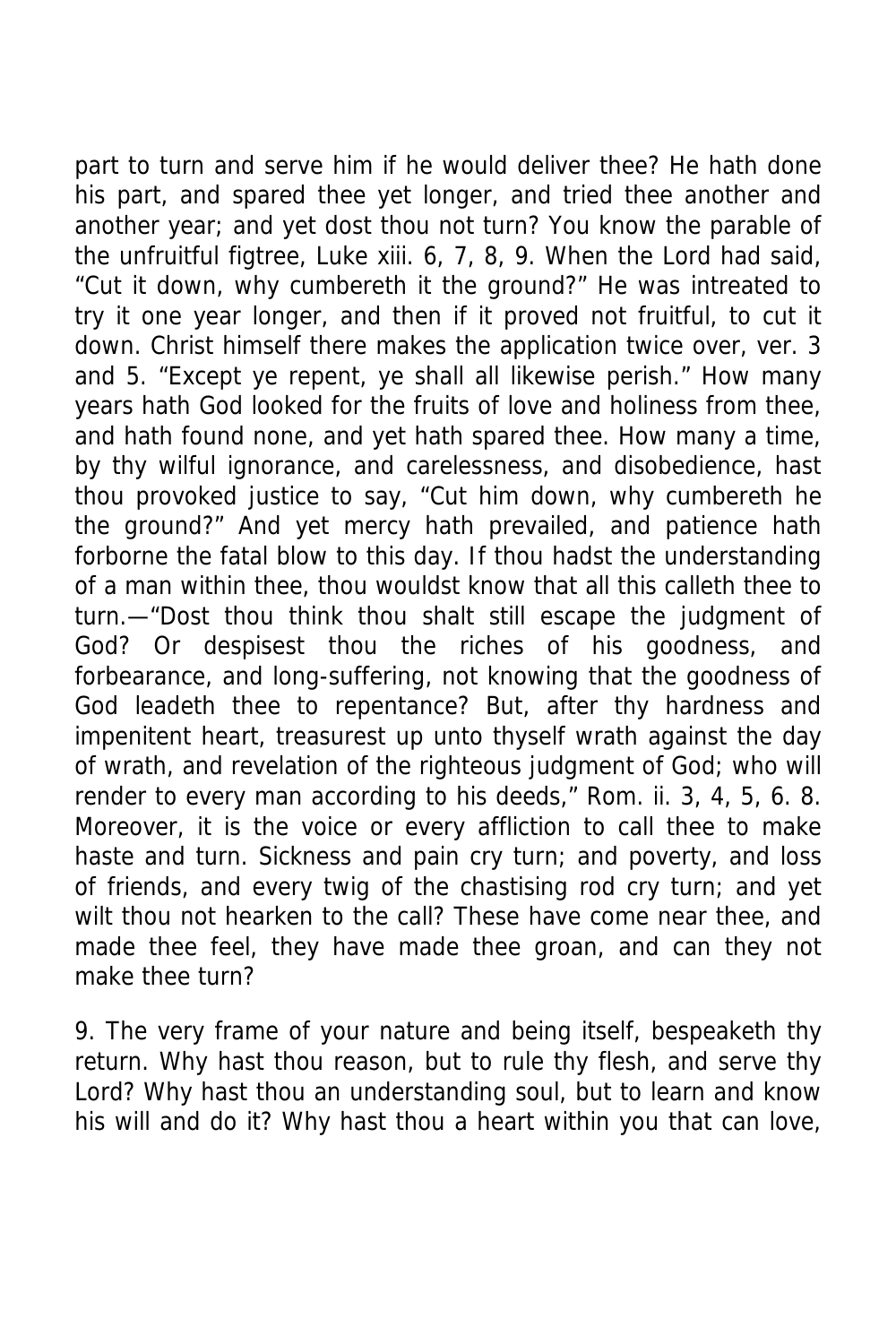and fear, and desire, but that thou shouldst fear him, and love him, and desire after him?

10. Yea, thine own engagements, by promise to the Lord, do call upon thee to turn and serve him. Thou hast bound thyself to him by a baptismal covenant, and renounced the world, the flesh, and the devil; this thou hast confirmed by the profession of Christianity, and renewed it at sacraments, and in times of affliction: And wilt thou promise and vow, and never perform, and turn to God?

Lay all these together, now, and see what should be the issue. The holy scripture calleth upon thee to turn; the ministers of Christ call upon thee to turn; the Spirit cries turn; thy conscience cries turn; the godly, by persuasions and example cry turn; the whole world, and all the creatures therein, that are presented to thy consideration, cry turn; the present forbearance of God, cries turn; all the mercies which thou receivest cry turn; the rod of God's chastisement cries turn; thy reason, and the frame of thy nature bespeaks thy turning; and so do all your promises to God; and yet hast thou not resolved to turn?

11. Moreover, poor sinner! didst thou ever consider upon what terms thou standst all this while with him that calleth on thee to turn? Thou art his own, and owest him thyself and all thou hast, and may he not command his own? Thou art his absolute servant, and should serve no other master. Thou standest at his mercy, and thy life is in his hand; and he has resolved to save thee upon no other terms; thou hast many malicious spiritual enemies, that would be glad if God would but forsake thee, and let them alone with thee, and leave thee to their will; how quickly would they deal with thee in another manner? And thou canst not be delivered from them but by turning unto God. Thou art fallen under his wrath by your sin already; and thou knowest not how long his patience will yet wait. Perhaps this is the last year; perhaps the last day; his sword is even at thy heart while the word is in thine ear; and if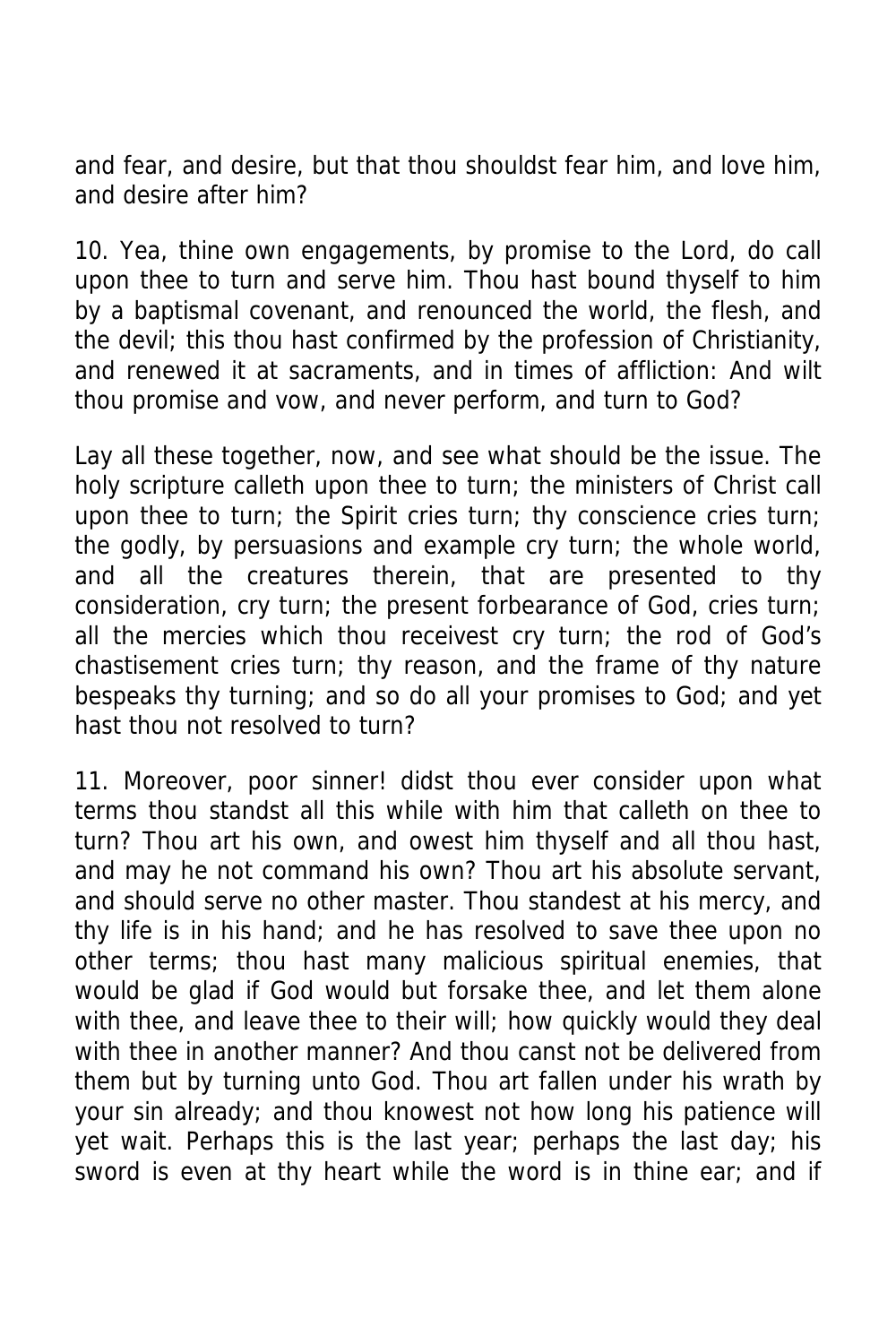thou turn not, you are a dead and undone man. Were thy eyes but open to see where thou standest, even upon the brink of hell, and to see how many thousands are there already that did not turn, thou wouldst see that it is time to look about thee.

Well, Sirs, look inwards now, and tell me how are your hearts affected with those offers of the Lord? You hear what is his mind; he delighteth not in your death; he calls to you, Turn, turn: It is a fearful sign if all this move thee not, or if it do but half move thee; and much more if it make thee more careless in your misery, because thou hearest of the mercifulness of God. The working of the medicine will partly tell us whether there be any hope of the cure. O what glad tidings would it be to those, that are now in hell, if they had but such a message from God! What a joyful word would it be to hear this, Turn and live.—Yea, what a welcome word would it be to thyself, when thou hast felt that wrath of God but an hour! or, if after a thousand or ten thousand years torment thou couldst but hear such a word from God, Turn and live; and yet wilt thou neglect it, and suffer us to return without our errand?

Behold, sinners, we are sent here as the messengers of the Lord, to set before you life and death. What say you? Which of them will you choose? Christ standeth, as it were, by thee, with heaven in the one hand, and hell in the other, and offereth thee thy choice; which wilt thou choose?—"The voice of the Lord makes the rocks to tremble," Psalm xxvi. And is it nothing to hear him threaten thee, if thou wilt not turn? Dost thou not understand and feel this voice, "Turn ye, turn ye, why will you die?"—Why, it is the voice of love, of infinite love, of thy best and kindest friend, as thou mightest easily perceive by the motion; and yet canst thou neglect it? It is the voice or pity and compassion. The Lord seeth whither thou art going better than thou dost, which makes him call after thee, "Turn, turn." He seeth what will become of thee if thou turn not. He thinketh with himself, "Ah this poor sinner will cast himself into endless torments if he do not turn; I must in justice deal with him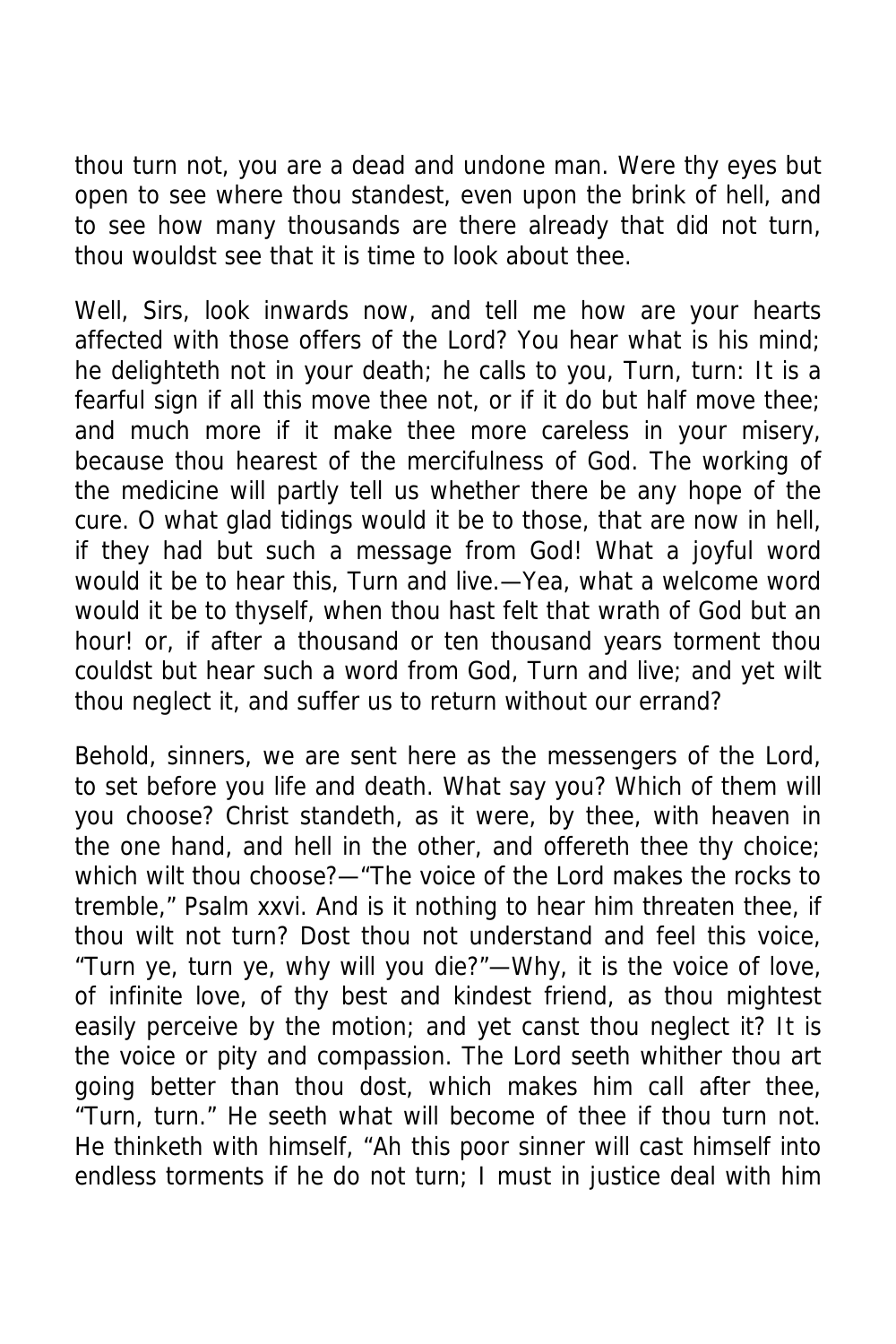according to my righteous law;" and therefore he calleth after thee, Turn, turn, O sinner! If you did but know the thousandth part as well as God doth, the danger that is near you, and the misery that you are running into, we should have no more need to call after you to turn.

Moreover, this voice that calls to thee, is the same that hath prevailed with thousands already, and called all to heaven that are now there: and they would not now, for a thousand worlds, that they had made light of it, and not turned to God. Now what are they possessing that turned at God's call? Now they perceive that it was indeed the voice of love that meant them no more harm than their salvation. And, if thou wilt obey the same call, thou shalt come to the same happiness. There are millions that must for ever lament that they turned not; but there is never a soul in heaven that is sorry that they are converted.

Well, Sirs, are you yet resolved, or are you not? Do I need to say any more to you? What will you do? Will you turn or not? Speak, man, in thy heart to God, though you speak not out to me; speak, lest he take your silence for denial; speak quickly, lest he never make you the like offer more. Speak resolvedly, and not waveringly, for he will have no indifferents to be his followers. Say in thy heart now, without any more delay, even before thou stir from hence, "By the grace of God I am resolved presently to turn. And because I know my own insufficiency, I am resolved to wait on God for his grace, and to follow him in his ways, and forsake my former courses and companions and give up myself to the guidance of the Lord."

You are not shut up in the darkness of heathenism, nor in the desperation of the damned.—Life is before you; and you may have it on reasonable terms, if you will; yea, on free cost, if you will accept it. The way of God lieth plain before you; the church is open to you; you may have Christ, and pardon, and holiness, if you will.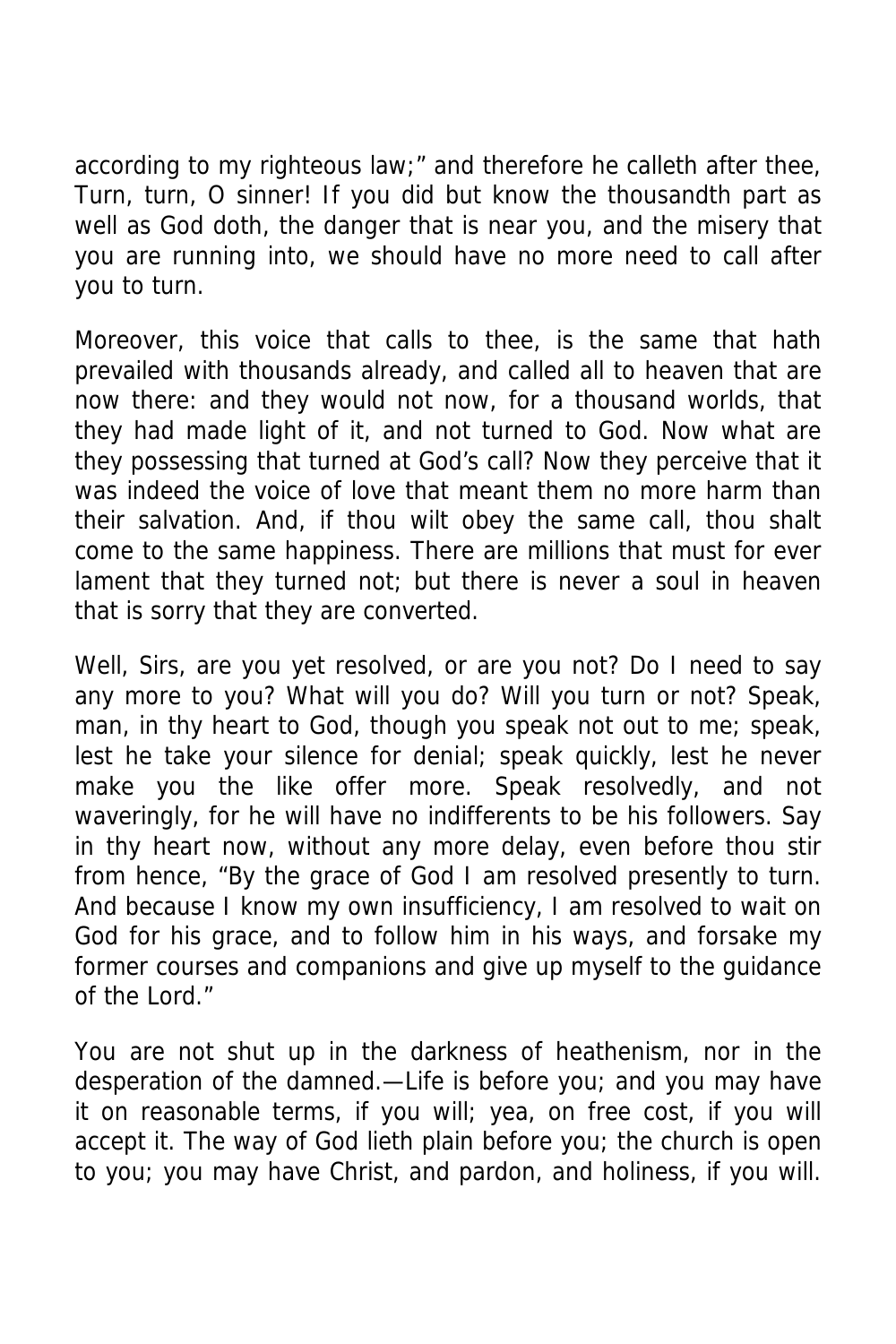What say you? Will you, or will you not? If you say nay, or say nothing, and still go on, God is witness, and this congregation is witness, and your own consciences are witnesses, how fair an offer you had this day. Remember, you might have had Christ, and would not. Remember, when you have lost it, that you might have had eternal life as well as others, and would not; and all because you would not turn.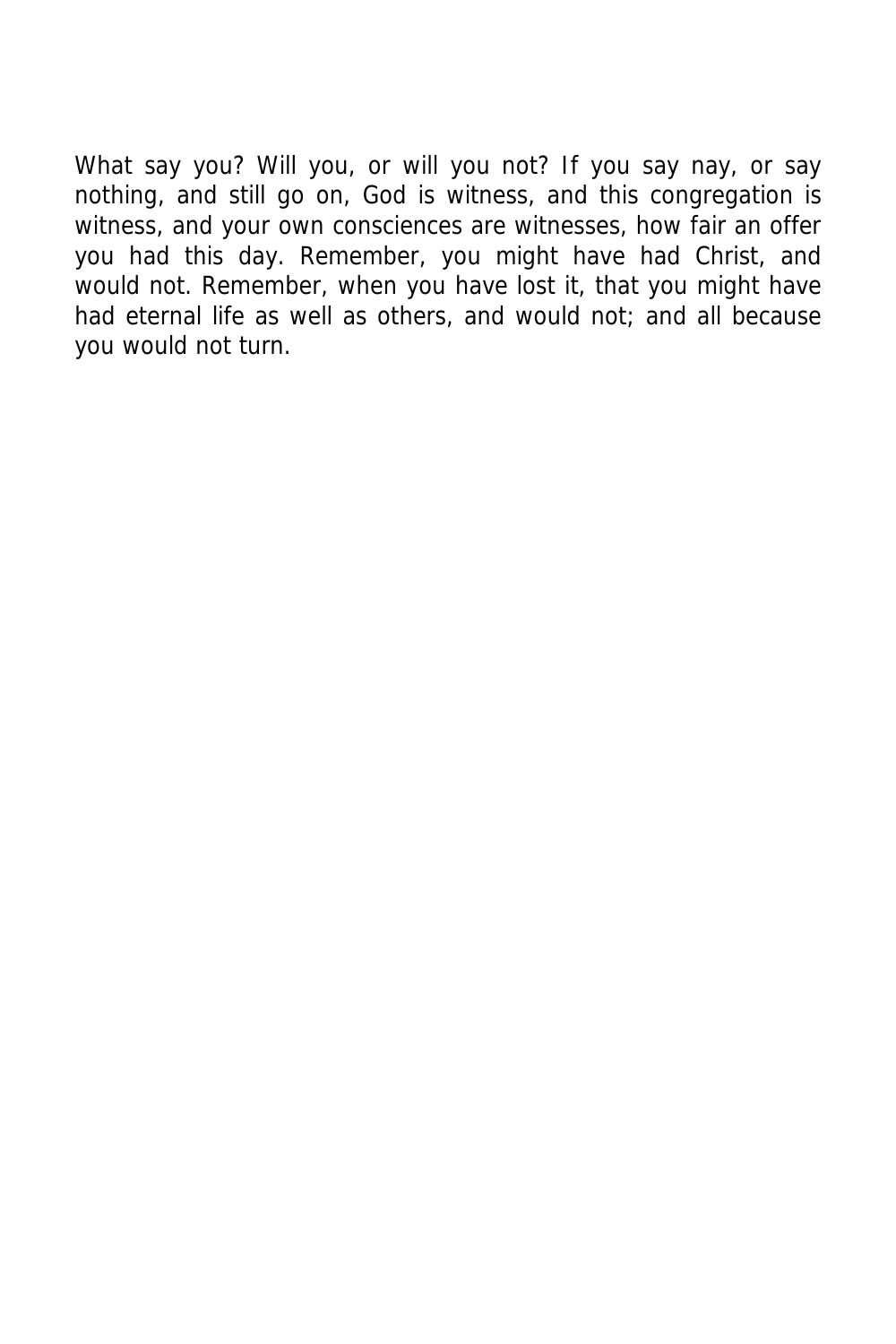## **SERMON III.**

## **EZEK. XXXIII. 11.**

Say to them, As I live, saith the Lord God, I have no pleasure in the death of the wicked, but that the wicked turn from his way and live. Turn ye, turn ye, from your evil ways, for, why will ye die, O house of Israel?

IT has been explained, and proved, that God taketh pleasure in men's conversion and salvation, but not in their death or damnation. He would rather they would turn and live, than go on and die:—That he may leave man no pretence to doubt of it, the Lord hat confirmed it to us by his oath. Yea, farther, so earnest is God for the conversion of sinners, that he doubleth his commands and exhortations with vehemency, Turn ye, turn ye.

Having already illustrated and applied each of these points, let us come to the next doctrine, and hear your reasons.

Doct. 6. The Lord condescends to reason the case with unconverted sinners, and to ask them why they will die.

A strange disputation it is, both as to the controversy and as to the disputants.

1. The controversy or question, propounded to dispute of, is, "Why wicked men will damn themselves?" Or, "Why they will rather die than turn?" Whether they have any sufficient reason for so doing?

2. The disputants are God and man; the most holy God, and wicked unconverted sinners.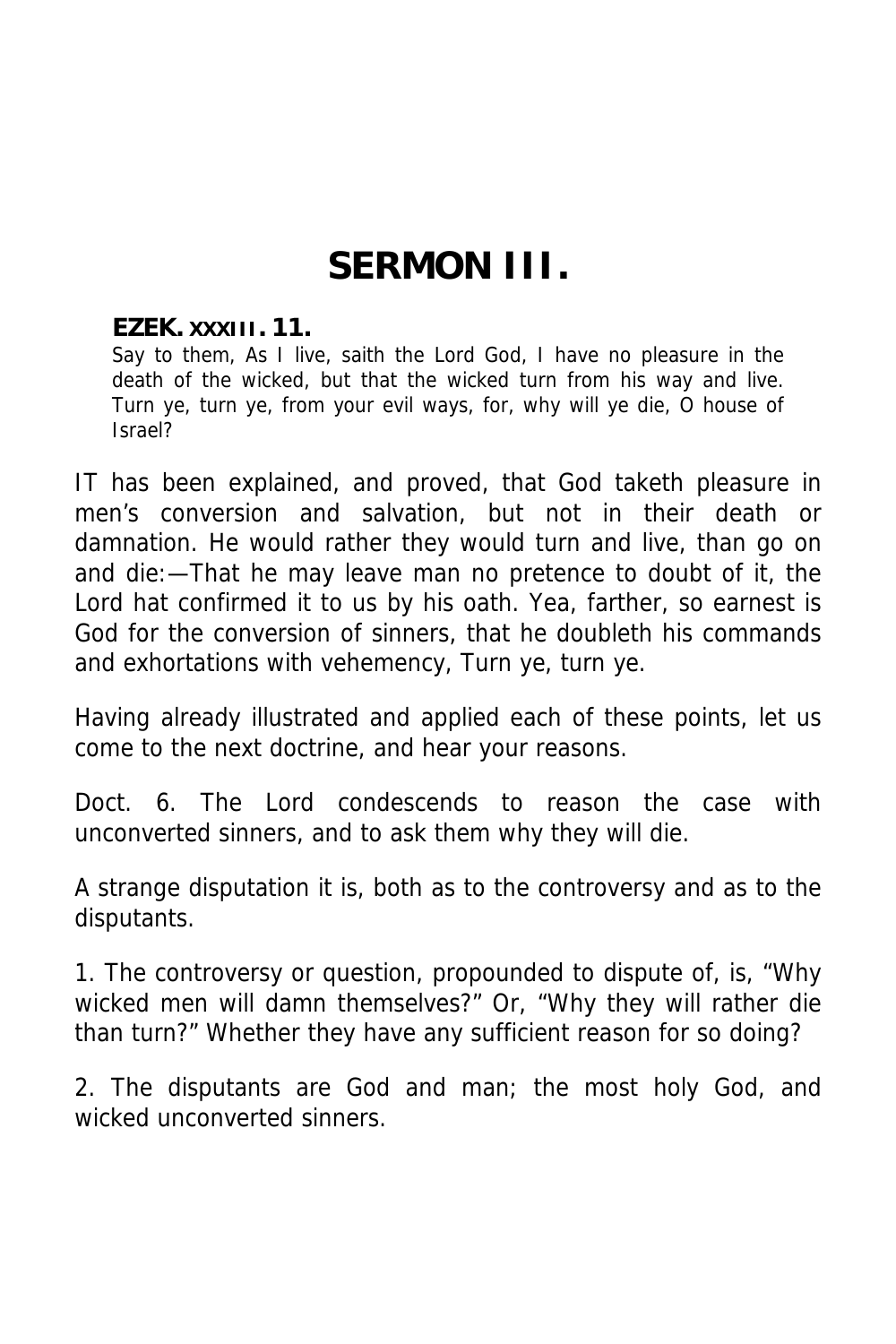Is it not a strange thing, which God doth seem here to suppose, that any man should be willing to die and be damned? Yea, that this should be the case of the wicked; that is, of the greatest part of the world: But, you will say, this cannot be, for nature desireth the preservation and felicity of itself, and the wicked are more selfish than others, and not less; and therefore how can any man be willing to be damned?—To which I answer:

1. It is a certain truth that no man can be willing of any evil as evil, but only as it hath some appearance of good; much less can any man be willing to be eternally tormented. Misery, as such, is desired by none.

2. But yet, for all that, it is most true which God here teacheth us, that the cause, why the wicked die and are damned, is, because, they will die and be damned. And this is true in several respects.

1. Because they will go the way that leads to hell, though they are told by God and man whither it goes, and where it ends; and though God hath so often professed in his word, that if they hold on in that way, they shall be condemned, and that they shall not be saved unless they turn, Isaiah xlviii. 22. and lvii. 21. "There is no peace, saith the Lord, unto the wicked." Isaiah lix. 8. "The way of peace they know not; there is no judgment in their goings; they have made them crooked paths; whosoever goeth therein shall not know peace." They have the word and the oath of the living God for it; that, if they will not turn, they shall not enter into his rest.— And yet wicked they are, and wicked they will be, let God and man say what they will; fleshly they are, and fleshly they will be, worldlings they are, and worldlings they will be; though God hath told them that "the love of the world is enmity to God; and that if any man love the world, the love of the Father is not in him," James 4. iv. 1 John ii. 15. So that, consequently, these men are willing to be damned, though not directly; they are willing to walk in the way to hell, and love the certain cause of their torment;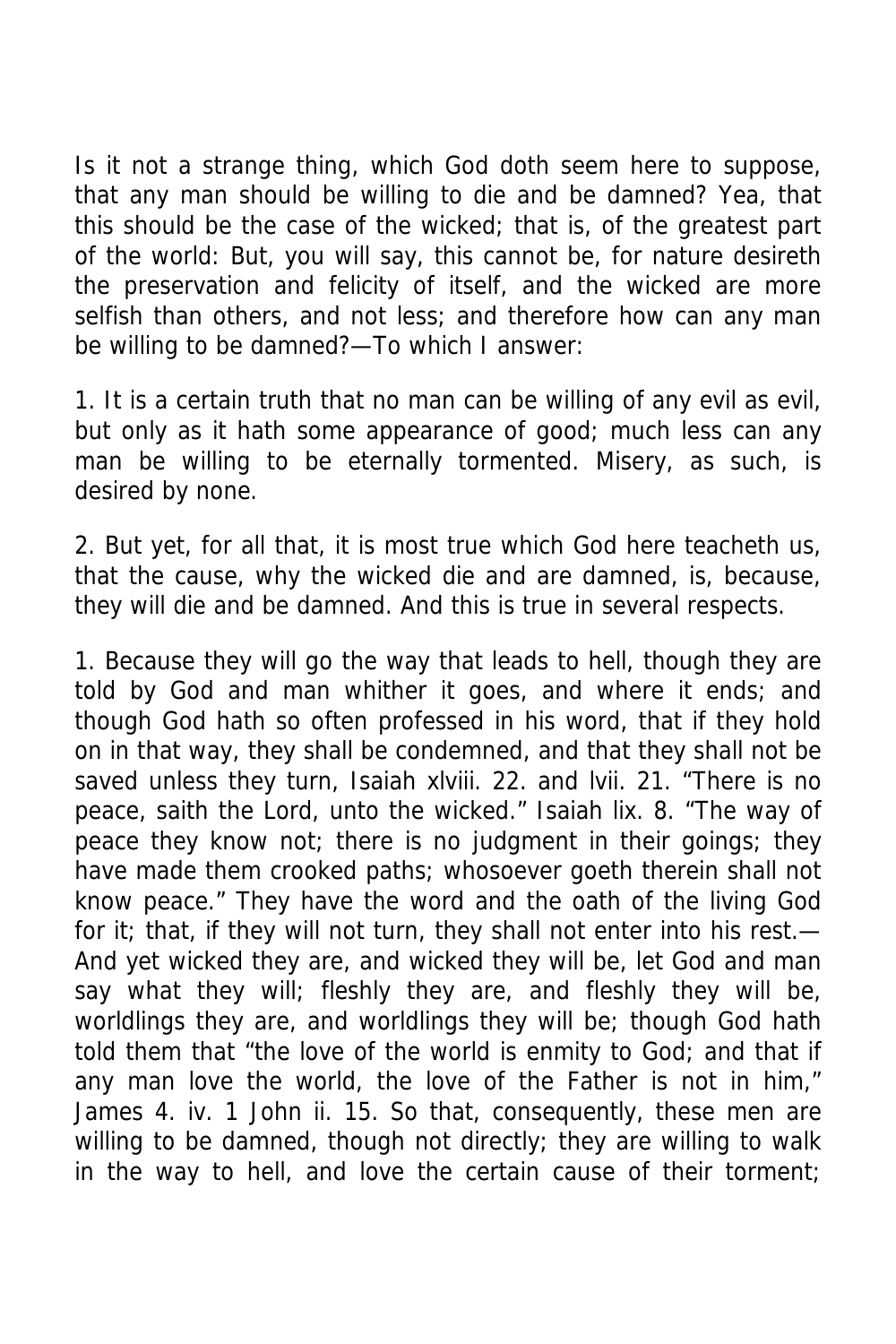though they be not willing of hell itself, and do not love the pain which they must endure.

Is not this the truth of your case, sinners? You would not burn in hell; but you will kindle the fire by your sins, and cast yourselves into it; you would not be tormented with devils for ever, but you will do that which will certainly procure it, in despite of all that can be said against it. It is just as if you would say, "I will drink this poison, but you I will not die. I will cast myself headlong from the top of a steeple, but yet I will not kill myself.—I will thrust this knife into my heart, but yet I will not take away my life. I will put this fire into the thatch of my house, but yet I will not burn it."— Just so it is with wicked men; they will be wicked, and they will live after the flesh and the world, and yet they would not be damned. But do you not know that the means do lead to the end? and that God hath by his righteous law concluded, that you must repent or perish? He, that will take poison, may as well say plainly, "I will kill myself;" for it will prove no better in the end: Though perhaps he loved it for the sweetness of the sugar that was mixt with it, and would not be persuaded that it was poison, but that he might take it and do well enough; but it is not his conceits and confidence that will save his life. So, if you will be drunkards, or fornicators, or worldlings, or live after the flesh, you may as well say plainly, "We will be damned." for so you will be unless you turn. Would you not rebuke the folly of a thief or murderer, that would say, "I will steal and kill, but I shall not be hanged," when he knows that, if he do the one, the judge in justice will see that the other be done? If he say, "I will steal and murder," he may as well say plainly, "I will be hanged." So, if you will go on in a carnal life, you may as well say plainly, "We will go to hell."

2. Moreover, the wicked will not use those means, without which there is no hope of their salvation. He that will not eat, may as well say plainly, he will not live, unless he can tell how to live without meat; he that will not go his journey, may as well say plainly he will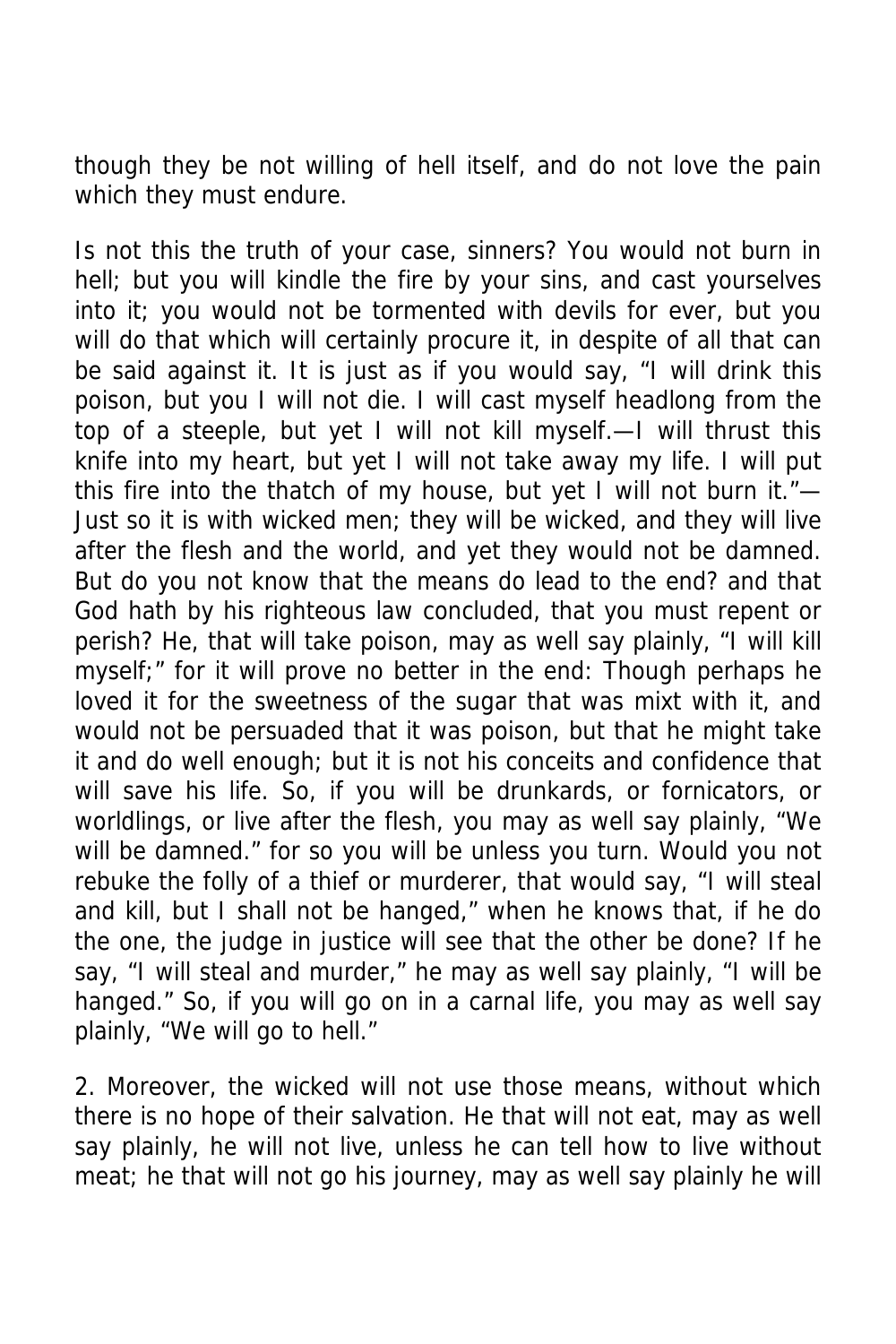not come to the end. He that falls into the water, and will not come out, nor suffer another to help him out, may as well say plainly, he will be drowned. So if you be carnal and ungodly, and will not be converted, nor use the means by which you should be converted, but think it more ado than needs, you may as well say plainly, you will be damned. For if you have found out a way to be saved without conversion, you have done that which was never done before.

3. Yes, this is not all; but the wicked are unwilling even to partake of salvation itself. Tho' they may desire somewhat which they call by the name of heaven, yet heaven itself, considered in the true nature of its felicity, they desire not; yea, their hearts are quite against it. Heaven is a state of perfect holiness, and of continual love and praise to God and the wicked have no heart to this. The imperfect love, and praise, and holiness, which is here to be attained, they have no mind of; much less of that which is so much greater: The joys of heaven are of so pure and spiritual a nature, that the heart of the wicked cannot desire them.

So that by this time you may see on what ground it is, that God supposeth that the wicked are willing their own destruction; they will rather venture on certain misery than be converted; and then, to quiet themselves in their sins, they will make themselves believe that they shall nevertheless escape.

2. And as this controversy is matter of wonder (that even men should be such enemies to themselves, as wilfully to cast away their souls) so are the disputants too. That God should stoop so low as thus to plead the case with man; and that men should be so strangely blind and obstinate as to need all this in so plain a case; yea, and to resist all this, when their own salvation lieth upon the issue!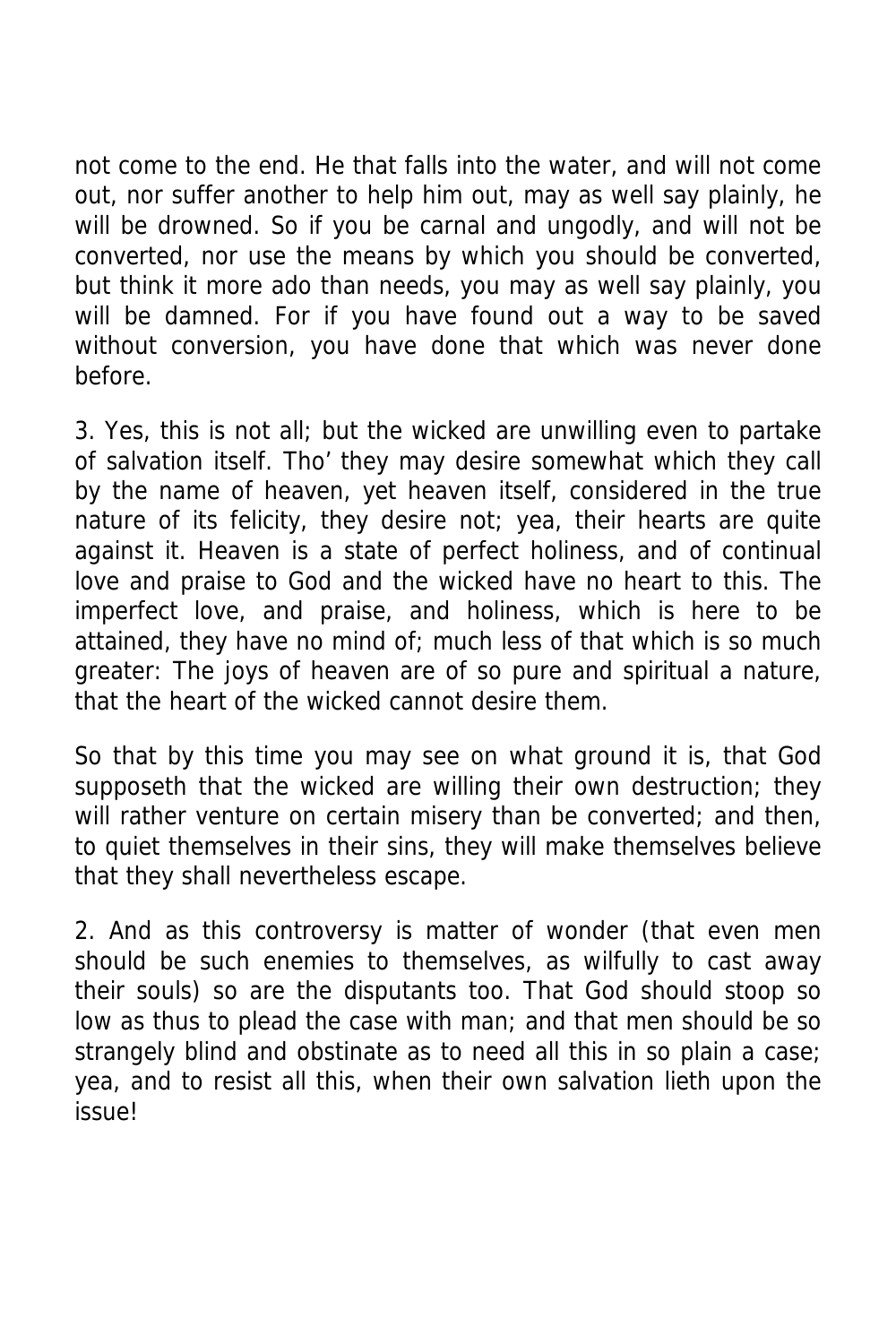No wonder that they will not hear us that are men, when they will not hear the Lord himself: As God saith, Ezek. iii. 7, when He sent the prophet to the Israelites, "The house of Israel will not hearken unto thee; for they will not hearken unto me: for all the house of Israel are impudent and hard-hearted" No wonder if they can plead against a minister, or a godly neighbour, when they will plead against the Lord himself; even against the plainest passages of his word, and think that they have reason on their side. When they weary the Lord with their words, they say, "Wherein have we wearied Him?" Mal. ii. 17. The priests, that despised His name, durst ask, "Wherein have we despised your name?" And when they polluted his altar, and made the temple of the Lord contemptible they durst say, "Wherein have we polluted thee?" Mal. i. 6, 7. But "Wo unto him, saith the Lord, that striveth with his Maker: Let the potsherd strive with the potsherds of the earth: Shall the clay say to him that fashioned it, What makest thou?" Isaiah xlv. 9.

Quest. But why is it that God will reason the case with man?

Ans. 1. Because that man being a reasonable creature, is accordingly to be dealt with, and by reason to be persuaded and overcome; God hath therefore endowed them with reason, that they might use it for him. One would think a reasonable creature should not go against the clearest and the greatest reason in the world, when it is set before him.

2. At least, men shall see that God did require nothing of them that was unreasonable, but that whatever forbideth them, he hath all the right reason in the world on his side: And they have good reason to obey him, but none to disobey. And thus even the damned shall be forced to justify God, and confess that it was only reasonable that they should have turned to him; and they shall be forced to condemn themselves, and confess that they had little reason to cast away themselves by the neglecting of His grace in the day of their visitation.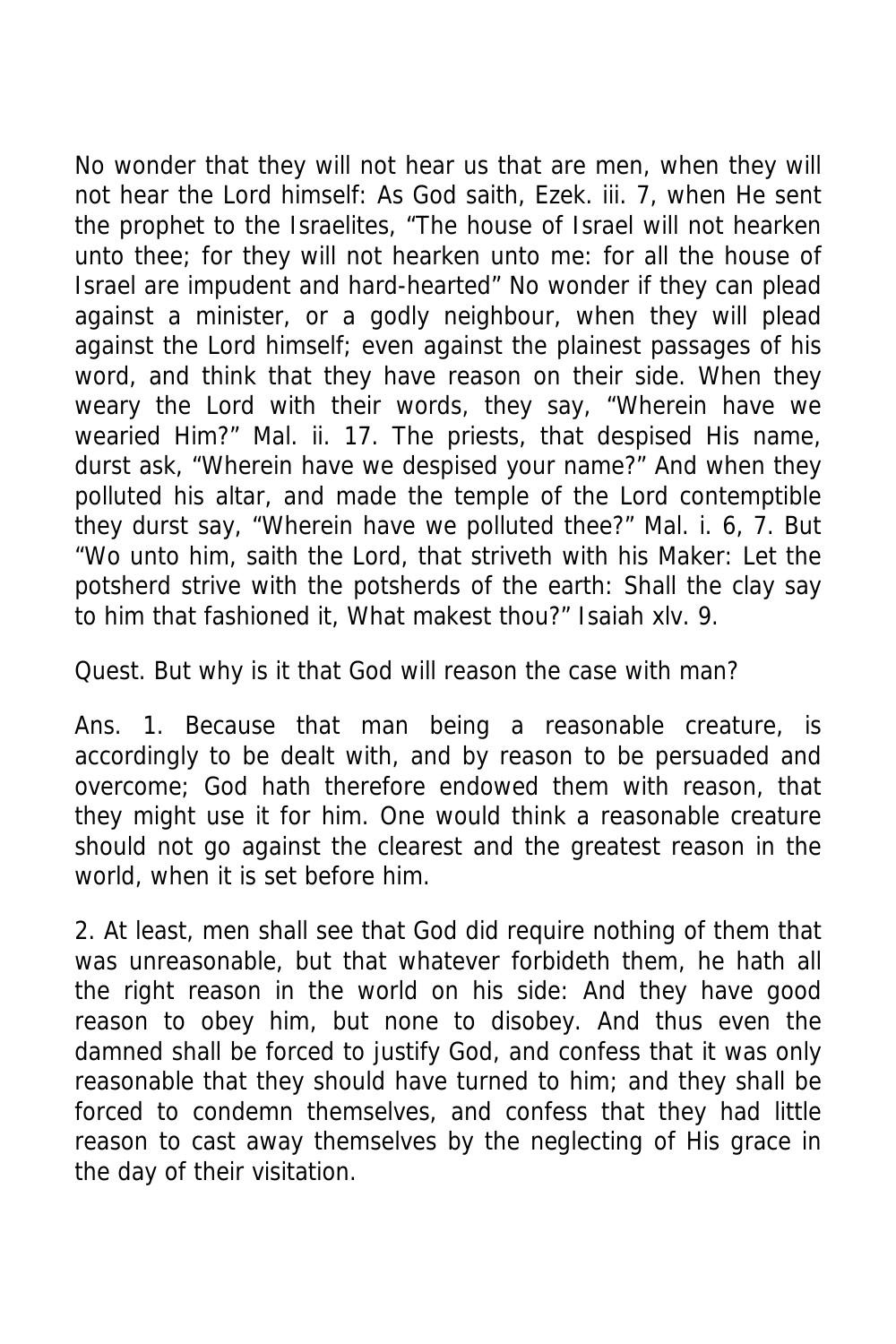Look up your best and strongest reasons, sinners, if you will make good your way:—You see now with whom you have to deal.—What say thou, unconverted, sensual sinner? Darest thou venture upon a dispute with God? Art thou able to confute him? Art thou ready to enter the lists? God asketh thee, Why wilt thou die? Art thou furnished with a sufficient answer? Wilt thou undertake to prove that God is mistaken, and that thou art in the right? O what an undertaking is that!—Why, either he or you are mistaken, when he is for your conversion, and you are against it: He calls upon you to turn, and you will not; He bids you do it presently, even to-day, while it is called to-day, and you delay, and think it time enough hereafter.—He saith it must be a total change, and you must be holy, and new creatures, and born again; and you think that less may serve the turn, and that it is enough to patch up the old man, without becoming new. Who is in the right now? God or you? God calleth on you to turn, and to live a holy life, and you will not; by your disobedient lives it appears you will not. If you will, why do you not? Why have you not done it all this while? And why do you not fall upon it yet? Your wills have the command of your lives. We may certainly conclude that you are unwilling to turn, when you do not turn. And, why will you not? Can you give any reason for it that is worthy to be called a reason?

I, that am but a worm, your fellow-creature, of a shallow capacity, dare challenge the wisest of you all to reason the case with me, while I plead my Maker's cause; and I need not be discouraged, when I know I plead but the cause that God pleadeth, and contend for him that will have the best at last. Had I but these two general grounds against you, I am sure that you have no good reason on your side.

1. I am sure it can be no good reason which is against the God of truth and reason. It cannot be light that is contrary to the sun. There is no knowledge in any creature but what it has from God; and therefore none can be wiser than God. It were fatal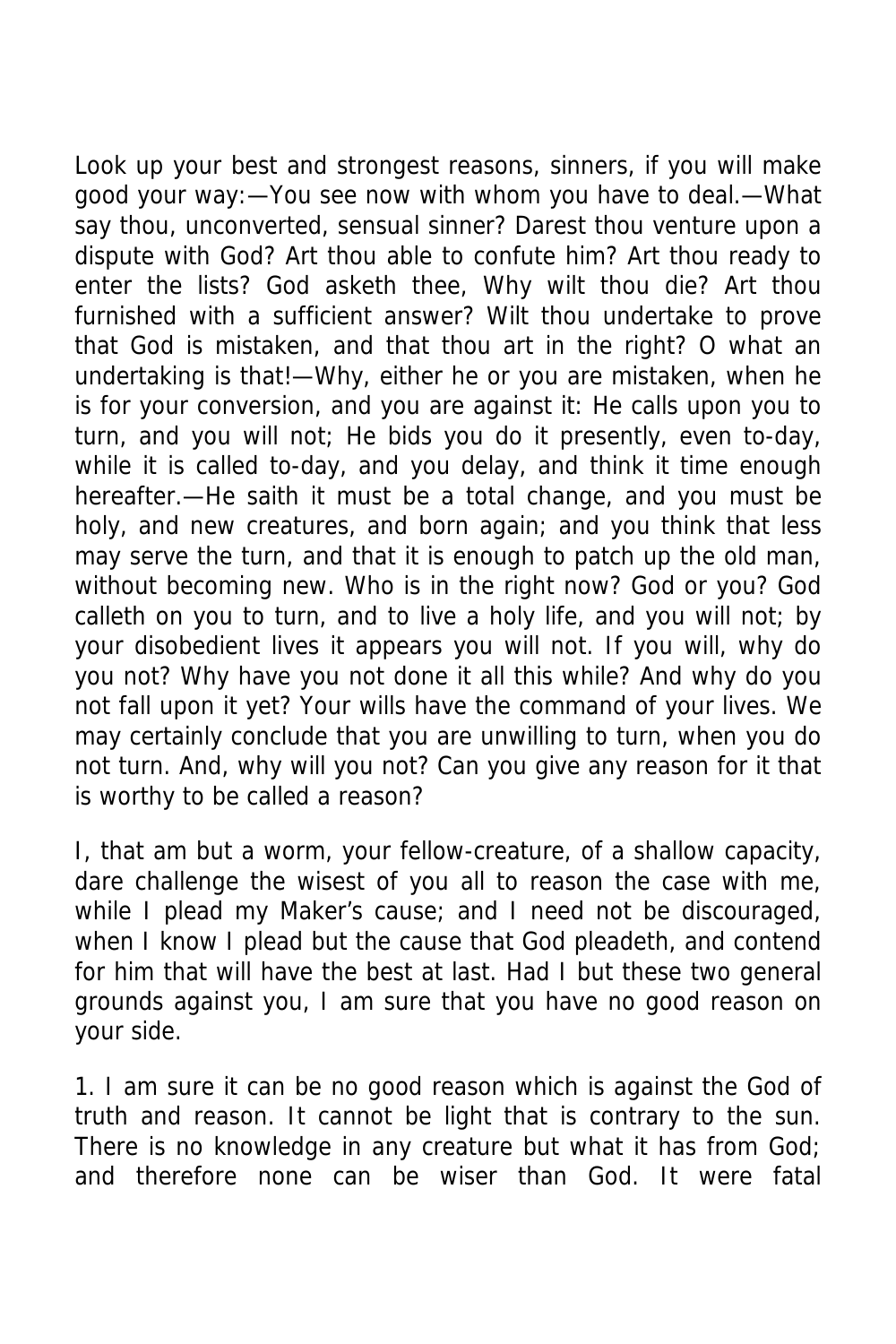presumption for the highest angel to compare with his Creator. What is it then for a lump of dirt, an ignorant sot, that knoweth not himself, nor his own soul, that knoweth but little of the things which he seeth, yet that is more ignorant than many of his neighbours, to set himself against the wisdom of the Lord? It is one of the fullest discoveries of the horrible wickedness of carnal men, and the stark madness of such as sin, that so silly a mole dare contradict his Maker, and call in question the word of God: Yea, that those people in our parishes, that are so ignorant, that they cannot give us a reasonable answer concerning the very principles of religion, are yet so wise in their own conceit, that they dare question the plainest truths of God, yea, contradict them and cavil against them, when they can scarce speak sense, and will believe them no farther than agreeth with their foolish wisdom.

2. And as I know that God must needs be in the right, so I know the case is so palpable and gross which he pleadeth against, that no man can have reason for it. Is it possible that a man can have any reason to break his master's laws? and reason to dishonor the Lord of glory? and reason to abuse the Lord that bought him? Is it possible that a man can have any good reason to damn his own immortal soul?—Mark the Lord's question, "Turn ye, turn ye, why will ye die?" Is eternal death a thing to be desired? Are you in love with hell? What reason have you wilfully to perish? If you think you have reason to sin, should you not remember that "death is the wages of sin," Rom. vi. 23. and think whether you have any reason to undo yourselves, body and soul, for ever?—You should not only ask whether you love the adder, but whether you love the sting?— It is such a thing for a man to cast away his everlasting happiness, and to sin against God, that no good reason can be given for it; but, the more anyone pleads for it, the madder he sheweth himself to be. Had you a lordship or a kingdom offered you for every sin that you commit, it were not reason, but madness, to accept it. Could you by every sin obtain the highest thing on earth that flesh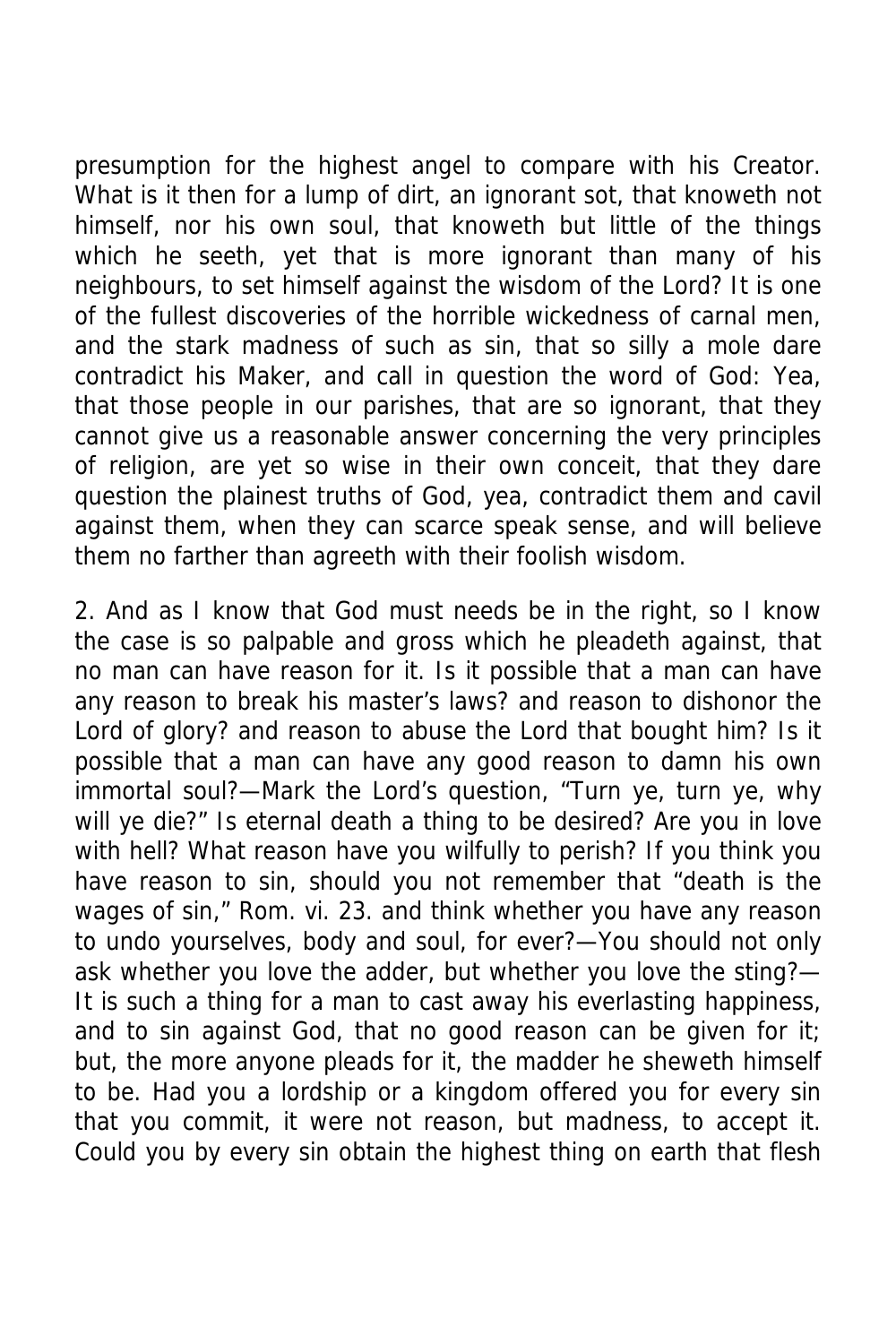desireth, it were no considerable value to persuade you in reason to commit it. If it were to please your greatest or dearest friends, or to obey the greatest prince on earth, or to save your lives, or to escape the greatest earthly misery; all these are of no consideration to draw a man in reason to the committing of one sin. If it were a right hand or a right eye that would hinder your salvation, it is the gainfullest way to cast it away, rather than to go to hell to save it; for there is no saving a part when you lose the whole. So exceedingly great are the matters of eternity, that nothing in this world deserveth once to be named in comparison with them; nor can any earthly thing, though it were life, or crowns, or kingdoms, be a reasonable excuse for the neglect of matters of such high and everlasting consequence. A man can have no reason to cross his ultimate end. Heaven is such a thing, that, if you lose it, nothing can supply the want, or make up the loss: and hell its such a thing, that, if you suffer it, nothing can remove your misery, or give you ease and comfort. And therefore nothing can be a valuable consideration to excuse you for neglecting your own salvation; for, saith our Saviour, "What shall it profit a man if he shall gain the whole world, and lose his own soul?" Mark viii. 36.

O sirs, that you did but know what matters they are that we are now speaking to you of! The saints in heaven have other kind of thoughts of these things. If the devil could come to them that live in the sight and love of God, and should offer them a cup of ale, or a whore, or merry company, or sport to entice them away from God and glory; I pray you tell me, how do you think they would entertain the motion? Nay, or if he should offer them to be kings of the earth, do you think this would entice them down from heaven? O with what hatred and holy scorn would they disdain and reject the motion! And why should not you do so, that have heaven opened to your faith, if you had but faith to see it? There is never a soul in hell but knows, by this time, that it was a mad exchange to let go heaven for fleshly pleasure, and that it is not a little mirth, or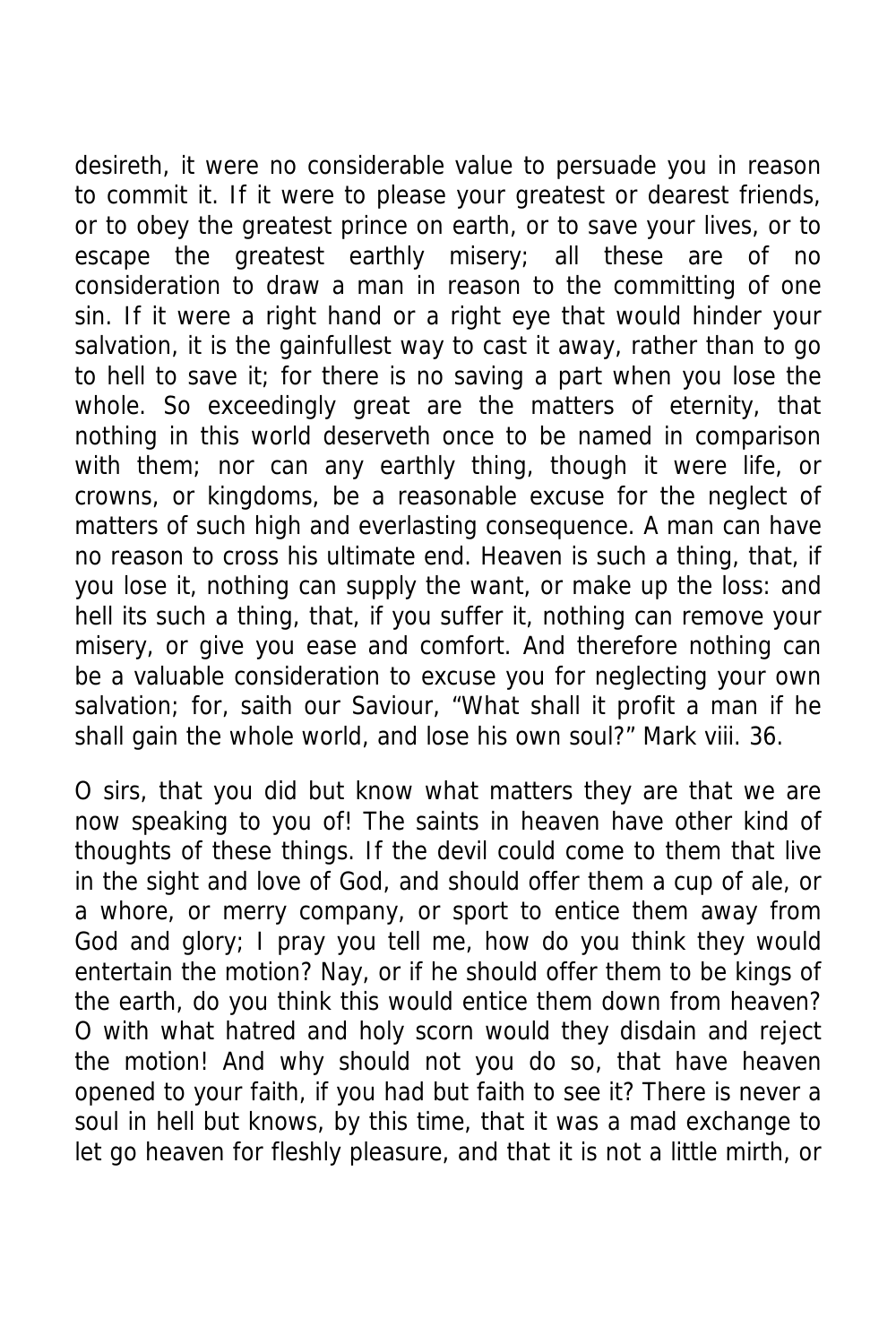pleasure, or worldly riches, or honour, or the good will or word of men, that will quench hell fire, or make him a saver that loseth his soul. Oh! if you had heard what I believe, if you had seen what I believe, and that on the credit of the word of God, you would say there can be no reason to warrant a man to damn his soul: you durst not sleep quietly another night, before you had resolved to turn and live.

If you see a man put his hand in the fire till it burn off, you will marvel at it; but this is a thing that a man may have a reason for; as Bishop Cranmer had when he burnt off his hand for subscribing to Popery. If you see a man cut off a leg or arm, it is a sad sight; but this is a thing that a man may have a good reason for; as many a man doth to save his life. If you see a man give his body to be burnt to ashes, and to be tormented with racks, and refuse deliverance when it is offered, that is a hard case to flesh and blood: but this a man may have good reason for; as you may see in Heb. xi. 33, 34, 35, 36. and as many a hundred martyrs have done. But, for a man to forsake the Lord that made Him, and to run into the fire of hell, when he is told of it, and intreated to turn that he may be saved; this is a thing that can have no reason in the world, that is reason indeed, to justify or excuse it. For heaven will pay for the loss of any thing that we can lose to get it; but nothing can pay for the loss of heaven.

I beseech you now let this word come nearer to your hearts. As you are convinced that you have no reason to destroy yourselves, so tell me what reason have you to refuse to turn, and live to God? What reason hath the veriest worldling, or drunkard, or ignorant careless sinner of you all, why you should not be as holy as any you know, and be as careful for your souls as any other? Will not hell be as hot to you as to others? Should not your own souls be as dear to you as theirs is them? Hath not God as much authority over you? Why then will you not become a sanctified people as well as they?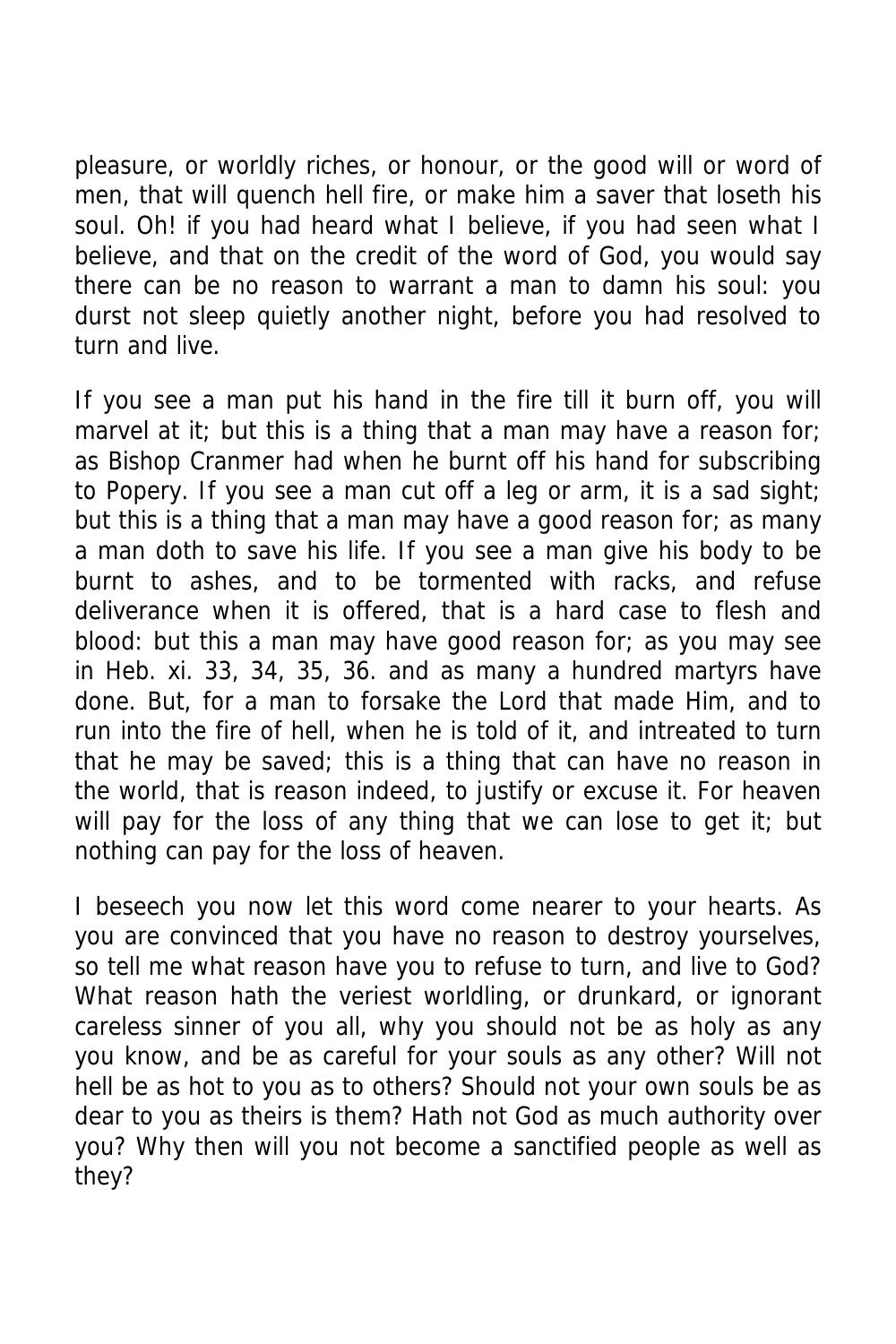O Sirs, when God bringeth the matter down to the very principles of nature, and shews that you have no more reason to be ungodly than you have to damn your own souls! if yet you will not understand and turn, it seems a desperate case that you are in. And now, either you have reason for what you do, or you have not: if not, will you go against reason itself? Will you do that which you have no reasons for? But, if you think you have, produce them, and make the best of your matter. Reason the case a little with me, your fellow-creature, which is far easier than to reason the case with God. Tell me, man, here before the Lord, as if thou wert to die this hour, why shouldst thou not resolve to turn this day, before thou stir from the place thou standest in? What reason hast thou to deny, or to delay? Hast thou any reason that satisfieth thine own conscience for it? Or any that thou darest own and plead at the bar of God? If thou hast, let us hear them, bring them forth, and make them good. But, alas! what poor stuff, what nonsense instead of reasons, do we daily hear from ungodly men? But for their necessity, I should be ashamed to name them.

1. One saith, "If none shall be saved but such converted and sanctified ones as you talk of, then heaven would be but empty, then God help a great many!

Ans. What! it seems you think that God doth not know, or else that he is not to be believed! Measure not all by yourselves; God hath thousands and millions of his sanctified ones; but yet they are few in comparison of the world, as Christ himself hath told us, Matt. vii. 13, 14. Luke xii. 32. It better beseems you to make that use of this truth which Christ teaches you: "Strive to enter in at the strait gate; for strait is the gate, and narrow is the way that leadeth unto life, and few there be that find it; but wide is the gate and broad is the way, that leads to destruction, and many there be that go in thereat." Luke xiii. 22, 23, 24.—"Fear not, little flock, (saith Christ to his sanctified ones) for it is your Father's good pleasure to give you the kingdom," Luke xii. 32.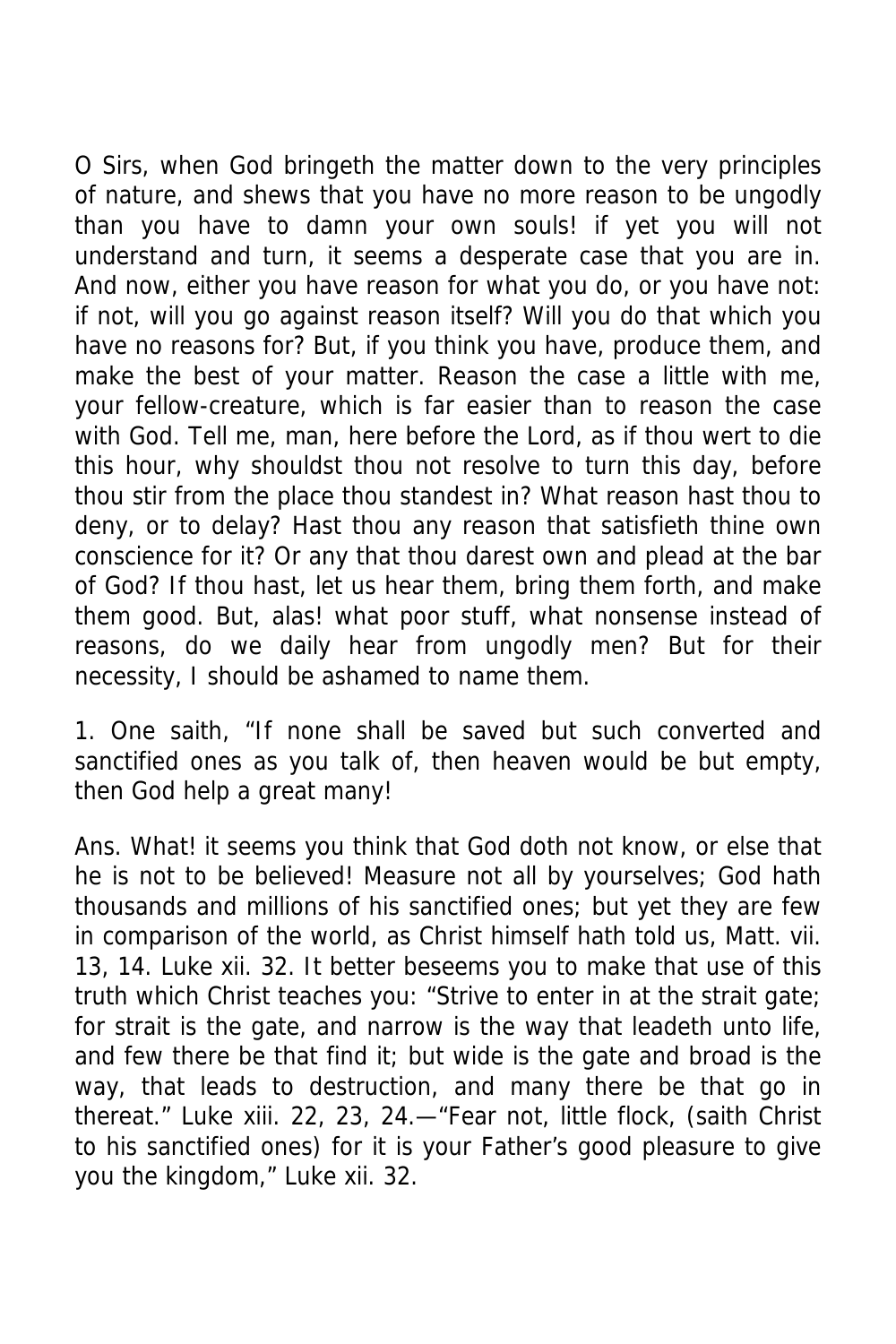Object. 2. I am sure if such as I go to hell, we shall have store of company.

Ans. And will that be any ease or comfort to you? Or do you think you may not have company enough in heaven? Will you be undone for company? Or will you not believe that God will execute his threatnings, because there be so many that are guilty? All these are silly unreasonable conceits.

Object. 3. But all men are sinners, even the best of you all?

Ans. But all are not unconverted sinners. The godly live not in gross sins; and their very infirmities are their grief and burden, which they daily long, and pray, and strive to be rid of. Sin hath not dominion over them.

Object. 4. I do not see that professors are any better than other men; they will over-reach, and oppress, and are as covetous as any.

Ans. Whatever hypocrites are, it is not so with those that are sanctified. God hath thousands and tens of thousands that are otherwise; though the malicious world doth accuse them of what they can never prove, and of that which never entered into their hearts. And commonly they charge them with heart-sins, which none can see but God; because they can charge them with no such wickedness in their lives as they are guilty of themselves.

Object. 5. But I am no whoremonger, nor drunkard, nor oppressor, and therefore why shouldest thou call me to be converted?

Ans. As if you were not born after the flesh, and had not lived after the flesh, as well as others! Is it not as great a sin as any of these, for a man to have an earthly mind, and to love the world above God, and to have an unbelieving, unhumbled heart? Nay, let me tell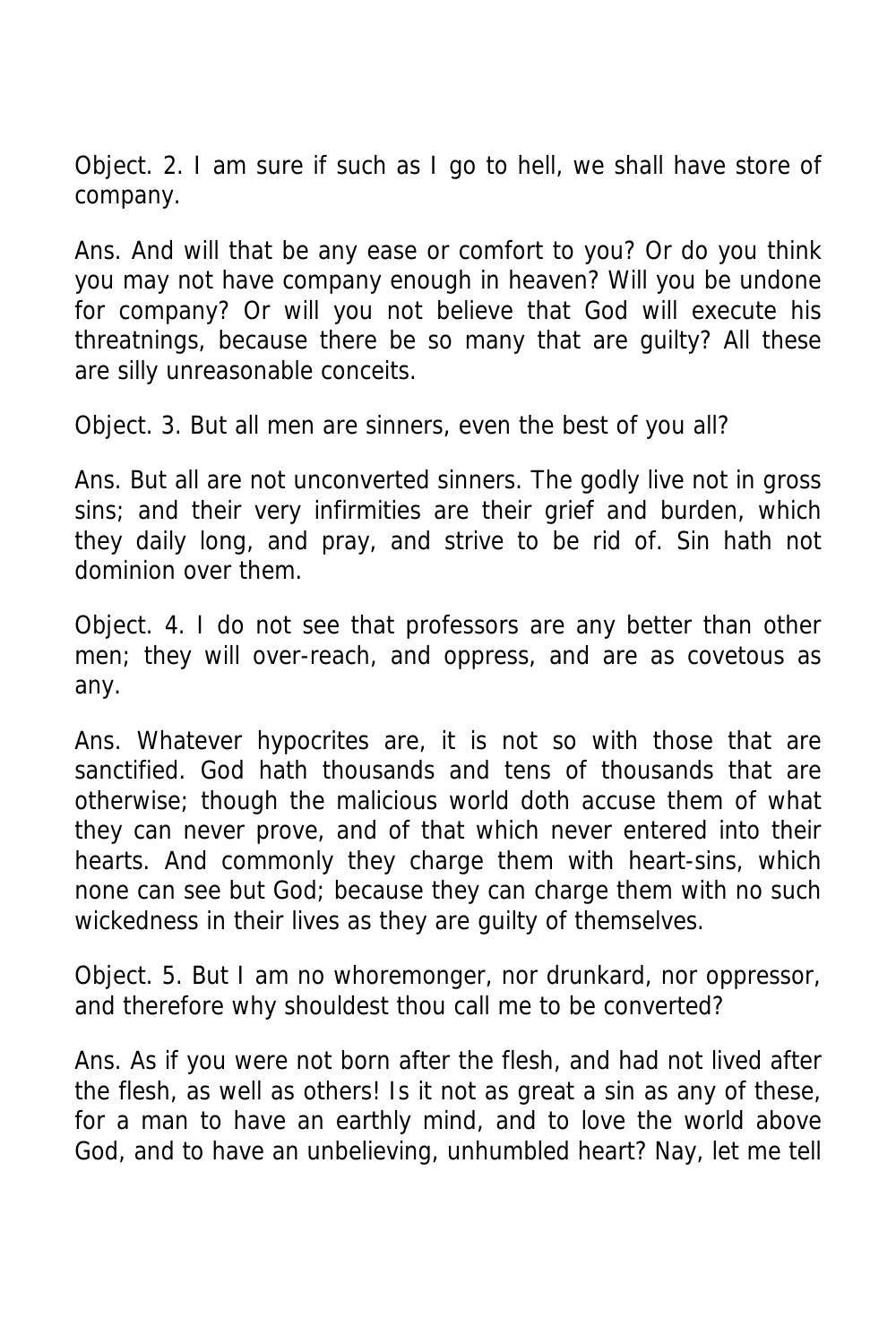you more; that many persons, that avoid disgraceful sins are as fast glued to the world, and as much slaves to the flesh, and as strange to God, and averse to heaven in their more civil discourse, as others are in their more shameful and notorious sins.

Object. 6. But I mean nobody any harm, nor do any harm; and why then should God condemn me?

Ans. Is it no harm to neglect the Lord that made thee, and the work for which thou camest into the world, and to prefer the creature before the Creator, and to neglect grace that is daily offered thee? It is the depth of your sinfulness to be insensible of it; the dead feel not that they are dead. If once thou wert made alive, thou wouldst see more amiss in thyself, and marvel at thyself for making so light of it.

Object. 7. I think you would make men mad under pretence of converting them; it is enough to rack the brains of sinful people, to muse so much on matters too high for them.

Ans. 1. Can you be madder than you are already? Or at least, can there be a more dangerous madness than to neglect your everlasting welfare, and wilfully undo yourselves?

2. A man is never well in his wits till he be converted; he never knows God, nor knows sin, nor knows Christ, nor knows the world, nor himself, nor what his business is on earth, so as to set himself about it, till he be converted.—The scripture saith, "That the wicked are unreasonable men," 2 Thess. iii. 2. and, "That the wisdom of the world is foolishness with God," 1 Cor. i. 20 and Luke xv. 17. It is said of the prodigal, that, "when he came to himself," he resolved to return.—It is a wise world, when men will disobey God, and run to hell for fear of being out of their wits.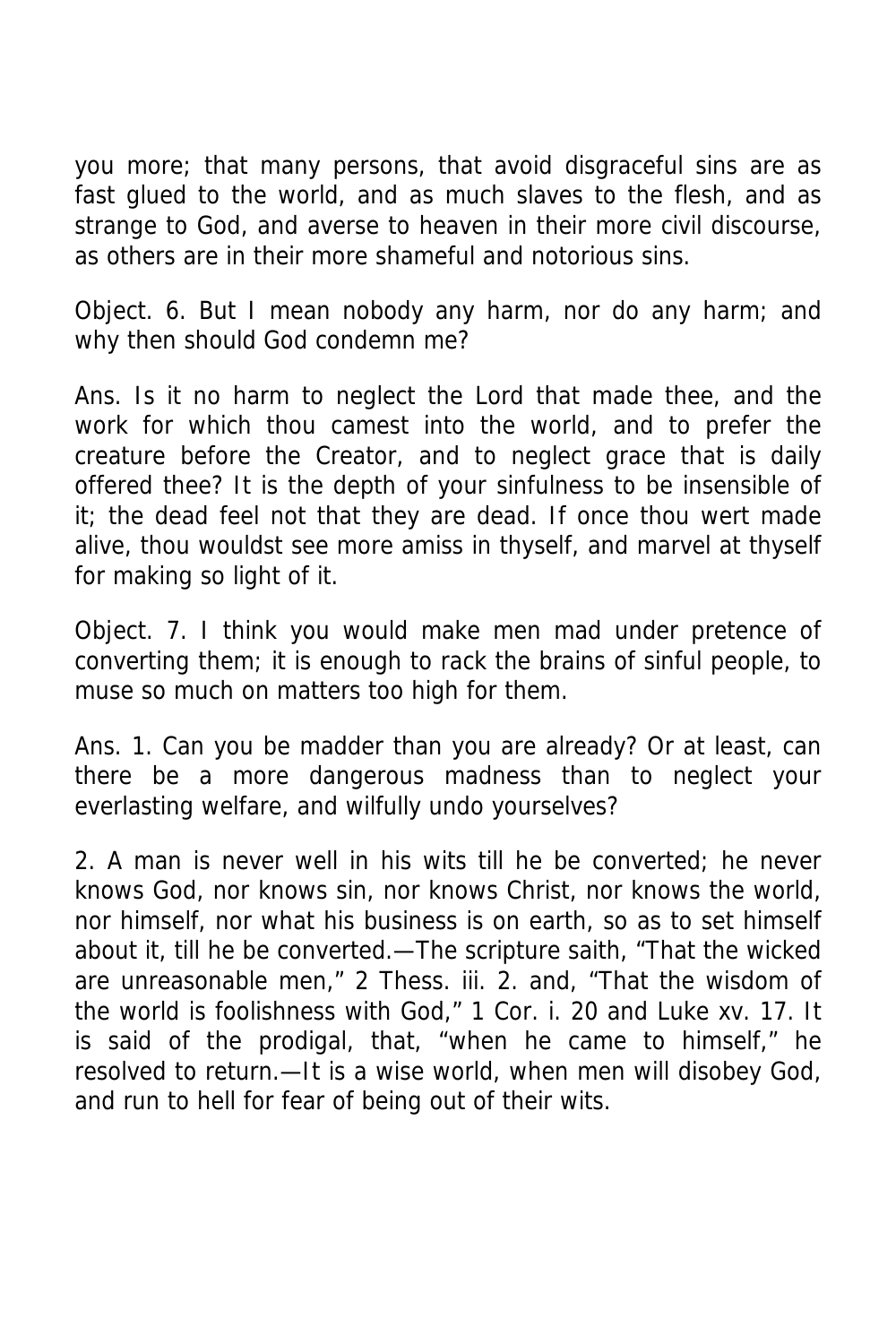3. What is there in the work that Christ calls you, that should drive a man out of his wits? Is it the loving of God, and calling upon him, and comfortably thinking of the glory to come, and the forsaking of our sins, and loving one another, and delighting ourselves in the service of God? Are these such things as should make men mad?

4. And whereas you say that these matters are too high for us, you accuse God himself for making this our work, and giving us his word, and commanding all that will be blessed to meditate on it day and night. Are the matters which we are made for, and which we live for, too high for us to meddle with? This is plainly to unman us, and to make brutes of us, as if we were like them that must meddle with no higher matters than what belongs to flesh and earth. If heaven be too high for you to think on and provide for, it will be too high for you ever to possess.

5. If God should sometimes suffer any weak-headed persons to be distracted by thinking of eternal things; this is because they misunderstand them, and run without a guide; and, of the two, I had rather be in the case of such a one, than of the mad unconverted world, that take their distraction to be their wisdom.

Object. 8. I do not thing that God cares so much what men think, or speak, or do, as to make so great a matter of it.

Ans. It seems, then, you take the word of God to be false, and then what will you believe? But your own reason might teach you better, if you believe not the scriptures: for you see God sets not so light by us, but that he vouchsafeth to make us, and still preserveth us, and daily upholdeth us, and provideth for us; and will any wise man make a curious frame for nothing? Will you make or buy a clock or watch, and daily look at it, and not care whether it go true or false? Surely, if you believe not a particular eye of Providence observing your hearts and lives, you cannot believe or expect any particular Providence to observe your wants and troubles to relieve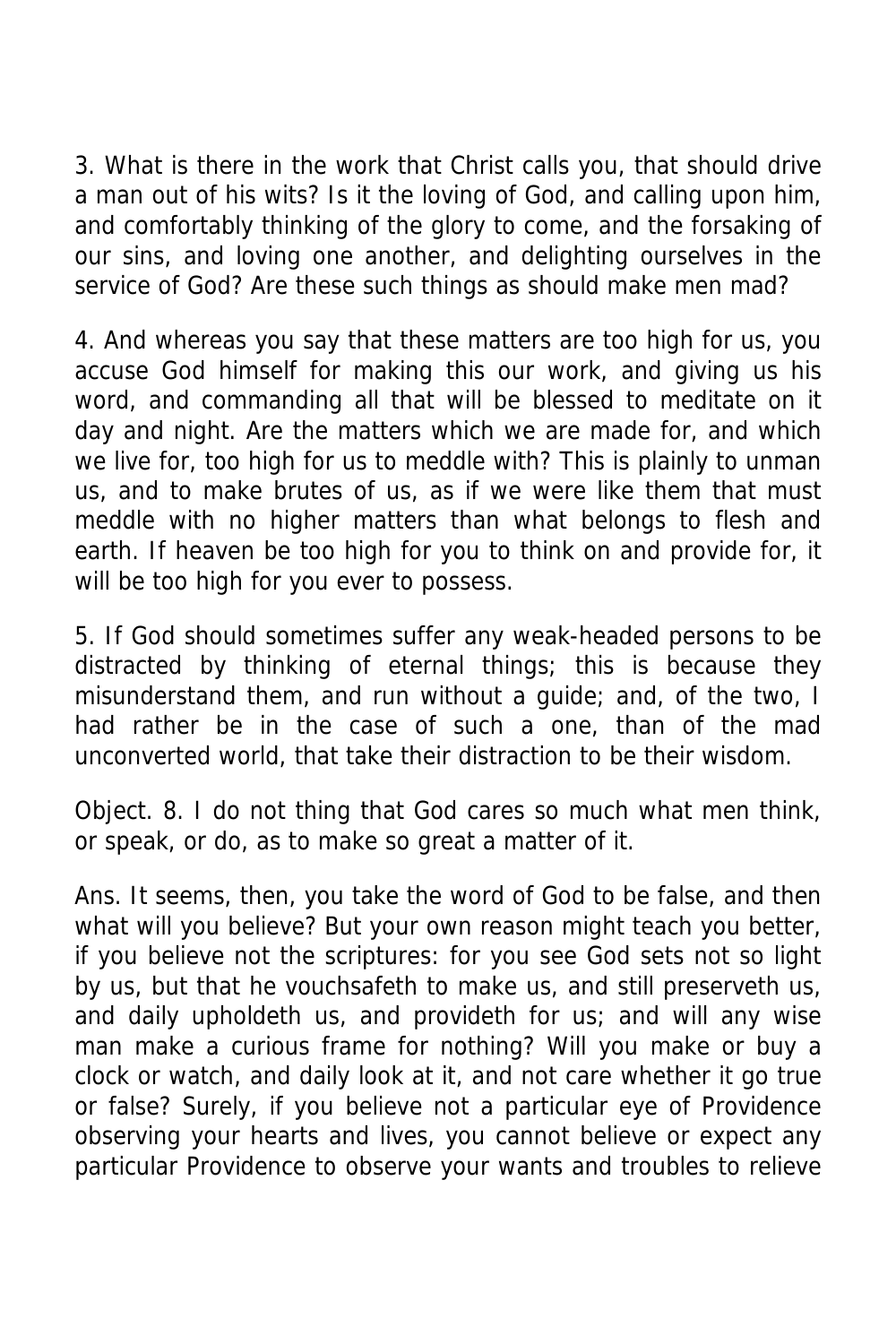you. And, if God had so little cared for you as you imagine, you would never have lived till now; a hundred diseases would have striven which should first destroy you; yea, the devils would have haunted you, and fetched you away alive, as the great fishes devour the less, and as ravenous birds and beasts devour others. You cannot think that God made man for no end or use; and, if he made him for any, it was sure for himself. And can you think he cares not whether his ends be accomplished, and whether we do the work that we are made for?

Yea, by this atheistical objection you make God to have made and upholden all the world in vain. For, what are all other lower creatures for, but for man? What doth the earth, but bear and nourish us? and the beasts do serve us with their labours and lives: and so of the rest. And hath God made so glorious a habitation, and set man to dwell in it, and made all his servants; and now doth he look for nothing at his hands? nor care how he thinks, or speaks, or lives? This is most unreasonable.

Object. 9. It was a better world when men did not make so much ado in religion.

Ans. 1. It hath ever been the custom to praise the times past. That world, that you speak of, was wont to say, it was a better world in their forefathers' days, and so did they of their forefathers. This is but an old custom, because we all feel the evil of our own times, but we see not that which was before us.

2. Perhaps you speak as you think: worldlings think the world is at the best, when it is agreeable to their minds, and when they have most mirth and worldly pleasure. And I doubt not but the devil, as well as you, would say, that then it was a better world, for then he had more service and less disturbance. But the world is at the best when God is most loved, regarded, and obeyed. And how else will you know when the world is good or bad, but, by this?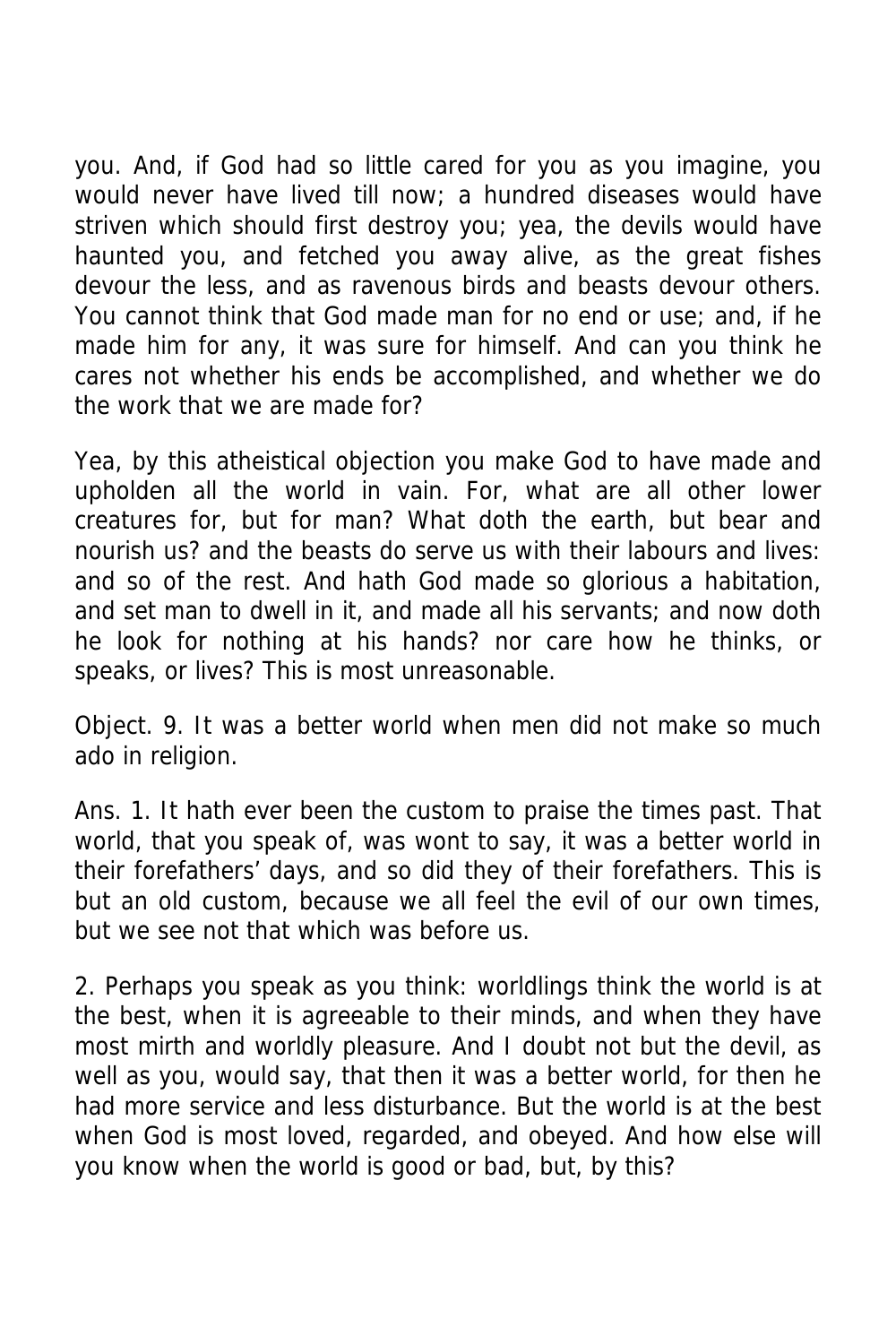Object. 10. There are so many ways and religions that we know not which to be of, and therefore we will be even as we are.

Ans. Because there are many, will you be of that way that you may be sure is wrong? None are farther out of the way than worldly, fleshly, unconverted sinners; for, they do not only err in this or that opinion, but in the very scope and drift or their lives. If you were going a journey that your life lay on, would you stop or turn again, because you met with some cross-ways, or because you saw some travelers go the horse way, and some the foot way, and some perhaps break over the hedge, yea, and some miss the way? or would you not rather be the more careful to inquire the way? If you have some servants that know not how to do your work right, and some that are unfaithful; would you take it well of any of the rest that would therefore be idle, and do you no service, because they see their companions so bad?

Object. 11. I do not see that it goes any better with those that are so godly than with other men; they are as poor, and in as much trouble as others.

Ans. And perhaps in much more, when God sees it meet. They take not earthly prosperity for their wages; they have laid up their treasure and hopes in another world, or else they are not Christians indeed; the less they have, the more is behind, and they are content to wait till then.

Object. 12. When you have said all that you can, I am resolved to hope well and trust in God, and do as well as I can, and not make so much ado.

Ans. 1. Is that doing as well as you can, when you will not turn to God, but your heart is against his holy and diligent service? It is as well as you will indeed, but that is your misery.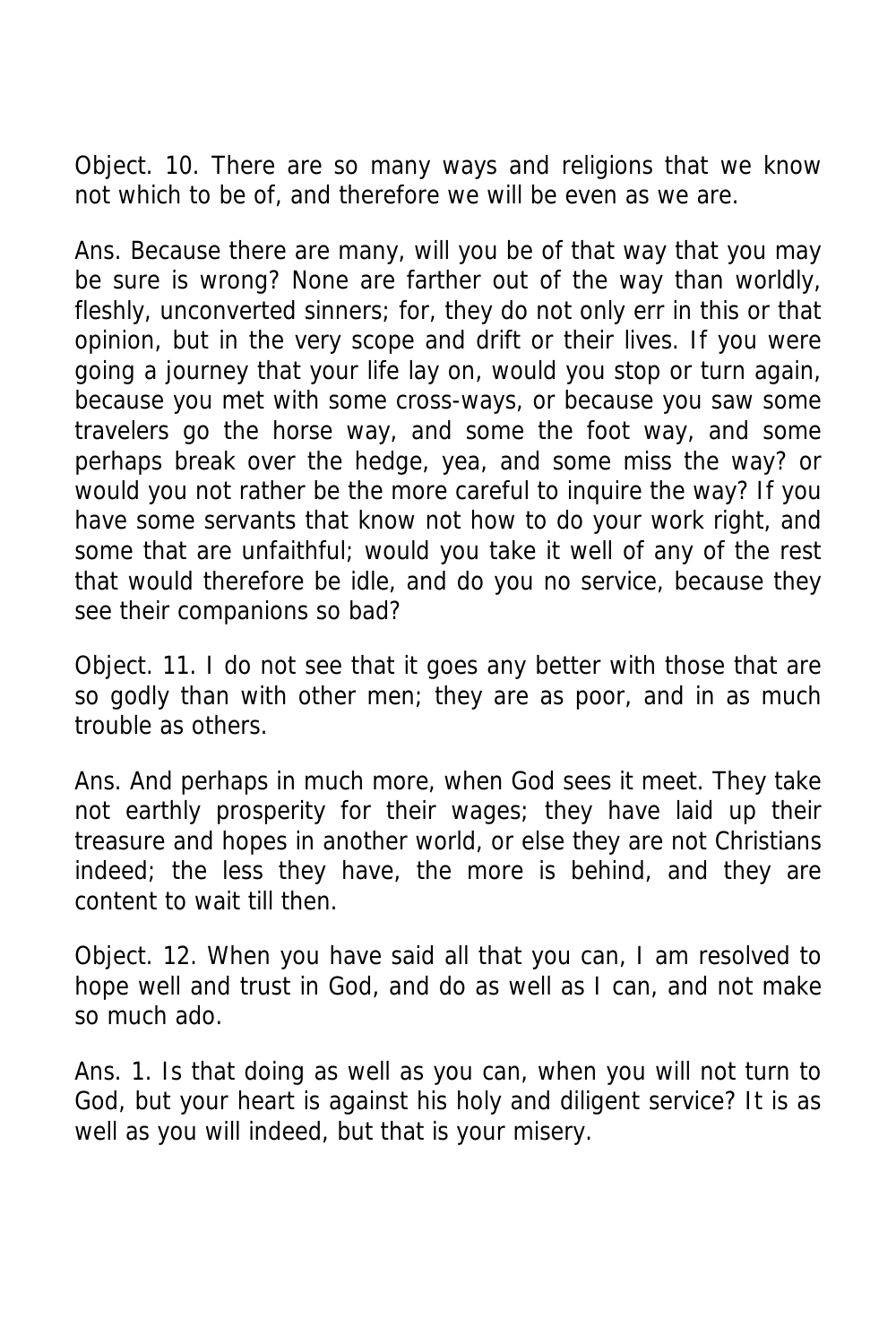2. My desire is, that you should hope and trust in God: But, for what is it that you would hope? Is it to be saved, if you turn and be sanctified? For this you have God's promise, and therefore hope for it, and spare not. But if you hope to be saved, without conversion and a holy life, this is not to hope in God, but in Satan, or yourselves; for God hath given you no such promise, but told you the contrary; but it is Satan and self-love, that made you such promises, and raised you to such hopes.—Well, if these and such as these, be all you have to say against conversion and a holy life, your all is nothing, and worse than nothing: And if these, and such as these, seem reasons sufficient to persuade you to forsake God, and cast yourselves into hell, the Lord deliver you from such reasons, and from such blind understandings, and from such senseless hardened hearts. Dare you stand to aver one of there reasons at the bar of God? Do you think it will then serve your turn to say, "Lord, I did not turn, because I had so much to do in the world, or because I did not like the lives of some professors; or because I saw men of so many minds?"—O how easily will the light of that day shame such reasonings as these! Had you the world to look after? Let the world which you served now pay you your wages, and save you if it can. Had you not a better world to look after first? And were you not commanded, to 'seek first God's kingdom and righteousness; and promised that other things should be added to you?" Matt. vi. 33. And were ye not told, "that godliness was profitable to all things, having the promise of this life, and that which is to come?" 1 Tim. iv. 8. Did the sins of the professors hinder you? You should rather have been the more heedful, and learned by their falls to beware, and have been the more careful, and not the more careless. It was the Scripture, and not their lives, that was your rule. Did the many opinions of this world hinder you? Why the Scripture, that was your rule, did teach you but one way, and that was the right way; if you had followed that, even in so much as was plain and easy, you should never have miscarried. Will not such answers as these silence you? If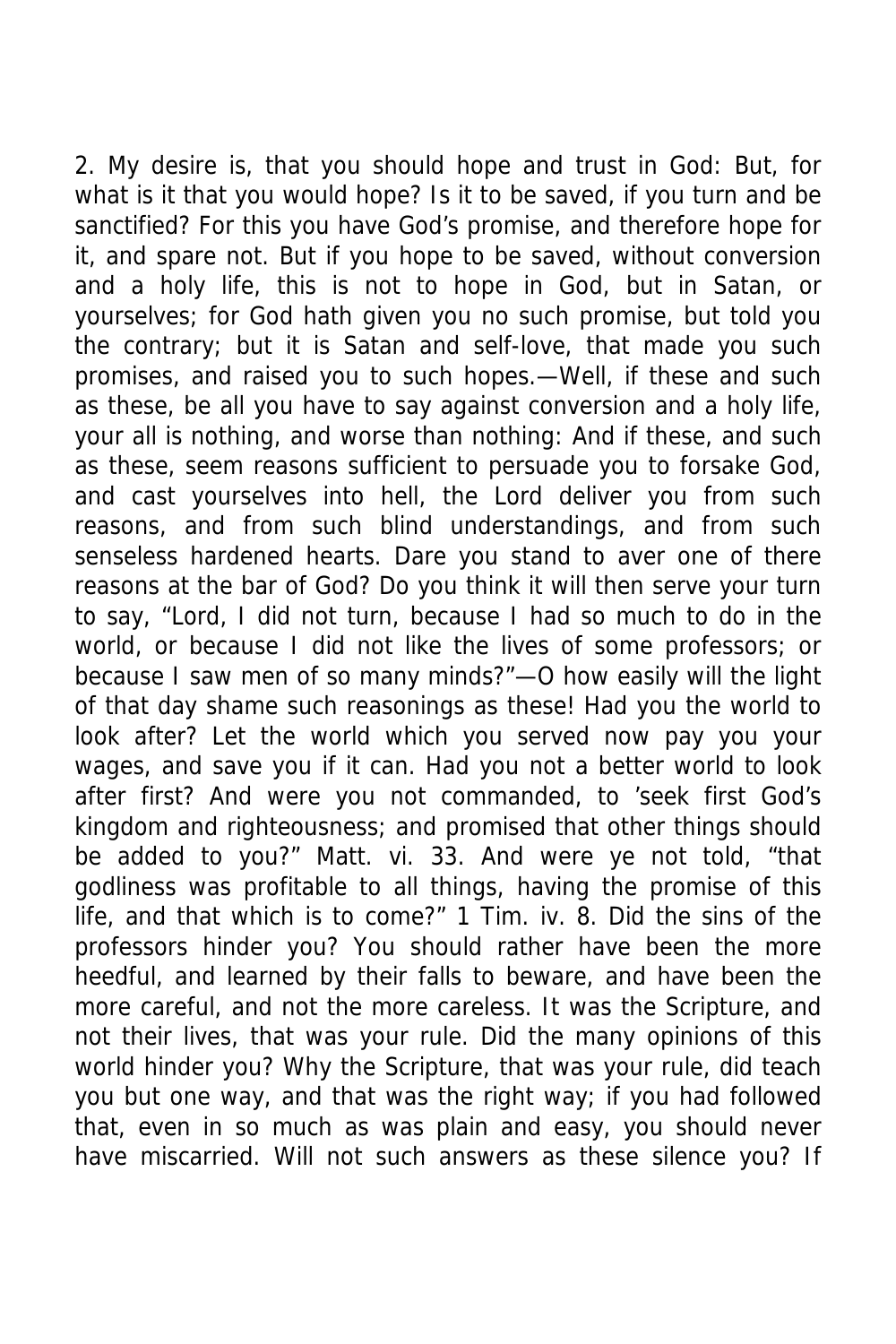these will not, God hath those that will; when he asketh the man, Matt. xxii. 12. "Friend, how comest thou in hither, not having on a wedding-garment?" That is, what dost thou in my church among professed Christians, without a holy heart and life? What answer did he make? Why the text saith, he was speechless; he had nothing to say. The clearness of the case, and the Majesty of God, will then easily stop the mouths of the most confident of you, tho' you will not be put down by any thing we can say to you now; but will make good your cause, be it ever so bad. I know already, that never a reason that now you can give me will do you any good at last, when your case must be opened before the Lord and all the world. Nay, I scarce think that your own consciences are well satisfied with your reasons. For, if they are, it seems then you have not so much as purposed to repent. But, if you purpose to repent, it seems you do not put much confidence in your reasons which you bring against it. What say you, unconverted sinners? Have you any good reasons to give, why you should not turn, and presently turn, with all your hearts? Or will you go to hell in despite of reason itself? Bethink you what you do in time, for it will shortly be too late to bethink you.—Can you find any fault with God, or his work, or his wages? Is he a bad master? Is the devil, whom you serve, a better? Or is the flesh a better? Is there any harm in a holy life? Is a life of worldliness and ungodliness better? Do you think in your consciences, that it would do you any harm to be converted and live a holy life? What harm can it do you? Is it harm to you to have the spirit of Christ within you? And to have a cleansed purified Heart? If it be bad to be holy, why doth God say, "Be ye holy, for I am holy." 1 Pet. i. 15,

16. Lev. xx. 7. Is it evil to be like God? Is it not said, "that God made man in His own image?" Why, this holiness is his image. This Adam lost, and this Christ by his word and Spirit would restore to you, as he doth to all that he will save. Why were you baptized into the Holy Ghost? and why do you baptize your children into the Holy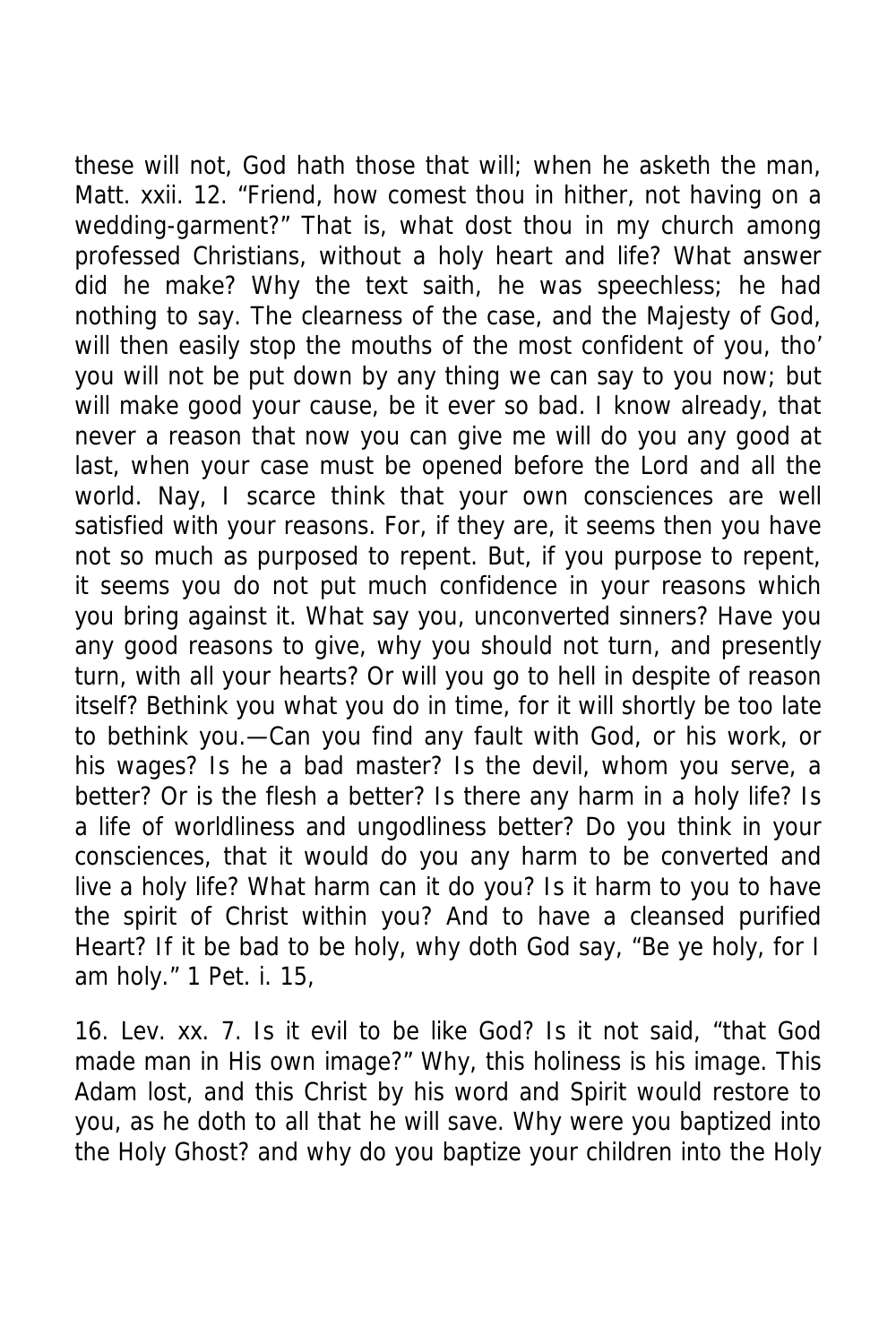Ghost as your sanctifier, if you will not be sanctified by him, but think it hard for you to be sanctified? Tell me truly, as before the Lord, tho' you are loathe to live a holy life, had you not rather die in the case of those that do so than of others? If you were to die this day, had you not rather die in the case of a converted man than of an unconverted? Of a holy and heavenly man than of a carnal earthily man? And would you not say, as Balaam, Numb. xxiii. 10. "Let me die the death of the righteous, and let my last end be like his?" And why will you not now be of the mind that you will be of then? First or last you must come to this, either to be converted, or to wish you had been, when it is too late. But what is it that you are afraid of losing if you turn? Is it your friends? you will but change them; God will be your friend, and Christ, and the Spirit, will be your friend, and every Christian will be your friend. You will get one friend that will stand you in more stead than all the friends in the world could have done. The friends you lose would have but enticed you to hell; but could not have delivered you: But the friend you get will save you from hell, and bring you to His own eternal rest.

Is it your pleasure that you are afraid of losing? You think you shall never have a merry day again, if once you be converted. Alas! that you should think it a greater pleasure to live in foolish sports and merriments, and please your flesh, than to live in the believing thoughts of glory, and in the love of God, and in righteousness, and peace, and joy in the Holy Ghost, in which the state of grace consisteth! Rom. xiv. 17. If it would be a greater pleasure for you to think of your lands and inheritance (if you were lords of all the country) than it is for a child to play for pins: why should it not be a greater joy to you to think of the kingdom of heaven being yours than of all the riches or pleasures of the world? As it is but foolish childishness that makes children so delight in toys that they would not leave them for all your land, so it is but foolish worldliness, and fleshliness and wickedness, that make you so much delight in your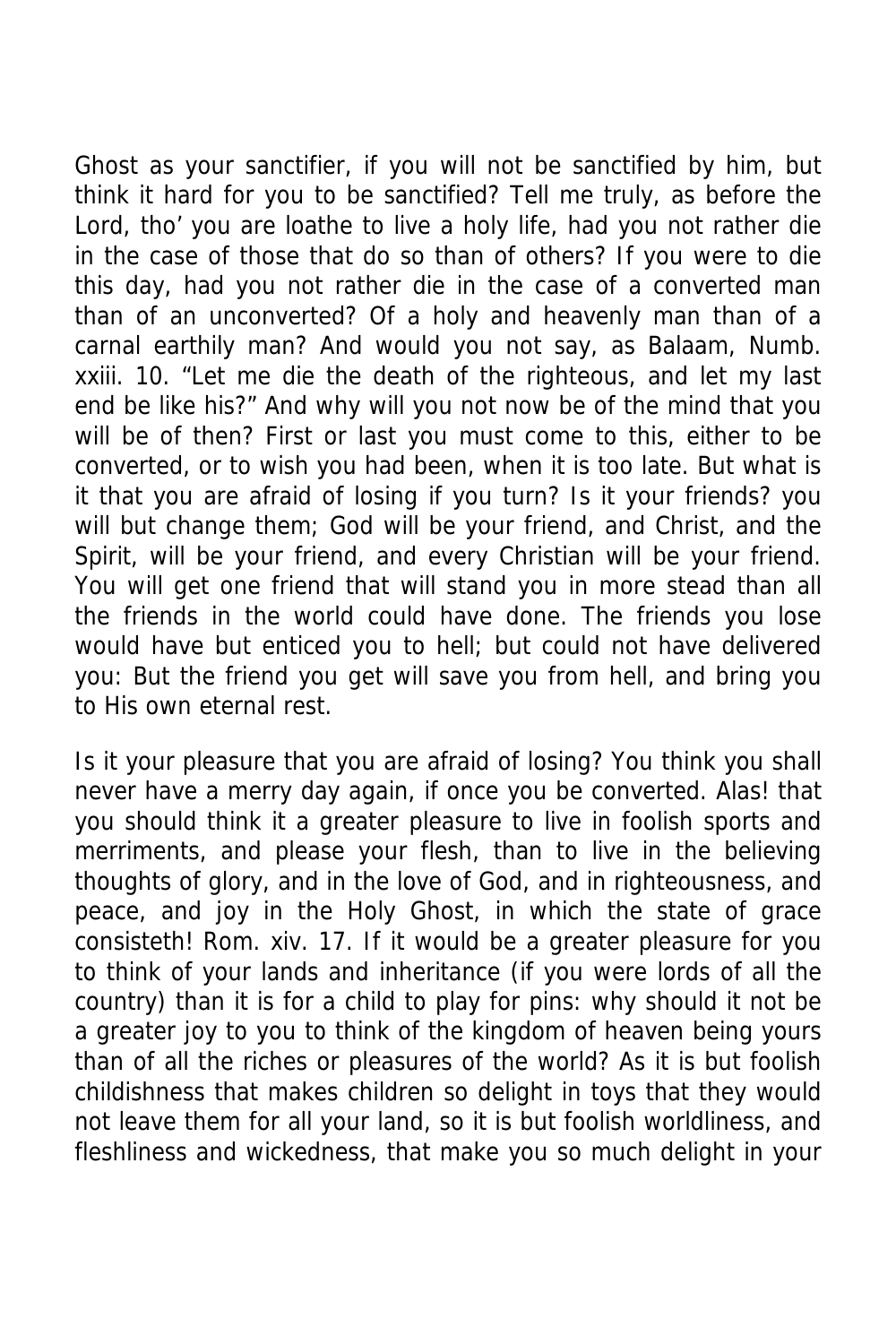houses, and lands, and meat, and drink, and ease, and honour, as that you would not part with them for the heavenly delights. But what will you do for pleasure when these are gone? Do you not think of that? When your pleasures end in horror, and go out like a stinking snuff, the pleasures of the saints are then at best. I have had myself but a little taste of the heavenly pleasures in the forethoughts of the blessed approaching day, and in the present persuasions of the love of God in Christ; but I have taken too deep a draught of earthily pleasures, so that you may see, if I be partial, it is on your side; and yet I must profess, from that little experience, that there is no comparison.—There is more joy to be had in a day, (if the sun of life shine clear upon us) in the state of holiness, than in a whole life of sinful pleasures. I had "rather be a door-keeper in the house of God, than to dwell in the tents of wickedness." (Psalm lxxxiv. 10). "A day in his courts is better than a thousand any where else," Psalm lxxxiv. 13. The mirth of the wicked is like the laughter of a madman, that knows not his own misery; and therefore Solomon saith of such laughter, "it is mad, and of mirth, what doth it?" Eccles. ii. 2. and Eccles. vii. 2, 3, 4, 5, 6. "It is better to go to the house of mourning than to go to the house of feasting; for that is the end of all men, and the living will lay it to his heart. Sorrow is better than laughter; "for by the sadness of the countenance the heart is made better. The heart of the wise is in the house of mourning; but the heart of fools is in the house of mirth. It is better to hear the rebuke of the wise, than to hear the song of fools; for as the crackling of thorns under a pot, so is the laughter of the fool." All the pleasure of fleshly things is but like the scratching of a man that hath the itch; it is his disease that makes him desire it; and a wise man had rather be without his pleasure than be troubled with his itch. Your loudest laughter is but like that of a man that is tickled; he laughs when he hath no cause of joy. Judge, as you are men, whether this be a wise man's part. It is but your carnal unsanctified nature that makes a holy life seem grievous to you, and a course of sensuality seem more delightful. If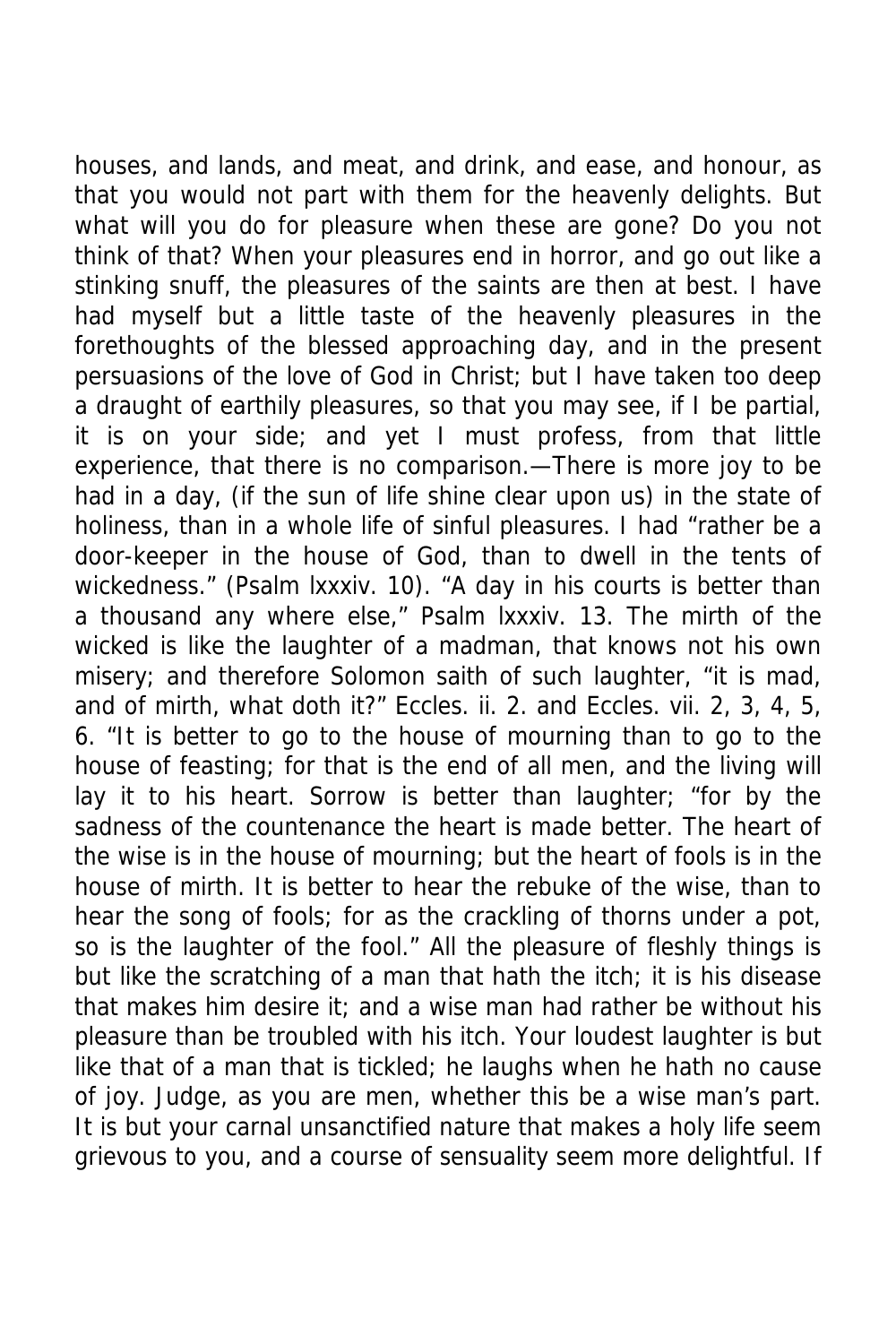you will but turn, the Holy Ghost will give you another nature and inclination, and then it will be more pleasant to you to be rid of your sin than now it is to keep it; and you will then say, that you knew not what a comfortable life was till now, and that it was never well with you till God and holiness were your delight.

Quest. But how it cometh to pass that men should be so unreasonable in the matters of salvation? They have wit enough in other matters, what makes them so loathe to be converted, that there should need so many words in so plain a case, and all will not do, but the most will live and die unconverted?

Answer. To name them only in a few words, the causes are these:

1. Men are naturally in love with the earth and flesh, and their nature hath an enmity to God and godliness, as the nature of a serpent hath to a man: And when all that we can say goeth against an habitual inclination of their natures, no marvel if it little prevail.

2. They are in darkness, and know not the very things they hear. Like a man that was born blind, and hears a high commendation of the light: But what will hearing do unless he sees it? They know not what God is, nor what is the power of the cross of Christ, nor what the spirit of holiness is, nor what it is to live in love by faith; they know not the certainty, and suitableness, and excellency of the heavenly inheritance. They know not what conversion, and a holy mind and conversation, are, even when they hear of them. They are in a mist of ignorance. They are lost and bewildered in sin; like a man that hath lost himself in the night, and knows not where he is, nor how to come to himself again till the day-light recover Him.

3. They are wilfully confident that they need no conversion, but some partial amendment; and that they are in the way to heaven already, and are converted when they are not. And, if you meet a man that is quite out of his way, you may long enough call on him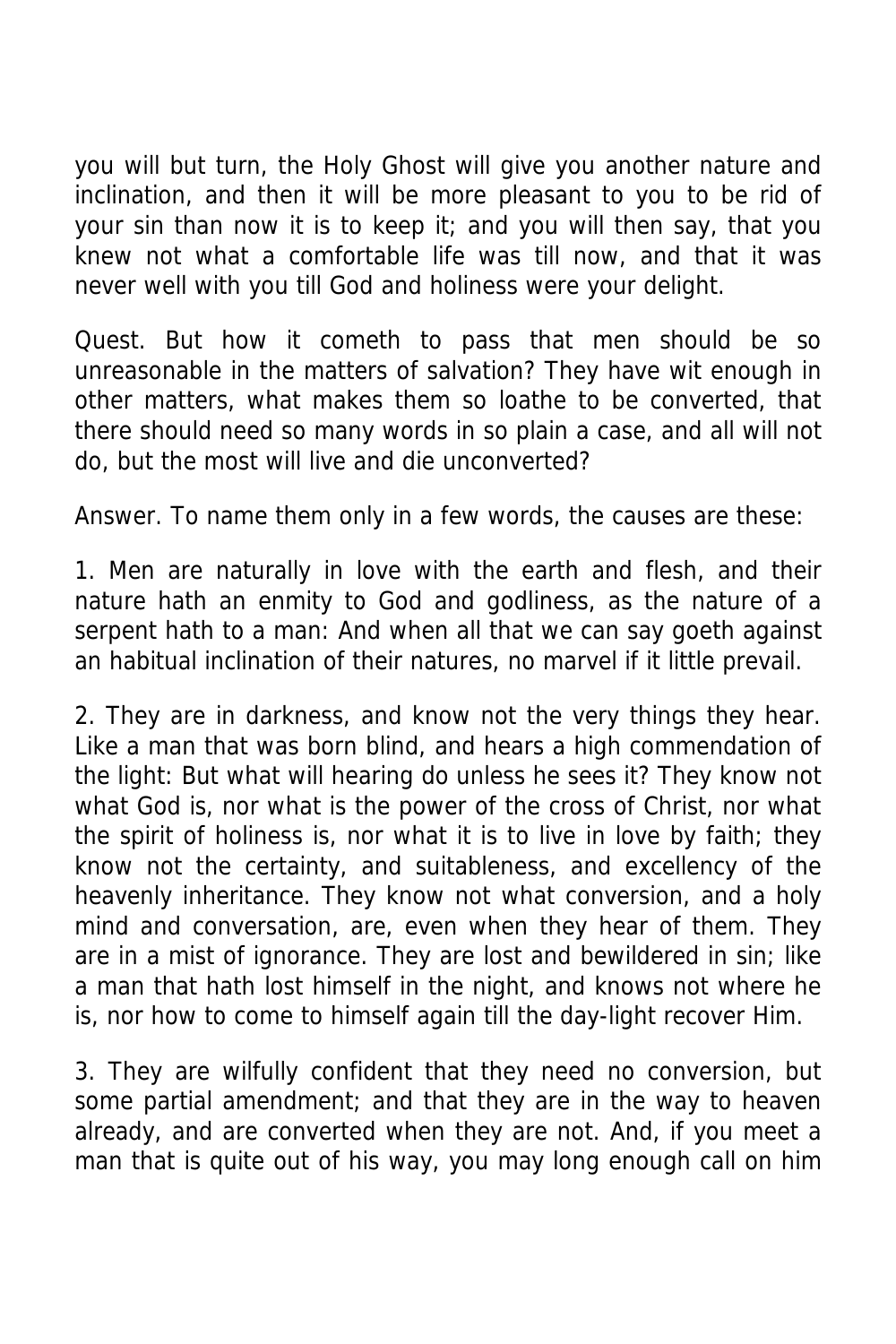to turn back again, if he will not believe you that he is out of the way.

4. They are become slaves to their flesh, and drowned in the world to make provision for it. Their lusts, and passions, and appetites, have distracted them, and got such a hand over them, that they cannot tell how to deny them, or how to mind any thing else. So that the drunkard saith, "I love a cup of good drink, and I cannot forbear it." The glutton saith, "I love good cheer, and I cannot forbear." The fornicator saith, "I love to have my lust fulfilled, and I cannot forbear." And the gamester loves to have his sports, and he cannot forbear. So that they are become even captivated slaves to their flesh, and their very wilfulness is become an impotency; and what they would not do, they say they cannot. And the worldling is so taken up with earthly things, that he hath neither heart, nor mind, nor time, for heavenly; but, as in Pharaoh's dream, Gen. xli. 4. "The lean kine did eat up the fat ones," so this lean and barren earth doth eat up all the thoughts of Heaven.

5. Some are so carried away by the stream of evil company, that they are possessed with hard thoughts of a godly life, by hearing them speak against it; or at least they think they may venture to do as they see most do, and so they hold on in their sinful ways; and when one is cut off and cast into hell, and another snatched away from among them to the same condemnation, it doth not much daunt them, because they see not whither they are gone. Poor wretches, they hold on in their ungodliness, for all this; for they little know that their companions are now lamenting it in torments. In Luke xvi. the rich man in hell would fain have had one to warn his five brethren, lest they should come to that place of torment. It is like, he knew their minds and lives, and knew that they were hastening thither, and little dreamed that he was there, yea, and would little have believed one that should have told them so. I remember a passage that a gentleman yet living told me that he saw upon a bridge over the Severn.1 A man was driving a flock of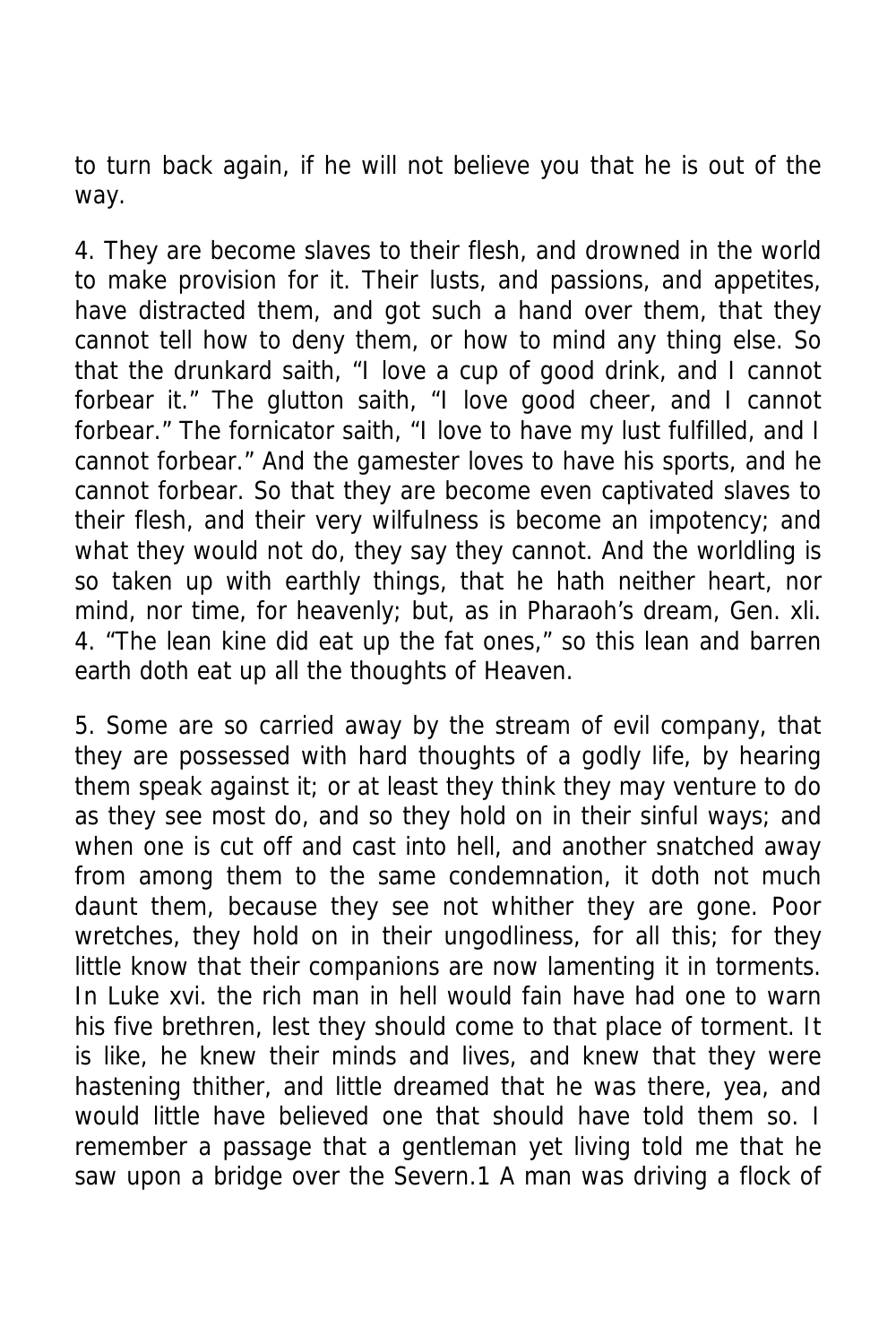fat lambs, and something meeting them, and hindering their passage, one of the lambs leaped upon the wall of the bridge, and, his legs slipping from under him, he fell into the stream; the rest seeing him, did one after one leap over the bridge, and were all, or almost all drowned.—Those that were behind did little know what was become of them that were gone before, but thought they might venture to follow their companions; but, as soon as ever they were over the wall, and falling headlong, the case was altered. Even so it is with unconverted carnal men. One dieth by them, and drops into hell, and another follows the same way; and yet they will go after them, because they think not whither they are gone. Oh but when death hath once opened their eyes, and they see what is on the other side of the wall, even in another world; then what would they give to be where they were!

6. Moreover, they have a subtle malicious enemy, that is unseen of them, and plays his game in the dark; and it is his principal business to hinder their conversion, and therefore to keep them where they are, by persuading them not to believe the Scriptures, or not to trouble their minds with these matters; or by persuading them to think ill of a godly life, or to think that it more ado than needs, and that they may be saved without conversion, and without all this stir; and that God is so merciful that he will not damn any such as they; or at least, that they may stay a little longer, and take their pleasure, and follow the world a little longer yet, and then let it go, and repent hereafter: And by such deluding cheats as these, the devil keeps the most in his captivity, and leadeth them to his misery. These, and such like impediments as these, do keep so many thousands unconverted, when God hath done so much, and Christ hath suffered so much, and ministers have said so much for their conversion; when their reasons are silenced, and they are not able to answer the Lord that calls after them, "Turn ye, turn ye, why will ye die?" yet all comes to nothing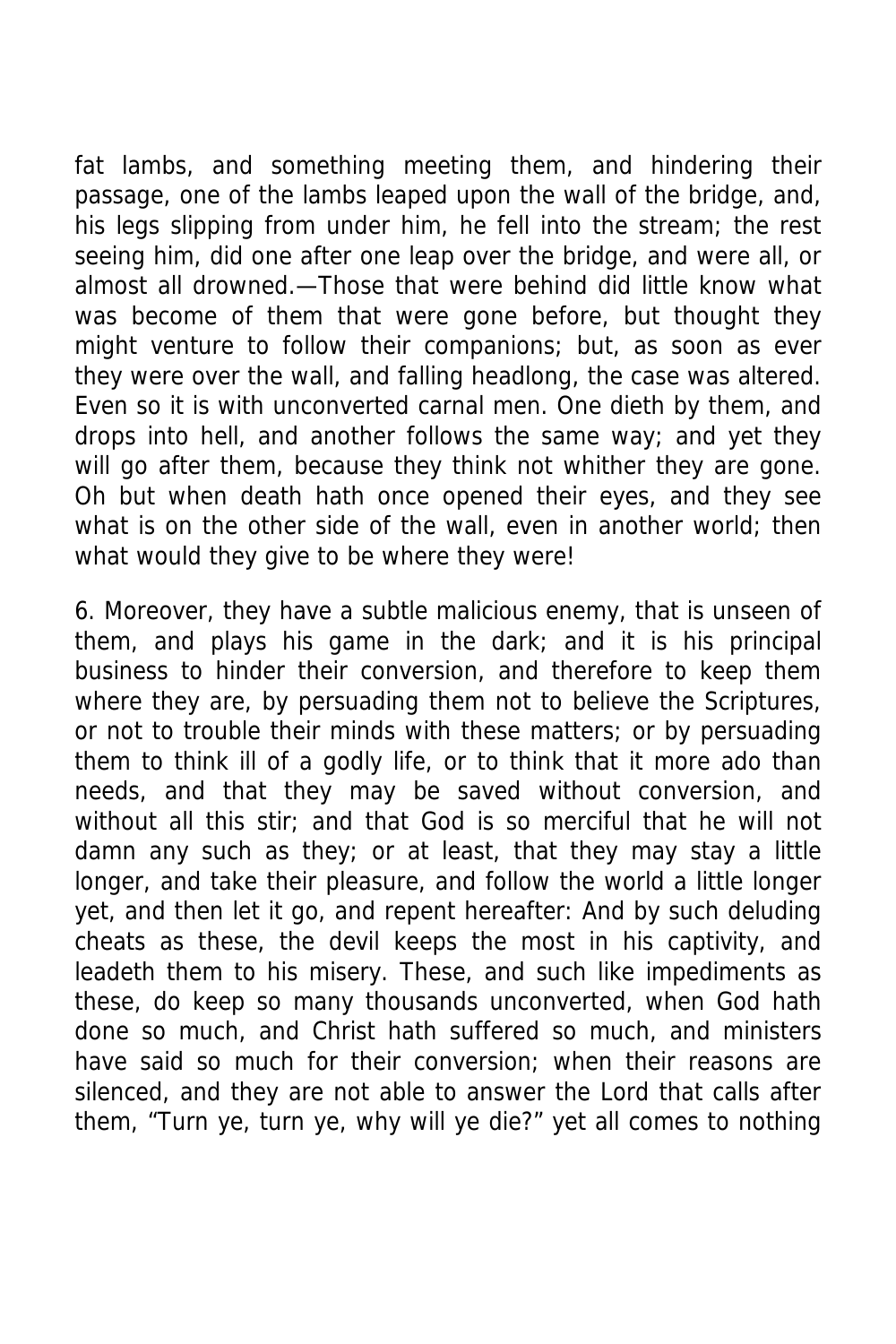with the greatest part of them; and they leave us no more to do, after all, but to sit down, and lament their wilful misery.

## EZEK. xxxiii. 11.

Say to them, As I live, saith the Lord God, I have no pleasure in the death of the wicked, but that the wicked turn from his way and live. Turn ye, turn ye, from your evil ways, for, why will ye die, O house of Israel?

I HAVE now shewn you the reasonableness of God's commands, and the unreasonableness of wicked men's disobedience. If nothing will serve their turn, but men will yet refuse to turn, we are next to consider who it is long of if they be damned. And this brings me to the last doctrine; which is,

Doct. 7. That if, after all, these men will not turn, it is not the fault of God that they are condemned, but themselves, even their own wilfulness. They die, because they will die; that is, because they will not turn.

If you will go to hell, what remedy? God here acquits himself of your blood; it shall not lie on him if you be lost. A negligent minister may draw it upon him; and those that encourage you, or hinder you not in sin, may draw it upon them; but be sure of it, it shall not lie upon God. Saith the Lord, concerning his unprofitable vineyard, Isaiah v. 2, 3, 4. "Judge, I pray you, betwixt me and my vineyard, what could have been done more to my vineyard: that I have not done in it? When he had planted it in a fruitful soil, and fenced it, and gathered out the stones, and planted it with the choicest vines," what should he have done more to it? He hath made you men, and endowed you with reason; he hath furnished you with all external necessaries, he hath given you a righteous perfect law: When you had broken it, and undone yourselves, he had pity on you, and sent His Son by a miracle of condescending mercy to die for you, and be a sacrifice for your sins; and he "was in Christ reconciling the world to Himself." The Lord Jesus hath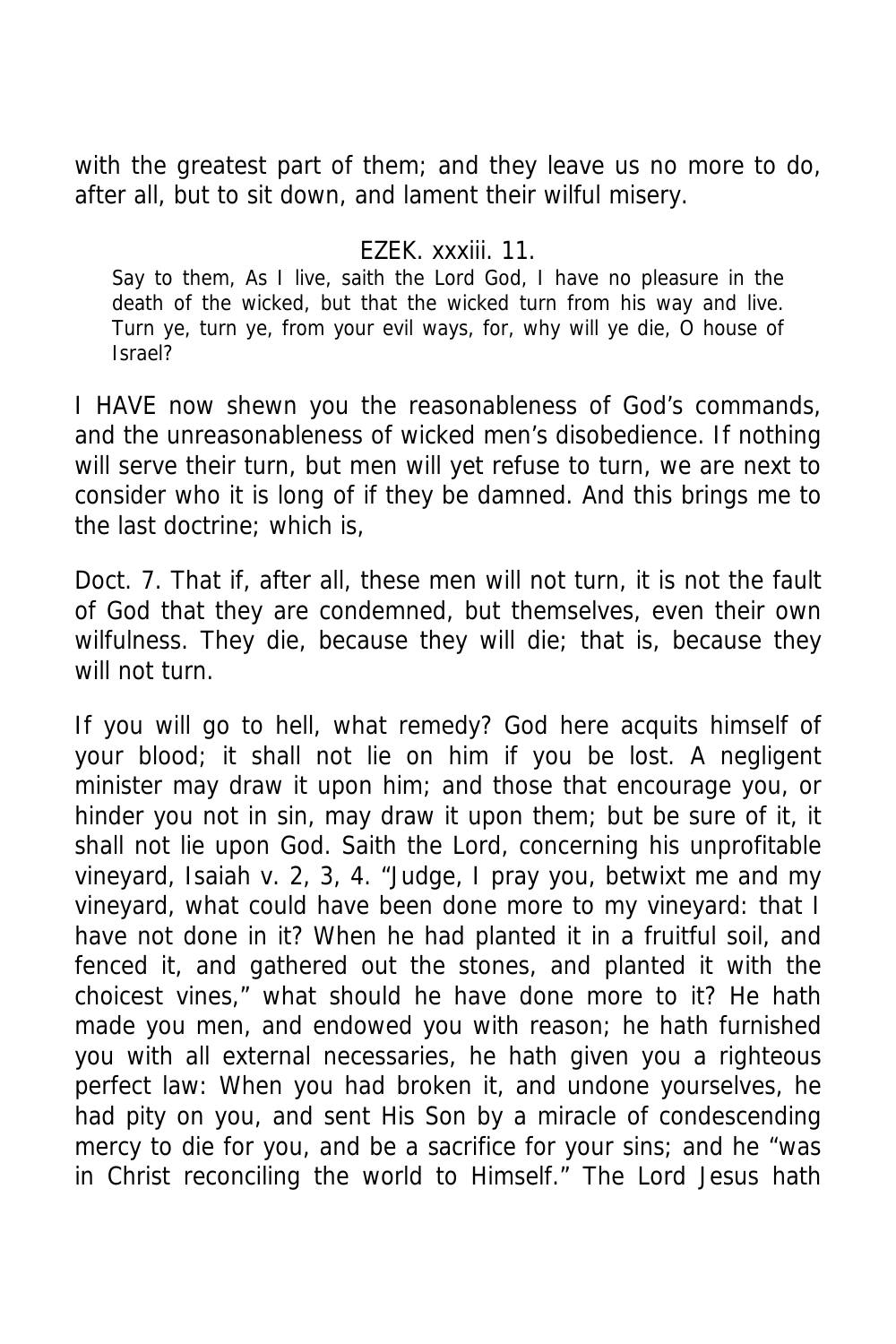made you a deed of gift of himself, and eternal life with him, on the condition you will but accept it and return. He hath, on this reasonable condition, offered you the free pardon of all your sins; he hath written this in his word, and sealed it by his Spirit, and sent it by his ministers; they have made the offer to you, (many a time) and called you to accept it, and to turn to God. They have in his name intreated you, and reasoned the case with you, and answered all your frivolous objections. He hath long waited on you, and staid your leisure, and suffered you to abuse him to his face. He hath mercifully sustained you in the midst of your sins; he hath compassed you about with all sorts of mercies: he hath also intermixed afflictions to mind you of your folly, and call you to your wits; and his spirit hath been often striving with your hearts, and saying there, "Turn, sinner, turn to him that calleth thee: whither art thou going? What art thou doing? Dost thou know what will be the end? How long wilt thou hate thy friends, and love thine enemies? When will thou let go all, and turn, and deliver up thyself to God, and give thy Redeemer the possession of thy soul? When shall it once be?" These pleadings have been used with thee: And when thou hast delayed, thou hast been urged to make haste, and God hath called to thee, "To-day, while it is called to-day, harden not thy heart: Why not now without any more delay?" Life hath been set before you, the joys of heaven have been opened to you in the gospel; the certainty of them have been manifested; the certainty of the everlasting torments of the damned hath been declared to you. Unless you would have had a sight of heaven and hell, what could you desire more? Christ hath been, as it were, set forth crucified before your eyes, Gal. iii. 1. You have been a hundred times told that you are but lost men till you come unto him. As oft you have been told of the evil of sin, of the vanity of the world, and all the pleasures and wealth it can afford, or the shortness and uncertainty of your lives, and the endless duration of the joy or torment of the life to come. All this, and more than this, have you been told, and told again, even till you were weary of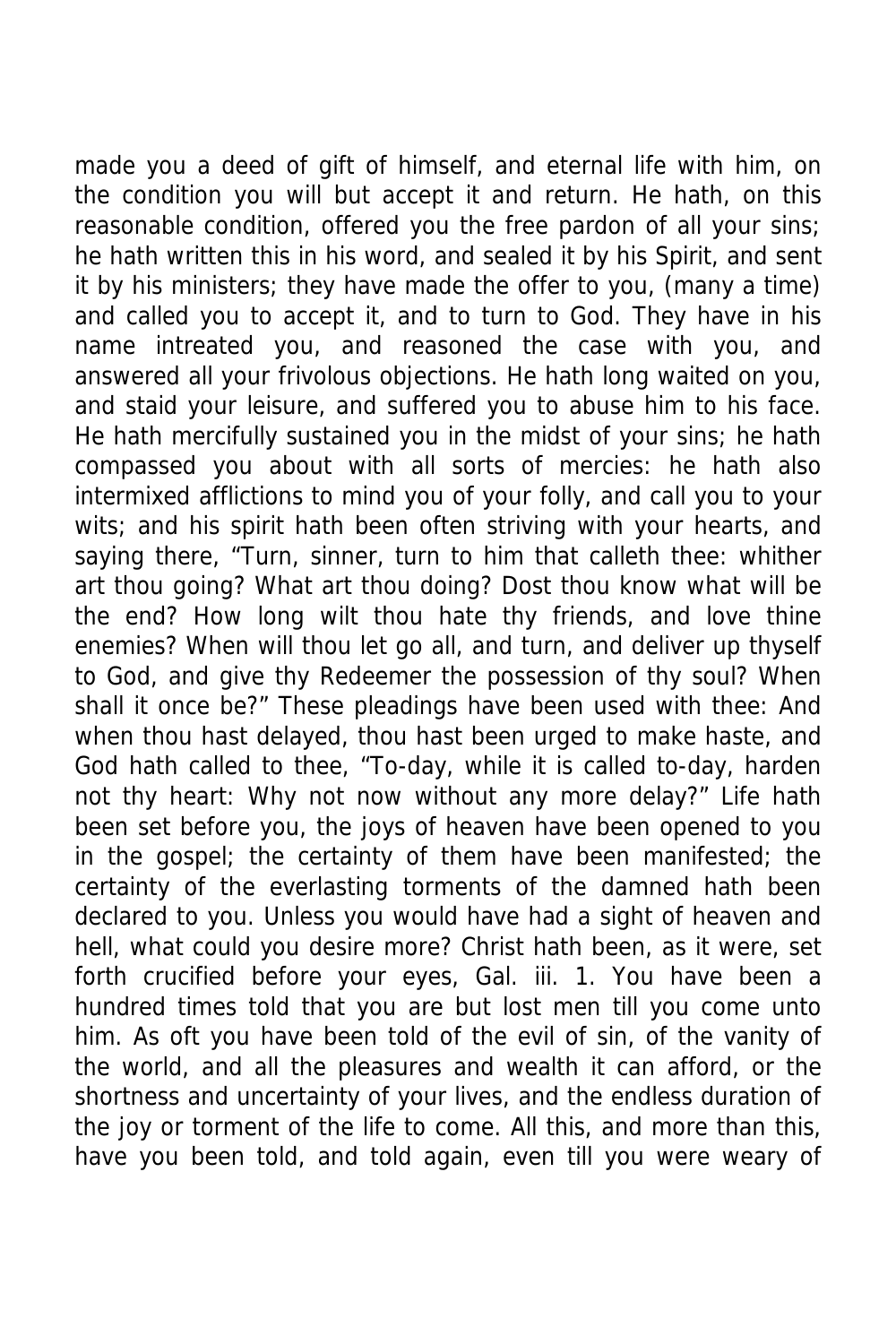hearing it, and till you could make the lighter of it, because you had so often heard it, like the smith's dog, that is brought by custom to sleep under the noise of the hammers, and when the sparks do fly about his ears; and, though all this have not converted you, yet you are alive, and might have mercy to this day, if you had but hearts to entertain it. And, now let reason itself be the judge, whether it be long of God or you, if after this you will be unconverted and be damned? If you die now, it is because you will die. What should be said more to you? or what course should be taken that is more likely to prevail? Are you able to say, and make it good, "We would fain have been converted, and become new creatures, but we could not; we would fain have forsaken our sins, but could not; we would have changed our company, and our thoughts, and our discourse, but we could not."—Why could you not, if you would? What hindered you, but the wickedness of your hearts? Who forced you to sin? or who held you back from duty? Had not you the same teaching, and time, and liberty to be godly, as your godly neighbours had? Why then could not you have been godly as well as they? Were the church-doors shut against you? or did you not keep away yourselves? or sit and sleep, or hear as if you did not hear? Did God put in any exceptions against you in his word, when he invited sinners to return; and when he promised mercy to those that do return? Did he say, "I will pardon all that repent except thee?" Did he shut you out from the liberty of his holy worship? Did he forbid you to pray to him any more than others? You know he did not. God did not drive you away from him, but you forsook him, and ran away yourselves. And when he called you to him, you would not come.—If God had excepted you out of the general promise and offer of mercy, or had said to you, "Stand off; I will have nothing to do with such as you; pray not to me, for I will not hear you; if you repent never so much, and cry for mercy never so much, I will not regard you."—If God had left you nothing to trust to but desperation, then you had had a fair excuse. You might have said, "To what end do I repent and turn,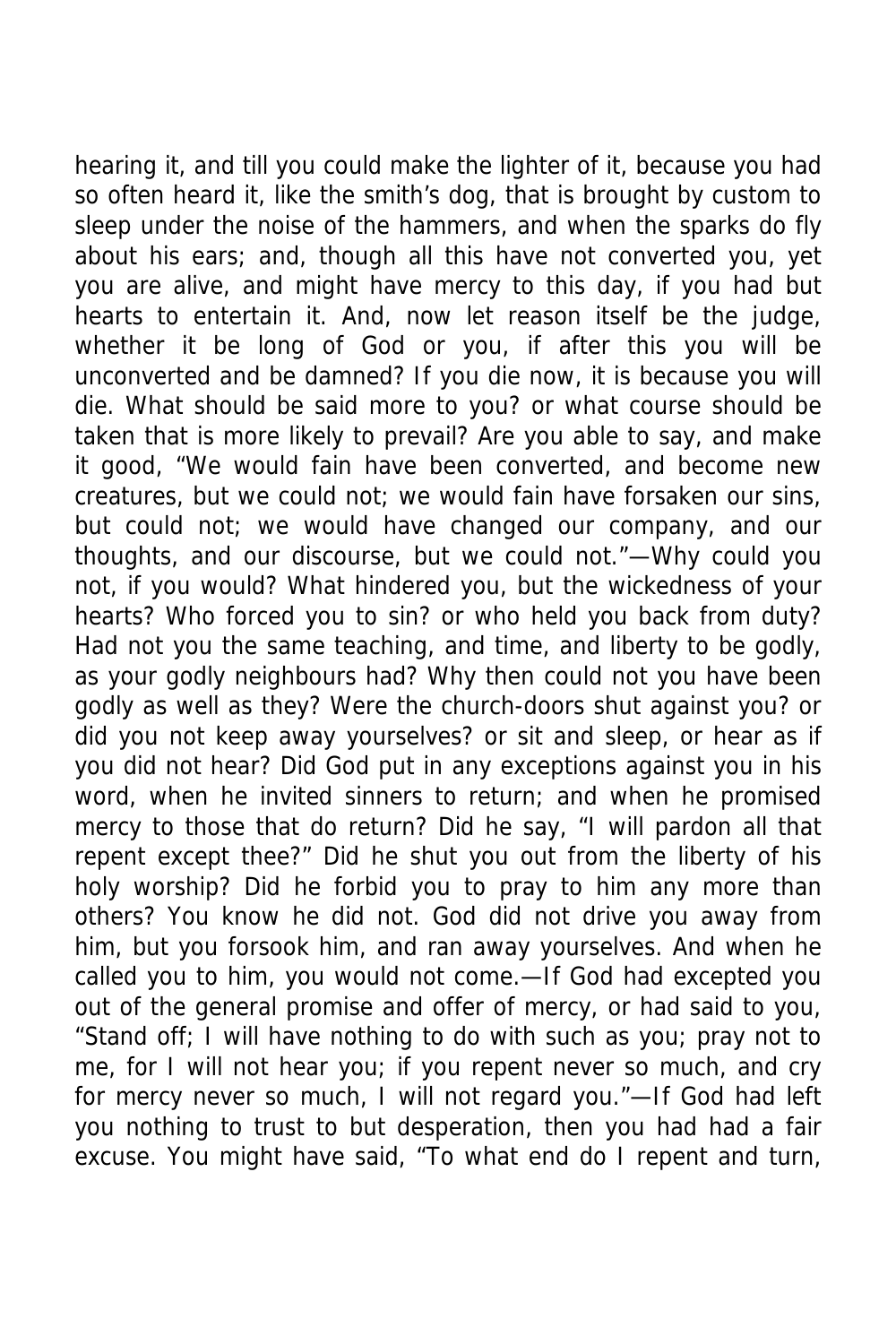when it will do no good?"—But this was not your case. You might have had Christ to be your Lord and Saviour, as well as others, and you would not; because you felt not yourselves sick enough for the physician, and because you could not spare your disease: In your hearts you said, as those rebels, Luke xix.

14. "We will not have this man to reign over us" Christ "would have gathered you under the wings of his salvation, and you would not" Matt. xxiii. 37. What desires of your welfare did the Lord express in his holy word! With what compassion did he stand over you, and say, "O that my people had hearkened unto ne, and that they had walked in my ways!" Psalm lxxxi. 13. "O that there were such a heart in this people, that they would fear me, and keep all my commandments always, that it might be well with them and with their children for ever!" Deut. v. 20. "O that they were wise, that they understood this, that they would consider their latter end!" Deut. xxxiii. 29. He would have been your God, and done all for you that your souls could well desire; but you loved the world and your flesh above him, and therefore you would not hearken to him; though you complimented with him, and gave him high titles; yet, when it came to the closing, "you would have none of him" Psalm lxxxi. 11, 12. "No marvel, then, if he gave you up to your own lusts, and you walked in your own counsels."—He condescends to reason, and pleads the case with you, and asketh you, "What is there in me or my service, that you should be so much against me? What harm have I done thee, sinner? Have I deserved this unkind dealing at thy hand? Many mercies have I shewen thee; for which of them dost thou thus despise me? Is it I, or is it Satan, that is your enemy? Is it I, or is it thy carnal self that would undo thee? Is it a holy life, or a life of sin that thou hast cause to fly from? If thou be undone, thou procurest this to thyself, by forsaking me, the Lord, that would have saved thee," Jer. ii. 7. "Doeth not thy own wickedness correct thee, and thy sin reprove thee, that thou mayest see that it is an evil and bitter thing that thou hast forsaken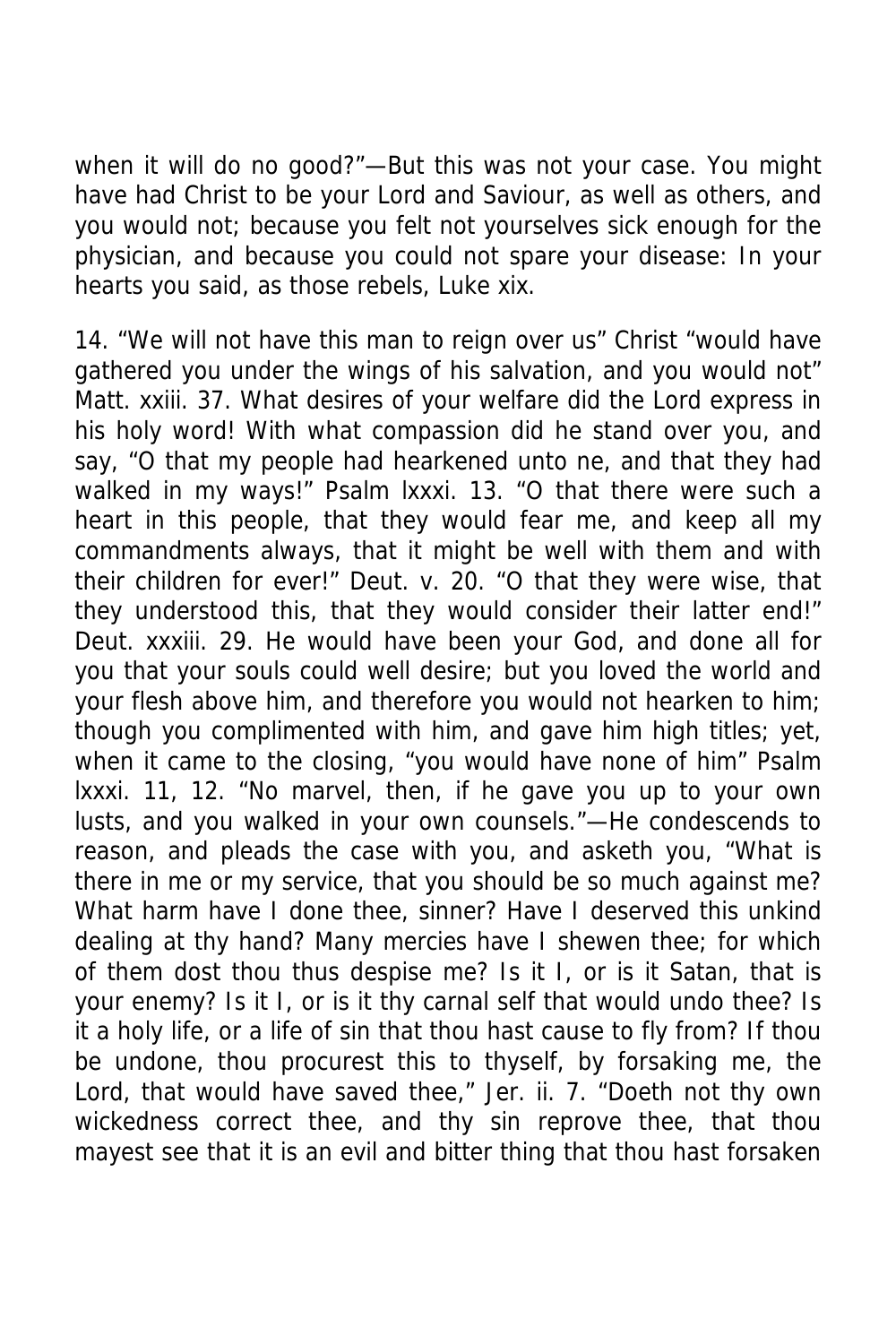me?" Jer. ii. 19. "What iniquity have you found in me, that you have followed after vanity, and forsaken me?" Jer. ii. 5, 6. He calleth out as it were to the brutes, to hear the controversy he hath against you. Micah vi. 3, 4, 5. "Hear, O ye mountains, the Lord's controversy, and ye strong foundations of the earth, for the Lord God hath a controversy with his people, and he will plead with Israel. O my people, what have I done unto thee, and wherein have I wearied thee? Testify against me, for I brought you up out of Egypt, and redeemed thee, &c." "Hear, O heavens, and give ear, O earth, for the Lord hath spoken it. I have nourished and brought up children, and they have rebelled against me. The ox knoweth his owner, and the ass his master's crib; but Israel doth not know, my people doth not consider! Ah, sinful nation, a people laden with iniquity, a seed of evil doers, &c." Isaiah i. 2, 3, 4. "Do you thus requite the Lord, O foolish people and unwise? Is not he thy Father that bought thee? Hath he not made thee, and established thee?" Deut. xxii. 6. When he saw that you forsook him, even for nothing, and turned away from your Lord and life, to hunt after the chaff and feathers of the world, he told you of your folly, and called you to a more profitable employment, Isaiah lv. 1, 2, 3. "Wherefore do you spend your money for that which is not bread, and your labour for that which satisfieth not? Hearken diligently unto me, and eat ye that which is good, and let your soul delight itself in fatness. Incline your ear, and come unto me: Hear, and your soul shall live, and I will make an everlasting covenant with you, even the sure mercies of David.—Seek ye the Lord while he may be found: Call ye upon him while he is near. Let the wicked forsake his way, and the unrighteous man his thoughts, and let him return unto the Lord, and he will have mercy upon him; and to our God, for he will abundantly pardon," ver. 6, 7. and so Isaiah i. 16, 17, 18. And, when you would not hear, what complaints have you put him to, charging it on you as your wilfulness and stubbournness!—Jer.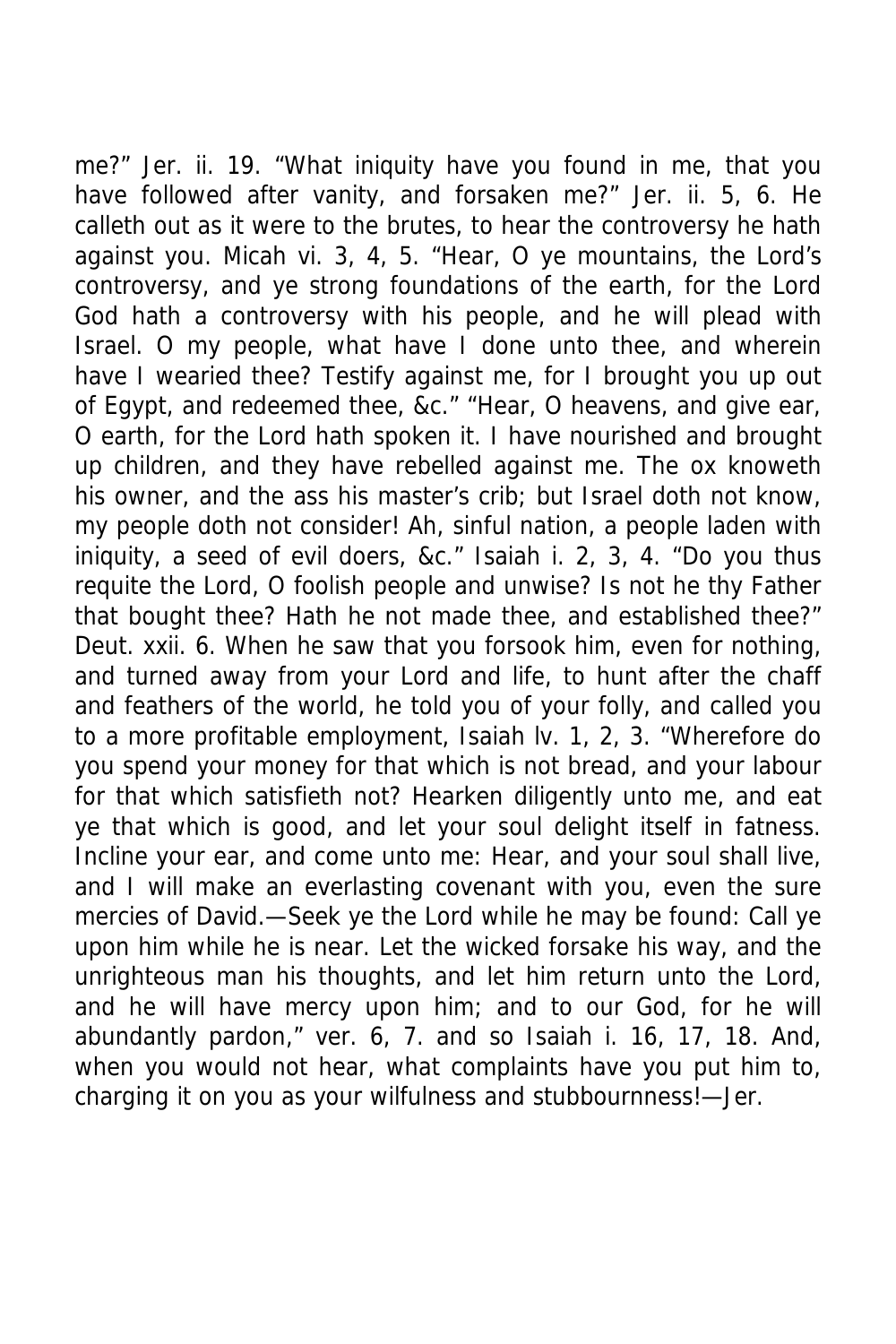ii. 13. "Be astonished: O heavens, at this, and be horribly afraid!— For, my people have committed two evils; they have forsaken me, the fountain of living waters, and hewed them out cisterns, broken cisterns, that can hold no water."—Many a time hath Christ proclaimed that free invitation to you, Rev. xxii. 17, "Let him that is athirst come; and whosoever will, let him take the water of life freely." But you put him to complain after all his offers: "They will not come to me, that they may have life" John v. 40. He hath invited you to feast with him in the kingdom of his grace, and you have had excuses from your grounds, and your cattle, and your worldly business; and, when you would not come, you have said you could not; and provoked him to resolve that you should never taste of his supper, Luke xiv. 15, 24. And who is it long of now but yourselves? and what can we say is the chief cause of your damnation, but your own wills? You will be damned. The whole case is laid open by Christ himself, Prov. i. from the 20th to the end, "Wisdom crieth without, she uttereth her voice in the streets, she crieth in the chief place of concourse: How long, ye simple ones, will you love simplicity, and the scorners delight in their scorning, and fools hate knowledge? Turn ye at my reproof; behold I will pour out my spirit unto you, and I will make known my words unto you. Because I have called and ye refused, I have stretched out my hands, and no man regarded, but ye have set at nought all my counsel, would none of my reproofs; I also will laugh at your calamity; I will mock when your fear cometh, when your fear cometh as desolation, and your destruction cometh as a whirlwind. When distress and anguish come upon you, then shall they call on me, but I will not answer: They shall seek me early, but they shall not find me. For that they hated knowledge, and did not choose the fear of the Lord. They would none of my counsel; they despised all my reproof: Therefore shall they eat of the fruit of their own way, and be filled with their own devices. For, the away of the simple shall slay them, and the prosperity of fools shall destroy them. But whoso hearkeneth to me shall dwell safely, and shall be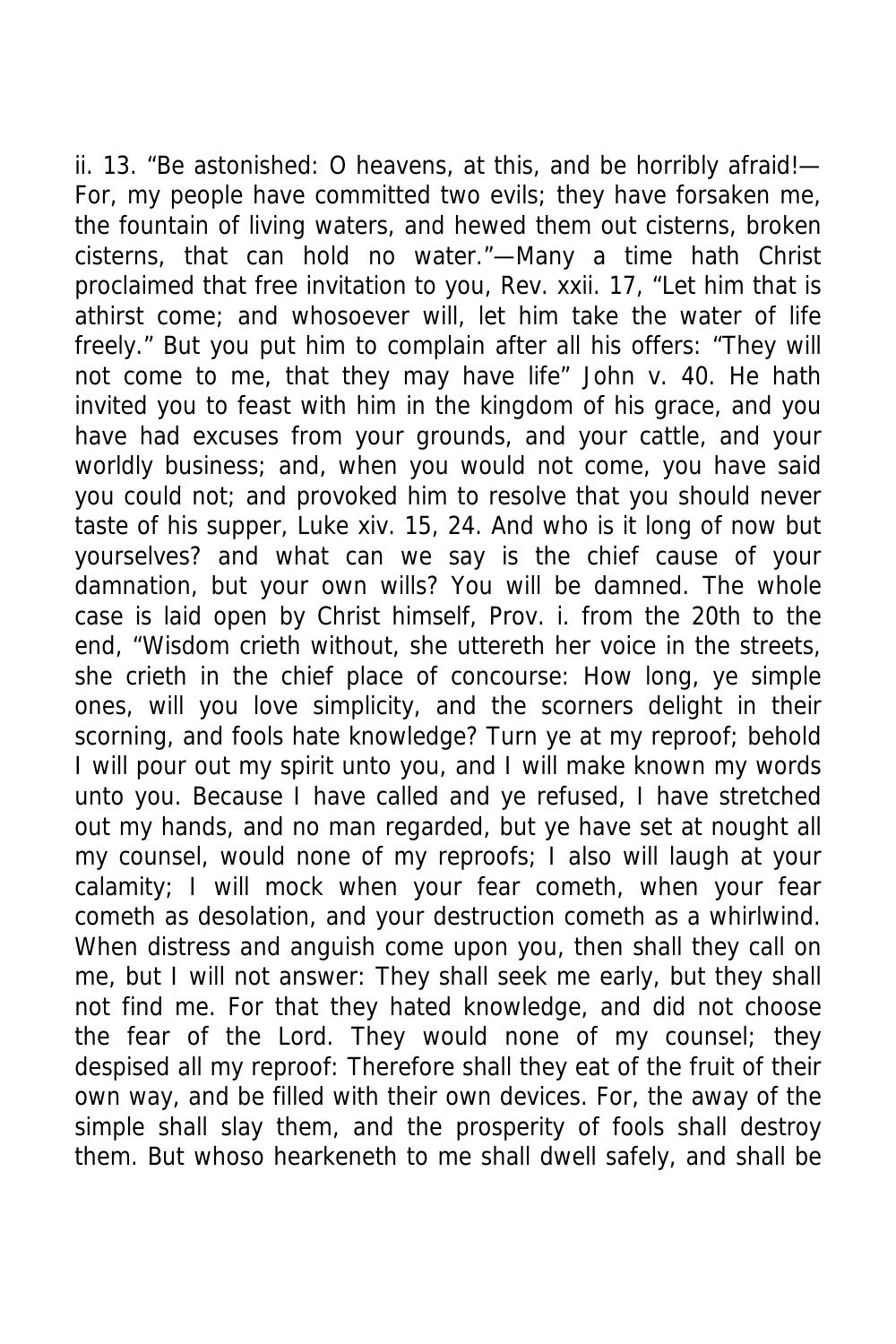quiet from the fear of evil."—I thought best to recite the whole text at large to you, because it doth so fully show the cause of the destruction of the wicked. It is not because God would not teach them, but because they would not learn. It is not because God would not call them, but because they would not turn at His reproof. Their wilfulness is their undoing.

## USE.

From what has been said, you may farther learn these following things:

1. From hence you may see, not only what blasphemy and impiety it is to lay the blame of men's destruction upon God, but also, how unfit these wicked wretches are to bring in such a charge against their Maker. They cry out upon God, and say, he gives them not grace, and his threatnings are severe, and God forbid that all should be damned that be not converted and sanctified: and they think it a hard measure that a short sin should have an endless suffering; and if they be damned they say they cannot help it; when in the mean time they are busy about their own destruction, even cutting the throat of their own souls, and will not be persuaded to hold their hands. They think God were cruel if he should damn them; and yet they are so cruel to themselves, that they will run into the fire of hell; when God hath told them it is a little before them, and neither intreaties, nor threatnings, nor any thing that can be said, will stop them. We see them almost undone; their careless, worldly, fleshly lives do tell us, that they are in the power of the devil; we know, if they die before they are converted, all the world cannot save them; and, knowing the uncertainty of their lives, we are afraid every day lest they drop into the fire. And, therefore, we intreat them to pity their own souls, and not to undo themselves when mercy is at hand, and they will not hear us. We intreat them to cast away their sin, and come to Christ without delay, and to have some mercy on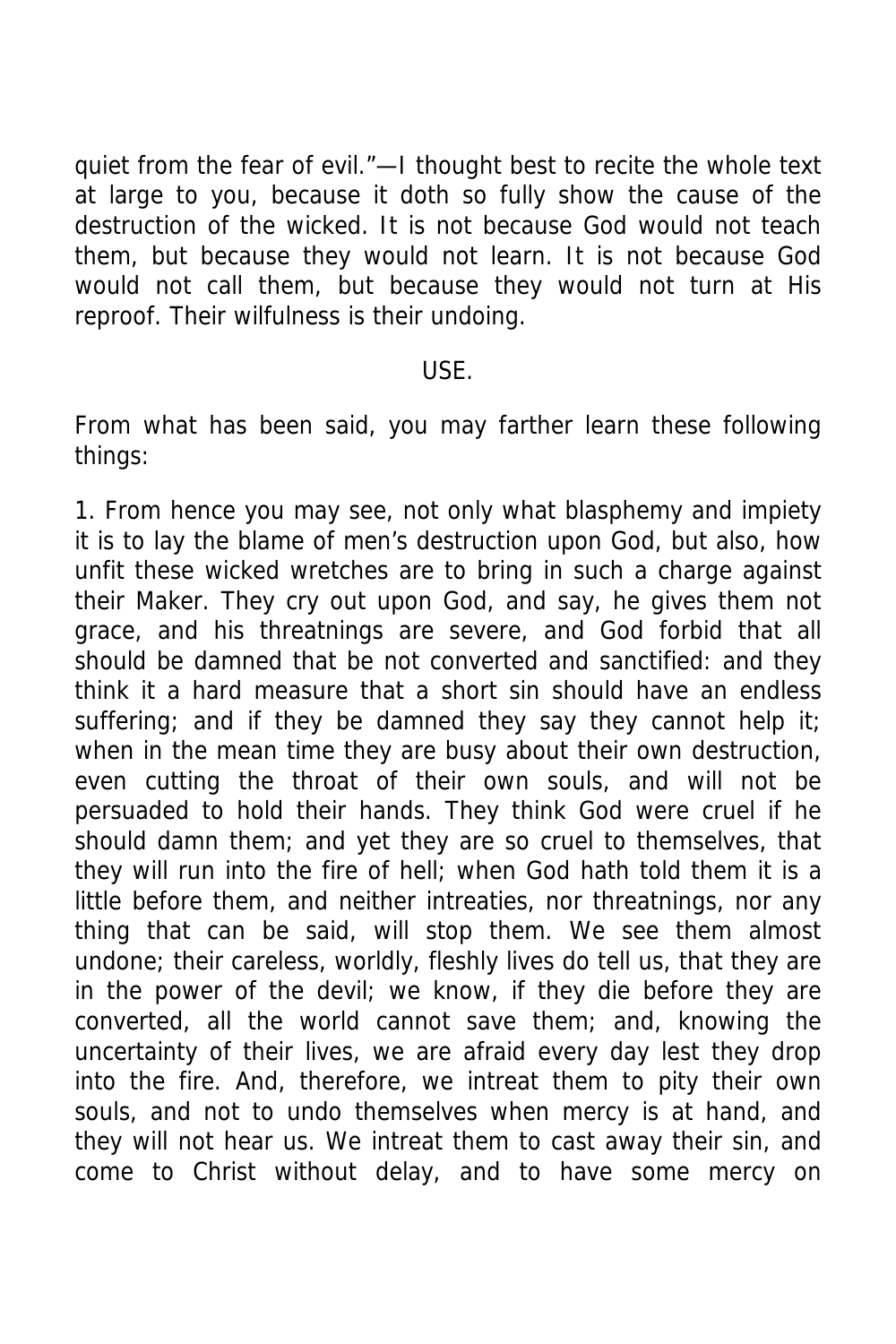themselves, but they will have none. And yet they think that God must be cruel if he condemn them. O wilful miserable sinners! It is not God that is cruel to you; it is you that are cruel to yourselves. You are told that you must turn or burn, and yet you turn not. You are told, that if you will needs keep your sins, you shall keep the curse of God with them, and yet you will keep them. You are told that there is no way to happiness but by holiness; and yet you will not be holy. What would you have God say more to you? What would you have him do with his mercy? He offereth it to you, and you will not have it. You are in the ditch of sin and misery, and he would give you his hand to help you out, and you refuse his help: he would cleanse you of your sins, and you had rather keep them. You love your lust, and love your gluttony, and sports, and drunkenness, and will not let them go. Would you have him bring you to heaven whether you will or not? Or would you have him bring you and your sins to heaven together? Why that is an impossibility: you may as well expect he should turn the sun into darkness. What! an unsanctified fleshly heart to be in heaven! it cannot be. "There entereth nothing that is unclean," Rev. xxi. 17. "For what communion hath light with darkness, or Christ with Belial?" 2 Cor. vi. 14, 15. "All the day long hath he stretched out his hands to a disobedient and gainsaying people," Rom. x. 25. What will you do now? Will you cry to God for mercy? Why God calleth upon you to have mercy upon yourselves, and you will not. Ministers see the poisoned cup in the drunkard's hand, and tell him, there is poison in it, and desire him to have mercy on his soul, and forbear; and he will not hear us: drink it he must and will; he loves it; and therefore, though hell come next, he saith he cannot help it. What should one say to such men as these? We tell the ungodly careless worldling, it is not such a life that will serve the turn, or ever bring you to heaven. If a bear were at your back, you would mend your pace, and, when the curse of God is at your back, and Satan and hell are at your back, will you not stir, but ask, What needs all this ado? Is an immortal soul of no more worth? Oh! have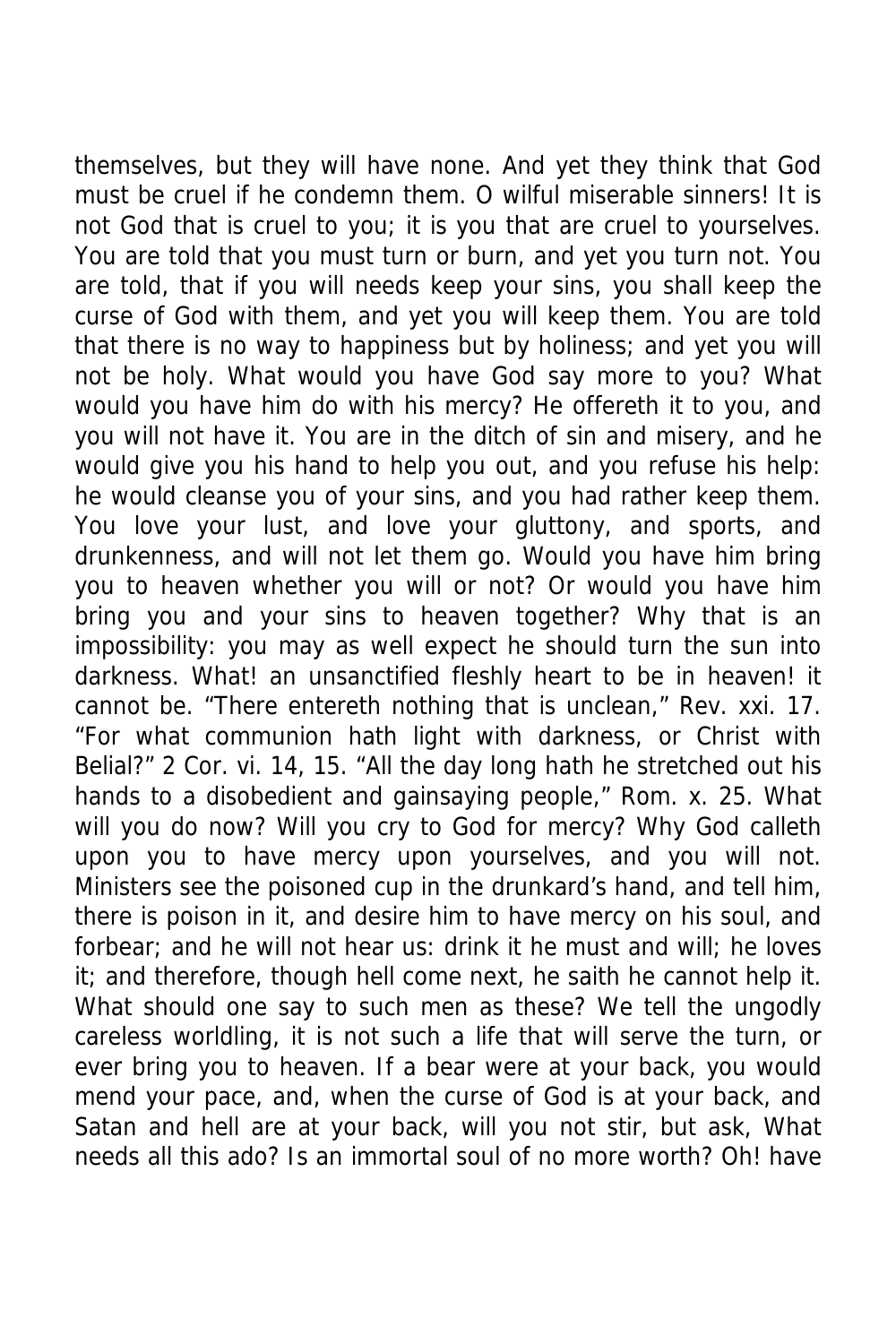mercy upon yourselves! But they will have no mercy on themselves, nor once regard us. We tell them the end will be bitter. Who can dwell with the everlasting fire? And yet they will have no mercy on themselves. And yet will these poor wretches say, that God is more merciful than to condemn them, when it is themselves that cruelly and unmercifully run upon condemnation; and if we should go to them, and intreat them, we cannot stop them. If we should fall on our knees to them, we cannot stop them; but to hell they will go, and yet will not believe that they are going thither. If we beg of them for the sake of God that made them, and preserveth them; for the sake of Christ, that died for them; for the sake of their own poor souls, to pity themselves, and go no farther in the way to hell, but come to Christ while his arms are open, and enter into the state of life while the door stands open, and now take mercy while mercy may be had; they will not be persuaded. If we should die for it, we cannot so much as get them so much as now and then to consider with themselves of the matter, and turn. And yet they can say, "I hope God will be merciful." Did you never consider what he saith, Isaiah xxvii. 11. "It is a people of no understanding, therefore he that made them will not have mercy on them; and he that formed them will shew them no favour" If another man will not clothe you when you are naked, and feed you when you are hungry, you will say he is unmerciful.

If he should cast you into prison, or beat and torment you, you would say he is unmerciful. And yet you will do a thousand times more against yourselves, even cast away both soul and body for ever, and never complain of your own unmercifulness! Yea, and God, that waited upon you all the while with his mercy, must be taken to be unmerciful, if he punish you after all this. Unless the Holy God of heaven will give these wretches leave to trample upon his Son's blood, and with the Jews, as it were, again to spit in his face, and do despite to the spirit of grace, and make a jest of sin, and a mock at holiness, and set more light by saving mercy than by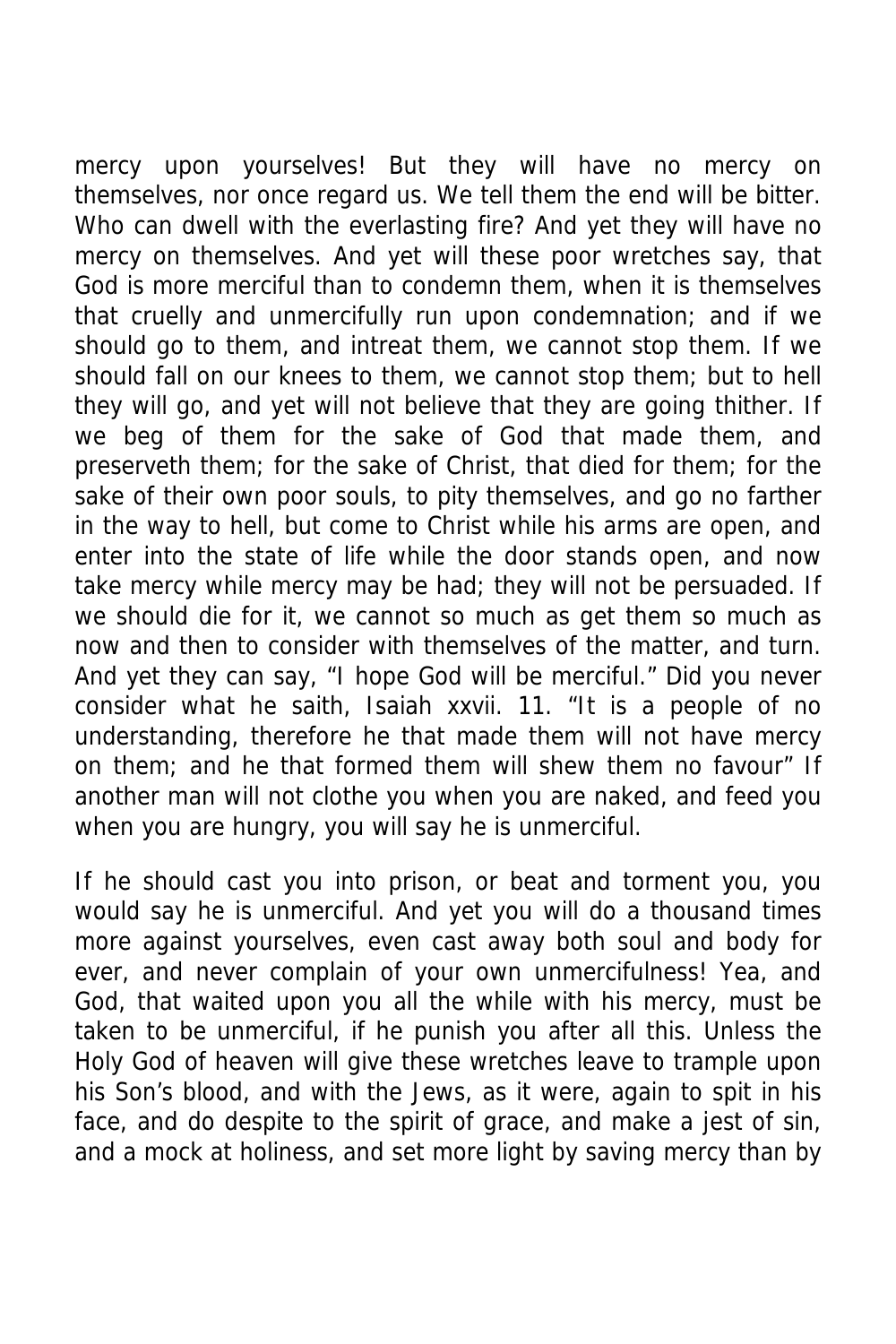the filth of their fleshly pleasures; and unless, after all this, He will save them by the mercy which they cast away, and would none of, God himself must be called unmerciful by them.—But he will be justified when he judgeth, and he will not stand or fall at the bar of a sinful worm.—I know there are many particular cavils that are brought by them against the Lord; but I shall not here stay to answer them particularly, having done it already in my Treatise of Judgment, to which I shall refer them. Had the disputing part of the world been as careful to avoid sin and destruction as they have been busy in searching after the cause of them, and forward directly to impute them to God, they might have exercised their wits more profitably, and have less wronged God, and sped better themselves. When so ugly a monster as sin is within us, and so heavy a thing as punishment is on us, and so dreadful a thing as hell is before us, one would think it would be an easy question, who is in the fault, whether God or man be the principal or culpable cause? Some men are such favourable judges of themselves, that they are proner to accuse the infinite perfection and goodness itself than their own hearts, and imitate their first parents, that said, "The serpent tempted me, and the woman that thou gavest me gave unto me, and I did eat;"—secretly implying that God was the cause. So say they, "the understanding that thou gavest me was unable to discern; the will that thou gavest me was unable to make a better choice; the objects which thou didst set before me did entice me; the temptation which thou didst permit to assault me prevailed against me." And some are so loathe to think that God can make a self-determinate creature, that they dare not deny him that which they take to be his prerogative to be the determiner of the will in every sin, as the first efficient immediate physical cause.—And many would be content to acquit God from so much causing of evil, if they could but reconcile it with his being the chief cause of good: as if truths would be no longer truths if we are unable to see them in their perfect order and coherence; because our raveled wits cannot see them right together, nor assign each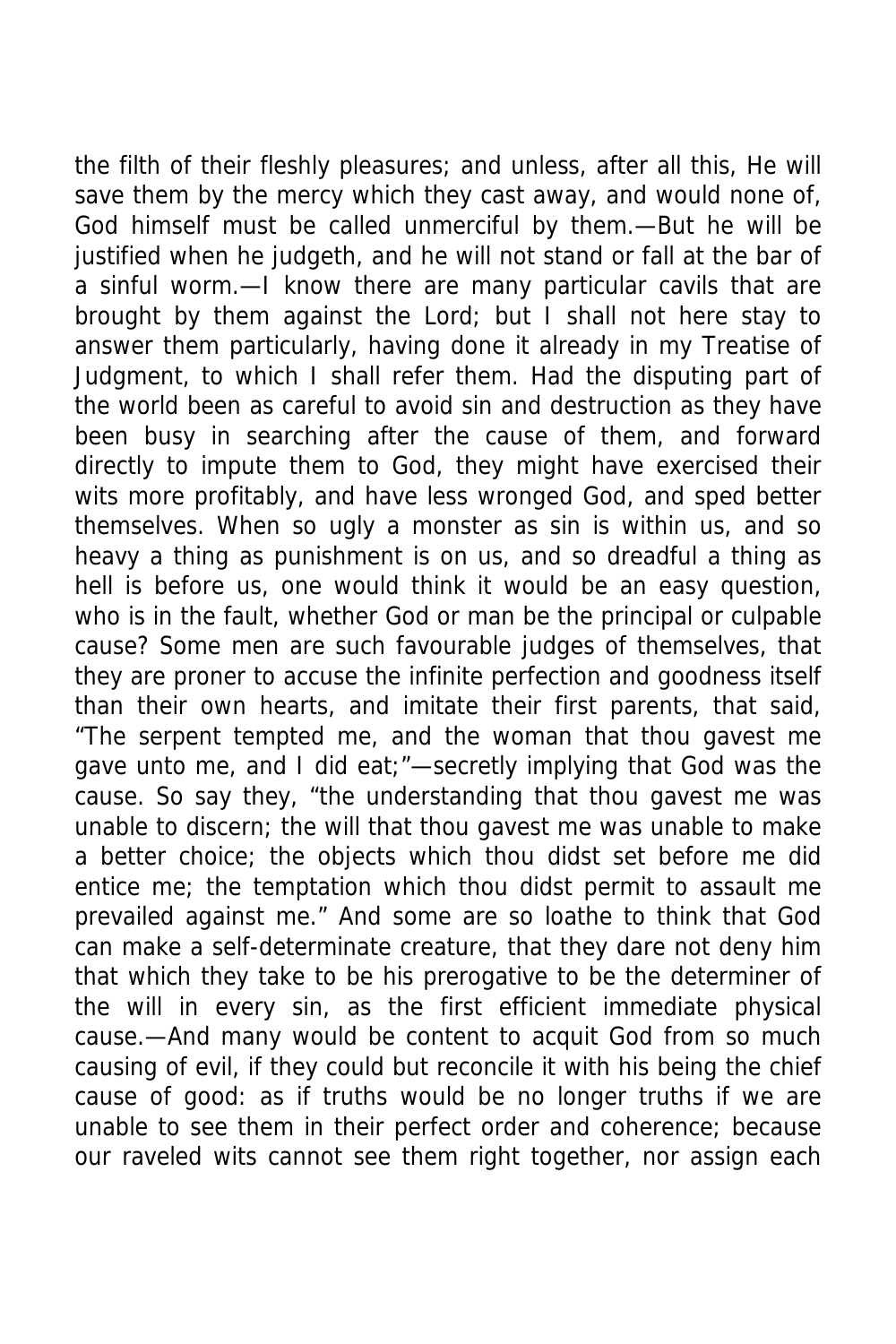truth its proper place, we presume to conclude that some must be cast away. This is the fruit of proud self-conceitedness; when men receive not God's truth as a child his lesson, in a holy submission to the omniscience of our teacher but as censurers that are too wise to learn.

Objecti. But we cannot convert ourselves till God convert us: we can do nothing without his grace: It is not in him that willeth, nor in him that runneth, but in God that sheweth mercy.

Answer. God hath two degrees of mercy to shew; the mercy of conversion first, and the mercy of salvation last: The latter he will give to none but those that will and run, and hath promised it to them only. The former is to make them willing that are unwilling; and though your own willingness and endeavours deserve not his grace, yet your wilful refusal deserveth that it should be denied to you. Your disability is your very unwillingness itself which excuseth not your sin, but maketh it the greater. You could turn if you were but truly willing; and, if your wills themselves are so corrupted, that nothing but effectual grace will move them, you have the more cause to seek for that grace, and yield to it, and do what you can in the use of means, and not neglect it, or set yourself against it. Do what you are able first, and then complain of God for denying you grace, if you have cause.

Object. But you seem to intimate all this while that man hath free will.

Ans. The dispute about free will is beyond your capacity; I shall therefore now trouble you with no more but this about it. Your will is naturally a free, that is, a self-determining faculty, but it is viciously inclined, and backward to do good; and therefore we see, by sad experience, that it hath not a virtuous moral freedom. But that it is the wickedness of it which deserveth the punishment. And I pray you let us not befool ourselves with opinions. Let the case be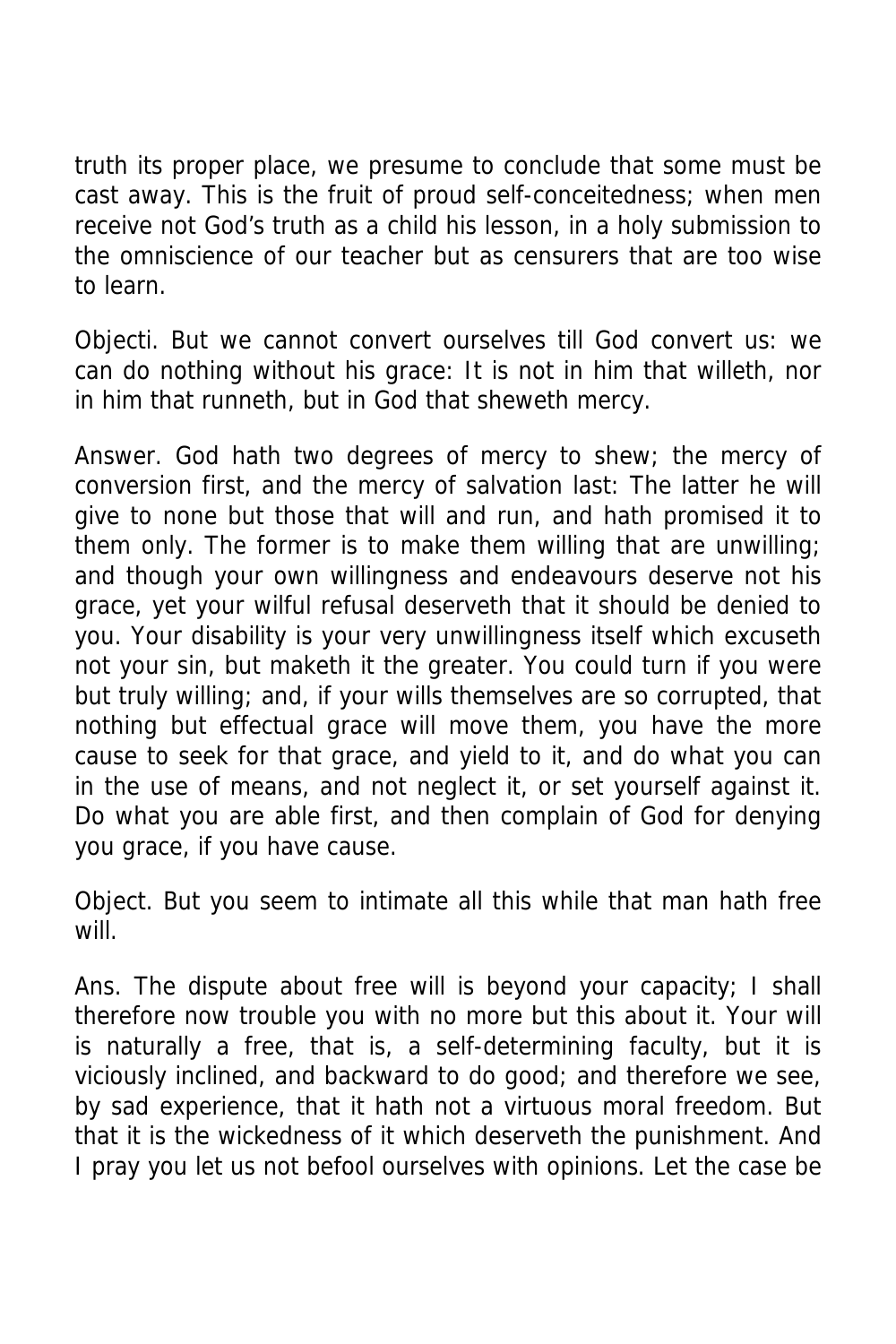your own. If you had an enemy so malicious that he falls upon you, and beats you every time he meets you, and takes away the lives of your children, will you excuse him, because he saith, "I have not free-will, it is my nature; I cannot choose, unless God gives me grace." If you have a servant that robbeth you, will you take such an answer from him? Might not every thief and murderer, that is hanged at the assize, give such an answer? "I have not free will; I cannot change my own heart! What can I do without God's grace?" And shall they therefore be acquitted? If not, why then should you think to be acquitted for a course of sin against the Lord?

2. From hence also you may observe these three things together: 1. What a subtle tempter Satan is. 2. What a deceitful thing sin is. 3. What a foolish creature corrupted man is. A subtile tempter indeed, that can persuade the greatest part of the world to go wilfully into everlasting fire, when they have so many warnings and dissuasives as they have. A deceitful thing is sin indeed, that can bewitch so many thousands to part with everlasting life, for a thing so base and utterly unworthy! A foolish creature is man indeed, that will be cheated of his salvation for nothing, yea, for a known nothing; and that by an enemy, and a known enemy. You would think it impossible that any man in his wits should be persuaded, for a trifle, to cast himself into the fire, or water, or into a coal-pit, to the destruction of his life. And yet men will be enticed to cast themselves into hell. If your natural lives were in your own hands, that you should not die till you should kill yourselves, how long would most of you live? And yet, when your everlasting life is so far in your own hands, under God, that you cannot be undone till you undo yourselves, how few of you will forbear your own undoing? Ah! what a silly thing is man! And what a bewitching and befooling thing is sin!

3. From hence also you may learn, that it is no great wonder if wicked men be hinderers of others in the way to heaven, and would have as many unconverted as they can, and would draw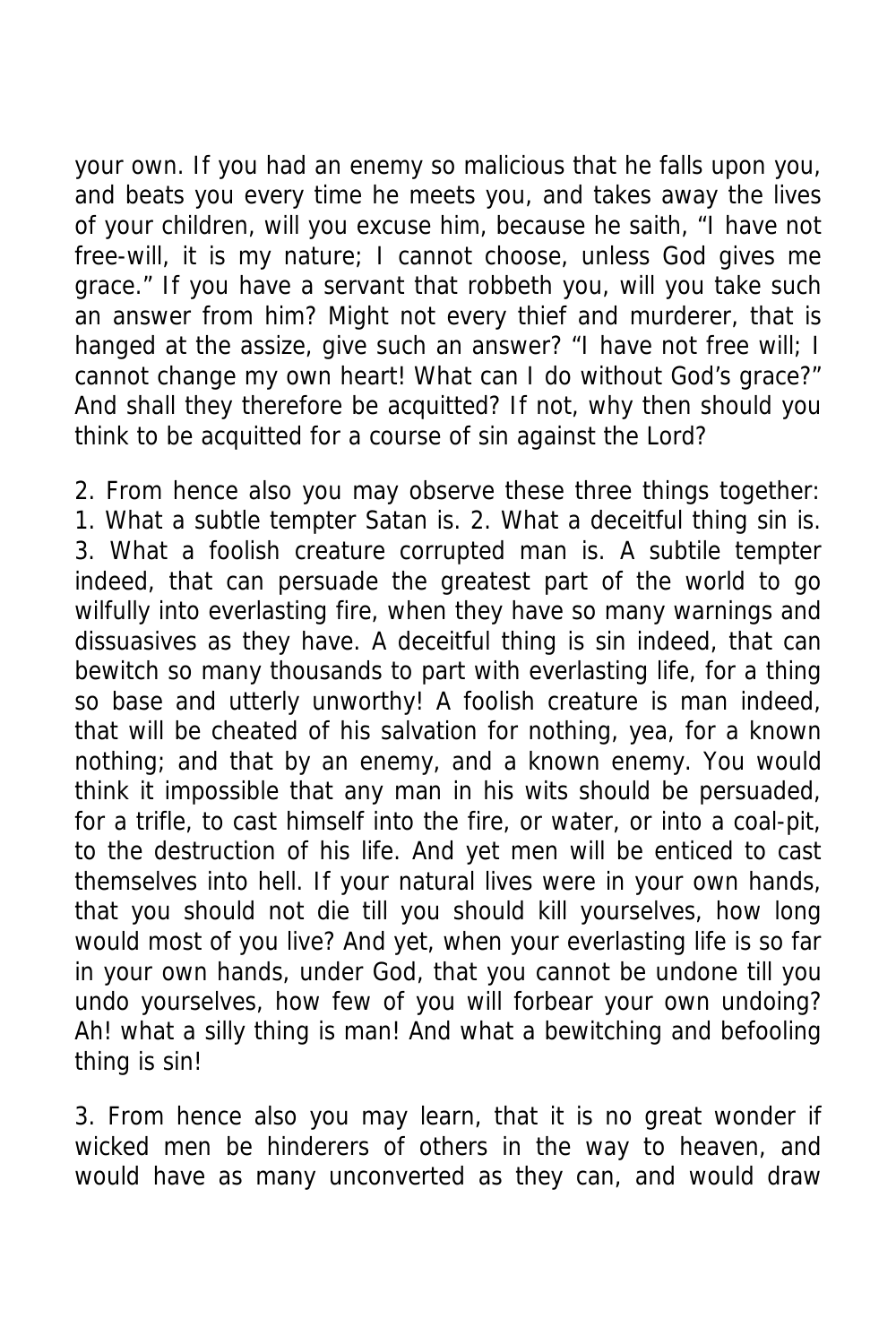them into sin and keep them in it! Can you expect that they should have mercy on others, that have none upon themselves? and that they should so much stick to the destruction of others, that stick not to destroy themselves? They do no worse by others than they do by themselves.

4. Lastly, You may hence learn, that the greatest enemy to man is himself; and the greatest judgment in this life, that can befal him, is to be left to himself; that the great work that grace hath to do, is to save us from ourselves; that the greatest accusations and complaints of men should be against themselves; that the greatest work that we have to do ourselves, is to resist ourselves; and the greatest enemy that we should daily pray, and watch, and strive against, is our own carnal hearts and wills; and the greatest part of your work, if you will do good to others, and help them to heaven, is to save them from themselves, even from their blind understandings, and corrupted wills, and perverse affections, and violent passions, and unruly senses. I only name all these for brevity sake; and leave them to your farther consideration.

WELL, Sirs, now we have found out the great delinquent and murderer of souls, (even men's selves, their own wills) what remains but that you judge according to the evidence, and confess this great iniquity before the Lord, and be humbled for it, and do so no more? To these three ends distinctly, I shall add a few words more.—1. Farther to convince you. 2. To humble you. And 3. To reform you, if there yet be any hope.

1. We know so much of the exceeding gracious nature or God, who is so willing to do good, and delighteth to shew mercy, that we have no reason to suspect him of being the culpable cause of our death, or to call him cruel: he hath made all good, and he preserveth and maintaineth all; the eyes of all things do wait upon him, and he giveth them their meat in due season; he openeth his hand, and satisfieth the desires of all the living, Psal. cxlv. 15, 16.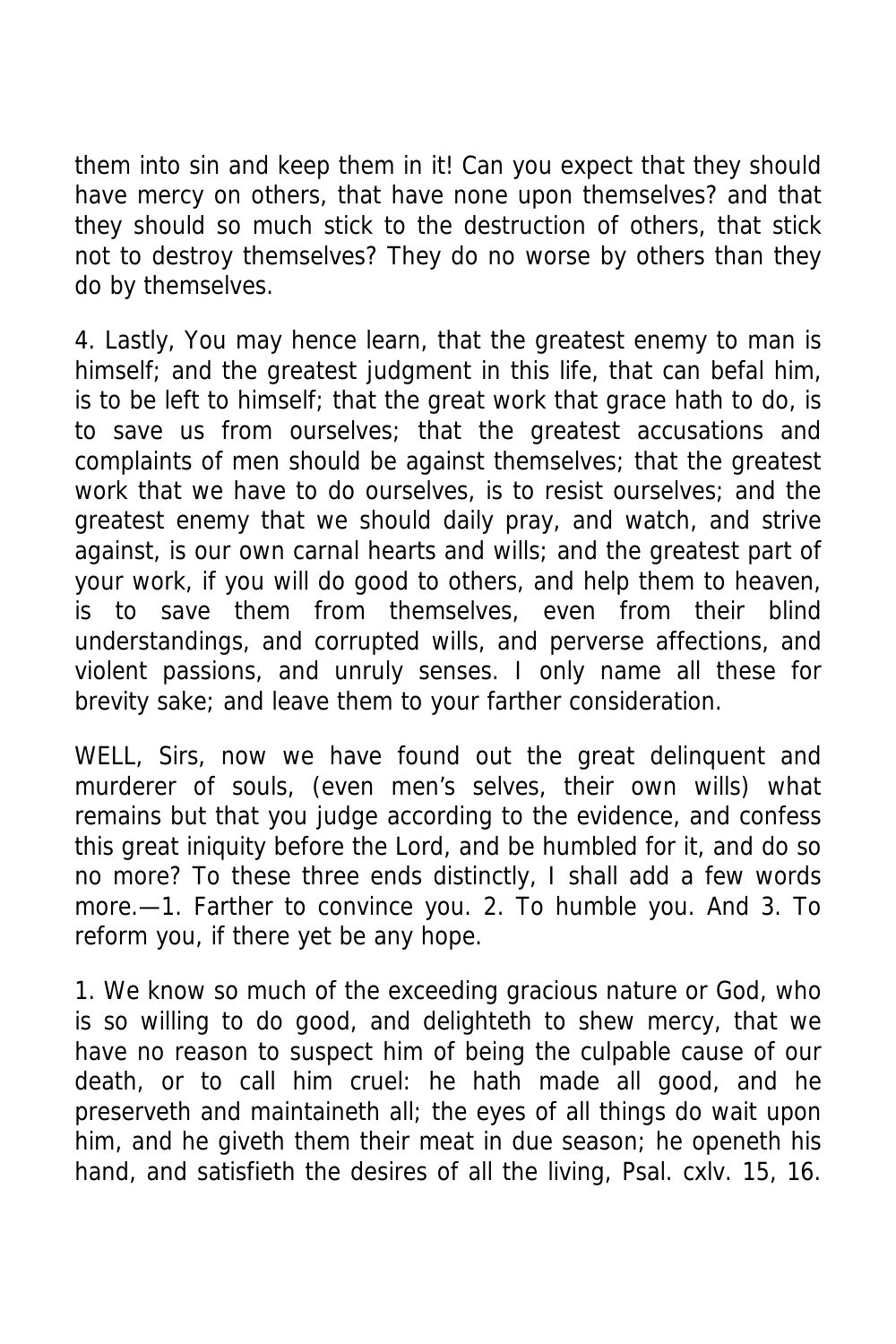He is not only "righteous in all his ways (and therefore will deal justly) and holy in all his works, (and therefore not the author of sin) but he is also good to all, and his tender mercies are over all his works." Psal. cxlv. 17, 19. But as for man, we know his mind is dark, his will perverse, his affections carry him so headlong, that he is fitted by his folly and corruption to such a work as the destroying of himself. If you saw a lamb lie killed in the way, would you sooner suspect the sheep, or the wolf to be the author of it, if they both stand by? Or, if you see a house broken, and the people murdered, would you sooner suspect the prince, or judge, that is wise and just, and had no need; or a known thief or murderer? I say therefore as James i. 13, 14, 15. "Let no man say, when he is tempted, that he is tempted of God," for God cannot be tempted with evil, neither tempteth he any man, (to draw him to sin) but every man is tempted when he is drawn away of his own lust, and enticed. Then, when lust hath conceived, it brings forth sin; and sin, when it is finished, brings forth death. You see here that sin is the offspring of your own concupiscence, and not to be fathered on God; and that death is the offspring of your own sin, and the fruit which it will yield you as soon as ripe. You have a treasure of evil in yourselves, as a spider hath of poison, from whence you are bringing forth hurt to yourselves, and spinning such webs as entangle your own souls. Your nature shews it is you that are the cause.

2. It is evident that you are your own destroyers, in that you are so ready to entertain any temptation almost that is offered you. Satan is scarce readier to move you to any evil than you are ready to hear and to do as he would have you. If he would tempt your understanding to error and prejudice, you yield. If he would hinder you from good resolutions, it is soon done. If he would cool any good desires or affections, it is soon done. If he would kindle any lust, or vile affections and desires in you, it is soon done. If he will put you on to evil thoughts, or deeds, you are so free, that he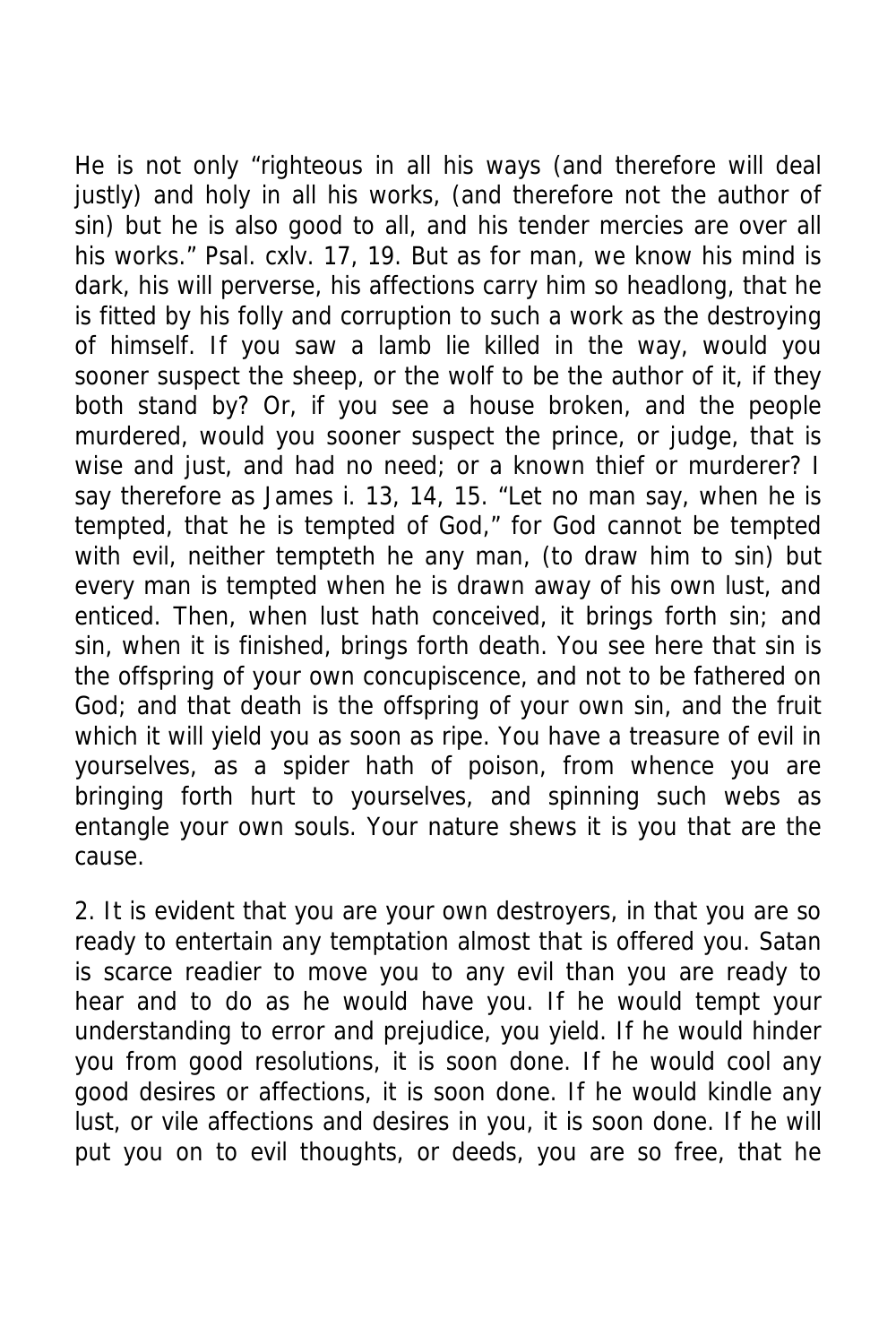needs not rod or spur. If he would keep you from holy thoughts, and words, and ways, a little doth it, you need no curb. You examine not his suggestions, nor resist them with any resolution; nor cast them out as he casts them in, nor quench the sparks which he endeavoureth to kindle; but you set in with him, and meet him half-way, and embrace his notions, and tempt him to tempt you. And it is easy for him to catch such greedy fish that are ranging for a bait, and will take the bare hook.

3. Your destruction is evidently of yourselves, in that you resist all that would help to save you, and would do you good, or hinder you from undoing yourselves. God would help and save you by his word, and you resist it; it is too strict for you. He would sanctify you by his Spirit, and you resist and quench it. If any man reprove you for your sin, you fly in his face with evil words; and if he would draw you to a holy life, and tell you of your present danger, you give him little thanks, but either bid him look to himself, he shall not answer for you; or else, at best, you put him off with heartless thank, and will not turn when you are persuaded. If ministers would privately instruct and help you, you will not come to them; your unhumbled souls do feel but little need of their help; if they would catechise you, you are too old to be catechised, though you are not too old to be ignorant and unholy. Whatever they can say to you for your good, you are so self-conceited and wise in your own eyes, (even in the depth of ignorance) that you will regard nothing that agreeth not with your present conceits; but contradict your teachers, as if you were wiser than they; you resist all that they can say to you, by your ignorance, unwilfulness, and foolish cavils, and shifting evasions, and unthankful rejections; so that no good that is offered can find any welcome acceptance and entertainment with you.

4. Moreover, it is apparent that you are self-destroyers, in that you draw the matter of your sin and destruction even from the blessed God himself. You like not the contrivance of his wisdom; you like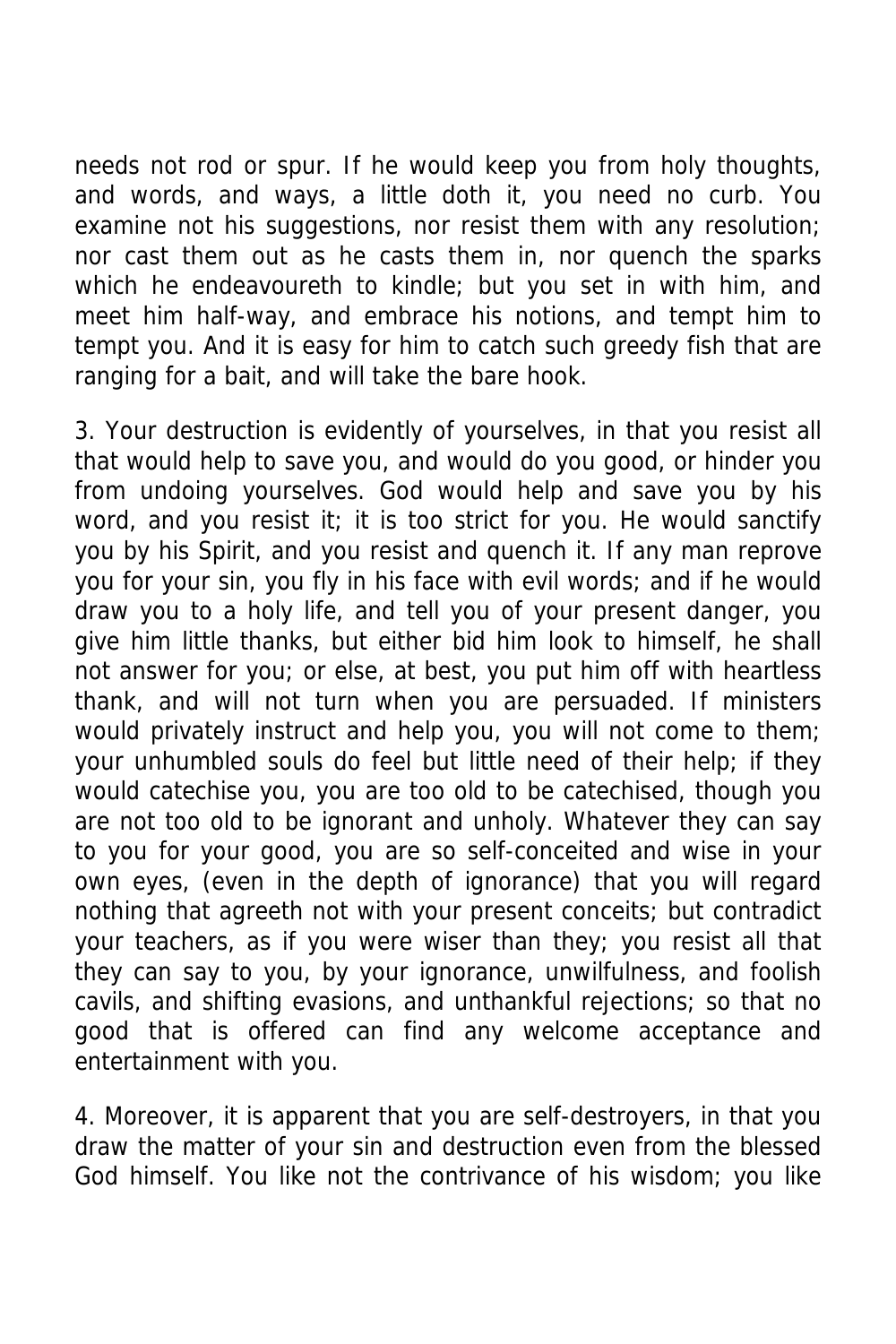not his justice, but take it for cruelty; you like not his holiness, but are ready to think he is such a one as yourselves, Psalm i. 21. and make as light of sin as you do; you like not his truth, but would have his threatnings, even his peremptory threatnings prove false. And his goodness, which you seem most highly to approve, you partly resist, as it would lead you to repentance; and partly abuse, to the strengthening of your sin, as if you might freely sin because God is merciful, and because his grace doth so much abound.

5. Yea, you fetch destruction from the blessed Redeemer, and death from the Lord of life himself! And nothing more emboldeneth you in sin, than that Christ hath died for you; as if now the danger of death were over, and you might boldly venture: As if Christ were become a servant to Satan and your sins, and must wait upon you while you are abusing him; and because he is become the physician of souls, and is able to save to the utmost all that come to God by him, you think he must suffer you to refuse his help, and throw away medicines, and must save you whether you will come to God by him or not; so that a great part of your sins are occasioned by your bold presumption upon the death of Christ; not considering that he came to redeem his people from their sins, and to sanctify them a peculiar people to himself, and to confirm them in holiness to the image of their heavenly Father, and to their head. Matt. i. 21. Tit. ii. 14. 1 Pet. i. 15, 16.—Col. iii. 10, 11. Phil. iii. 9, 10.

6. You also fetch your own destruction from all the providences and works of God. When you think of his eternal fore-knowledge and decrees, it is to harden you in your sin, or possess your minds with quarrelling thoughts, as if his decrees might spare you the labour of repentance and a holy life, or else were the cause of sin and death. If he afflict you, you repine; if he prosper you, you the more forget him, and are the more backwards to the thoughts of the life to come. If the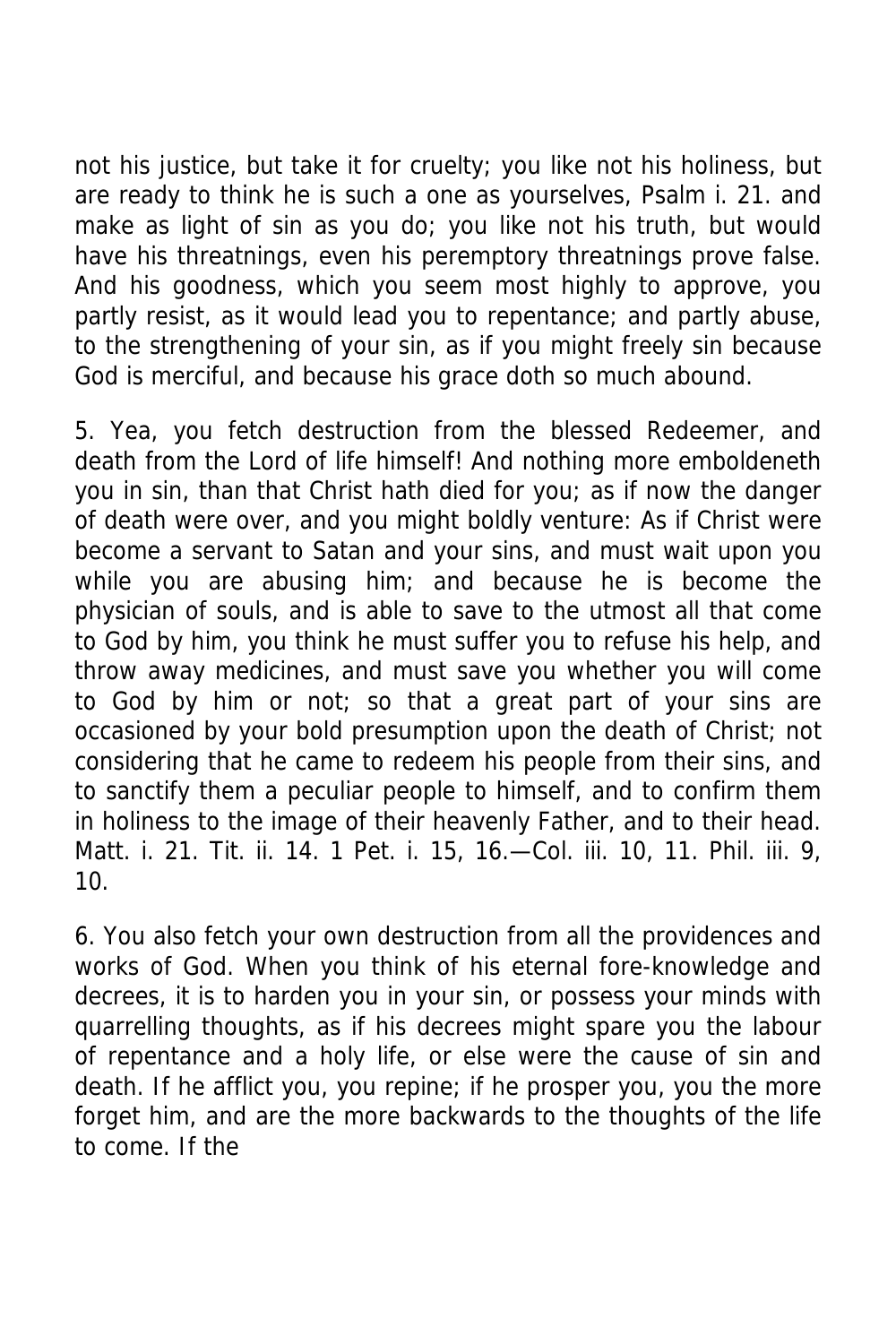wicked prosper, you forget the end that will set all reckonings strait; and are ready to think it is as good to be wicked as godly; and thus you draw your death from all.

7. And the like you do from all the creatures and mercies of God to you. He giveth them to you as the tokens of his love, and furniture for his service, and you turn them against him, to the pleasing of your flesh. You eat and drink to please your appetite, and not for the glory of God, and to enable you to perform his work. Your clothes you abuse to pride. Your riches draw your hearts from heaven, Phil. iii. 18. Your honours and applause do puff you up. If you have wealth and strength, it makes you more secure, and forget your end. Yea, other men's mercies are abused by you to your hurt. If you see their honours and dignity, you are provoked to envy them. If you see their riches, you are ready to covet them. If you look upon beauty, you are stirred up to lust. And it is well if godliness itself be not an eye sore to you.

8. The very gifts that God bestoweth on you, and the ordinances of grace which he hath instituted for his church, you turn to sin. If you have better parts than others, you grow proud and selfconceited. If you have but common gifts, you take them for special grace. You take the bare hearing of your duty for so good a work, as if it would excuse you for not obeying it. Your prayers are turned into sin, because you regard iniquity in your hearts, Psa. lxvi. 18. "And depart not from iniquity when you call on the name of the Lord," 2 Tim. ii. 19. "Your prayers are abominable, because you turn away your ear from hearing the law," Prov. xxviii. 9. and are more ready to offer the sacrifice or fools (thinking you do God some special service) than to hear his word and obey it,"Eccles. v. 1.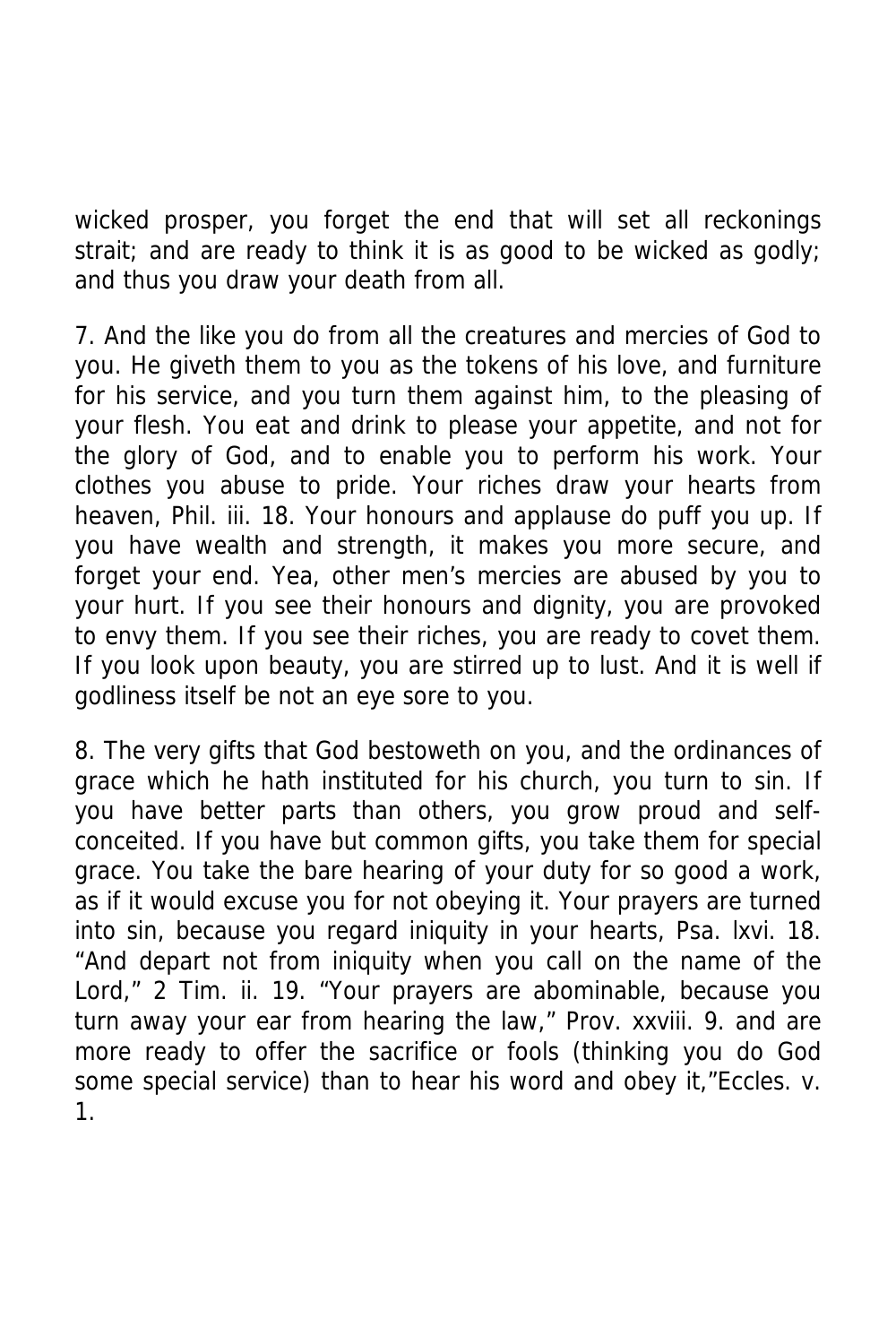9. Yea, the persons that you converse with, and all their actions, you make the occasions of your sin and destruction. If they live in the fear of God, you hate them.—If they live ungodly, you imitate them. If the wicked are many, you think you may the more boldly follow them. If the godly be few, you are the more emboldened to despise them. If they walk exactly, you think they are too precise: if one of them fall in a particular temptation, you stumble upon them, and turn away from holiness, because that others are imperfectly holy; as if you were warranted to break your necks, because some others have by heedlessness sprained a sinew or put out a bone. If a hypocrite discover himself, you say, they are all alike, and think yourselves as honest. A professor can scarce slip into any miscarriage, but, because he cuts his finger, you think you may boldly cut your throats. If ministers deal plainly with you, you say they rail. If they speak gently or coldly, you either sleep under them, or are little more affected than the seats you sit upon. If any errors creep into the church, some greedily entertain them, and others reproach the Christian doctrine for them, which is most against them. And if we would draw you from any ancient rooted error, which can but plead two, or three, or six, or seven hundred years custom, you are as much offended with a motion for reformation as if you were to lose your life by it, and hold fast old errors, while you cry out against new ones. Scarce a difference can arise among the ministers of the gospel, but you will fetch your own death from it. And you will not hear, or at least not obey, the unquestionable doctrine of any of those that jump not with your conceits. One will not hear a minister because he saith the Lord's prayer; and another will not hear him because he doth not use it. One will not hear them that are for Episcopacy; and another will not hear them that are against it. And, thus I might shew it you in many other cases, how you turn all that come near you to your own destruction; so clear is it that the ungodly are self-destroyers, and that their perdition is of themselves.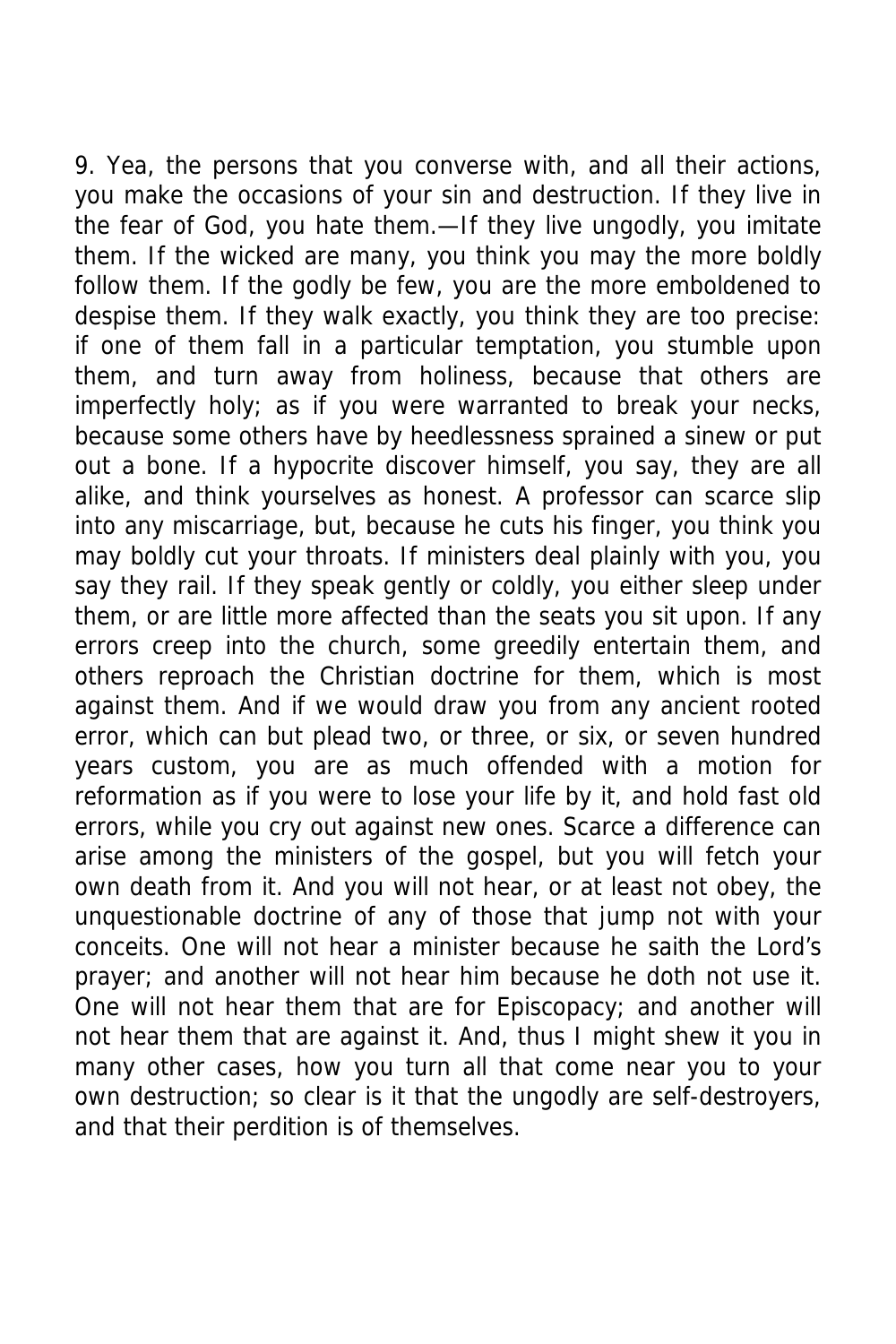Methinks now, upon the consideration of what is said, and the review of your own ways, you should bethink you what you have done, and be ashamed and deeply humbled to remember it. If you be not, I pray you consider these following truths:

1. To be your own destroyers is to sin against the deepest principle in your natures, even the principle of self-preservation. Every thing naturally desireth or inclineth to its own felicity, welfare, or perfection. And will you set yourselves to your own destruction? When you are commanded to love your neighbours as yourselves, it is supposed that you naturally love yourselves. But if you love your neighbours no better than yourselves, it seems you would have all the world be damned.

2. How extremely do you cross your own intentions! I know you intend not your own damnation, even when you are procuring it. You think you are but doing good to yourselves, by gratifying the desires of your flesh: but, alas! it is but as a draught of cold water in a burning fever, or as the scratching of an itching wild-fire, which increaseth the disease and pain. If indeed you would have pleasure, or profit, or honour, seek them where they are to be found, and do not hunt after them in the way to hell.

3. What pity is it, that you should do that against yourselves which none else on earth or in hell can do! If all the world were combined against you, or all the devils in hell were combined against you, they could not destroy you without yourselves, nor make you sin but by your own consent. And will you do that against yourselves which no one else can do? You have hateful thoughts of the devil, because he is your enemy, and endeavoureth your destruction. And will you be worse than devils to yourselves? Why thus it is with you, if you had hearts to understand it, when you run into sin, and run from godliness, and refuse to turn at the call of God, you do more against your own souls than men or devils could do besides. And, if you should set yourselves and bend your wits to do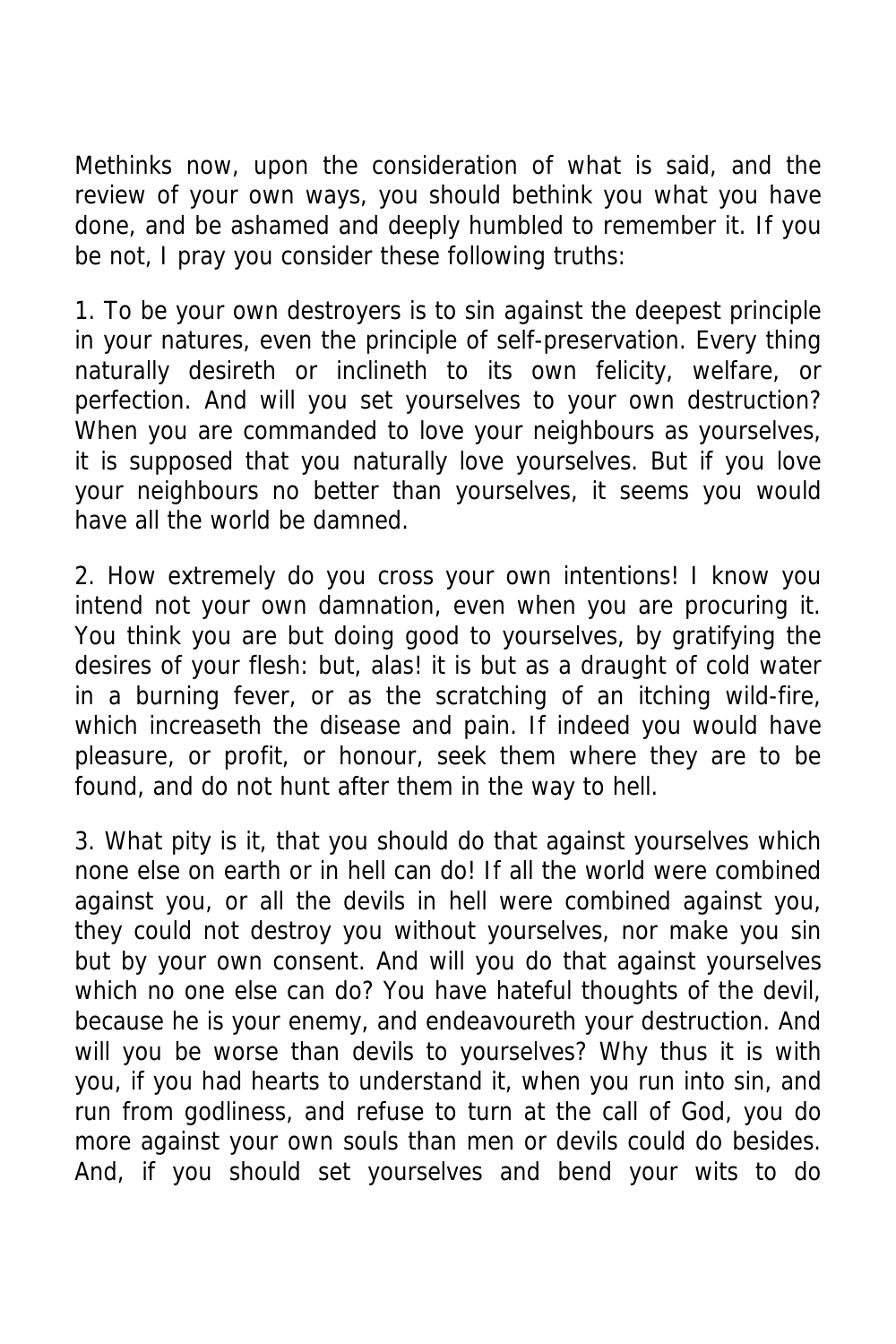yourselves the greatest mischief, you could not devise to do a greater.

4. You are false to the trust that God hath reposed in you. He hath much entrusted you with your own salvation; and will you betray your trust? He hath set you with all diligence to keep your hearts; and is this the keeping of them? Prov. iv. 23.

5. You do even forbid all others to pity you when you will have no pity on yourselves.—If you cry to God in the day of your calamity, for mercy, mercy; what can you expect, but that he should thrust you away, and say, "Nay, thou wouldst not have mercy on thyself: Who brought this upon thee but thy own wilfulness?" And if your brethren see you everlastingly in misery, how shall they pity you, that were your own destroyers, and would not be dissuaded?

6. It will everlastingly make you your own tormentors in hell to think on it, that you brought yourselves wilfully to that misery. O what a torturing thought it will be for ever to think with yourselves that this was your own doing!—That you were warned of this day, and warned again, but it would not do! That you wilfully sinned, and wilfully turned away from God! That you had time as well as others, but you abused it! That you had teachers as well as others, but you refused their instructions! You had holy examples, but you did not imitate them. You were offered Christ, and grace, and glory, as well as others; but you had more mind of your fleshly pleasure. You had a price in your hands, but you had not a heart to lay it out, Prov. xvii. 16.—Can it chuse but torment you to think of this your present folly? O that your eyes were open to see what you have done in the wilful wronging of your own souls! and that you better understood these words of God, Prov. viii. 33, 34, 35, 36. "Hear instruction and be wise, and refuse it not: Blessed is the man that heareth me, watching daily at my gates, waiting at the posts of my doors: For whoso findeth me findeth life, and shall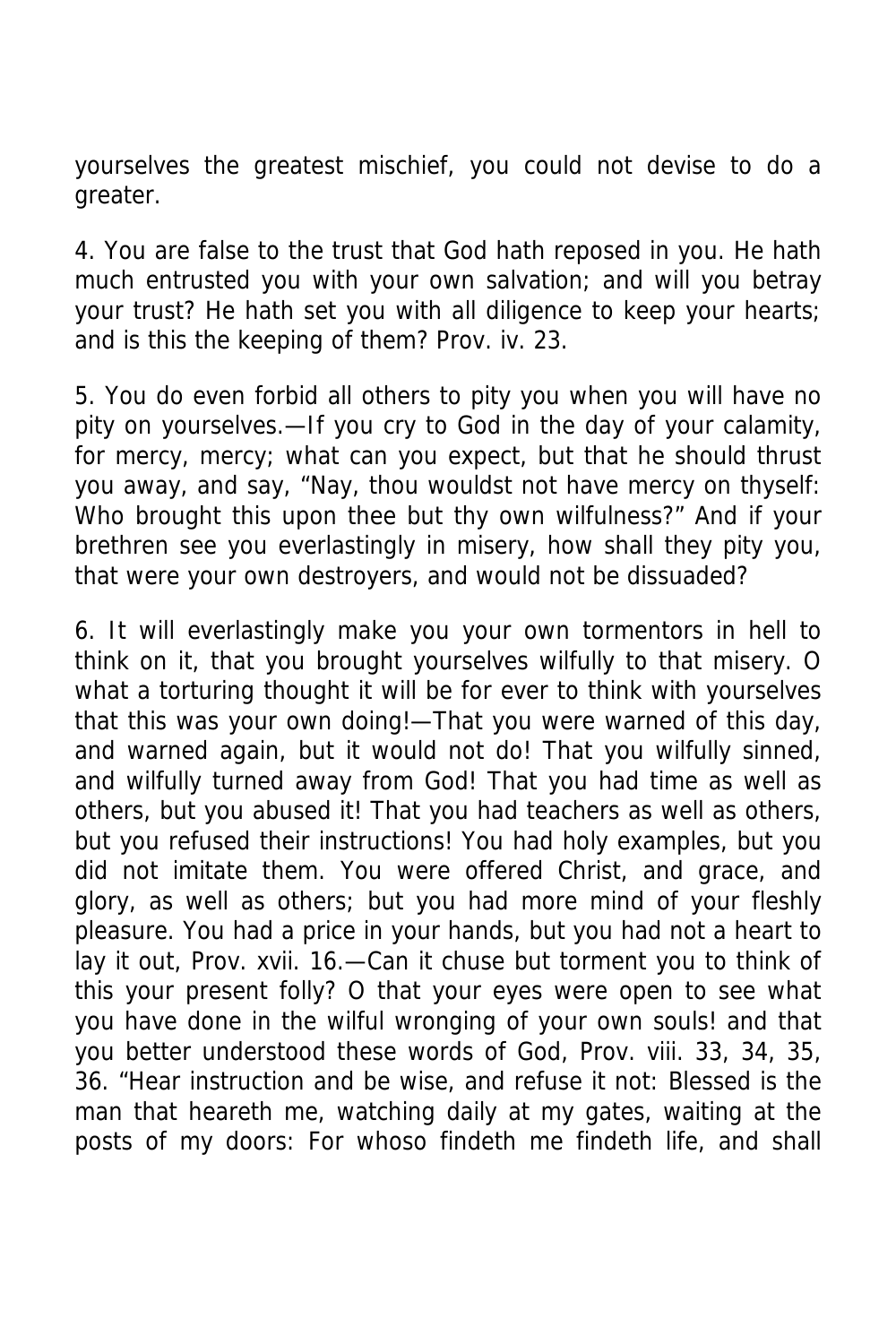obtain the favour of the Lord: But he that sinneth against me wrongeth his own soul: All they that hate me love death."

And now I am come to the conclusion of this work, my heart is troubled to think how I shall leave, lest after this the flesh should still deceive you, and the world and the devil should keep you asleep, and I should leave you as I found you, till you awake in hell: Though in care of your poor souls, I am afraid of this, as knowing the obstinacy of a carnal heart: yet I can say with the prophet Jeremiah, xvii. 16. "I have not desired the woeful day, the Lord knoweth:" I have not, with James and John, desired that "fire might come from heaven" to consume them that refused Jesus Christ, (Luke ix. 54). but it is the preventing of the eternal fire that I have been all this while endeavouring! And O that it had been a needless work! That God and conscience might have been as willing to spare me this labour as some of you could have been!-Dear friends! I am so loathe that you should die in everlasting fire, and be shut out of heaven, if it be possible to prevent it, that I shall once more ask you, what do you now resolve? Will you turn, or die? I look upon you as a physician on his patient, in a dangerous disease, that says to him, "Though you are far gone, take but this medicine, and forbear but these few things that are hurtful to you, and I dare warrant your life: but if you will not do this, you are but a dead man."—What would you think of such a man, if the physician, and all the friends he hath, cannot persuade him to take one medicine to save his life, or to forbear one or two poisonous things that would kill him?—This is your case. As far as you are gone in sin, do but now turn and come to Christ, and take his remedies, and your sou1s shall live: Cast up your deadly sins by repentance, and turn not to the poisonous vomit any more, and you shall do well. But yet, if it were your bodies that we had to deal with, we might partly know what to do for you: Though you would not consent, yet you might be held or bound, while the medicine were poured down your throats, and hurtful things might be kept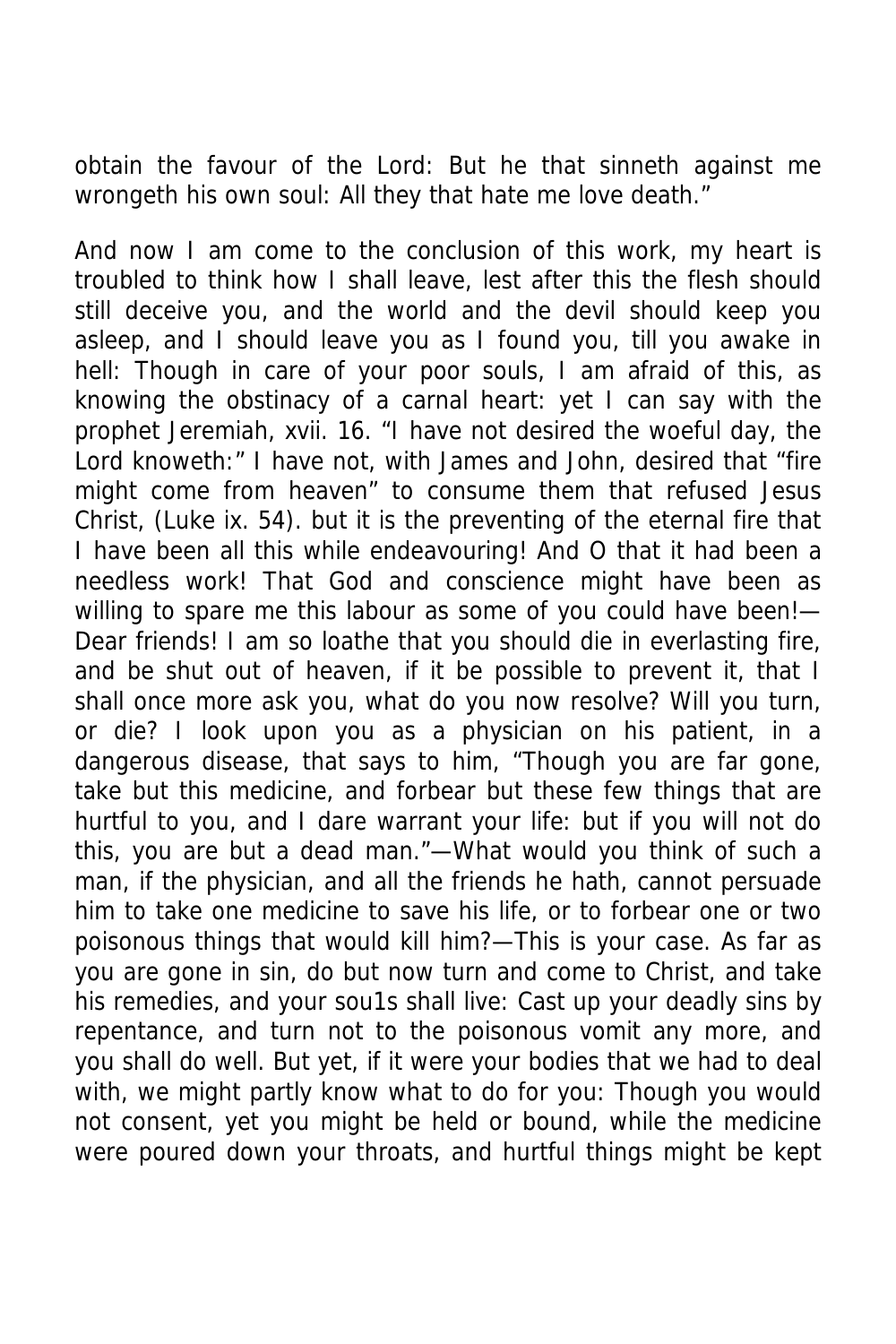from you: But about your souls it cannot be so; we cannot convert you against your wills: There is no carrying madmen to heaven in fetters; you may be condemned against your wills, because you sinned with your wills; but you cannot be saved against your wills. The wisdom of God hath thought meet to lay men's salvation or destruction exceedingly much upon the choice of their own wills; that no man shall come to heaven, that chose not the way to heaven, and no man shall come to hell, but shall be forced to say, "I have the thing I chose, my own will did bring me hither."—Now, if I could but get you to be willing, to be thoroughly, and resolvedly, and habitually willing, the work were more than half done.—And alas! must we lose our friends, and must they lose their God, their happiness, their souls, for want of this? Oh! God forbid! It is a strange thing to me, that men are so inhuman and stupid in the greatest matters, that in less things are very civil and courteous, and good neighbours. For ought I know, I have the love of all, or almost all my neighbours, so far, that if I should send to any man in the town, or parish, or country, and request a reasonable courtesy of them, they would grant it me; and when I come to request of them the greatest matter in the world, for themselves, and not for me, I can have nothing of many of them but a patient hearing. I know not whether people think a man in the pulpit is in good sadness or not, and means as he speaks; for I think I have few neighbours, but, if I were sitting familiarly with them, and telling them what I have seen, or done, or known in the world, they would believe me, and regard what I say: But when I tell them, from the infallible word of God, what they themselves shall see and know in the world to come, they shew by their lives that they do either not believe it, or not much regard it. If I met ever a one of them on the way, and told them, yonder is a coal-pit, or there is a quicksand, or there are thieves lie in wait for you, I could persuade them to turn by: But when I tell them that Satan lieth in wait for them, and that sin is poison to them, and that hell is not a matter to be jested with, they go on as if they did not hear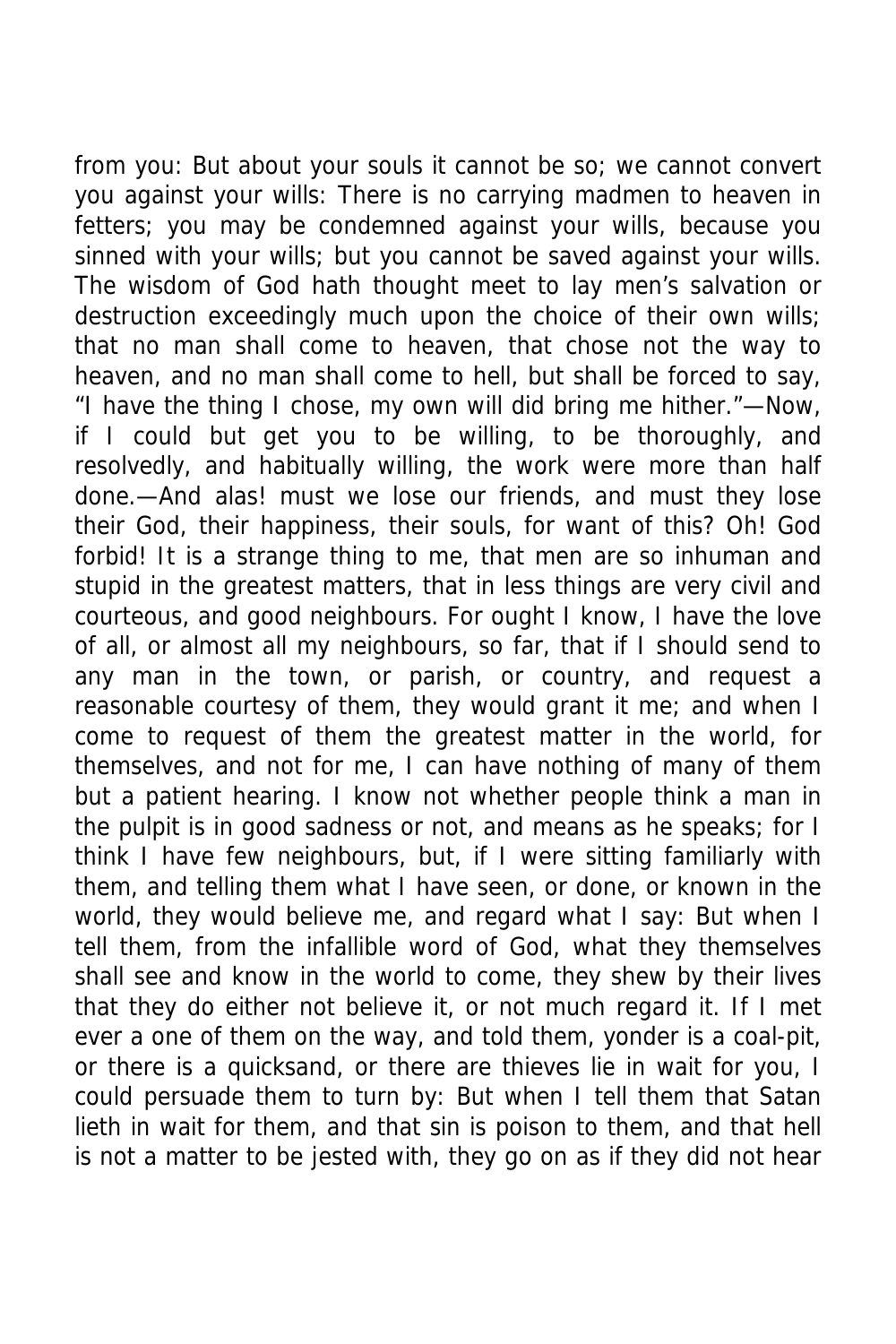me.—Truly, neighbours, I am in as good earnest with you in the pulpit as I am in any familiar discourse, and, if ever you will regard me, I beseech you let it be here. I think there is never a man of you all, but, if my own soul lay at your wills, you would be willing to save it, (though I cannot promise that you would leave your sins for it.) If I come hungry or naked to one of your doors, would you not part with more than a cup of drink to relieve me? I am confident you would; if it were to save my life, I know you would (some of you) hazard your own. And yet, will you not be intreated to part with your sensual pleasures for your own salvation? I profess to you, Sirs, I am as hearty a beggar with you this day, for the saving of your own souls, as I would be for my own supply, if I were forced to come begging to your own doors. And, therefore, if you would hear me then, hear me now: if you would pity me then, be intreated now to pity yourselves. I do again beseech you, as if it were on my bended knees, that you would hearken to your Redeemer, and turn, that you may live.—All you that have lived in ignorance, carelessness, and presumption, to this day; all you that have been drowned in the cares of the world, and have no mind of God and eternal glory; all you that are enslaved to your fleshly desires of meats and drink, sports and lusts; and all you that know not the necessity of holiness, and never were acquainted with the sanctifying work of the Holy Ghost upon your souls; that never embraced your blessed Redeemer by a lively faith, and with admiring and thankful apprehensions of his love; and that never felt a higher estimation of God and heaven, and heartier love to them, than your fleshly prosperity, and the things below: I earnestly beseech you, not only for my sake, but for the Lord's sake, and for your souls' sake, that you go not one day longer in your former condition, but look about you, and cry to God for converting grace, that you may be made new creatures, and may escape the plagues that are a little before you. And if ever you will do anything for me, grant me this request, to turn from your evil ways and live. Deny me anything that ever I shall ask you for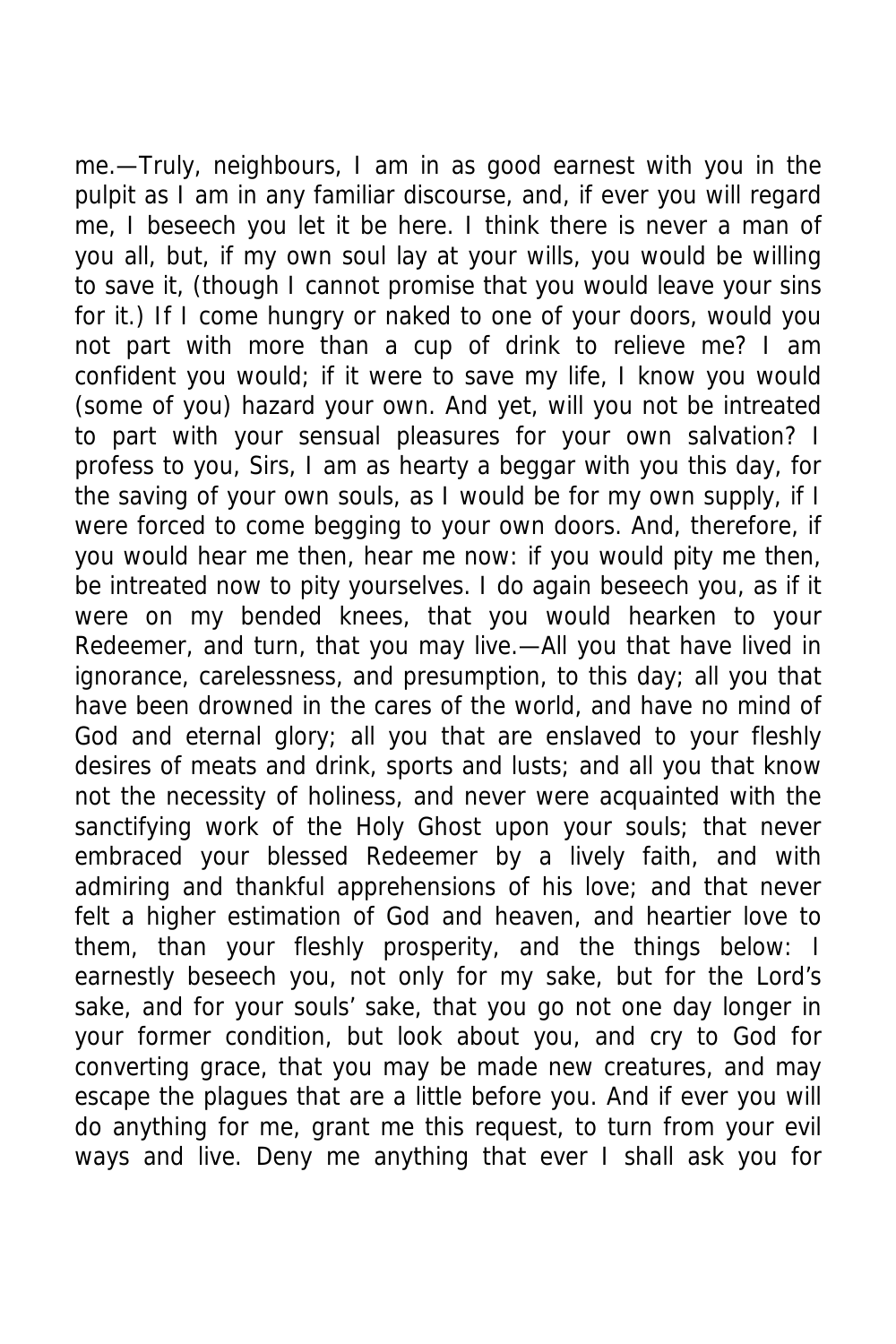myself, if you will but grant me this. And if you deny me this, I care not for any thing else that you would grant me. Nay, as ever you will do any thing at the request of the Lord that made you and redeemed you, deny him not this; for if you deny him this, he cares for nothing that you shall grant him. As ever you would have him hear your prayers, and grant your requests, and do for you at the hour of death and day of judgment, or in any of your extremities, deny not his request now in the day of your prosperity. O believe it, death and judgment, and heaven and hell, are other matters when you come near them, than they seem to carnal eyes afar off.—Well tho' I cannot hope so well of all, I will hope that some of you are by this time purposing to turn and live, and that you are ready to say, "God forbid that we should choose destruction by refusing conversion, as hitherto we have done."

If these be the thoughts and purposes of your hearts, I shall gladly give you direction what to do, and that but briefly, that you may the easier remember it for your practice.

## DIRECTION I

IF you will be converted and saved, labour to understand the necessity and true nature of conversion; for what, and from what, and to what, and by what, it is that you must turn. Consider in what a lamentable condition you are till the hour of your conversion, that you may feel it is not a state to be rested in. You are under the guilt of all the sins that ever you committed; and under the wrath of God, and the curse of his law; you are bondslaves to the devil, and daily employed in his work against the Lord, yourselves, and others; you are spiritually dead and deformed, as being void of the holy life, and nature, and image of the Lord. You are unfit for any holy work, and do nothing that is truly pleasing unto God. You are without any promise or assurance of his protection, and live in continual danger of his justice, not knowing what hour you may be snatched away to hell, and most certain to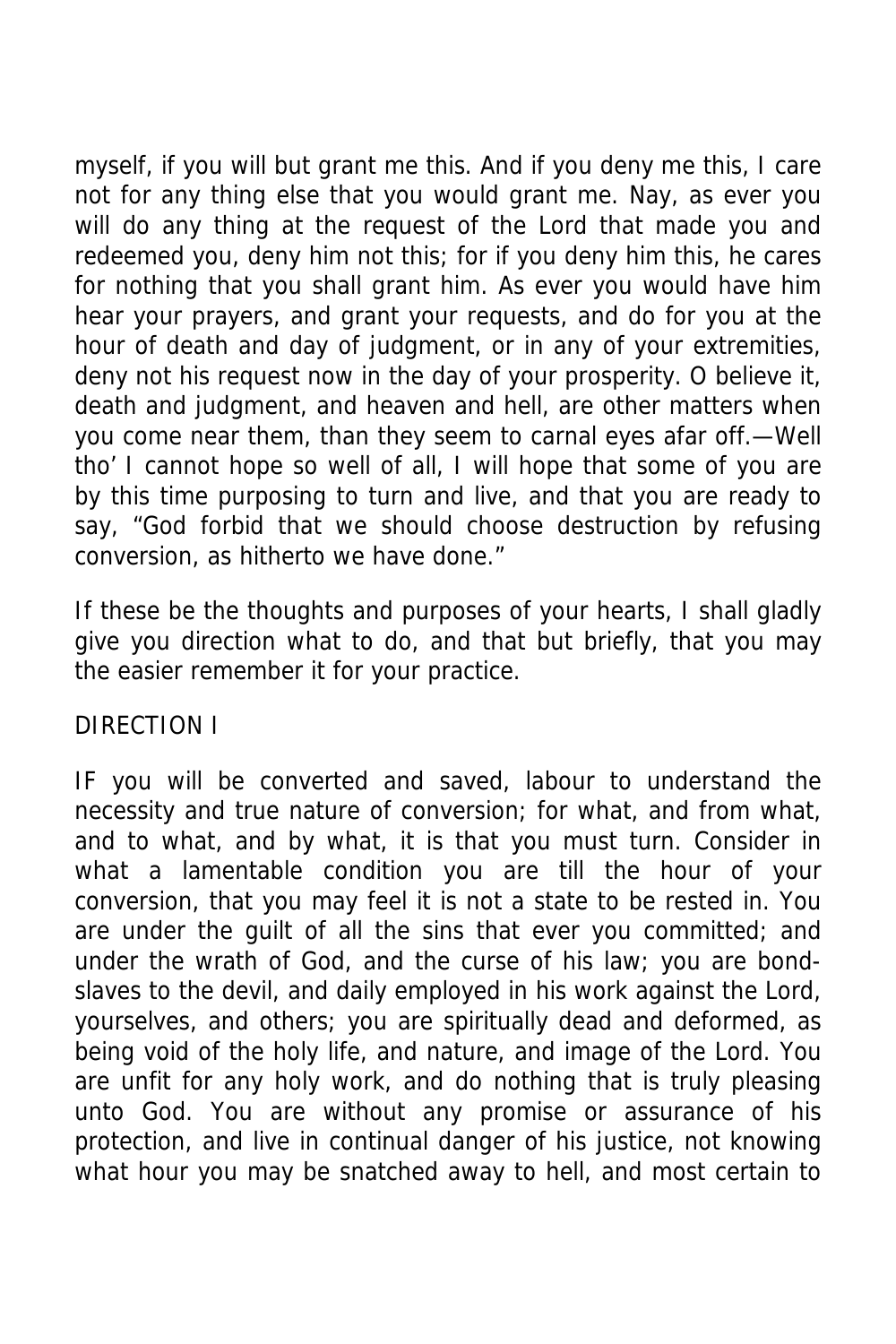be damned if you die in that condition. And nothing short of conversion can prevent it. Whatever civilities, or amendments, or virtues, are short of true conversion, will never procure the saving of your souls. Keep the true sense of this natural misery, and so of the necessity of conversion on your hearts.

And then you must understand what it is to be converted: it is to have a new heart or disposition, and a new conversation.

Quest. 1. For what must we turn?

Ans. For these ends following, which you may attain: 1. You shall immediately be made living members of Christ, and have an interest in him, and be renewed after the image of God, and be adorned with all his graces, and quickened with a new and heavenly life, and saved from the tyranny of Satan and the dominion of sin, and be justified from the curse of the law, and have the pardon of all the sins of your whole lives, and be accepted of God, and made his sons, and have liberty to call Him Father, and go to him by prayer, in all your needs, with a promise of acceptance; you shall have the Holy Ghost to dwell in you, to sanctify and guide you; you shall have part in the brotherhood, communion, and prayers of the saints; you shall be fitted for God's service, and be freed from the dominion of sin, and be useful and a blessing to the place where you live, and shall have the promise of this life, and that which is to come. You shall want nothing that is truly good for you, and your necessary afflictions you will be enabled to bear; you may have some taste of communion with God in the spirit, especially in all holy ordinances, where God prepareth a feast for your souls; you shall be heirs of heaven while you live on earth, and may foresee by faith the everlasting glory, and so may live and die in peace; and you shall never be so low, but your happiness will be incomparably greater than your misery.—How precious is every one of these blessings, which I do but briefly name, and which in this life you may receive.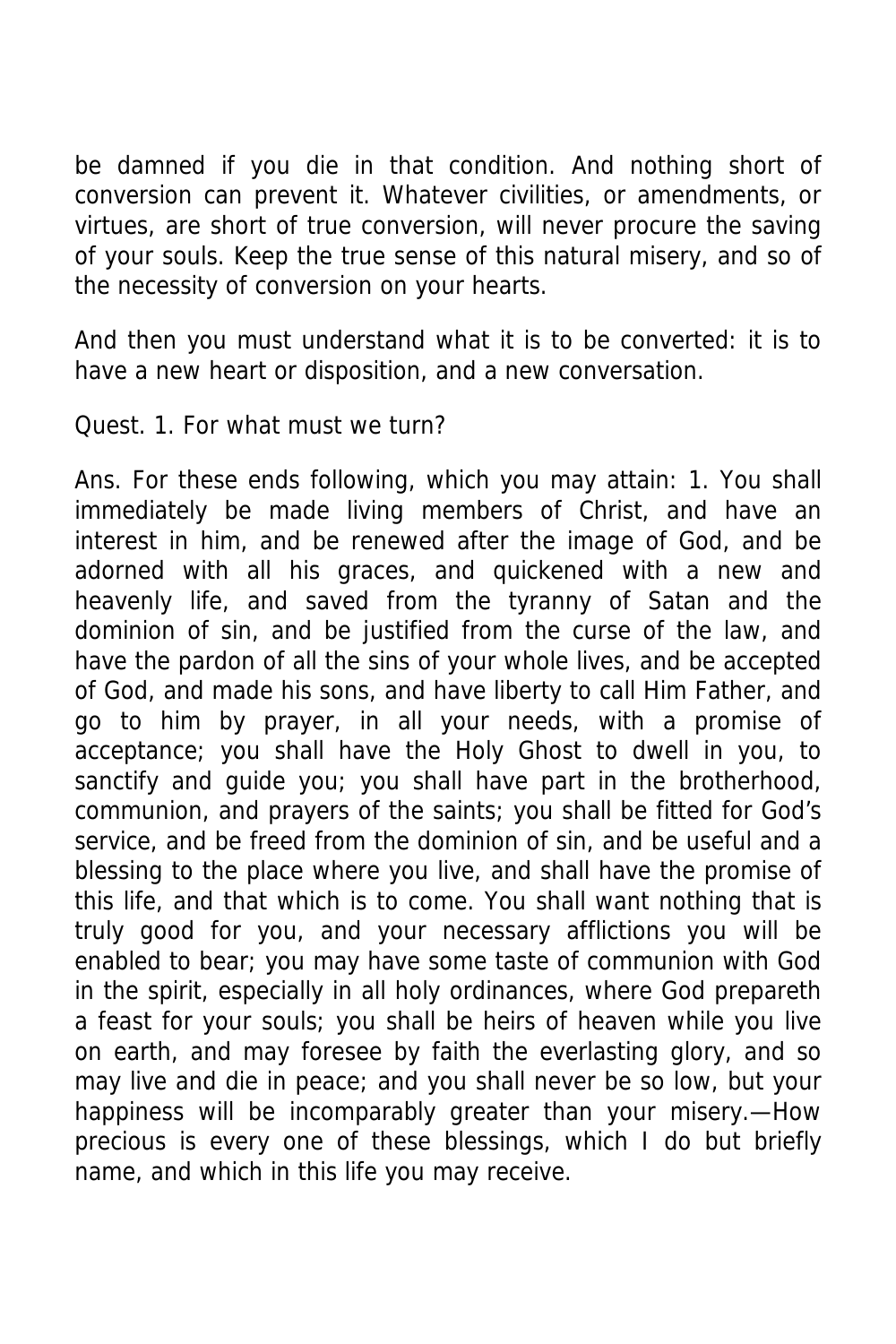And then, 2. At death your souls shall go to Christ, and at the day of judgment both soul and body shall be justified and glorified, and enter into your Master's joy; where your happiness will consist in these particulars:

1. You shall be perfected yourselves:—Your mortal bodies shall be made immortal, and the corruptible shall put on incorruption: You shall no more be hungry, or thirsty, or weary, or sick; nor shall you need to fear either shame, or sorrow, or death, or hell. Your souls shall be perfectly freed from sin, and perfectly fitted for the knowledge, and love, and praises of the Lord.

2. Your employments shall be to behold your glorious Redeemer, with all your holy fellow-citizens of heaven; and to see the glory of the most blessed God, and to love him perfectly, and be beloved by him, and to praise him everlastingly.

3. Your glory will contribute to the glory of the New Jerusalem, the city of the living God; which is more than to have a private felicity to yourselves.

4. Your glory will contribute to the glorifying of your Redeemer, who will everlastingly be magnified and pleased in you that are the travail of his soul; and this is more than the glorifying of yourselves.

5. And the eternal Majesty, the living God, will be glorified in your glory; both as he is magnified by your praises, and as he communicateth of his glory and goodness to you, and as he is pleased in you, and in the accomplishment of his glorious work, in the glory of the New Jerusalem, and of His Son. All this, the poorest beggar of you, that is converted, shall certainly and endlessly enjoy.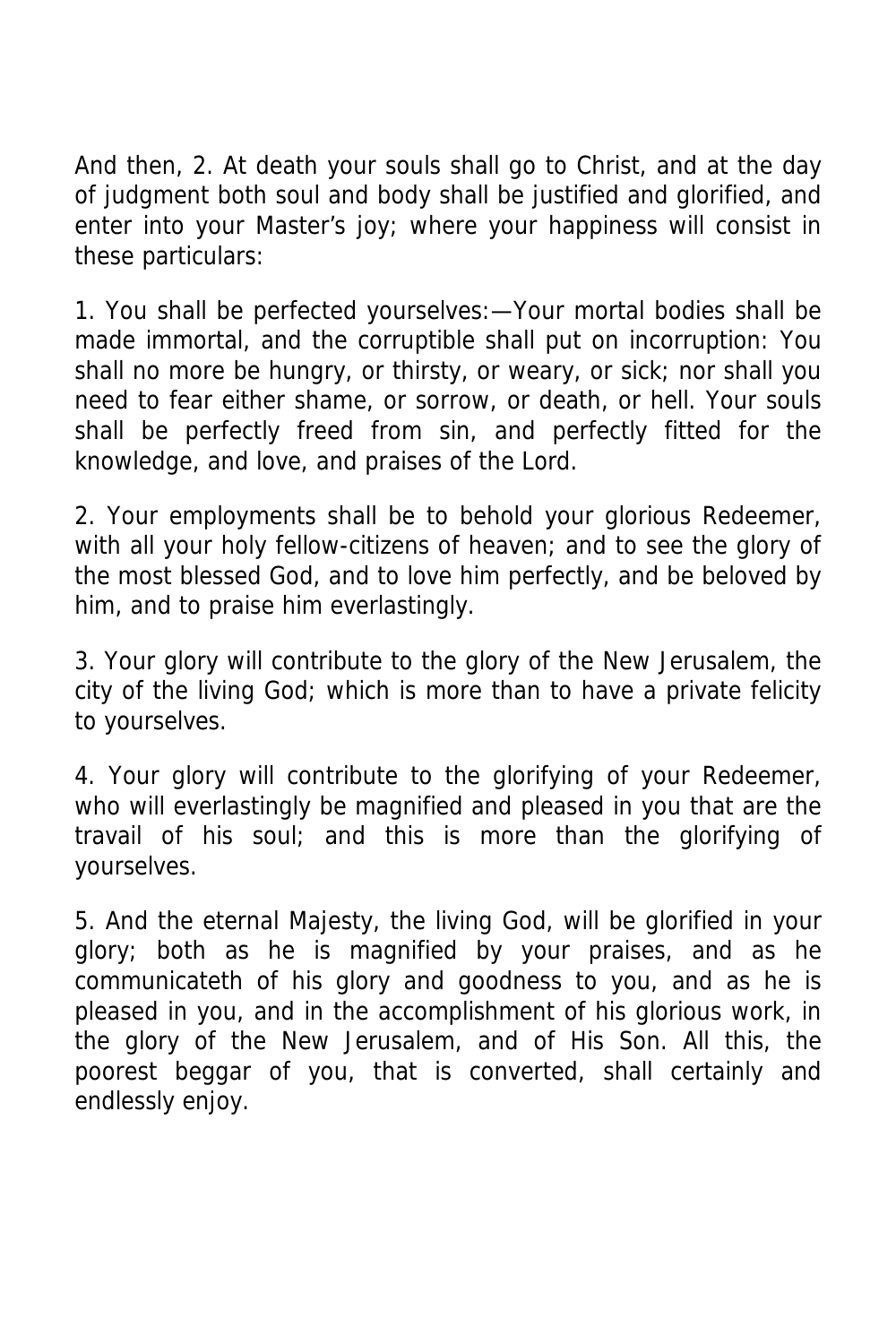2. You see for what you must turn: next you must understand from what you must turn: And that is, in a word, from your carnal self, which is the end of all the unconverted. From the flesh that would be pleased before God, and would still be enticing you; from the world, that is the bait; and from the devil, that is the angler for souls, and the deceiver. And so from all known and wilful sins.

3. Next you must know to what end you must turn: and that is, to God as your end, to Christ as the way to the Father; to holiness, as the way appointed you by Christ; and to the use of all the helps and means of grace afforded you by the Lord.

4. Lastly; you must know by what you must turn: And that is, by Christ, as the only Redeemer and Intercessor; and by the Holy Ghost, as the sanctifier; and by the Word, as his instrument or means; and by faith and repentance, as the means and duties on your part to be performed. All this is of necessity.

Direct. II. If you will be converted and saved, be much in secret serious consideration. Inconsiderateness undoes the world. Withdraw yourselves often into retired secrecy, and there bethink you of the end why you were made; of the life you have lived; the time you have lost; the sin you have committed; of the love and sufferings, and fulness of Christ; of the danger you are in; of the nearness of death and judgment; of the certainty and excellency of the joys of heaven; and of the certainty and terror of the torments of hell; and eternity of both; and of the necessity of conversion and a holy life. Steep your hearts in such considerations as these.

Direct. III If you will be converted and saved, attend upon the word of God, which is the ordinary means. Read the scripture, or hear it read, and other holy writings that do apply it: Constantly attend on the public preaching of the word. As God will lighten the world by the sun, and not by himself alone without it, so will he convert and save men by his ministers, who are the lights of the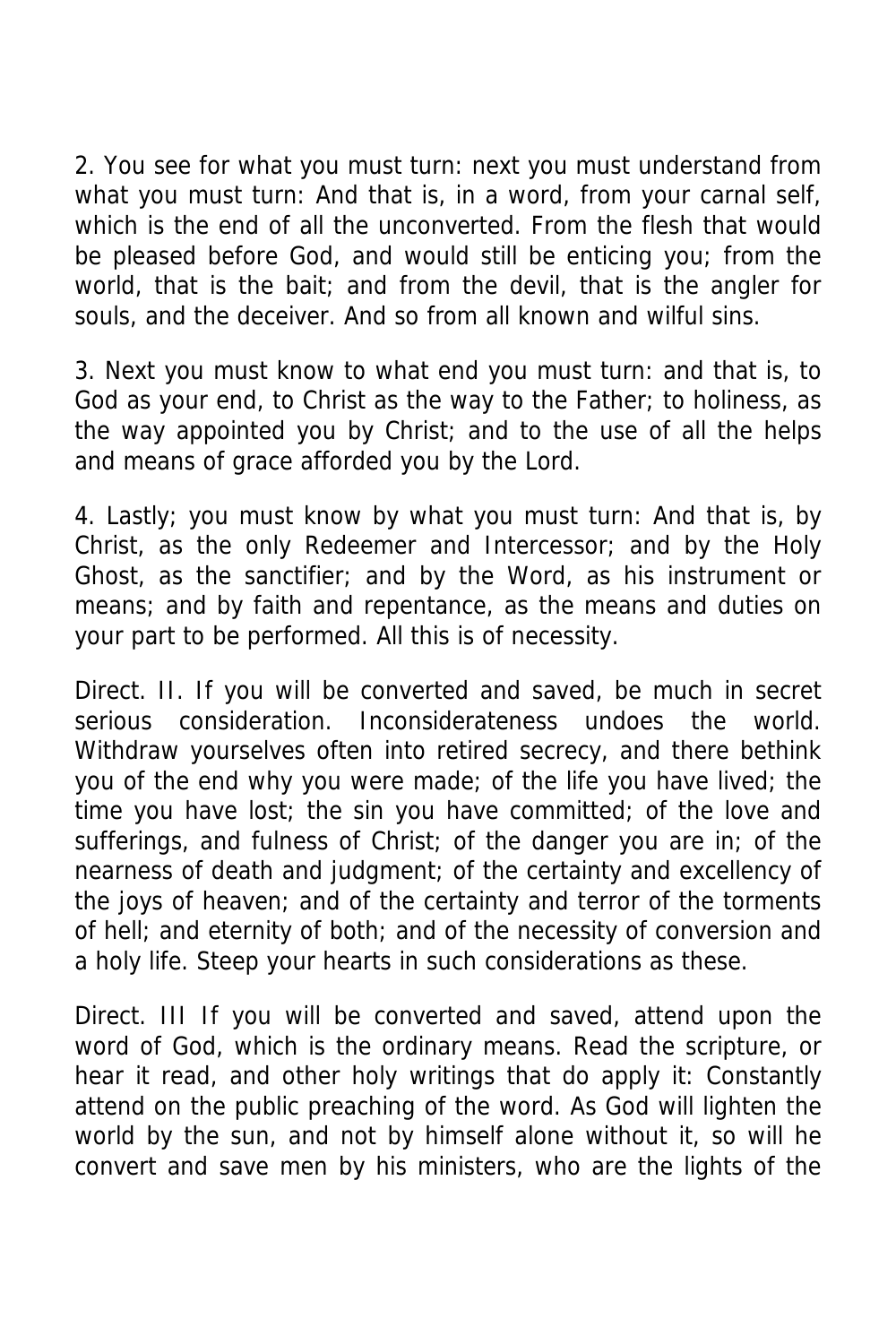world, Acts xxvi. 17, 18. Matt. v. 14. When he had miraculously humbled Paul, he sendeth him to Ananias, Acts ix. 10. And when he hath sent an angel to Cornelius, it was but to bid him send for Peter, who is to tell him what he is to believe and do.

Direct. IV. "Betake yourselves to God in a course of earnest constant prayer. Confess and lament your former lives, and beg his grace to illuminate and convert you. Beseech him to pardon what is past, and to give you his Spirit, and change your hearts and lives, and lead you in his ways, and save you from temptations." And ply this work daily, and be not weary of it.

Direct. V. "Presently give over your known and wilful sins. Make a stand, and go that way no farther."—Be drunk no more, but avoid the place and occasion of it. Cast away your lusts and sinful pleasures with detestation, and rail no more; and, if you have wronged any, restore as Zaccheus did. If you will commit again your old sins, what blessings can you expect on the means for conversion?

Direct. VI. "Presently, if possible, change your company, if it have hitherto been bad." Not by forsaking your necessary relations, but your unnecessary sinful companions, and join yourselves with those that fear the Lord, and inquire of them the way to heaven. Acts ix. 19, 26. Psalm xv. 4.

Direct. VII. "Deliver up yourselves to the Lord Jesus as the physician of your souls," that he may pardon you by his blood, and sanctify you by his Spirit, by his word and ministers, the instruments of the Spirit. He is the way, the truth, and the life; there is no coming to the Father but by him, John xiv. 6. "Nor is there any other name under heaven by which you can be saved," Acts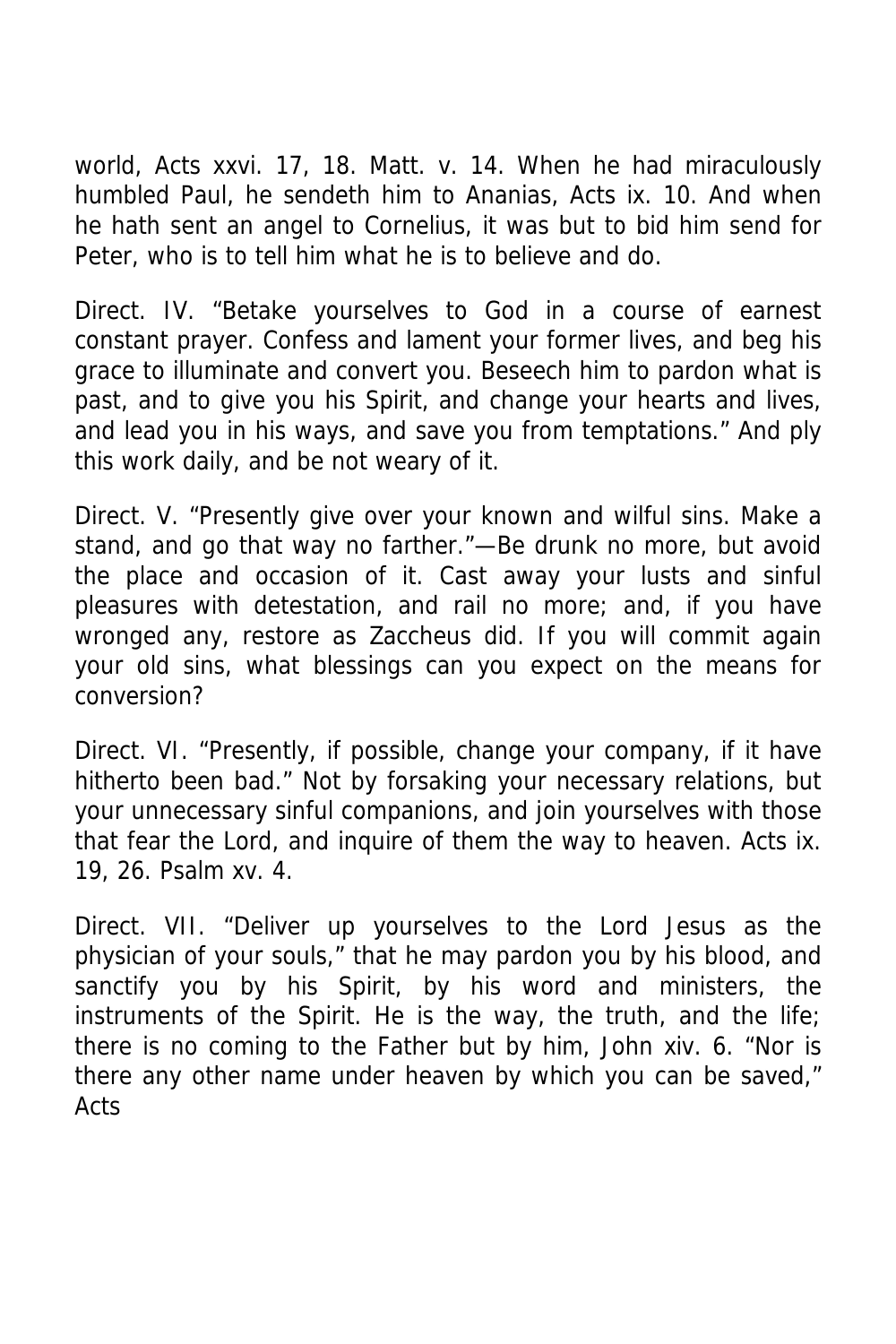iv. 12. Study therefore His person and nature, and what he hath done and suffered for you, and what he is to you, and what he will be, and how he is fitted to the full supply of all your necessities.

Direct. VIII. If you mean indeed to turn and live, "Do it speedily, without delay". If you be not willing to turn to-day, you are not willing to do it at all.—Remember you are all this while in your blood, under the guilt of many thousand sins, and under God's wrath, and you stand at the very brink of hell; there is but a step between you and death. And this is not a case for a man that is well in his wits to be quiet in. Up therefore presently, and fly as for your lives; as you would be gone out of your house, if it were all on fire over your heads.—O if you did but know in what continual danger you live in, and what daily unspeakable loss you do sustain, and what a safer and sweeter life you might live, you would not stand trifling, but presently turn. Multitudes miscarry that wilfully delay, when they are convinced that it must be done. Your lives are short and uncertain; and, what a case are ye in, if you die before you thoroughly turn! You have staid too long already, and wronged God too long; sin getteth strength and rooting while you delay. Your conversion will grow more hard and doubtful. You have much to do, and therefore put not all off to the last, lest God forsake you, and give you up to yourselves, and then you are undone for ever.

Direct. IX. If you will turn and live, do it "unreservedly, absolutely, and universally." Think not to capitulate with Christ, and divide your heart betwix him and the world, and to part with some sins, and keep the rest; and to let that go that which your flesh can spare. This is but self-deluding; you must in heart and resolution forsake all that you have, or else you cannot be his disciples, Luke

xiv. 26, 33. If you will not take God and heaven for your portion, and lay all below at the feet of Christ, but you must needs also have your good things here, and have an earthly portion, and God and glory are not enough for you, it is in vain to dream of salvation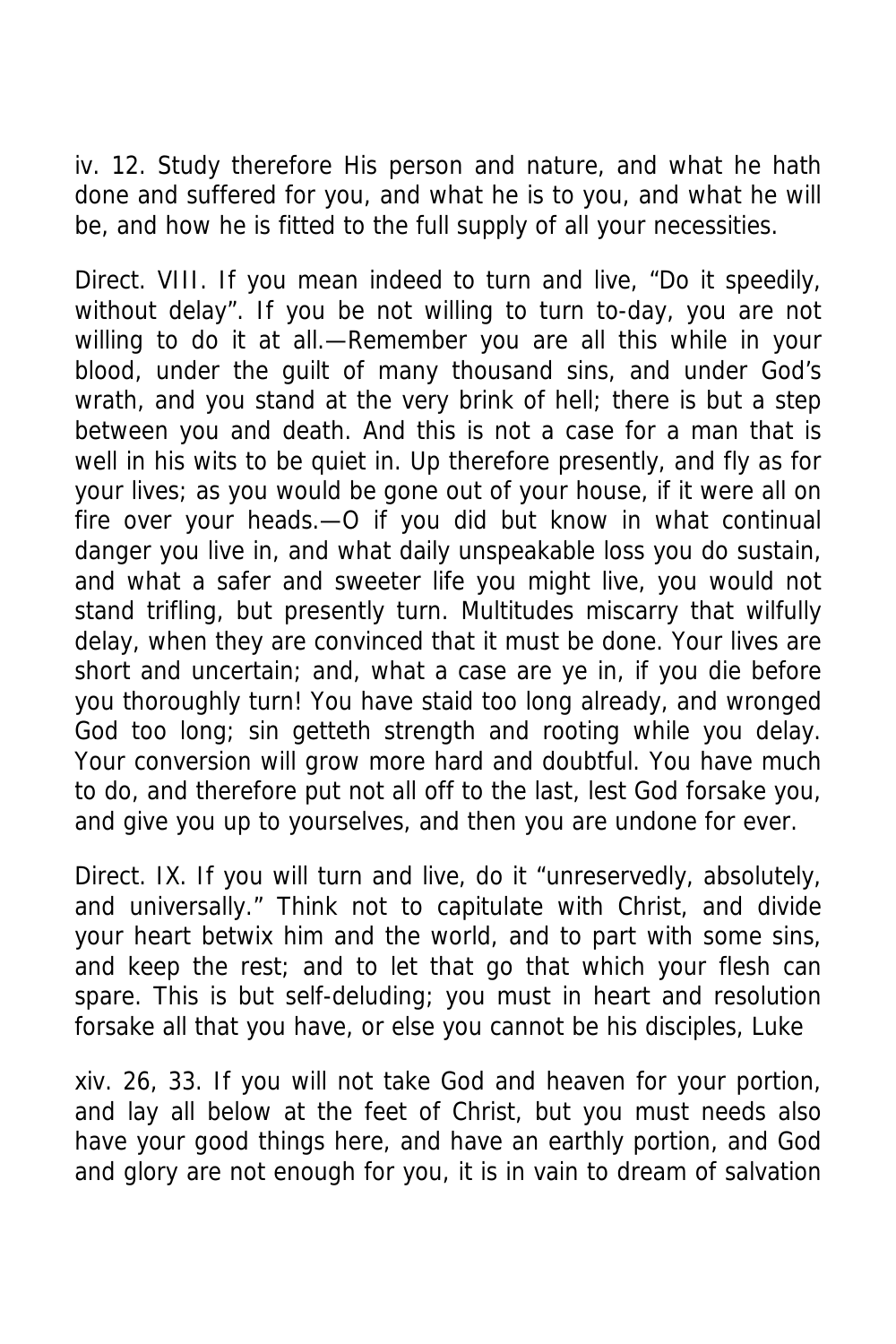on these terms, for it will not be. If you seem never so religious, if yet it is but a carnal righteousness, and the flesh's prosperity, or pleasure, or safety, be still excepted in your devotedness to God, this is as certain a way to death as open profaneness, tho' it may be more plausible.

Direct. X. If you will turn and live, do it "resolvedly," and stand not still deliberating, as if it were a doubtful case. Stand not wavering, as if you were yet uncertain whether God or the flesh be the better master; or whether heaven or hell be the better end; or whether sin or holiness is the better way. But away with your former lusts, and presently, habitually, fixedly resolve. Be not one day of one mind, and the next day of another; but be at a point with all the world, and resolvedly give up yourselves, and all you have to God. Now while you are reading, or hearing this, resolve. Before you sleep another night, resolve. Before you stir from the place, resolve. Before Satan have time to take you off, resolve. You never turn indeed till you do resolve, and that with a firm unchangeable resolution.—So much for the Directions.

And now I have done my part in this work, that you may turn to the call of God, and live; what will become of it, I cannot tell: I have cast the seed at God's command, but it is not in my power to give the increase. I can go no farther with my message: I cannot bring it to your hearts, nor make it work; I cannot do your parts for you to entertain it and consider it; I cannot do God's part, by opening your heart to cause you to entertain it; nor can I shew heaven or hell to your eye-sight, nor give you new and tender hearts. If I knew what more to do for your conversion, I hope I should do it.

But O thou, that art the gracious Father of spirits, thou hast sworn thou delightest not in the death of the wicked, but rather that they may turn and live; deny not thy blessing to those persuasions and directions, and suffer not thine enemies to triumph in thy sight;